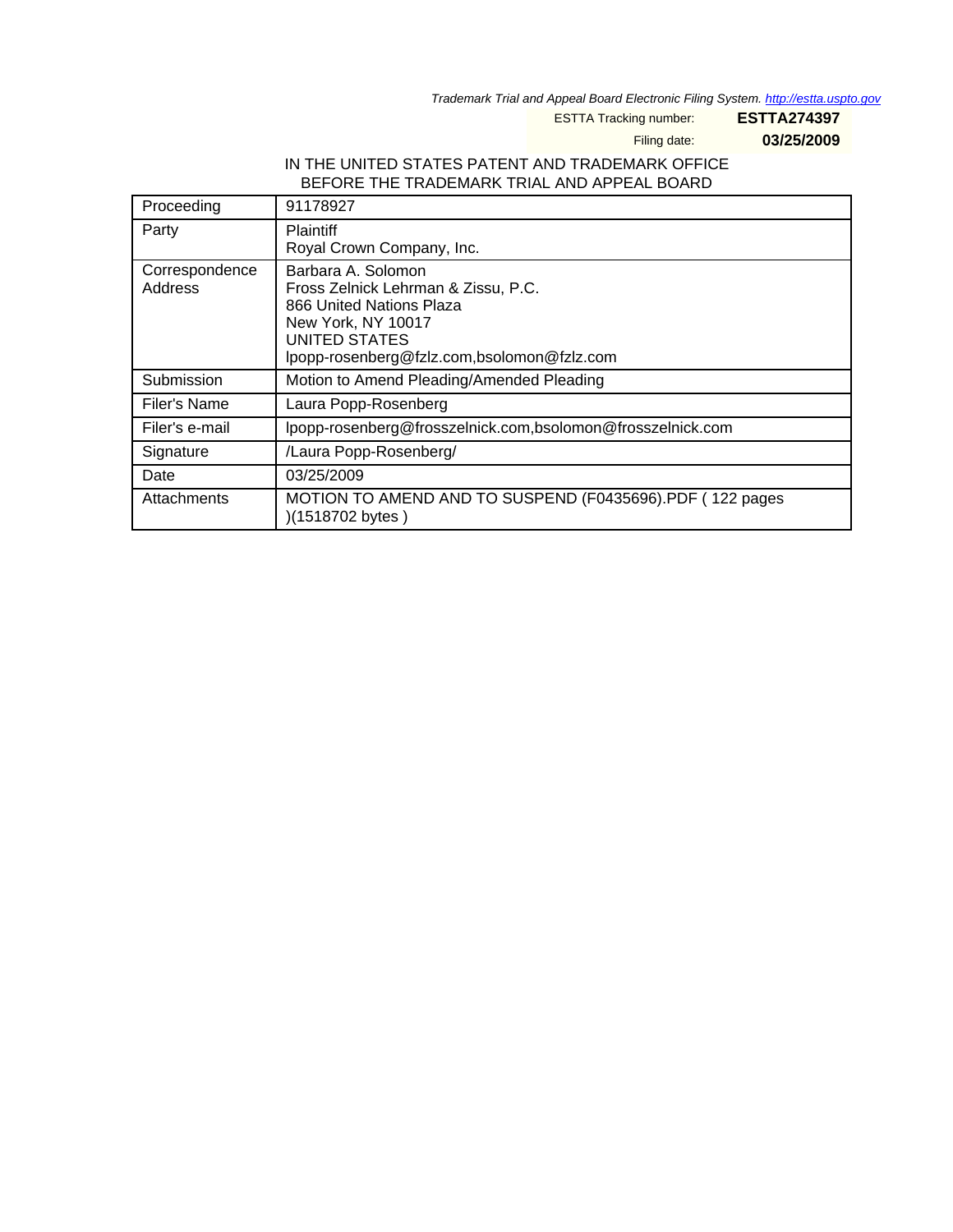# **IN THE UNITED STATES PATENT AND TRADEMARK OFFICE BEFORE THE TRADEMARK TRIAL AND APPEAL BOARD**

| ROYAL CROWN COMPANY, INC., |     | <b>Consolidated Proceedings</b>                    |
|----------------------------|-----|----------------------------------------------------|
| Opposer,                   |     | Opposition No. 91178927<br>Opposition No. 91180771 |
| - against -                |     | Opposition No. 91180772<br>Opposition No. 91183482 |
| THE COCA-COLA COMPANY,     |     | Opposition No. 91185755<br>Opposition No. 91186579 |
| Applicant.                 | - X |                                                    |
| and—                       |     |                                                    |
| THE COCA-COLA COMPANY,     |     |                                                    |
| Applicant,                 |     |                                                    |
| - against -                |     | Opposition No. 91184434                            |
| ROYAL CROWN COMPANY, INC., |     |                                                    |
| Opposer.                   |     |                                                    |

# **ROYAL CROWN COMPANY, INC.'S MOTIONS FOR LEAVE TO AMEND ITS NOTICES OF OPPOSITION AND TO SUSPEND, AND MEMORANDUM IN SUPPORT THEREOF**

{F0429324.1 } Royal Crown Company, Inc. ("RC") hereby moves pursuant to Federal Rule of Civil Procedure 15(a) and Trademark Rule of Practice 2.107(a), 37 C.F.R. § 2.107(a), for leave to amend its Notices of Opposition in the above-referenced consolidated proceedings to assert an additional ground for its opposition to bar The Coca-Cola Company ("TCCC') from registering the applied-for marks, all of which include the term "zero," without disclaiming that term. Specifically, and as detailed further herein, RC proposes to add as a basis for refusal of registration without disclaimer that the "zero" portion of TCCC's applied-for marks is generic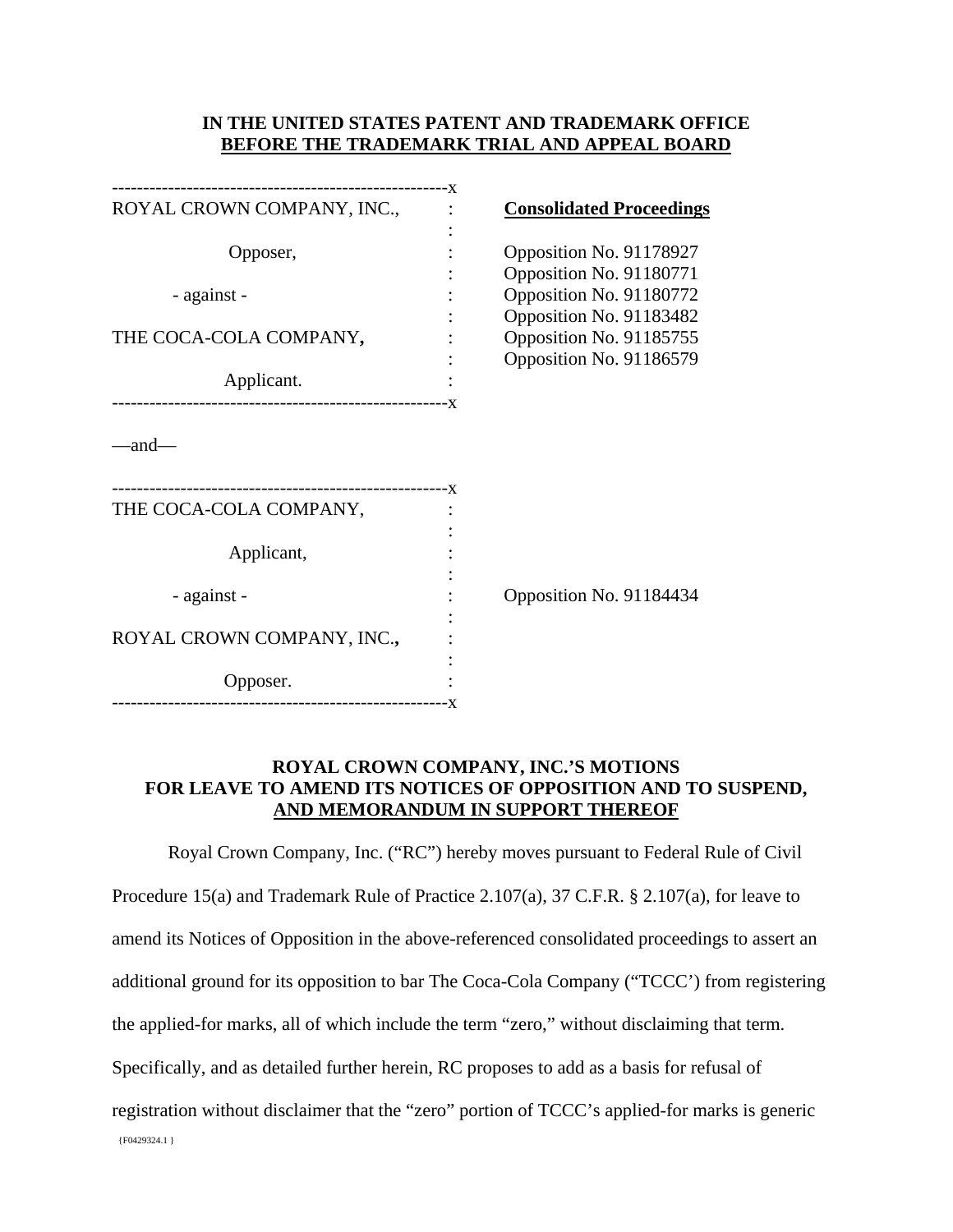and therefore incapable of functioning as an indication of source. A copy of each of RC's proposed amended pleadings is attached hereto as Exhibits 1-6; a copy of each of RC's proposed amended pleadings blacklined to show changes to the original Notices of Opposition is attached hereto as <u>Exhibits 1a-6a</u>.<sup>1</sup>

 RC further moves to suspend these proceedings pending decision on its Motion to Amend.

#### **STATEMENT OF FACTS**

Through its Motion to Amend, RC seeks to amend its Notices of Opposition in the six of these seven consolidated proceedings in which RC is in the position of opposer. All six of the opposition proceedings in question (collectively, the "Oppositions") involve the same question: the meaning of the term "zero" when applied to TCCC's beverage products at issue.

The Oppositions concern the following fifteen marks sought to be registered by TCCC, all employing the term "zero": COCA COLA ZERO, COKE ZERO, SPRITE ZERO, COCA-COLA CHERRY ZERO, CHERRY COCA-COLA ZERO, CHERRY COKE ZERO, COKE CHERRY ZERO, COCA-COLA VANILLA ZERO, VANILLA COCA-COLA ZERO, VANILLA COKE ZERO, PIBB ZERO, FANTA ZERO, POWERADE ZERO, COKE ZERO ENERGY and COKE ZERO BOLD (collectively, "TCCC's Marks"). TCCC seeks to register each of these marks in International Class 32 in connection with beverage products.

During the prosecution of the trademark applications for TCCC's Marks, the United States Patent and Trademark Office (the "USPTO") initially refused registration to each mark on the basis that "zero" as applied to the beverage products at issue is merely descriptive of those

<u>.</u>

 $<sup>1</sup>$  In addition to alternations made in connection with the proposed new ground, in certain instances non-substantive</sup> changes have been made to conform to changed circumstances, such as to reflect RC's new business address. RC does not expect these additional changes to be controversial.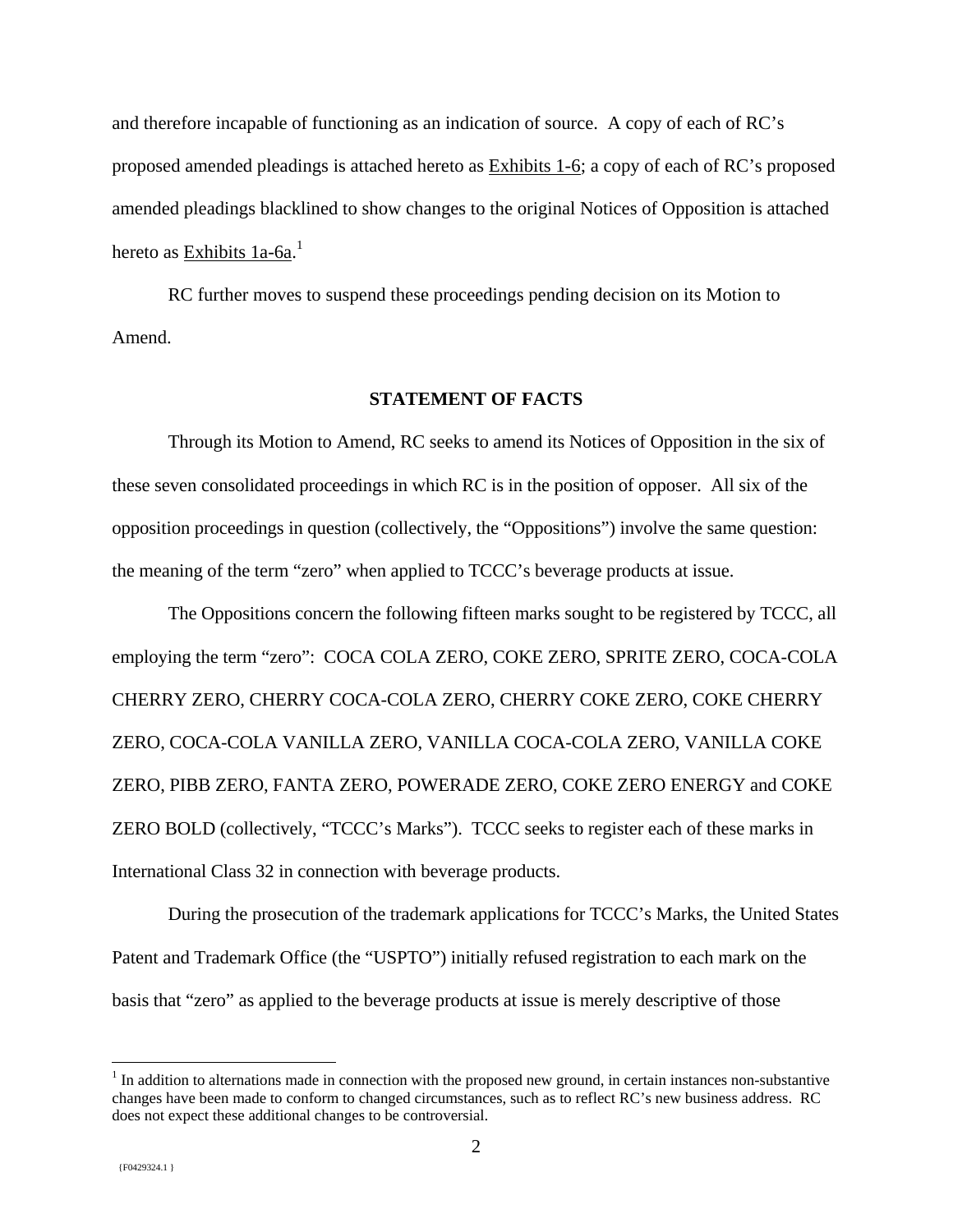products, and that therefore the marks could not be registered without a disclaimer of the term. In each case, TCCC eventually overcame the rejection by asserting that the term "zero" had developed secondary meaning. When the USPTO approved each of TCCC's Marks for publication, RC initiated the underlying opposition proceedings.

In its Notices of Opposition, RC alleges that the "zero" portion of TCCC's Marks describes fundamental characteristics of the applied-for products, that competitors including RC and others should be free to use the term "zero" in connection with their beverage products, and that therefore the marks at issue should not be issued to TCCC without disclaimer of the term "zero."<sup>2</sup> In each of the Notices of Opposition, RC asserted that registration of TCCC's Marks without disclaimer of the term "zero" is in violation of Section 2(e) of the Lanham Act, 15 U.S.C. § 1052(e), because the term is merely descriptive of the applied-for goods. TCCC denied the relevant allegations of the Notices of Opposition.

Under the current schedule set in these Oppositions, expert disclosures are due May 3, 2009, fact discovery closes on June 2, 2009, and RC's testimony period opens on August 1, 2009.

Through this motion, RC seeks to amend its Notices of Opposition to add as an alternate theory that the "zero" portion of TCCC's Marks is the ultimate type of descriptive term: a generic term. RC's proposed Amended Notices of Opposition allege that because "zero" names distinctive characteristics and/or the most important attributes not just of TCCC's goods, but of all similar beverages, it is a generic term, incapable of indicating source – regardless of any acquired descriptiveness TCCC claims attaches to the term when used as part of TCCC's Marks – and that therefore TCCC's Marks cannot be registered without disclaimer of the term.

 $\overline{a}$ 

 $2^{2}$  Similar allegations have been made by third parties, including Companhia de Bebidas das Américas – AMBEV, which has opposed TCCC's Marks on grounds of descriptiveness (*see* Opposition No. 91178953 and oppositions consolidated therewith); and Ben & Jerry's Homemade, Inc., which is defending an opposition proceeding brought by TCCC (*see* Opposition No. 91181930).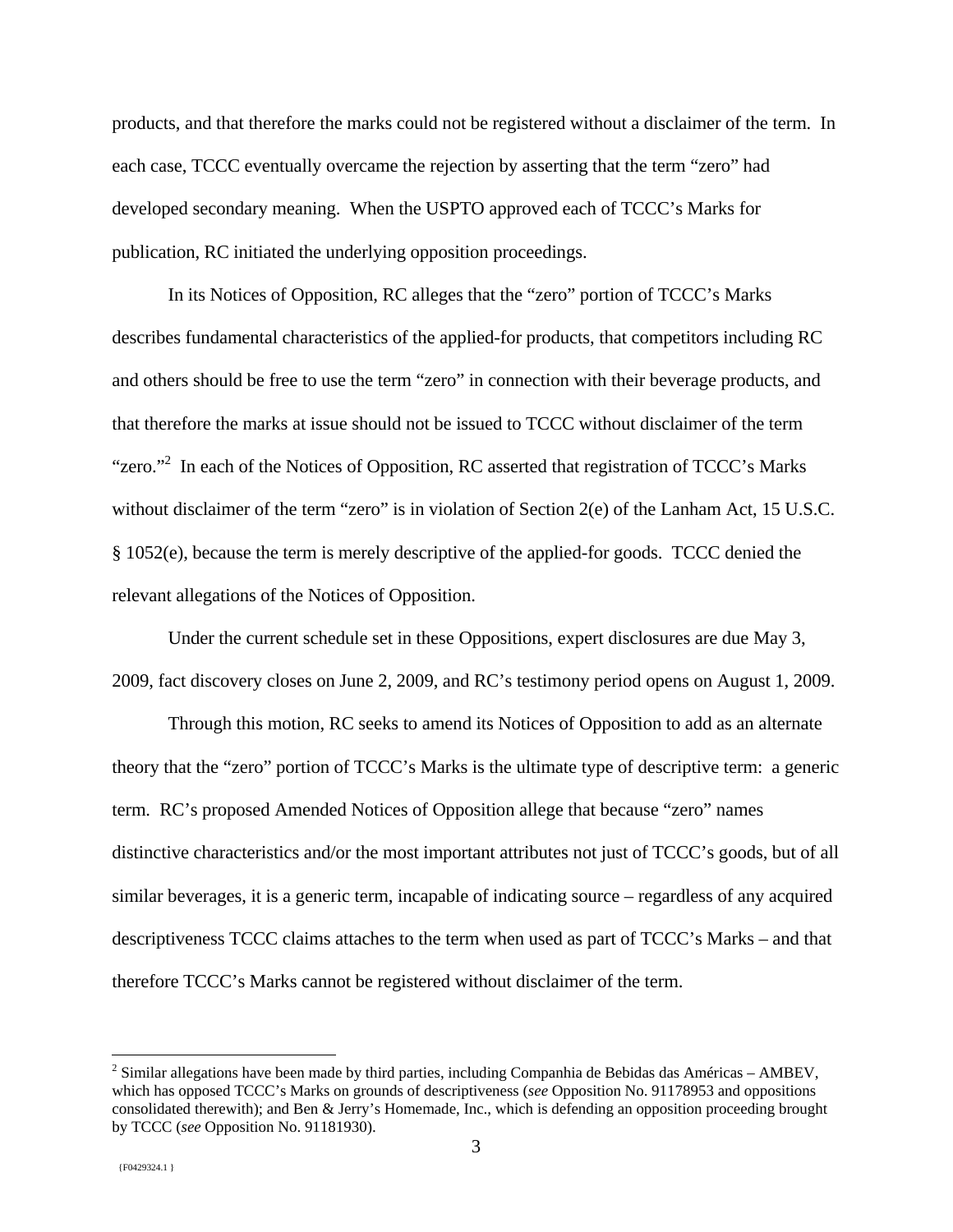#### **ARGUMENT**

#### **A. Motions for Leave to Amend are Freely Granted**

Pursuant to Trademark Rule of Practice 2.107, pleadings in opposition proceedings against applications filed under Section 1 of the Lanham Act (as here) "may be amended in the same manner and to the same extent as in a civil action in a United States district court, except that, after the close of the time period for filing an opposition including any extension of time for filing an opposition, an opposition may not be amended to add to the goods or services opposed." 37 C.F.R. § 2.107. Amendments of pleadings in civil actions in United States district courts are governed by Rule 15 of the Federal Rules of Civil Procedures, which provides in pertinent part that "a party may amend the party's pleading only by leave of court or by written consent of the adverse party; and *leave shall be freely given* when justice so requires." Fed. R. Civ. P. 15(a) (emphasis added). Rule 15(a) "allows for liberal amendment in the interests of resolving cases on the merits." 3 *Moore's Federal Practice* § 15.02[1] at 15-9 (3d ed. 2006). *See also Foman v. Davis*, 371 U.S. 178 (1962).

"The Supreme Court has emphasized that amendment should normally be permitted, and has stated that refusal to grant leave without justification is 'inconsistent with the spirit of the Federal Rules.'" *Rachman Bag Co. v. Liberty Mut. Ins. Co.*, 46 F.3d 230, 234 (2d Cir. 1995) (quoting *Foman*, 371 U.S. 178). Consequently, "[t]he Board liberally grants leave to amend pleadings at any stage of the proceeding when justice requires, unless entry of the proposed amendment would violate settled law or be prejudicial to the rights of the adverse party." *Boral Ltd. v. FMC Corp.*, 59 U.S.P.Q.2d 1701, 1702 (T.T.A.B. 2000) (citing *Commodore Elecs. Ltd. v. CBM Kabushiki Kaisha*, 26 U.S.P.Q.2d 1503 (T.T.A.B. 1993); *U.S. Olympic Comm. v. O-M Bread Inc.*, 26 U.S.P.Q.2d 1221 (T.T.A.B. 1993)). Thus, the Board generally denies applications

4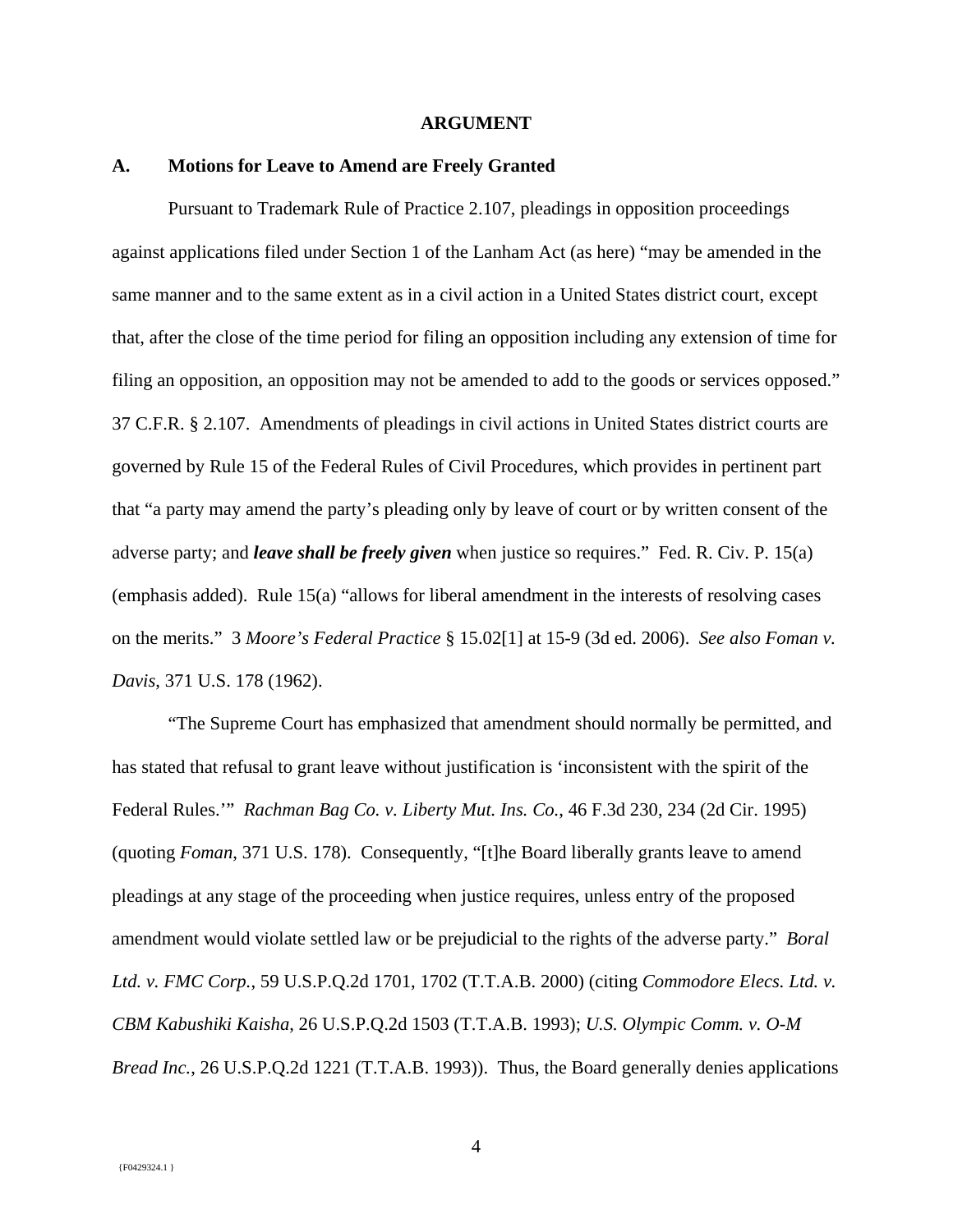for leave to amend only where the amendment is unduly prejudicial to the opponent or where the amendment would be futile.

#### **B. Justice Requires that RC Be Permitted to Amend Its Notices of Opposition**

In this case, granting RC's request to amend its pleadings to add a claim that the "zero" portion of TCCC's Marks is generic would best serve the interests of justice. Not only RC, but also many third parties, would potentially be prejudiced if RC is not permitted to amend its pleadings. RC would be prejudiced because it would be foreclosed from bringing a valid ground to oppose registration of TCCC's Marks without disclaimer. Third parties also potentially would be prejudiced, since registration to TCCC of a generic term would allow TCCC to monopolize a term that everyone selling similar products must be free to use. Indeed, TCCC already has sought to enforce its alleged rights in the term "zero" against both RC and multiple third parties.<sup>3</sup>

On the other hand, there would be no prejudice to TCCC if RC is permitted to amend the Notices of Opposition. From a substantive perspective, TCCC will not be prejudiced by the amendment because the additional ground sought to be asserted is but a refinement of the current pleadings. TCCC has been on notice since the first Notice of Opposition was filed that RC challenged the very registrability of the term "zero" as part of TCCC's marks. In each of its Notices of Opposition, RC alleged that term "zero" was used by both TCCC and others in the beverage industry "to describe fundamental characteristics of their beverage products." Whether the term is unregistrable under Section 2(e) of the Lanham Act as merely descriptive, or whether the term is unregistrable as generic and therefore fundamentally incapable of distinguishing the goods of TCCC from the goods of others is merely a question of degree. *Cf. Bangert v. Local Plumber, Inc.*, Canc. No. 32,791, *http://ttabvue.uspto.gov/ttabvue/v?pno=92032791&pty=* 

 $\overline{a}$ 

 $3$  For example, TCCC has filed oppositions against numerous third parties on the basis of its alleged rights in the term "zero." *See*, *e.g.*, Opposition Nos. 91187638, 91187355, 91186175, 91185018, 91183580 and 91181930.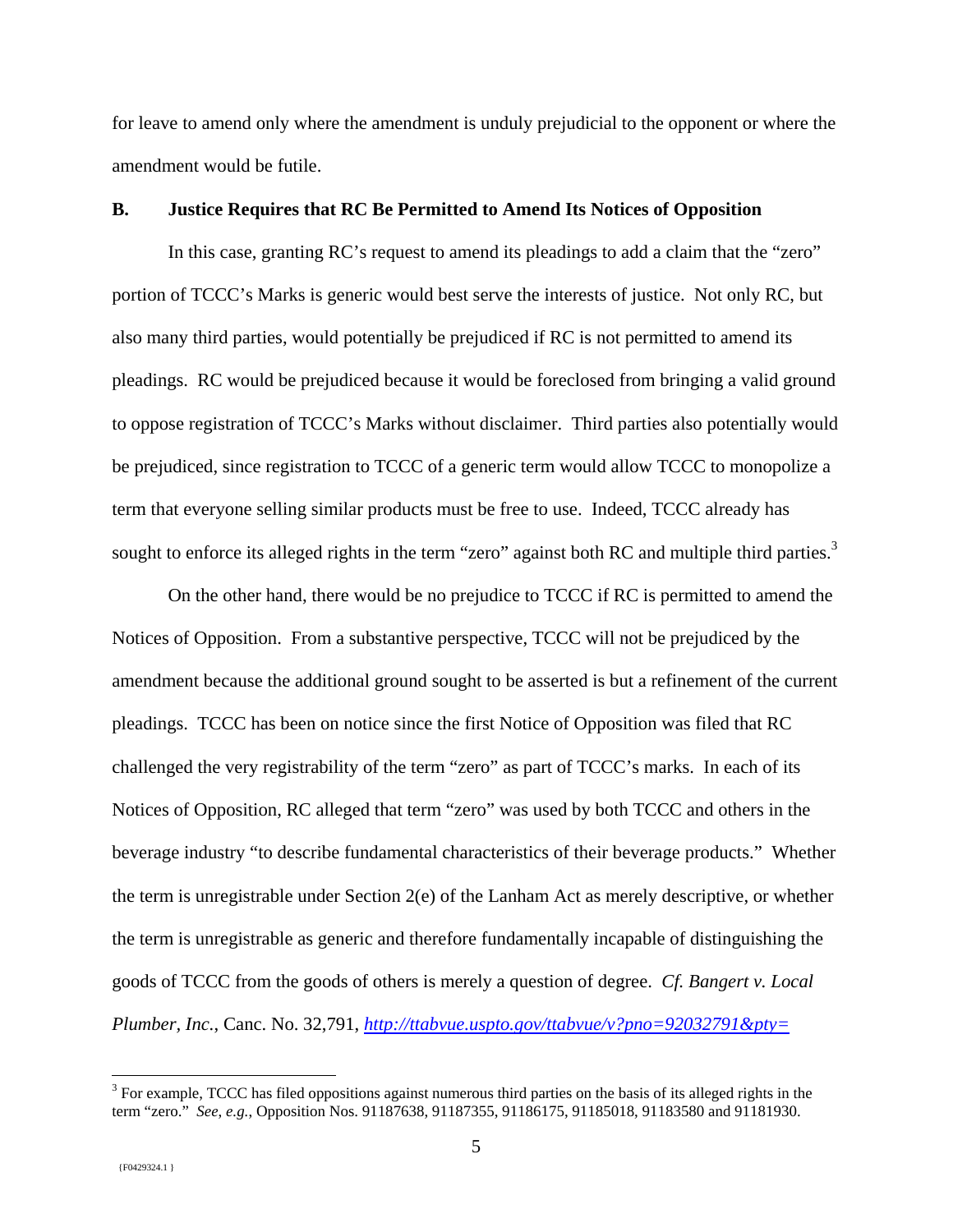*CAN&eno=10*, *also available at* 2003 WL 880558, \*1 (T.T.A.B. March 4, 2003) (granting request to amend answer to add defense of genericness to already-pleaded defense of descriptiveness because "the further assertion that the 'mark' is generic is deemed to be in one respect an elaboration of that [descriptiveness] defense, because genericness, as the ultimate in descriptiveness, is encompassed within a descriptiveness defense"); *see also BellSouth Corp. v DataNational Corp.*, 60 F.3d 1565, 1569 (Fed. Cir. 1995) ("the generic name of a thing is in fact the ultimate in descriptiveness") (quotations, citations and alterations omitted).

Moreover, the Board already has noted that adding a genericness claim in a proceeding that already includes a descriptiveness claim is not substantively prejudicial to the applicant, since the former is harder to prove than the latter. *Bangert*, 2003 WL 880558 at \*1 ("because it is more difficult to prove that a term is generic than it is to prove that a term is merely descriptive, there is no prejudice").

In addition, and critically, TCCC cannot claim that it is somehow surprised by the addition of the genericness claim. The genericness of the "zero" portion of TCCC's Marks already is at issue in these consolidated proceedings by virtue of the pleadings in the opposition TCCC filed against RC's applications to register PURE ZERO and DIET RITE PURE ZERO (at issue in Opposition No. 91184434, one of the seven proceedings consolidated here), wherein RC alleged as an affirmative defense that "zero" is generic. *See* Answer (Docket No. 9), ¶ 10. Thus, ever since the recent consolidation of the opposition proceedings brought by RC with the opposition proceeding brought by TCCC, TCCC has been on notice that the genericness of the term "zero" is at issue, that genericness is ripe for discovery in these proceedings, and that

6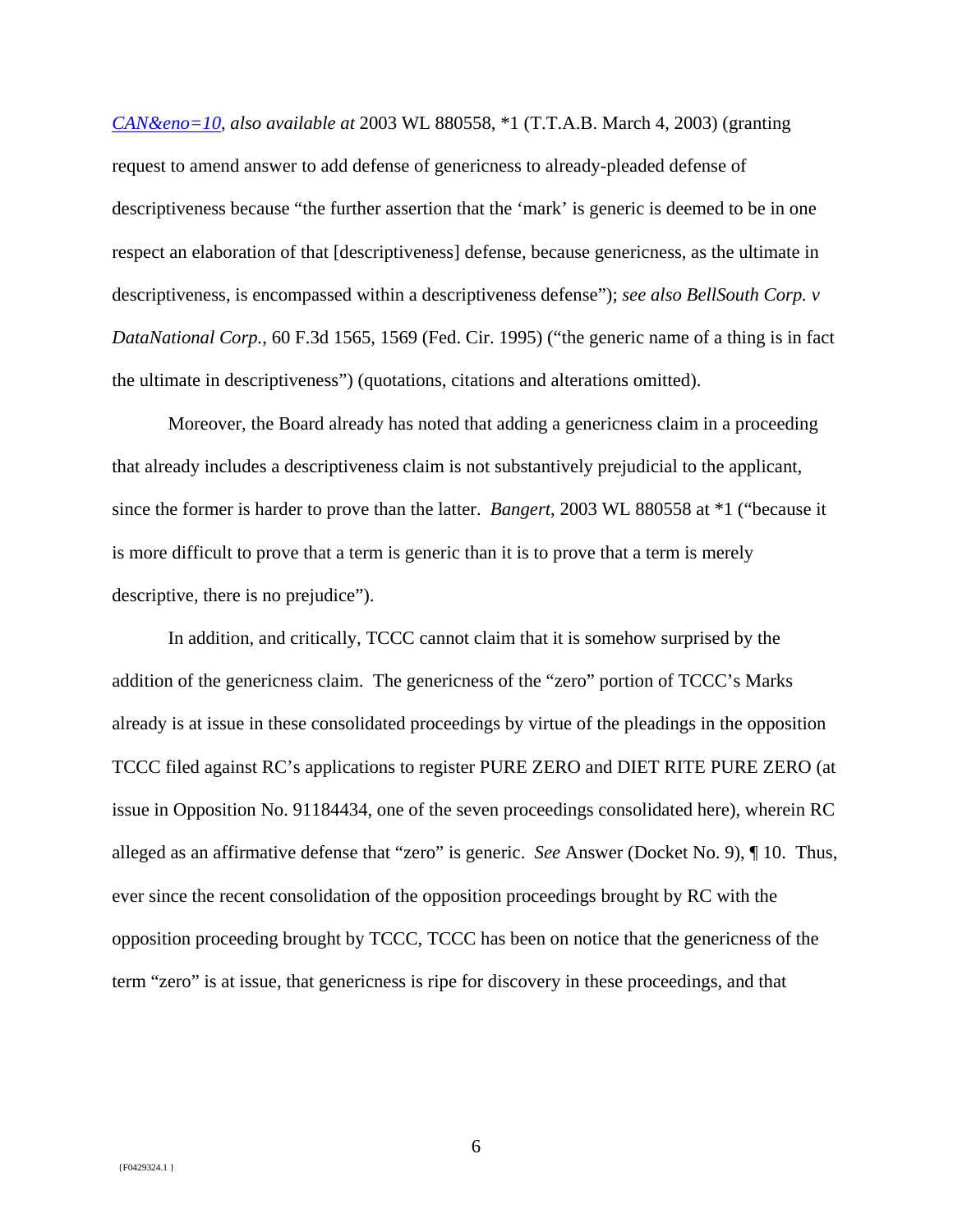genericness will be on trial in these proceedings.<sup>4</sup> Therefore, there will be no unfair surprise to TCCC if RC's Motion to Amend is granted.

Even if genericness were not already an issue in this proceeding, TCCC could not claim prejudice since the case is still in the discovery phase, with at least two months until discovery closes. TCCC has ample time to seek any discovery from RC or others that it believes it may need to defend the additional ground. Further, TCCC currently has more than *seven* months until the close of its testimony period, providing it more than enough time to prepare its defense to the additional claim. *U.S. Olympic Comm.*, 26 U.S.P.Q.2d at 1223 (motion for leave to amend granted where proceeding still in discovery phase); *Flatley v. Trump*, 11 U.S.P.Q. 1284, 1286 (T.T.A.B. 1989) (same); *see also* Beth A. Chapman, *TIPS FROM THE TTAB: Amending Pleadings: The Right Stuff*, 81 TMR 302, 305 (1991) (if a proceeding "is still in the pre-trial stage (*i.e.*, in discovery, or prior to any testimony having been taken by the plaintiff in its testimony period), leave to amend, if otherwise appropriate, will be allowed"). And if TCCC for some reason believes it needs additional discovery time in order to gather evidence responsive to the additional claim, RC hereby consents to an extension of the discovery and trial schedule in these consolidated proceedings.

In sum, under the circumstances described above, the interests of justice clearly favor permitting the amendment, and TCCC simply cannot meet its heavy burden of demonstrating prejudice sufficient to deny RC's request for leave to amend the Notices of Opposition.

 $\overline{a}$ 

<sup>&</sup>lt;sup>4</sup> Moreover, refusing to permit RC to add a claim of genericness to the pending oppositions runs the risk of inconsistent rulings. RC will be filing at least two more opposition proceedings against marks of TCCC that contain "zero": FULL THROTTLE ZERO, which is the subject of Application No. 77413618 and for which RC's opposition deadline is April 22, 2009; and VAULT ZERO, which is the subject of Application No. 78698990 and for which RC's opposition deadline is June 17, 2009. RC will assert as a ground in the yet-to-filed oppositions that "zero" is generic. If RC is not permitted to amend its pleadings in the consolidated Oppositions to add genericness as a basis for refusal of registration without disclaimer, the Board could determine in these Oppositions that "zero" is descriptive but has acquired secondary meaning, and thus that TCCC is permitted to register TCCC's Marks without disclaimer, but then determine in the FULL THROTTLE ZERO and VAULT ZERO oppositions that "zero" is generic and therefore incapable of registration without disclaimer.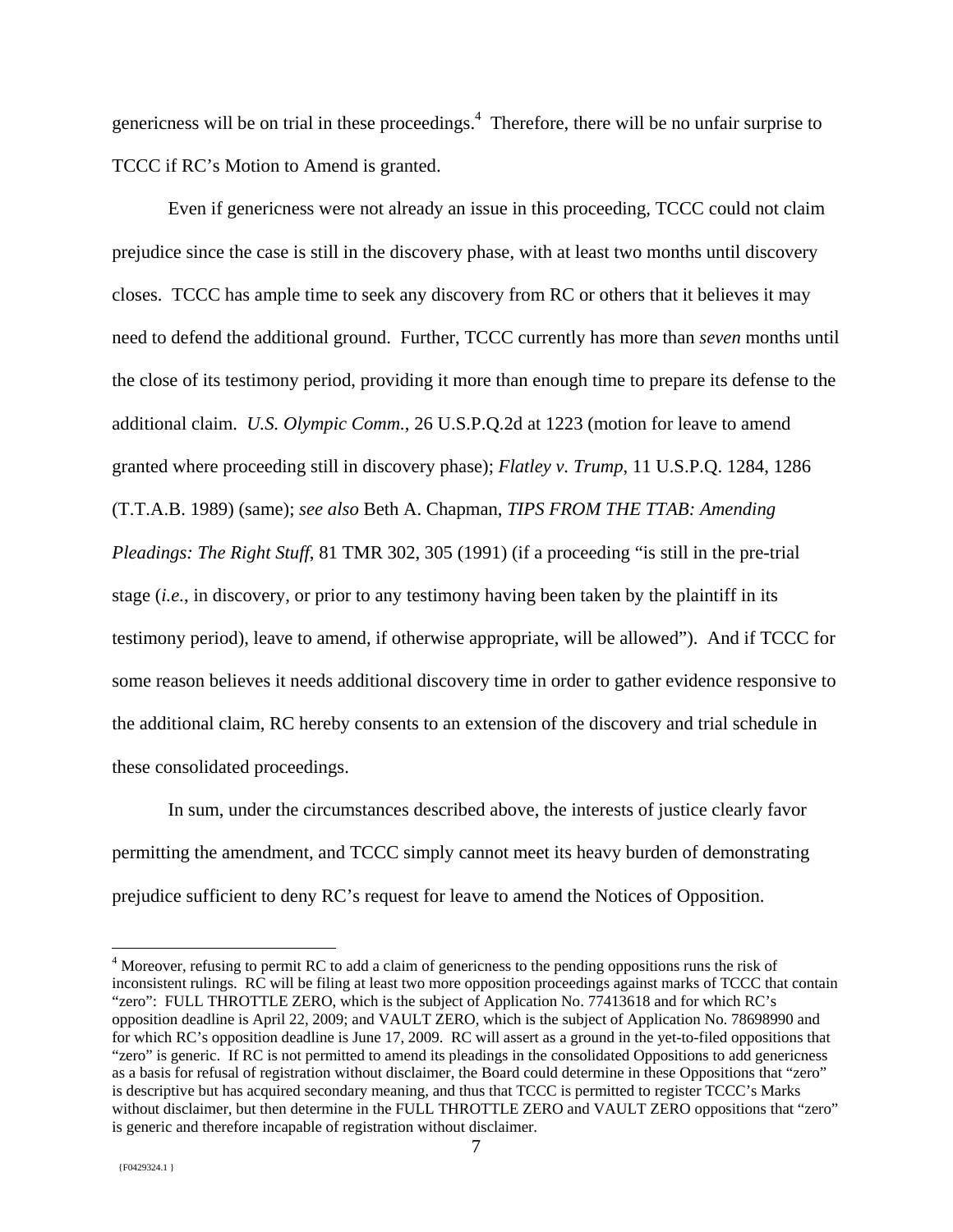# **C. Amendment of the Notices of Opposition Would Not Be Futile**

Permitting RC leave to amend its pleadings to assert that the "zero" portion of TCCC's Marks is generic would not be an exercise in futility. The Board considers proposed amendments to be futile only where the newly asserted claim or defense is legally insufficient or would serve no useful purpose. TBMP § 507.02 at 500–32. When considering a motion to amend to add a new claim, the Board does *not* consider whether the party seeking amendment has sufficient evidence to prove the proposed claim; that is a matter left for trial or decision on summary judgment. *Id.* at 500–32-33.

RC's proposed additional ground of genericness is not legally insufficient. There can be no question that RC's proposed Amended Notices of Opposition satisfy the minimal pleading requirements in connection with the proposed additional ground of opposition – namely, an allegation that the term sought to be registered as part of TCCC's various marks is generic when used in connection with the goods at issue since it denotes an essential characteristic of those goods, and therefore such term cannot be registered as part of the TCCC Marks at issue without a disclaimer thereof.

There also can be no question that such a claim is a valid basis on which to oppose registration of TCCC's Marks without disclaimer. Although, in trademark parlance, the category of "generic" and unregistrable terms may more typically be thought to apply to words that denote a particular *category* of goods, the law is clear that words that denote a fundamental *characteristic* of a class of goods also can fall into the unregistrable "generic" category. *See*, *e.g.*, *Miller Brewing Co. v. G. Heileman Brewing Co.*, 561 F.2d 75, 80 (7th Cir. 1977) (adjective can be an unregistrable generic term); *Miller Brewing Co. v. Joseph Schlitz Brewing Co.*, 605 F.2d 990, 203 U.S.P.Q. 642 (7th Cir. 1979) (affirming cancellation of LITE registration for beer).

8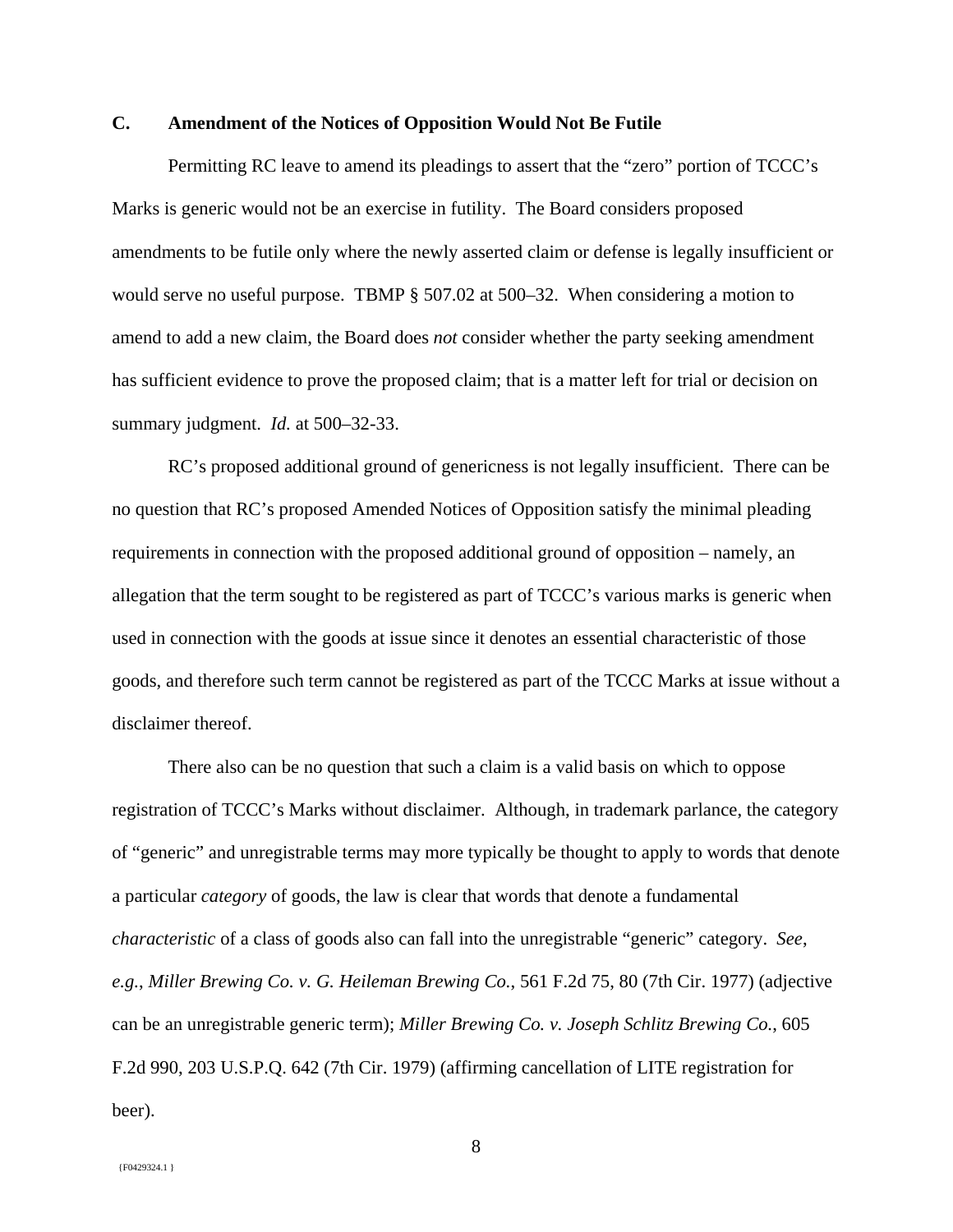Because the additional claim RC seeks to add is both valid under settled law, and because RC's proposed Amended Notices of Opposition include the appropriate allegations necessary to make out a claim for the added ground, the proposed amendment would not be futile and should be permitted.

#### D. Proceedings Should Be Suspended Pending Disposition of RC's Motion to Amend

RC requests that the proceedings be suspended until the Board issues a decision on RC's Motion to Amend. The Board's decision to permit or deny RC's request to add a genericness defense may affect discovery in this case, including expert discovery, and will clearly affect both RC's and TCCC's trial strategy, preparation and presentation. Therefore, suspension of these proceedings is appropriate pending disposition of RC's Motion to Amend.

#### **CONCLUSION**

For the reasons set forth herein, RC respectfully requests that it be granted leave to amend its Notices of Opposition in these consolidated proceedings, and that the proceedings be suspended until such time as the Board issues a decision on RC's Motion to Amend.

Dated: New York, New York March 25, 2009

Respectfully submitted,

FROSS ZELNICK LEHRMAN & ZISSU, P.C.

us Ryp- Prenty By:

Barbara A. Solomon Laura Popp-Rosenberg 866 United Nations Plaza New York, New York 10017 Tel: (212) 813-5900 Email: bsolomon@frosszelnick.com lpopp-rosenberg@frosszelnick.com

Attorneys for RC Royal Crown Company, Inc.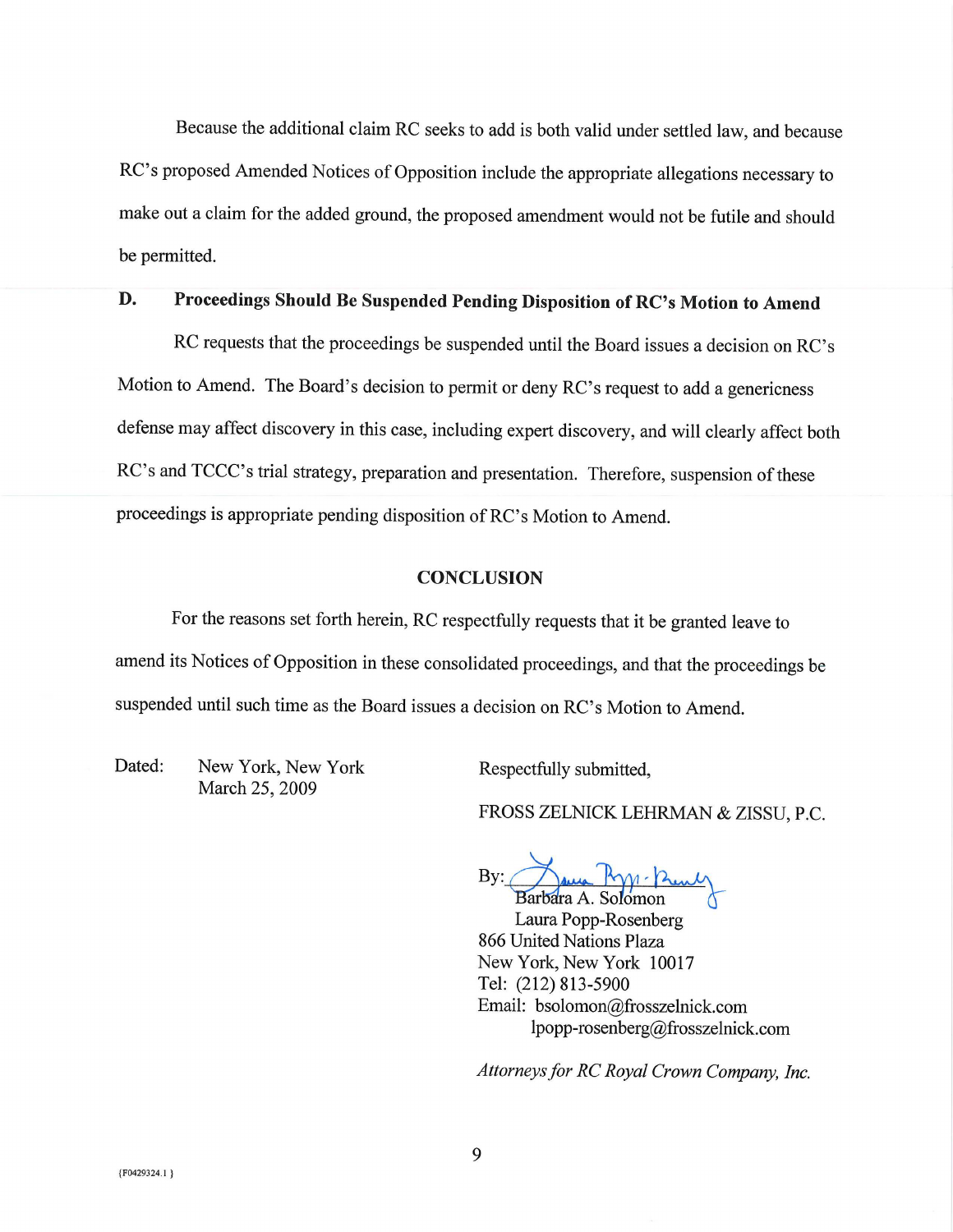# **EXHIBIT 1**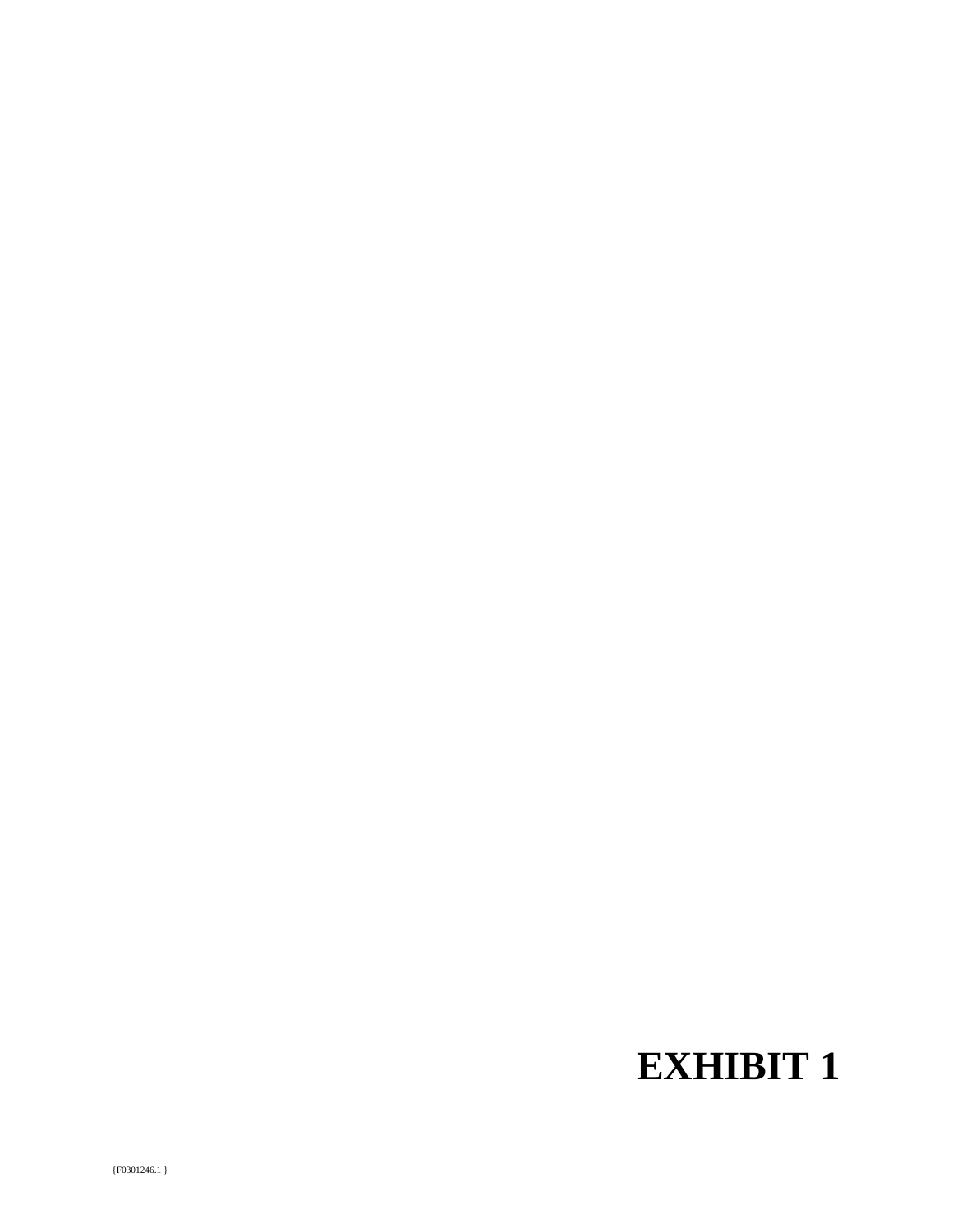# **IN THE UNITED STATES PATENT AND TRADEMARK OFFICE BEFORE THE TRADEMARK TRIAL AND APPEAL BOARD**

In the Matter of Application Serial No. 78/580,598 Mark: COCA-COLA ZERO Published in the *Official Gazette* on April 17, 2007

|                            | - X |
|----------------------------|-----|
| ROYAL CROWN COMPANY, INC., |     |
|                            |     |
| Opposer,                   |     |
|                            |     |
| - against -                |     |
|                            |     |
| THE COCA-COLA COMPANY,     |     |
|                            |     |
| Applicant.                 |     |
|                            |     |

: Opposition No. 91178927

# **AMENDED NOTICE OF OPPOSITION**

 Royal Crown Company, Inc., a Delaware corporation located and doing business at 5301 Legacy Drive, Plano, Texas 75024 ("Opposer"), believes that it will be damaged by the issuance of a registration for the mark COCA-COLA ZERO as shown in Application Serial No. 78/580,598 for "beverages, namely soft drinks; syrups and concentrates for the making of the same" in International Class 32, and therefore opposes the same. As grounds for its opposition, Opposer, by its attorneys Fross Zelnick Lehrman & Zissu, P.C., alleges as follows:

1. Opposer and its predecessors have been manufacturing and distributing soft drink products for over one century.

2. In 1958, Opposer launched Diet Rite as the first diet soft drink. With this introduction, calorie conscious soft drink lovers were given a product that fit their lifestyle.

3. Opposer and its predecessors have continued to lead in innovations in the diet soft drink category by introducing unique flavor extensions. In addition, Diet Rite Cola was the first diet drink to be salt/sodium free; was the first sodium/caffeine and calorie-free soft drink made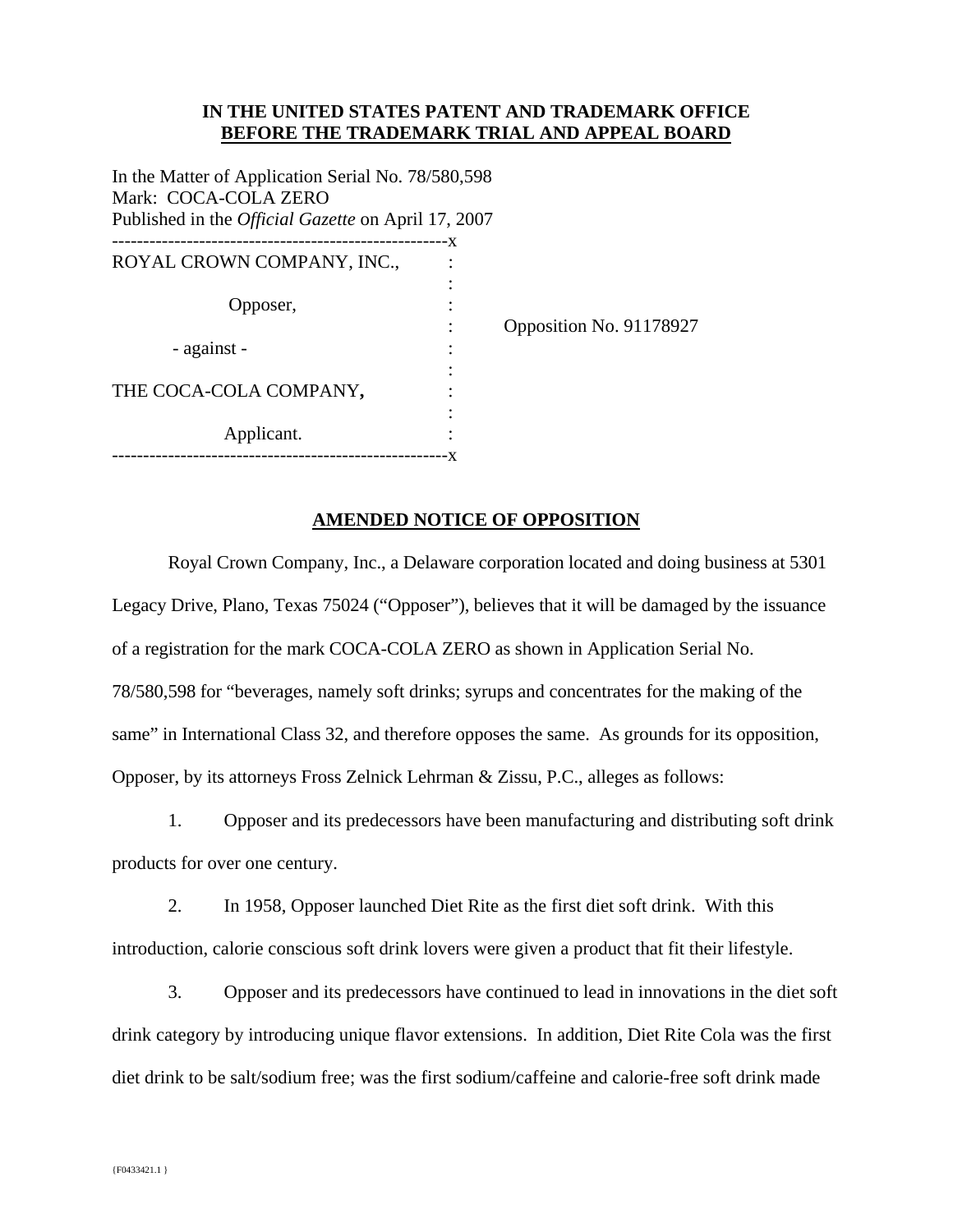with Nutrasweet; and pioneered the use of SPLENDA in 2000 to become the first major aspartame-free diet cola in the United States.

4. Since at least 2003 Opposer has been continuously using the term ZERO in connection with its diet beverages. The term ZERO is descriptive of characteristics of the product, namely that the product has zero carbs and calories.

5. On February 28, 2005, Opposer filed Application Serial No. 78/576,257 to register the mark DIET RITE PURE ZERO for "soft drinks and syrups used in the preparation thereof" in International Class 32 based on an intent to use.

6. On August 9, 2005, a non-final office action issued requiring Opposer to disclaim zero because it is descriptive of one or more features of Opposer's product. The office action also identified as a possible bar to registration the mark herein opposed.

7. On March 7, 2005, Opposer filed Application Serial No. 78/581,917 to register the mark PURE ZERO for "soft drinks and syrups and concentrates used in the preparation thereof" in International Class 32 based on an intent to use.

8. On August 9, 2005, a non-final office action issued in connection with Opposer's PURE ZERO application requiring Opposer to disclaim the term ZERO because it merely describes one or more features of the beverage product, namely that the product has zero calories or zero carbohydrates or zero sugar.

9. Opposer has disclaimed the term ZERO in both its DIET RITE PURE ZERO and PURE ZERO applications and is not seeking any exclusive rights in the term ZERO when used in connection with soft drinks that have zero calories, zero sugar or zero carbohydrates.

10. Upon information and belief, Opposer is not the only entity that uses the term ZERO to describe characteristics of soft drinks. Rather, the term ZERO is commonly used in the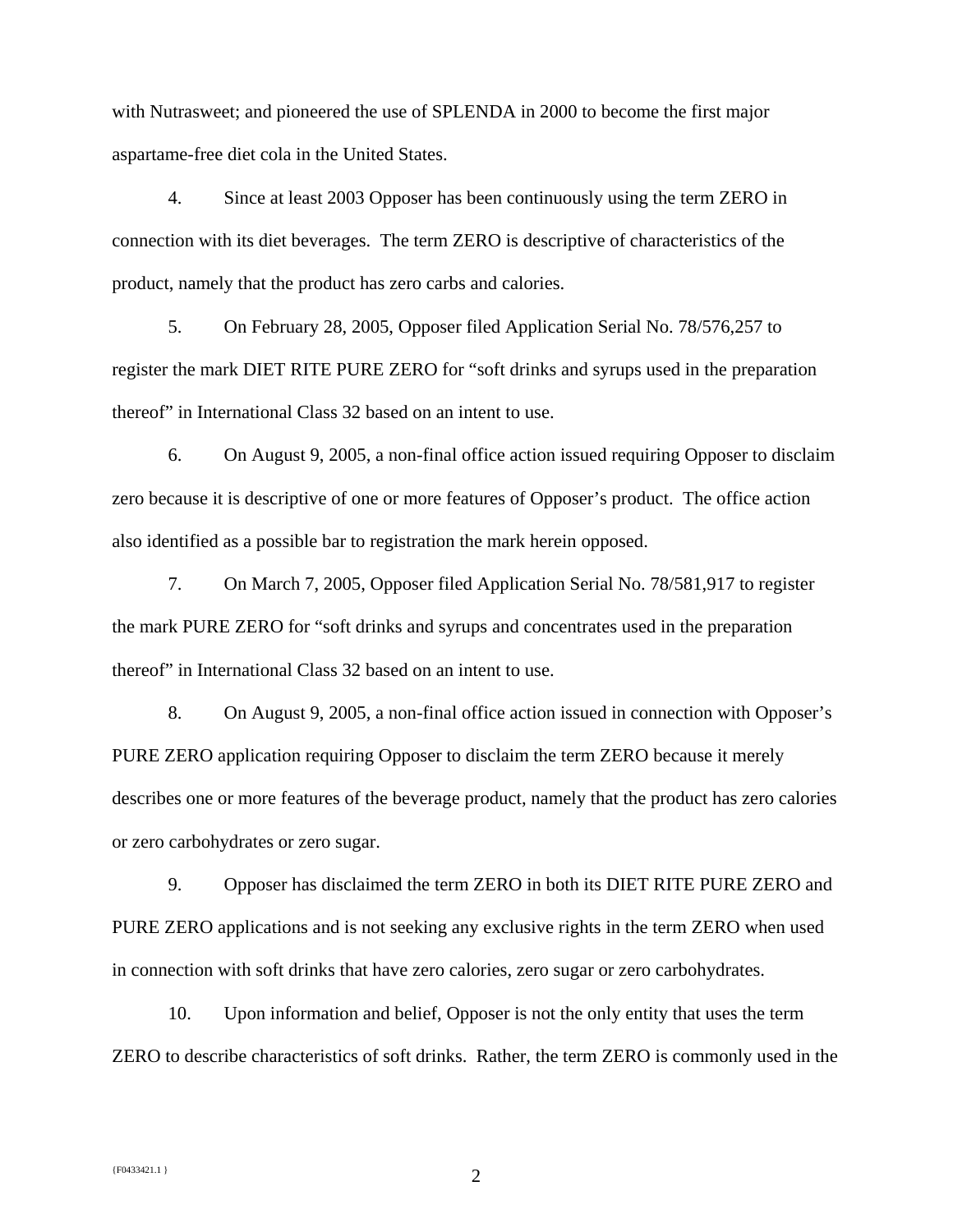trade to inform consumers that the soft drink product at issue has no calories, no carbohydrates and/or no sugar.

11. Upon information and belief, Applicant The Coca-Cola Company ("Applicant") is a Delaware corporation located and doing business at One Coca-Cola Plaza, Atlanta, Georgia 30313.

12. On March 4, 2005, Application filed Application Serial No. 78/580,598 to register the mark COCA-COLA ZERO for "beverages, namely soft drinks; syrups and concentrates for the making of the same" in International Class 32. Applicant originally filed its application on the basis of an intent to use but later amended to allege use since June 13, 2005. At the time Applicant filed the application herein opposed, the term ZERO was being used in the beverage industry to describe a characteristic of diet soft drinks namely zero calories and zero carbs. In fact, Opposer had been using ZERO on packaging for Diet Rite for more than one year before Applicant filed the application herein opposed for just this purpose.

13. On March 30, 2005, the PTO issued an office action noting that ZERO is merely descriptive of a feature of Applicant's goods, namely calorie or carbohydrate content and requiring Applicant to disclaim the descriptive wording. Since that time, the PTO has issued similar findings in connection with several other applications filed by Applicant including COCA-COLA CHERRY ZERO, CHERRY COKE ZERO, COCA-COLA VANILLA ZERO, VANILLA COKE ZERO, CHERRY COCA-COLA ZERO, COKE CHERRY ZERO and PIBB ZERO.

14. In a submission dated June 20, 2006, Applicant requested reconsideration of the disclaimer requirement. The PTO, find the arguments for registration "unpersuasive," continued its refusal to register on the basis that ZERO is descriptive (and is understood to mean that soft drinks sold under such mark have no calories or carbohydrates) and must be disclaimed.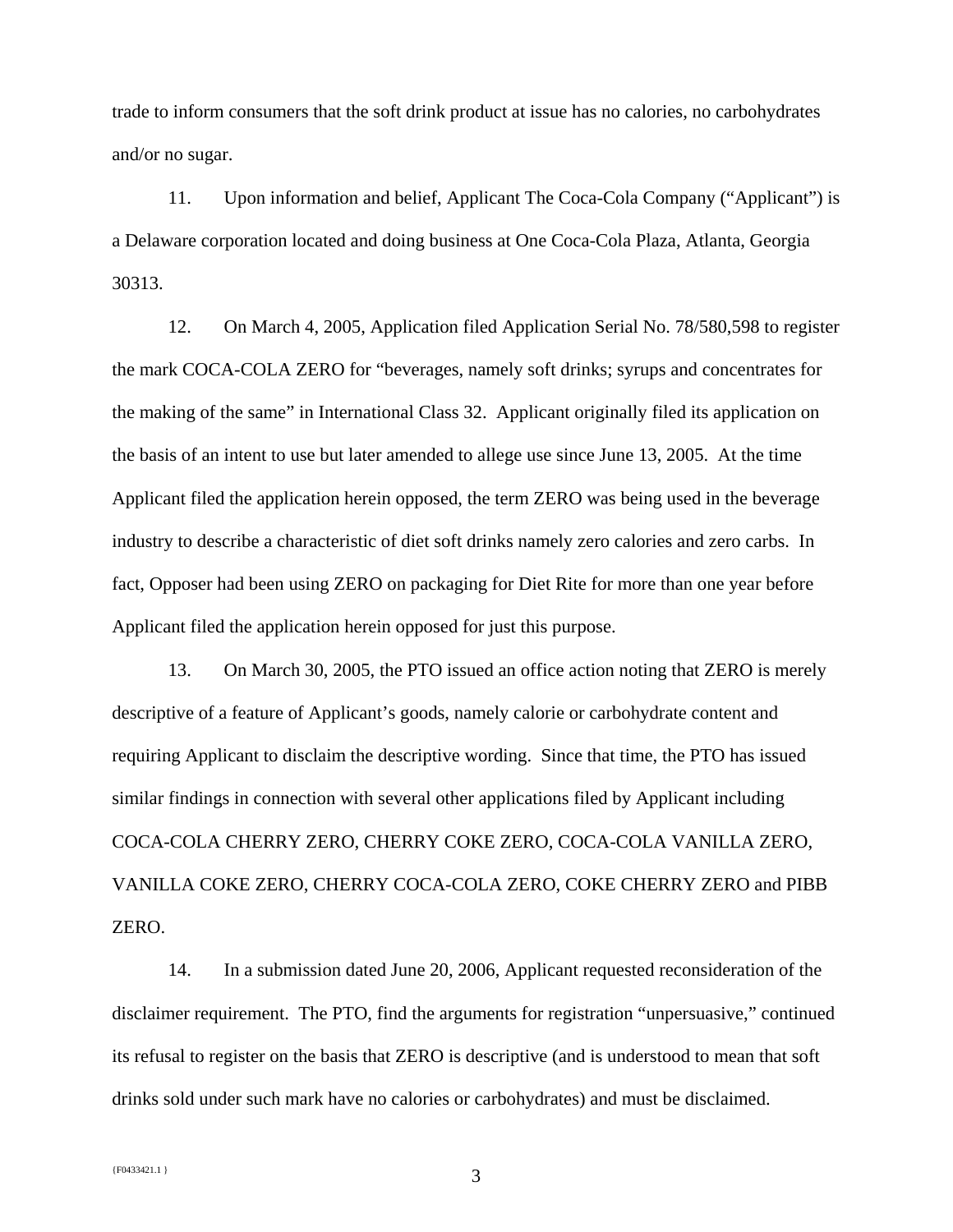15. On January 25, 2007, Applicant submitted arguments to the PTO claiming that the term ZERO had acquired distinctiveness under Section 2(f) and that its primary meaning was to identify source, not to describe characteristics of Applicant's zero calorie soft drink. At the time the claim of acquired distinctiveness was submitted, Opposer had been using ZERO or PURE ZERO continuously since 2003.

## **FIRST CLAIM FOR RELIEF (SECTION 2(e))**

16. Opposer repeats and realleges paragraphs 1 through 15 above as is fully set forth herein.

17. Applicant's claim that the term ZERO is registrable under Section 2(f) of the Lanham Act is inconsistent with the use by Opposer and others in the beverage industry to describe fundamental characteristics of their beverage products. In view of such use, the term ZERO cannot be source-indicating as denoting goods emanating substantially exclusively from Applicant.

18. In arguing that the term ZERO has acquired distinctiveness the evidence submitted by Applicant refers repeatedly to the "no-cal," "no-sugar," "no-calorie," or zerocalorie" attributes of COCA-COLA ZERO showing that as used by Applicant, the term ZERO it is merely descriptive.

19. Registration to Applicant of the mark COCA-COLA ZERO without a disclaimer of the word ZERO is currently harming and will continue to harm Opposer by giving Applicant presumptive exclusivity in and to a term widely in use by others, including the Opposer, thereby impairing Opposer's ability to use this common term in connection with beverages.

20. By reason of the foregoing, Opposer is likely to be harmed by registration of Application Serial No. 78/580,598 for the mark COCA-COLA ZERO.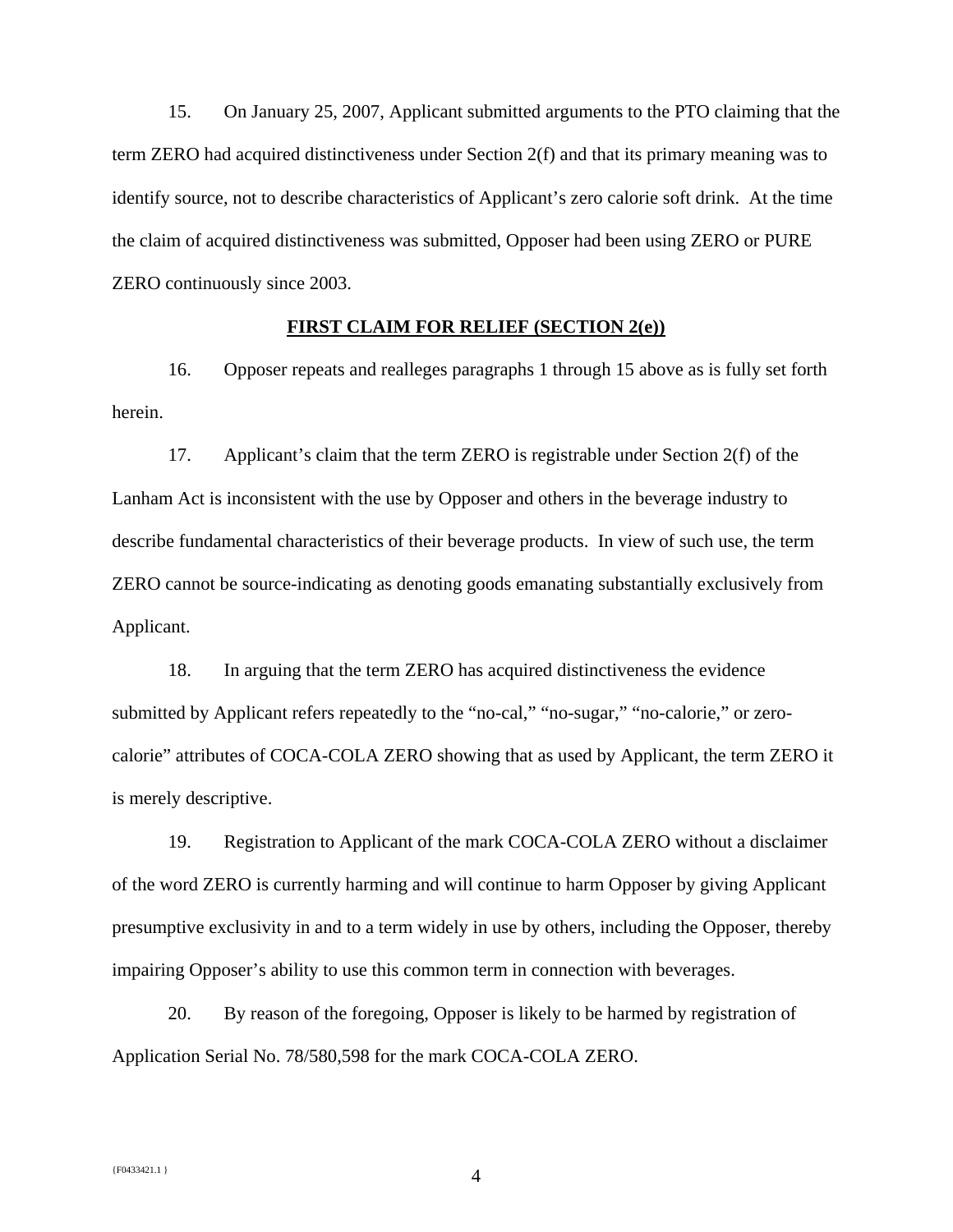#### **SECOND CLAIM FOR RELIEF (FRAUD)**

21. Opposer repeats and realleges paragraphs 1 through 20 above as if fully set forth herein.

22. In connection with its claim that the term ZERO need not be disclaimed and had acquired distinctiveness under Section 2(f) of the Lanham Act 15 U.S.C. §1052(f), Applicant was required to prove "substantially exclusive and continuous use" of ZERO as a mark for the "five years before the date on which the claim of distinctiveness was made."

23. As of the date Applicant made the claim of acquired distinctiveness, January 25, 2007, Opposer had been using the term ZERO to describe the fact that its diet soda had zero carbs and zero calories since 2003. As such, Applicant could not have shown and cannot prove "substantially exclusive" use of ZERO for the five years preceding its claim of distinctiveness. In addition, on information and belief, third parties in the beverage industry were making use of the term ZERO to describe fundamental characteristics of their diet sodas during the five year preceding Applicant's claim of acquired distinctiveness.

24. As a result of the use by Opposer and third parties of the term ZERO prior to January 25, 2007, Applicant could not have shown proof of substantially exclusive use of the term ZERO nor that the term has become vested with secondary meaning and has become distinctive exclusively of Applicant's products.

25. Applicant's claim of substantially exclusive use of ZERO in connection with its products for the five years preceding January 2007 was false and was known to be false at the time it was made and was made for the purpose of inducing the Patent and Trademark Office to approve publication of the mark herein opposed without acquiring a disclaimer of the term ZERO.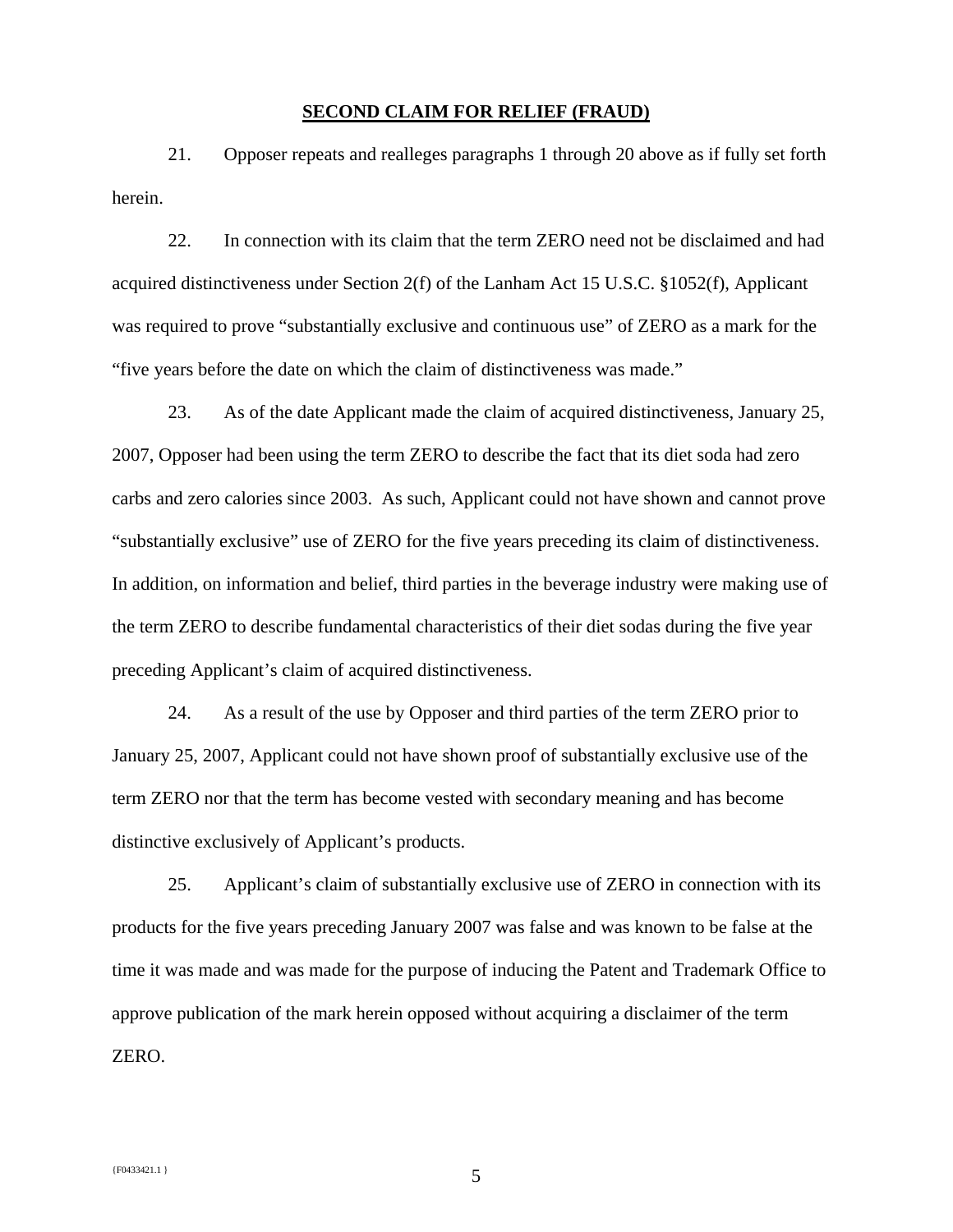26. Applicant's statements to the Patent and Trademark Office concerning its exclusive rights in and use of the term ZERO were false and were known to be false when made.

27. Applicant's conduct constitutes fraud on the Patent and Trademark Office.

28. As a result of Applicant's false statements, Applicant's mark has been passed to publication without a disclaimer of the word ZERO. Registration to Applicant of the mark COCA-COLA ZERO without a disclaimer of the word ZERO is harming and will continue to harm Opposer.

29. By reason of the foregoing, Opposer is likely to be harmed by registration of Applicant Serial No. 78/580,598 for the mark COCA-COLA ZERO.

#### **THIRD CLAIM FOR RELIEF (SECTION 2 AND/OR SECTION 2(e))**

30. Opposer repeats and realleges paragraphs 1 through 29 above as if fully set forth herein.

31. The term "zero" or number zero (0) names distinctive characteristics and/or the most important attributes of certain beverage products, including all or some of the beverage products for which the COCA-COLA ZERO mark is sought to be registered and for which the mark is used.

32. Because the term "zero" or number (0) names distinctive characteristics and/or the most important attributes of certain beverage products, it is generic when applied to such goods and cannot function to indicate source.

33. Registration of the mark COCA-COLA ZERO without a disclaimer of the generic term "zero" is contrary to Section 2 of the Lanham Act, which permits registration only to marks capable of distinguishing the goods of the applicant from those of others, and/or Section 2(e) of the Lanham Act, which prohibits registration of merely descriptive marks.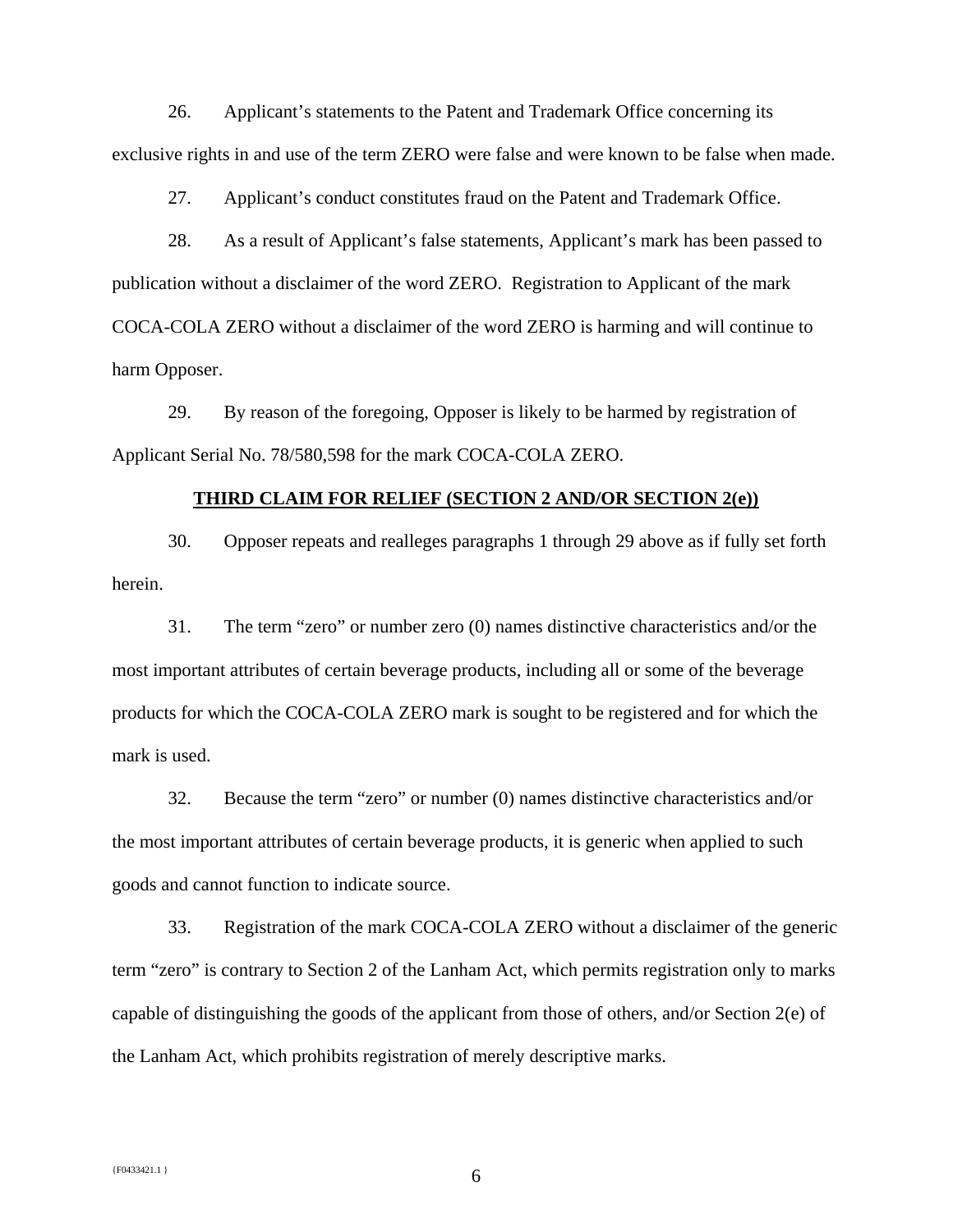34. Because "zero" is generic and unregistrable, Applicant cannot be permitted to register the COCA-COLA ZERO mark without disclaiming the term "zero."

35. Registration to Applicant of the mark COCA-COLA ZERO without a disclaimer of the term "zero" would harm Opposer by giving Applicant presumptive exclusivity in and the right to usurp a generic term, impairing Opposer's ability to use this common term in connection with its own beverage products.

36. By reason of the foregoing, Opposer is likely to be harmed by registration of Application Serial No. 78/580,598 for the mark COCA-COLA ZERO.

 WHEREFORE, it is respectfully requested that Opposer's opposition be sustained and that the registration sought by Applicant in Application Serial No. 78/580,589 for the mark COCA-COLA ZERO be denied absent the entry of a disclaimer of the term "zero."

Dated: New York, New York \_\_\_\_\_\_\_\_\_\_\_\_\_\_, 2009 FROSS ZELNICK LEHRMAN & ZISSU, P.C.

By:

 Barbara A. Solomon Laura Popp-Rosenberg 866 United Nations Plaza New York, New York 10017 Tel: (212) 813-5900 Email: bsolomon@frosszelnick.com lpopp-rosenberg@frosszelnick.com

*Attorneys for Opposer Royal Crown Company, Inc.*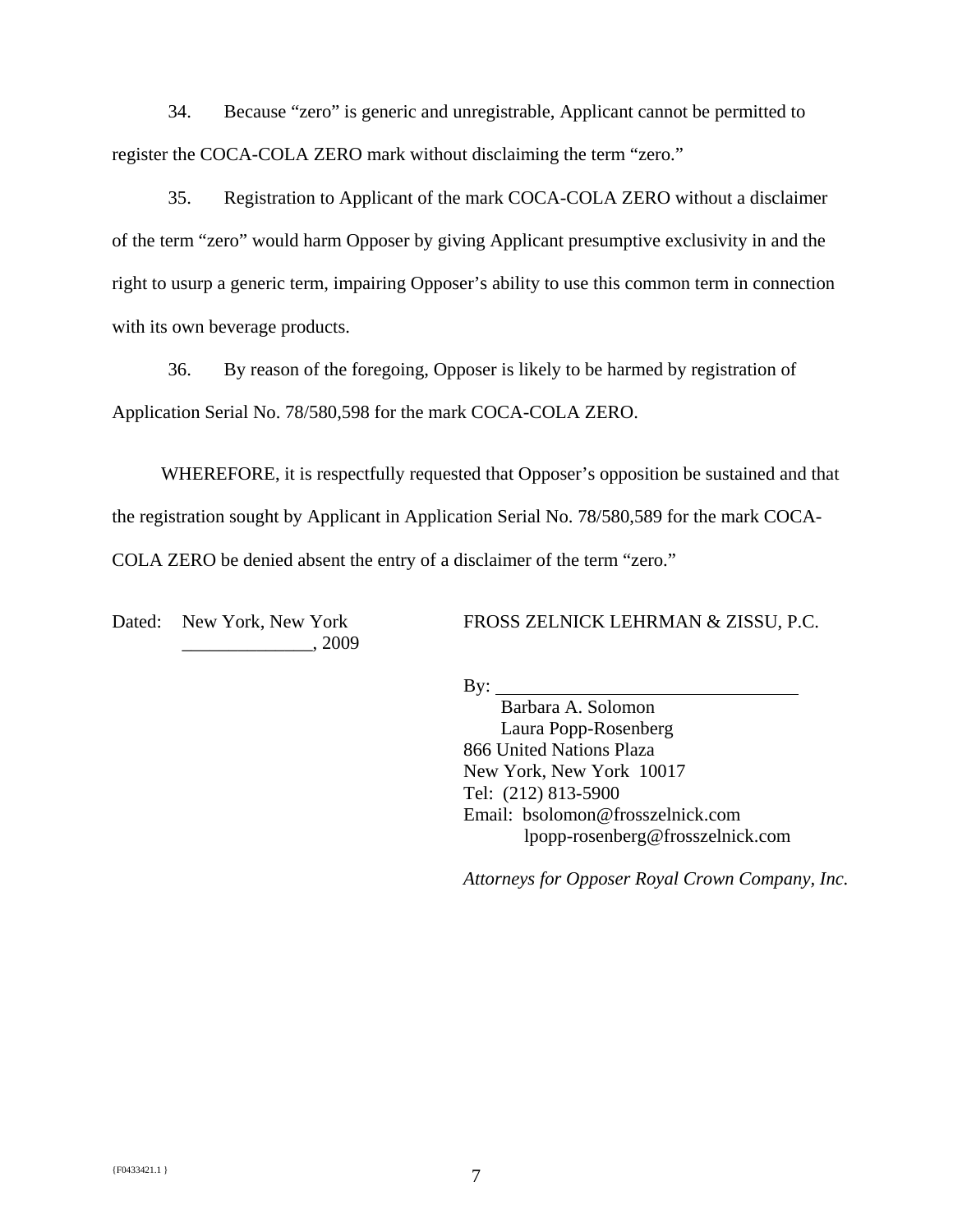# **EXHIBIT 1a**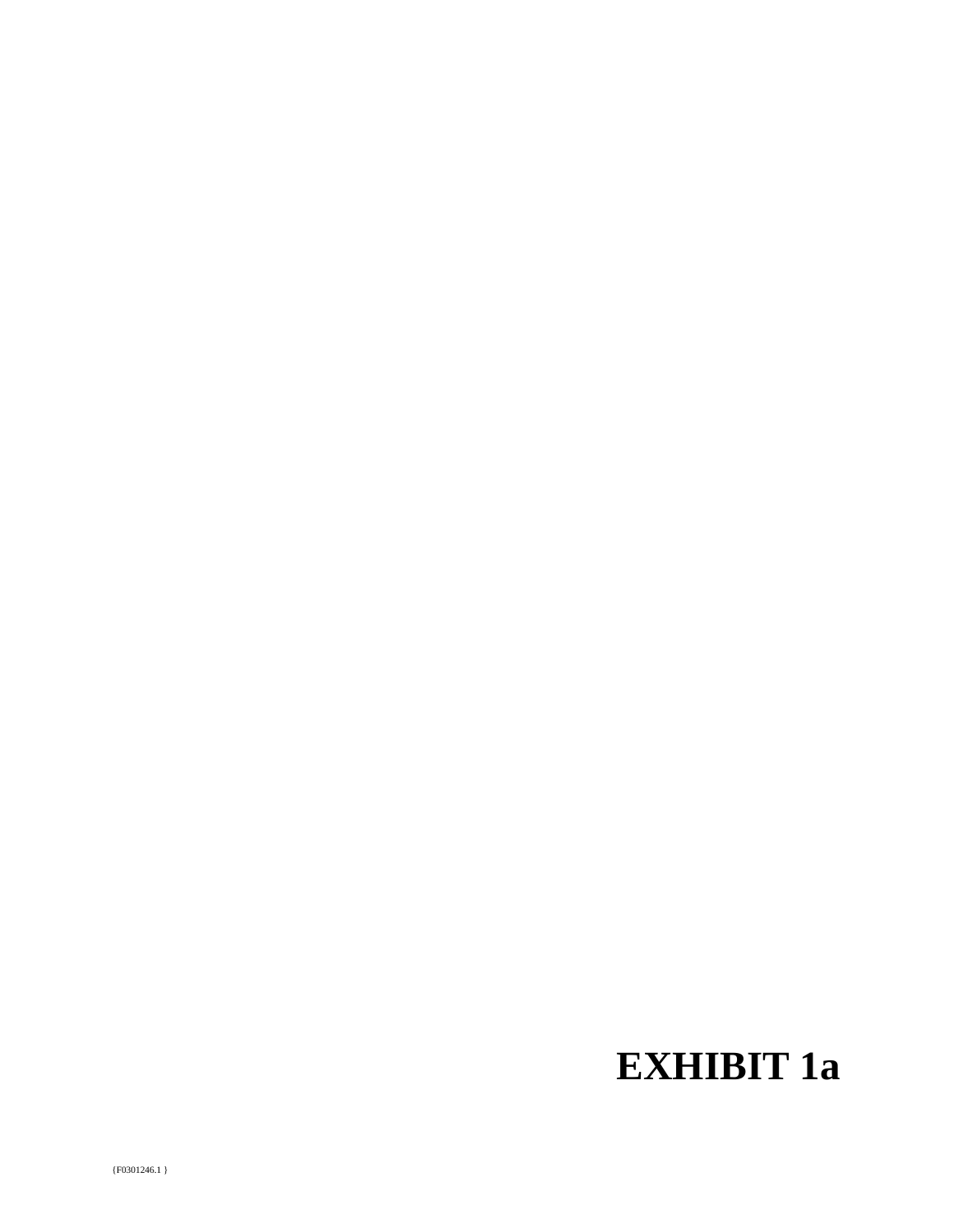# **IN THE UNITED STATES PATENT AND TRADEMARK OFFICE BEFORE THE TRADEMARK TRIAL AND APPEAL BOARD**

In the Matter of Application Serial No. 78/580,598 Mark: COCA-COLA ZERO Published in the *Official Gazette* on April 17, 2007 ------------------------------------------------------x

| ROYAL CROWN COMPANY, INC., | $\mathbf{A}$ |
|----------------------------|--------------|
| Opposer,                   |              |
| - against -                |              |
| THE COCA-COLA COMPANY,     |              |
| Applicant.                 |              |

: Opposition No. \_\_\_\_\_\_\_\_\_\_\_\_91178927

Commissioner for Trademarks P.O. Box 1451 Alexandria, VA 22313-1451

### BOX TTAB - FEE

### **AMENDED NOTICE OF OPPOSITION**

Royal Crown Company, Inc., a Delaware corporation located and doing business at 900-King Street, Rye Brook, New York 105735301 Legacy Drive, Plano, Texas 75024 ("Opposer"), believes that it will be damaged by the issuance of a registration for the mark COCA-COLA ZERO as shown in Application Serial No. 78/580,598 for "beverages, namely soft drinks; syrups and concentrates for the making of the same" in International Class 32, and therefore opposes the same. As grounds for its opposition, Opposer, by its attorneys Fross Zelnick Lehrman & Zissu, P.C., alleges as follows:

1. Opposer and its predecessors have been manufacturing and distributing soft drink products for over one century.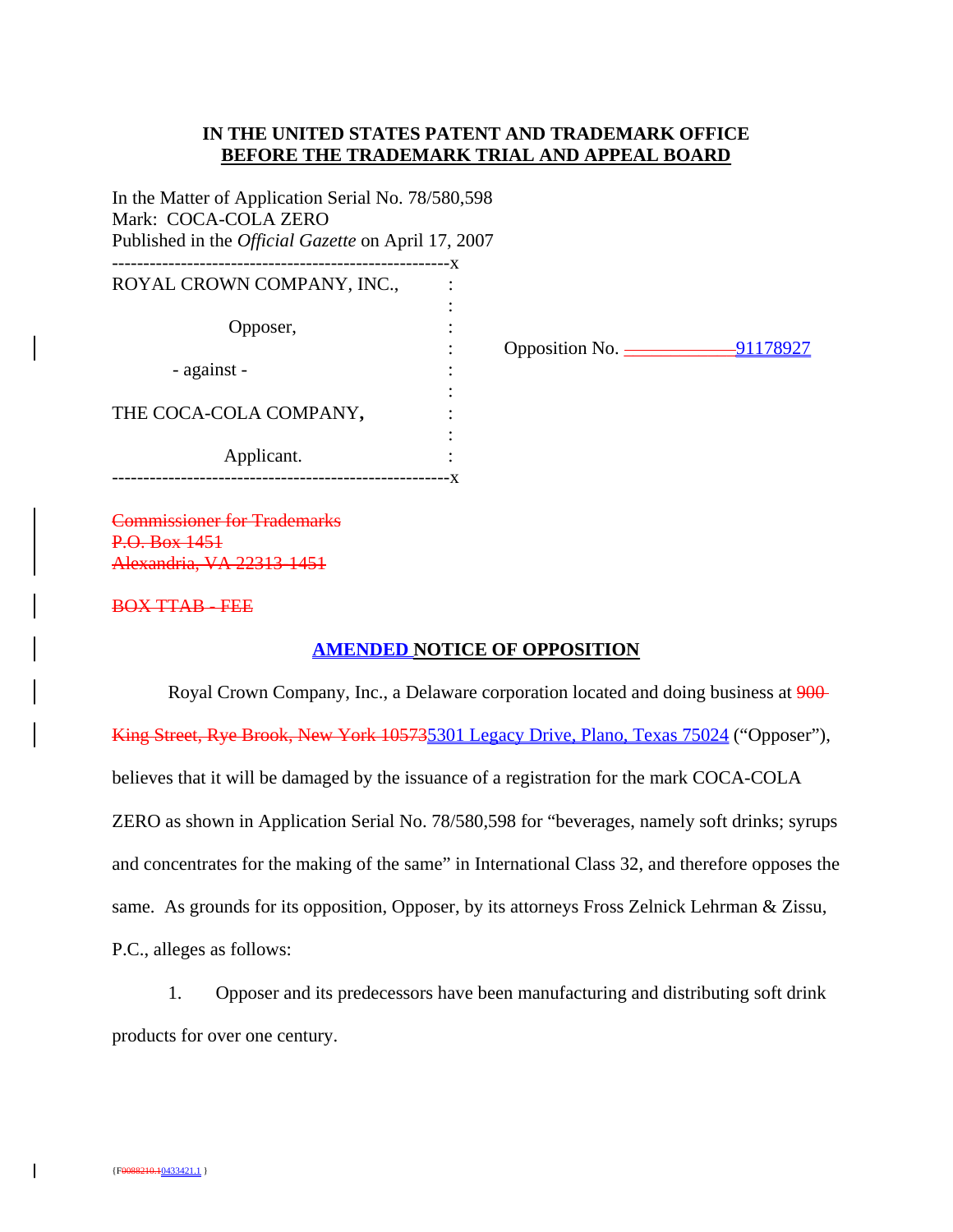2. In 1958, Opposer launched Diet Rite as the first diet soft drink. With this introduction, calorie conscious soft drink lovers were given a product that fit their lifestyle.

3. Opposer and its predecessors have continued to lead in innovations in the diet soft drink category by introducing unique flavor extensions. In addition, Diet Rite Cola was the first diet drink to be salt/sodium free; was the first sodium/caffeine and calorie-free soft drink made with Nutrasweet; and pioneered the use of SPLENDA in 2000 to become the first major aspartame-free diet cola in the United States.

4. Since at least 2003 Opposer has been continuously using the term ZERO in connection with its diet beverages. The term ZERO is descriptive of characteristics of the product, namely that the product has zero carbs and calories.

5. On February 28, 2005, Opposer filed Application Serial No. 78/576,257 to register the mark DIET RITE PURE ZERO for "soft drinks and syrups used in the preparation thereof" in International Class 32 based on an intent to use.

6. On August 9, 2005, a non-final office action issued requiring Opposer to disclaim zero because it is descriptive of one or more features of Opposer's product. The office action also identified as a possible bar to registration the mark herein opposed. Subsequently, on-August 2, 2006, the application was suspended.

7. On March 7, 2005, Opposer filed Application Serial No. 78/581,917 to register the mark PURE ZERO for "soft drinks and syrups and concentrates used in the preparation thereof" in International Class 32 based on an intent to use.

8. On August 9, 2005, a non-final office action issued in connection with Opposer's PURE ZERO application requiring Opposer to disclaim the term ZERO because it merely describes one or more features of the beverage product, namely that the product has zero calories or zero carbohydrates or zero sugar. The PTO also suspended action on the application on the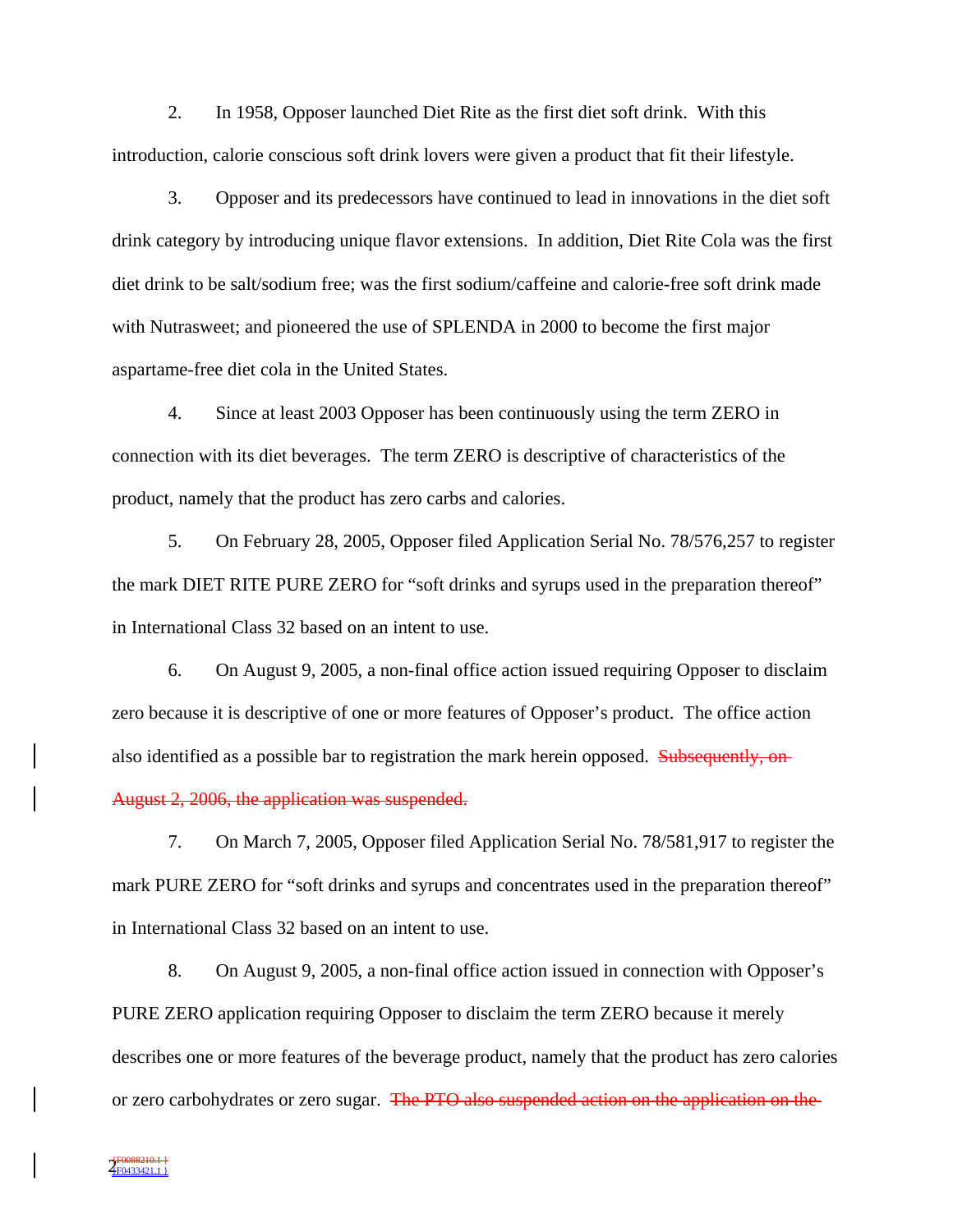grounds that the mark herein opposed was filed prior to the filing date of the PURE ZERO application and should the COCA-COLA ZERO mark register, registration of Opposer's PURE ZERO mark could be refused on the grounds of likelihood of confusion.

9. Upon information and belief, the only basis for citing the opposed application against Opposer's DIET RITE PURE ZERO and PURE ZERO marks is the fact that Opposer's pending application and Applicant's opposed application both use the term ZERO to describe characteristics of their soda.

2. 10. Opposer has disclaimed the term ZERO in both its DIET RITE PURE ZERO and PURE ZERO applications and is not seeking any exclusive rights in the term ZERO when used in connection with soft drinks that have zero calories, zero sugar or zero carbohydrates.

10. 11. Upon information and belief, Opposer is not the only entity that uses the term ZERO to describe characteristics of soft drinks. Rather, the term ZERO is commonly used in the trade to inform consumers that the soft drink product at issue has no calories, no carbohydrates and/or no sugar.

11. 12. Upon information and belief, Applicant The Coca-Cola Company ("Applicant") is a Delaware corporation located and doing business at One Coca-Cola Plaza, Atlanta, Georgia 30313.

12. 13. On March 4, 2005, Application filed Application Serial No. 78/580,598 to register the mark COCA-COLA ZERO for "beverages, namely soft drinks; syrups and concentrates for the making of the same" in International Class 32. Applicant originally filed its application on the basis of an intent to use but later amended to allege use since June 13, 2005. At the time Applicant filed the application herein opposed, the term ZERO was being used in the beverage industry to describe a characteristic of diet soft drinks namely zero calories and zero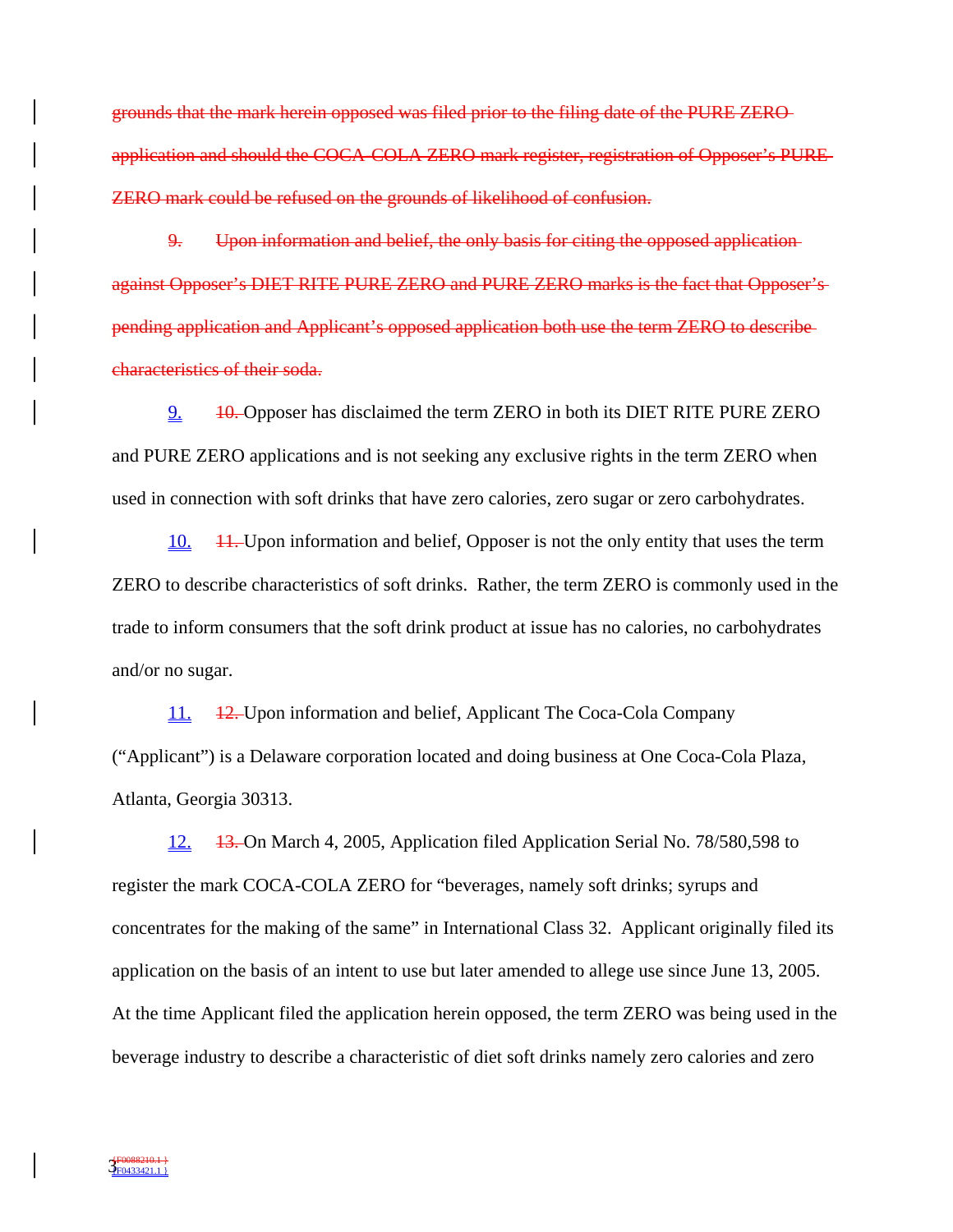carbs. In fact, Opposer had been using ZERO on packaging for Diet Rite for more than one year before Applicant filed the application herein opposed for just this purpose.

13. 14. On March 30, 2005, the PTO issued an office action noting that ZERO is merely descriptive of a feature of Applicant's goods, namely calorie or carbohydrate content and requiring Applicant to disclaim the descriptive wording. Since that time, the PTO has issued similar findings in connection with several other applications filed by Applicant including COCA-COLA CHERRY ZERO, CHERRY COKE ZERO, COCA-COLA VANILLA ZERO, VANILLA COKE ZERO, CHERRY COCA-COLA ZERO, COKE CHERRY ZERO and PIBB ZERO.

14. 15. In a submission dated June 20, 2006, Applicant requested reconsideration of the disclaimer requirement. The PTO, find the arguments for registration "unpersuasive," continued its refusal to register on the basis that ZERO is descriptive (and is understood to mean that soft drinks sold under such mark have no calories or carbohydrates) and must be disclaimed.

15. 16. On January 25, 2007, Applicant submitted arguments to the PTO claiming that the term ZERO had acquired distinctiveness under Section 2(f) and that its primary meaning was to identify source, not to describe characteristics of Applicant's zero calorie soft drink. At the time the claim of acquired distinctiveness was submitted, Opposer had been using ZERO or PURE ZERO continuously since 2003.

#### **FIRST CLAIM FOR RELIEF UNDER (SECTION 2(e))**

 $\underline{16.}$  17. Opposer repeats and realleges paragraphs 1 through  $\underline{1615}$  above as is fully set forth herein.

17. 18. Applicant's claim that the term ZERO is registrable under Section 2(f) of the Lanham Act is inconsistent with the use by Opposer and others in the beverage industry to describe fundamental characteristics of their beverage products. In view of such use, the term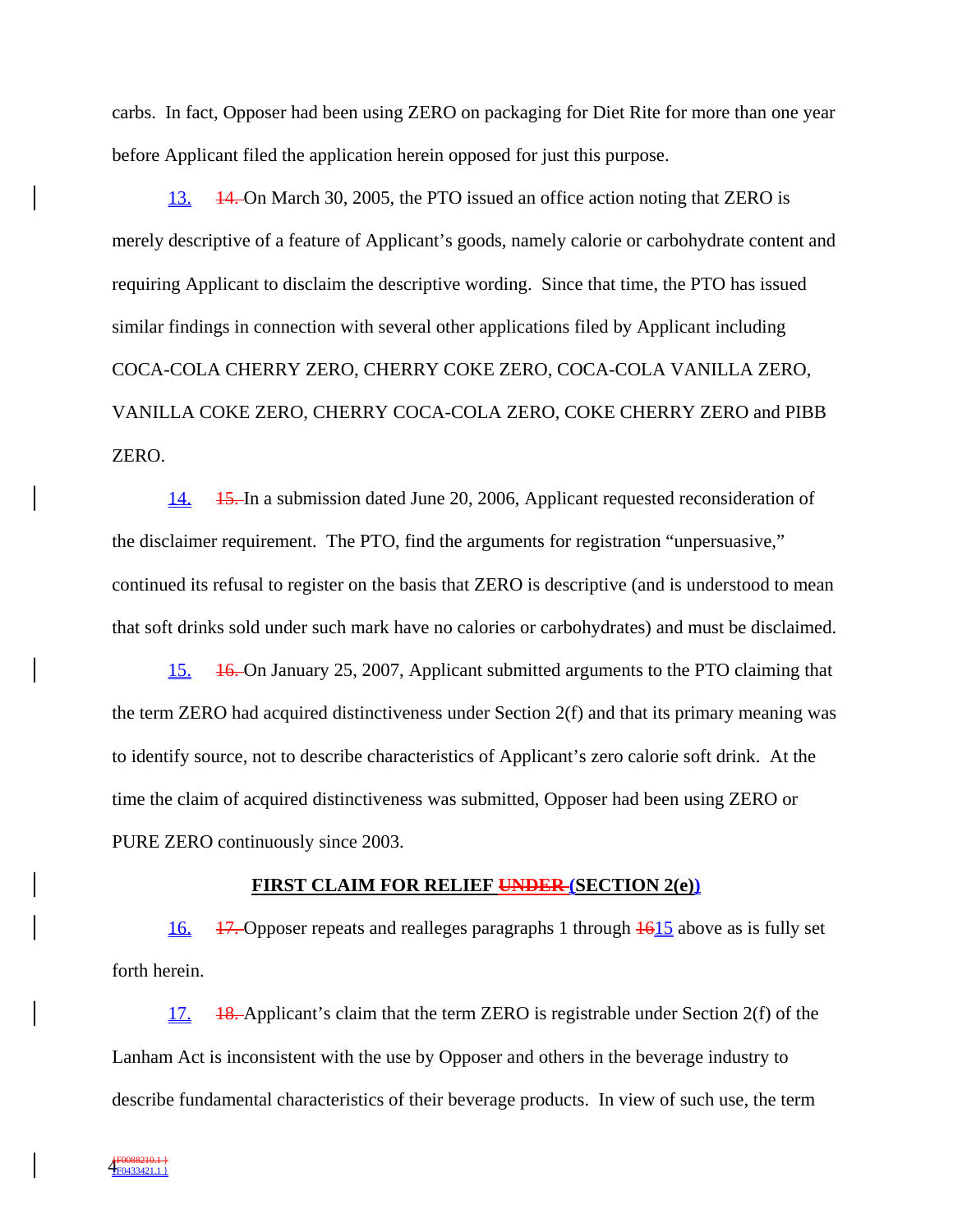ZERO cannot be source-indicating as denoting goods emanating substantially exclusively from Applicant.

18. 19. In arguing that the term ZERO has acquired distinctiveness the evidence submitted by Applicant refers repeatedly to the "no-cal," "no-sugar," "no-calorie," or zerocalorie" attributes of COCA-COLA ZERO showing that as used by Applicant, the term ZERO it is merely descriptive.

19. 20. Registration to Applicant of the mark COCA-COLA ZERO without a disclaimer of the word ZERO is currently harming Opposer since Applicant's opposed application has prevented Opposer from obtaining registration of its DIET RITE ZERO and PURE ZERO marks. Further, registration to Applicant of the mark COCA-COLA ZERO without a disclaimer of the term ZEROand will continue to harm Opposer by giving Applicant presumptive exclusivity in and to a term widely in use by others, including the Opposer, thereby impairing Opposer's ability to use this common term in connection with beverages.

20. 21. By reason of the foregoing, Opposer is likely to be harmed by registration of Application Serial No. 78/580,598 for the mark COCA-COLA ZERO.

## **COUNT TWO – SECOND CLAIM FOR RELIEF (FRAUD)**

21. 22. Opposer repeats and realleges paragraphs 1 through 2120 above as if fully set forth herein.

22. 23. In connection with its claim that the term ZERO need not be disclaimed and had acquired distinctiveness under Section 2(f) of the Lanham Act 15 U.S.C. §1052(f), Applicant was required to prove "substantially exclusive and continuous use" of ZERO as a mark for the "five years before the date on which the claim of distinctiveness was made."

 $23.$  24. As of the date Applicant made the claim of acquired distinctiveness, January 25, 2007, Opposer had been using the term ZERO to describe the fact that its diet soda had zero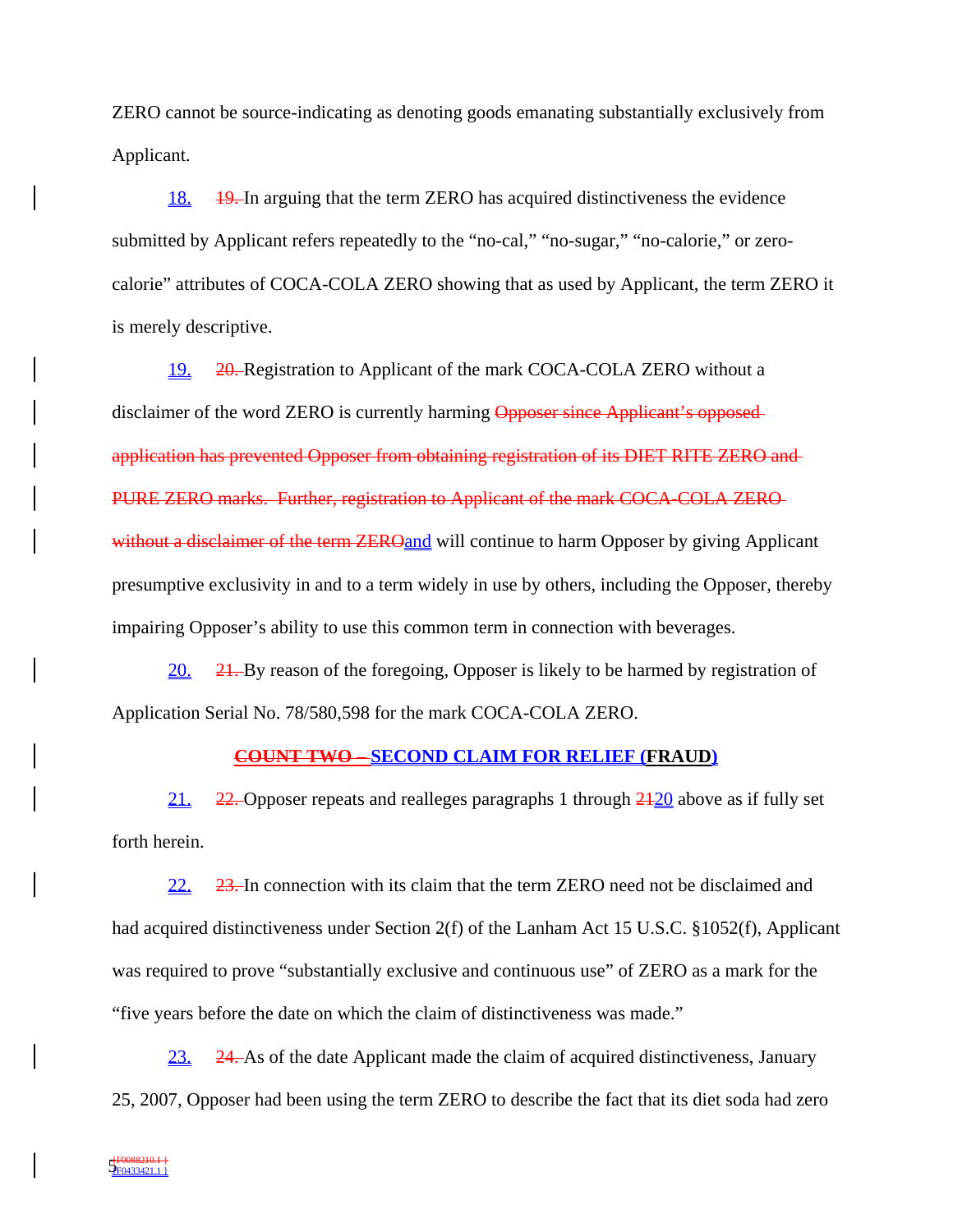carbs and zero calories since 2003. As such, Applicant could not have shown and cannot prove "substantially exclusive" use of ZERO for the five years preceding its claim of distinctiveness. In addition, on information and belief, third parties in the beverage industry were making use of the term ZERO to describe fundamental characteristics of their diet sodas during the five year preceding Applicant's claim of acquired distinctiveness.

24. 25. As a result of the use by Opposer and third parties of the term ZERO prior to January 25, 2007, Applicant could not have shown proof of substantially exclusive use of the term ZERO nor that the term has become vested with secondary meaning and has become distinctive exclusively of Applicant's products.

25. 26. Applicant's claim of substantially exclusive use of ZERO in connection with its products for the five years preceding January 2007 was false and was known to be false at the time it was made and was made for the purpose of inducing the Patent and Trademark Office to approve publication of the mark herein opposed without acquiring a disclaimer of the term ZERO.

26. 27. Applicant's statements to the Patent and Trademark Office concerning its exclusive rights in and use of the term ZERO were false and were known to be false when made.

27. 28. Applicant's conduct constitutes fraud on the Patent and Trademark Office.

28. 29. As a result of Applicant's false statements, Applicant's mark has been passed to publication without a disclaimer of the word ZERO. Registration to Applicant of the mark COCA-COLA ZERO without a disclaimer of the word ZERO is harming and will continue to harm Opposer.

29. 30. By reason of the foregoing, Opposer is likely to be harmed by registration of Applicant Serial No. 78/580,598 for the mark COCA-COLA ZERO.

### **THIRD CLAIM FOR RELIEF (SECTION 2 AND/OR SECTION 2(e))**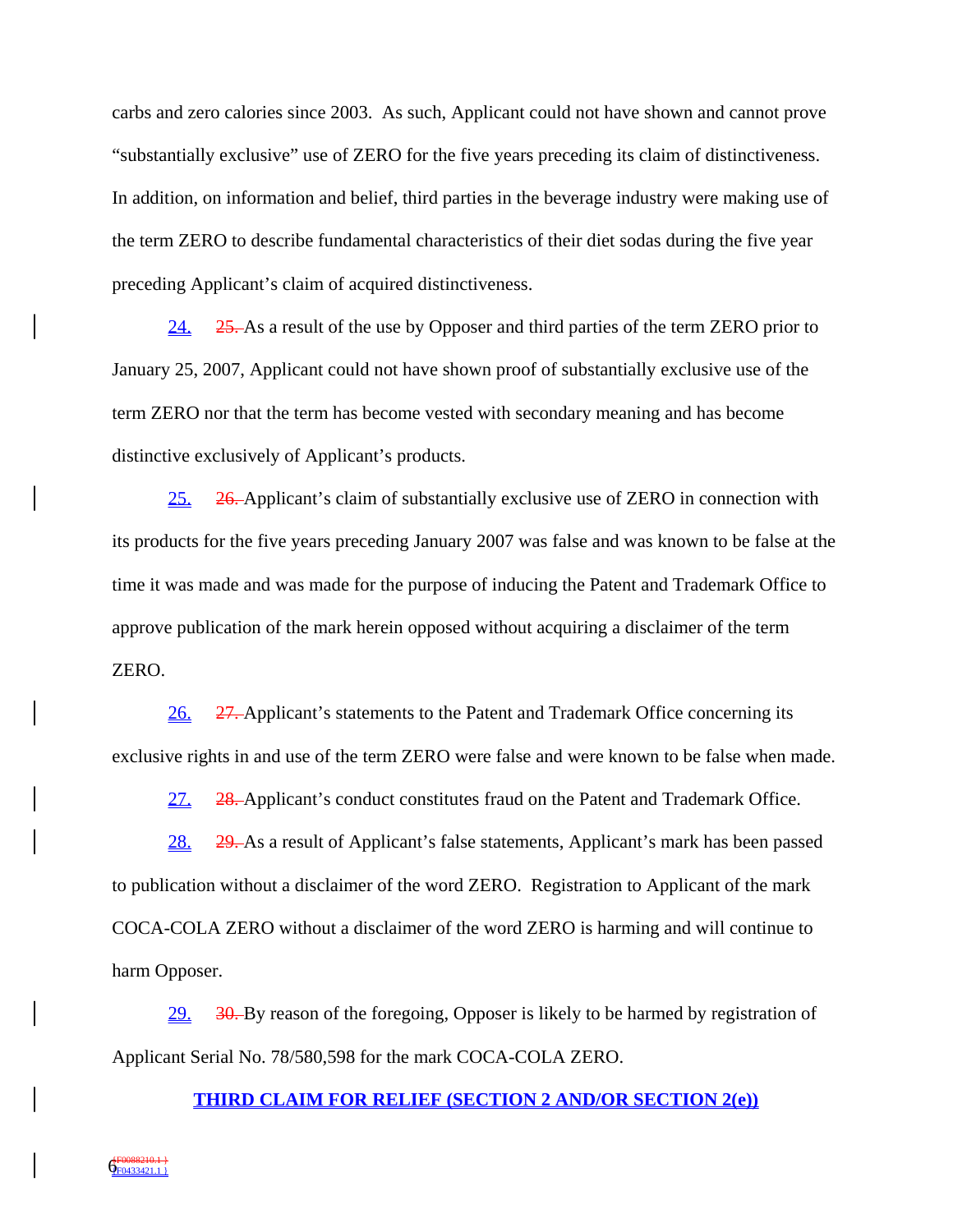30. Opposer repeats and realleges paragraphs 1 through 29 above as if fully set forth herein.

31. The term "zero" or number zero (0) names distinctive characteristics and/or the most important attributes of certain beverage products, including all or some of the beverage products for which the COCA-COLA ZERO mark is sought to be registered and for which the mark is used.

32. Because the term "zero" or number (0) names distinctive characteristics and/or the most important attributes of certain beverage products, it is generic when applied to such goods and cannot function to indicate source.

33. Registration of the mark COCA-COLA ZERO without a disclaimer of the generic term "zero" is contrary to Section 2 of the Lanham Act, which permits registration only to marks capable of distinguishing the goods of the applicant from those of others, and/or Section  $2(e)$  of the Lanham Act, which prohibits registration of merely descriptive marks.

34. Because "zero" is generic and unregistrable, Applicant cannot be permitted to register the COCA-COLA ZERO mark without disclaiming the term "zero."

35. Registration to Applicant of the mark COCA-COLA ZERO without a disclaimer of the term "zero" would harm Opposer by giving Applicant presumptive exclusivity in and the right to usurp a generic term, impairing Opposer's ability to use this common term in connection with its own beverage products.

36. By reason of the foregoing, Opposer is likely to be harmed by registration of Application Serial No. 78/580,598 for the mark COCA-COLA ZERO.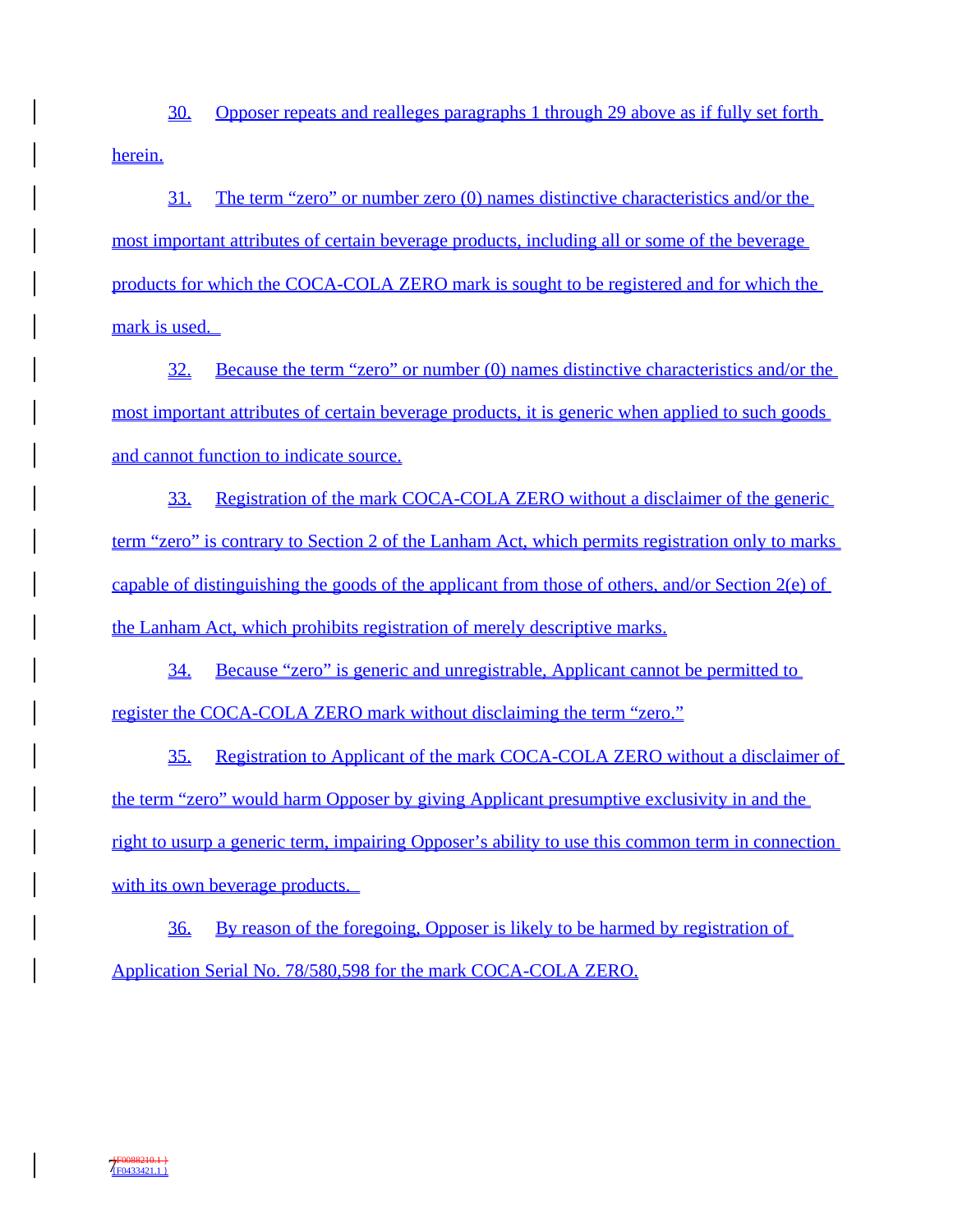WHEREFORE, it is respectfully requested that Opposer's opposition be sustained and that

the registration sought by Applicant in Application Serial No. 78/580,589 for the mark COCA-

COLA ZERO be denied absent the entry of a disclaimer of the descriptive term ZERO." zero."

The Trademark Trial and Appeal Board is hereby authorized to charge the opposition

filing fee of \$300 to Opposer's counsel's deposit Account Number 23-0825-0576900.

Dated: New York, New York August \_\_\_\_\_\_\_\_\_\_\_\_\_\_\_\_, 20072009

FROSS ZELNICK LEHRMAN & ZISSU, P.C.

 $By:$ 

 Barbara A. Solomon Laura Popp-Rosenberg 866 United Nations Plaza New York, New York 10017 Tel: (212) 813-5900 Email: bsolomon@frosszelnick.com lpopp-rosenberg@frosszelnick.com

*Attorneys for Opposer Royal Crown Company, Inc.*

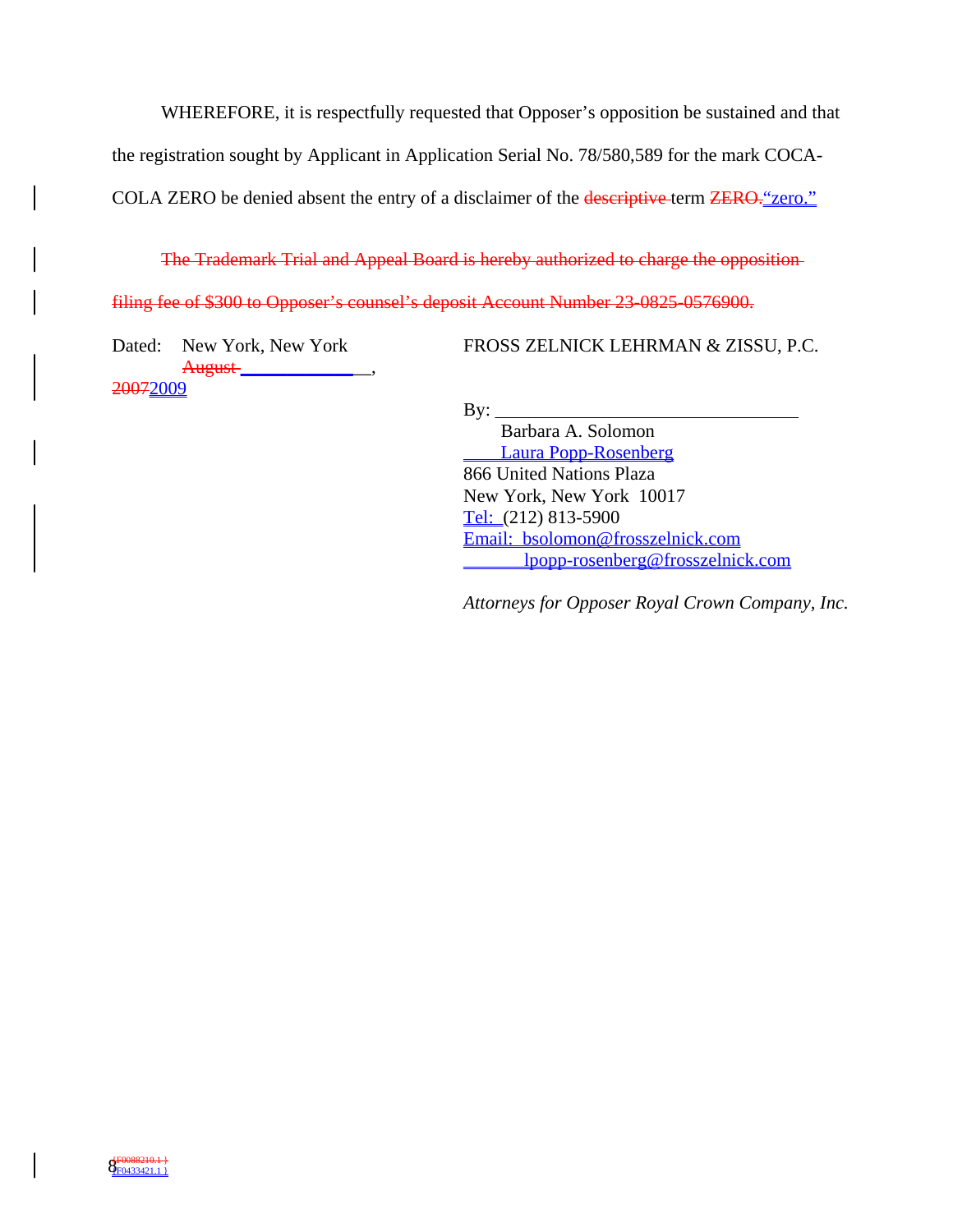Document comparison done by DeltaView on Wednesday, March 25, 2009 6:10:45 PM **Input:**

| popular       |                                                               |
|---------------|---------------------------------------------------------------|
| Document 1    | file://M:/Wdox/Docs/Clients/DPSU/0705053/F0088210.DOC         |
| Document 2    | [WORLDOX://M:\Wdox\Docs\Clients\DPSU\0705053\F04334<br>21.DOC |
| Rendering set | Standard                                                      |

| Legend:             |  |
|---------------------|--|
| <b>Insertion</b>    |  |
|                     |  |
| <b>Loved</b> from   |  |
| <b>Moved</b> to     |  |
| Style change        |  |
| Format change       |  |
| Moved deletion      |  |
| Inserted cell       |  |
| <b>Deleted cell</b> |  |
| Moved cell          |  |
| Split/Merged cell   |  |
| Padding cell        |  |

| <b>Statistics:</b> |       |    |
|--------------------|-------|----|
|                    | Count |    |
| Insertions         |       | 34 |
| <b>Deletions</b>   |       | 42 |
| Moved from         |       |    |
| Moved to           |       |    |
| Style change       |       |    |
| Format changed     |       |    |
| Total changes      |       |    |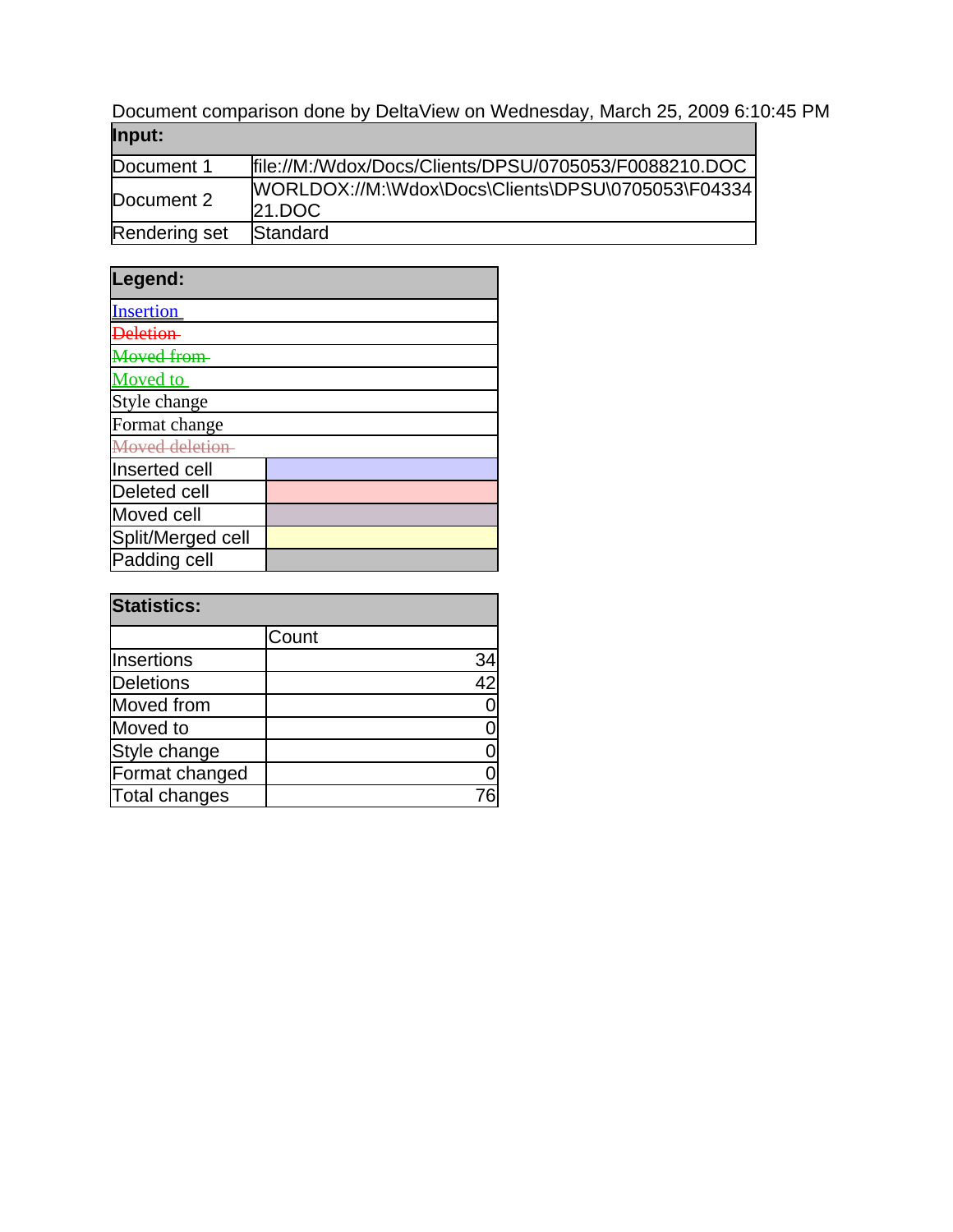# **EXHIBIT 2**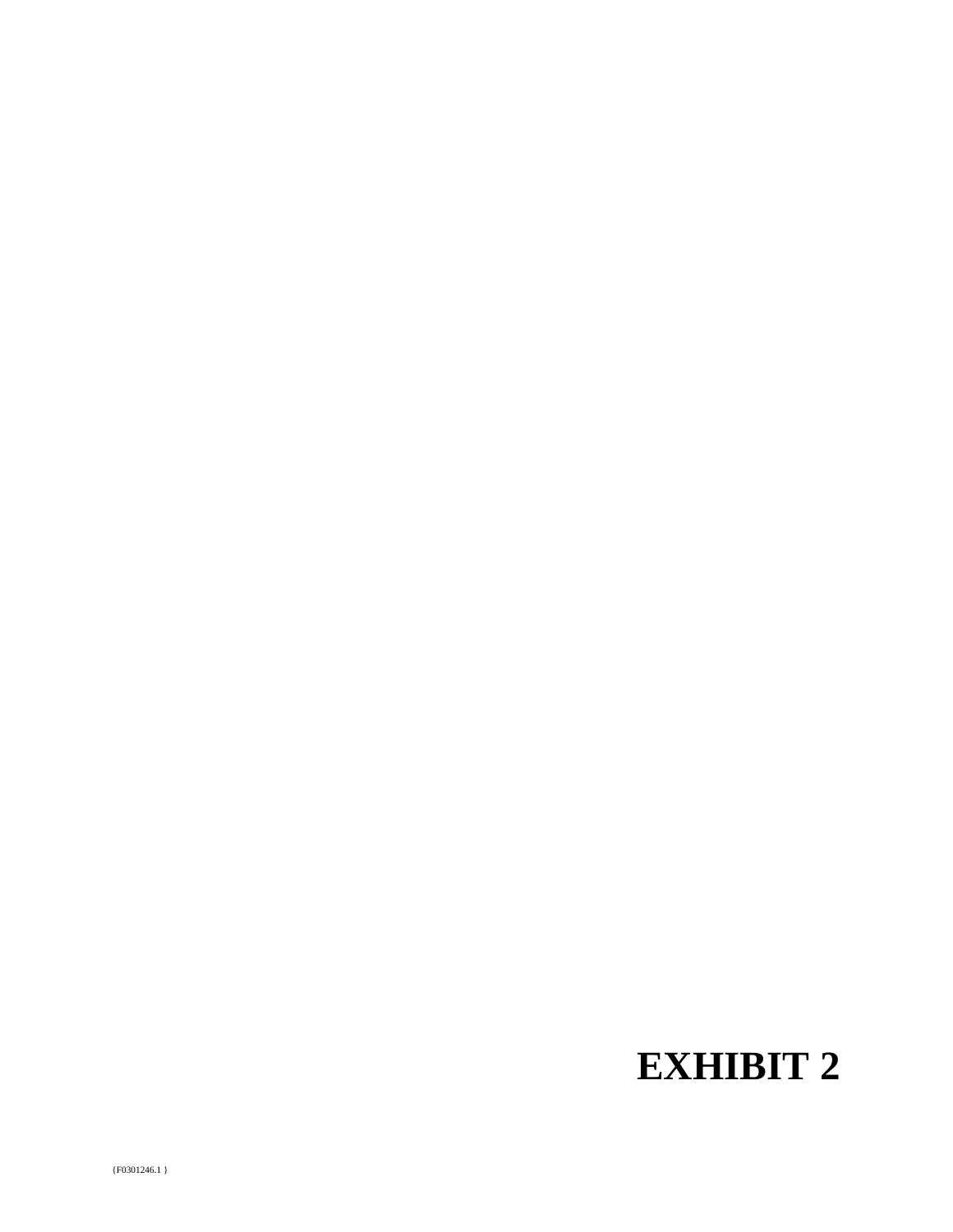# **IN THE UNITED STATES PATENT AND TRADEMARK OFFICE BEFORE THE TRADEMARK TRIAL AND APPEAL BOARD**

In the Matter of Application Serial No. 78/316,078 Mark: SPRITE ZERO Published in the *Official Gazette* on April 17, 2007

| ROYAL CROWN COMPANY, INC., |  |
|----------------------------|--|
|                            |  |
| Opposer,                   |  |
|                            |  |
| - against -                |  |
|                            |  |
| THE COCA-COLA COMPANY,     |  |
|                            |  |
| Applicant.                 |  |
| -------------              |  |

osition No. 91180771

# **AMENDED NOTICE OF OPPOSITION**

 Royal Crown Company, Inc., a Delaware corporation located and doing business at 5301 Legacy Drive, Plano, Texas 75024 ("Opposer"), believes that it will be damaged by the issuance of a registration for the mark SPRITE ZERO as shown in Application Serial No.78/316,078 for "beverages, namely soft drinks; syrups and concentrates for the making of the same" in International Class 32, and therefore opposes the same. As grounds for its opposition, Opposer, by its attorneys Fross Zelnick Lehrman & Zissu, P.C., alleges as follows:

1. Opposer and its predecessors have been manufacturing and distributing soft drink products for over one century.

2. In 1958, Opposer launched Diet Rite as the first diet soft drink. With this introduction, calorie conscious soft drink lovers were given a product that fit their lifestyle.

3. Opposer and its predecessors have continued to lead in innovations in the diet soft drink category by introducing unique flavor extensions. In addition, Diet Rite Cola was the first diet drink to be salt/sodium free; was the first sodium-free, caffeine-free and calorie-free soft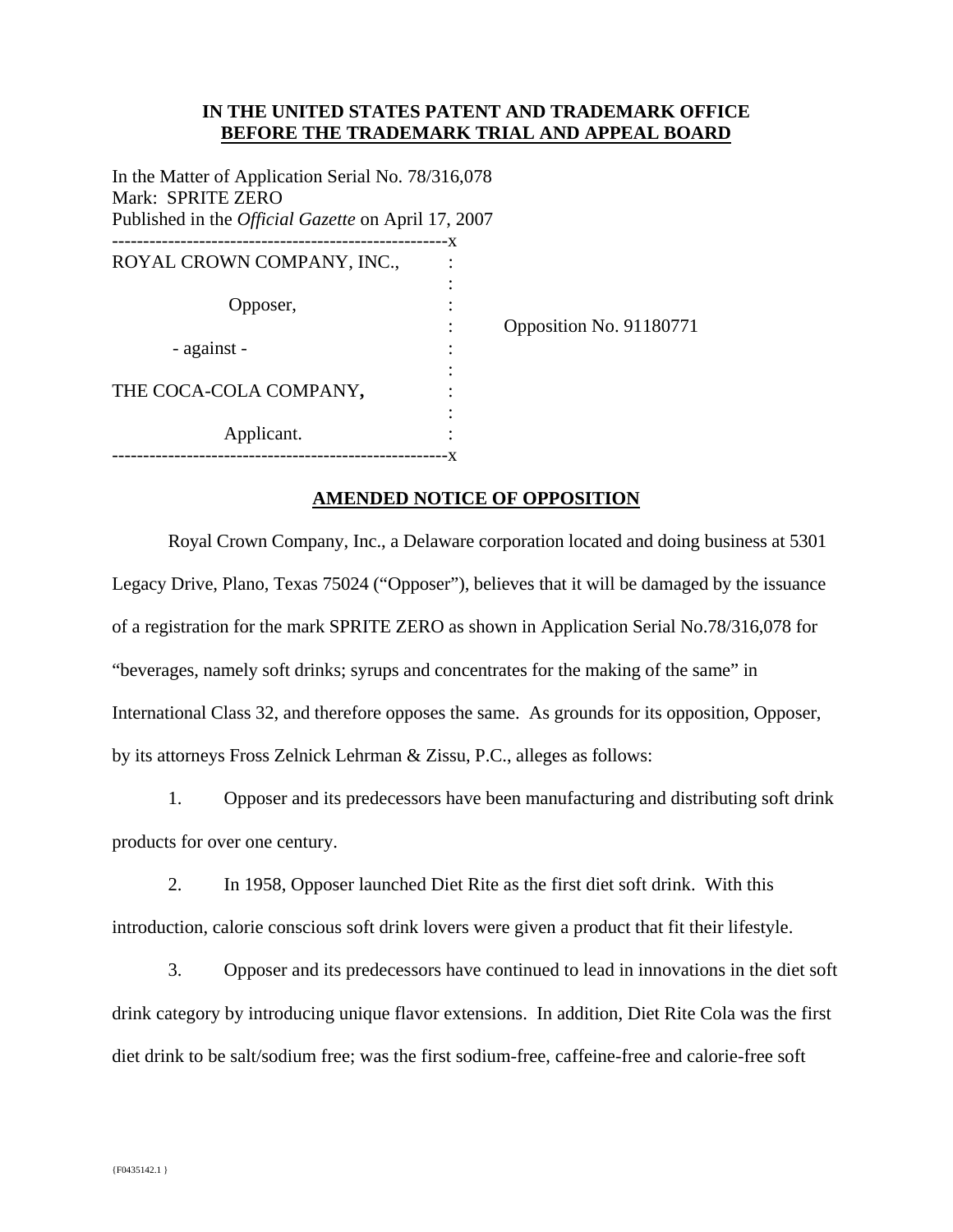drink made with Nutrasweet; and pioneered the use of SPLENDA in 2000 to become the first major aspartame-free diet cola in the United States.

4. Since at least 2003 Opposer continuously has been using the term "zero" in connection with its diet beverages. The term "zero" is descriptive of characteristics of the product, namely that the product has zero carbohydrates and zero calories.

5. On February 28, 2005, Opposer filed Application Serial No. 78/576,257 to register the mark DIET RITE PURE ZERO for "soft drinks and syrups used in the preparation thereof" in International Class 32 based on a bona fide intent to use the mark in commerce.

6. On August 9, 2005, a non-final office action issued requiring Opposer to disclaim "zero" on the basis that the term is descriptive of one or more features of Opposer's product.

7. On March 7, 2005, Opposer filed Application Serial No. 78/581,917 to register the mark PURE ZERO for "soft drinks and syrups and concentrates used in the preparation thereof" in International Class 32 based on an intent to use.

8. On August 9, 2005, a non-final office action issued in connection with Opposer's PURE ZERO application requiring Opposer to disclaim the term "zero" because it merely describes one or more features of the beverage product, namely that the product has zero calories or zero carbohydrates or zero sugar. The PTO also suspended action on the application on the grounds that the mark herein opposed was filed prior to the filing date of the PURE ZERO application and should the SPRITE ZERO mark register, registration of Opposer's PURE ZERO mark could be refused on the grounds of likelihood of confusion.

9. Upon information and belief, the PTO cited the SPRITE ZERO application against Opposer's PURE ZERO application only because both marks use the descriptive term "zero" to describe characteristics of the soda on which the marks are used.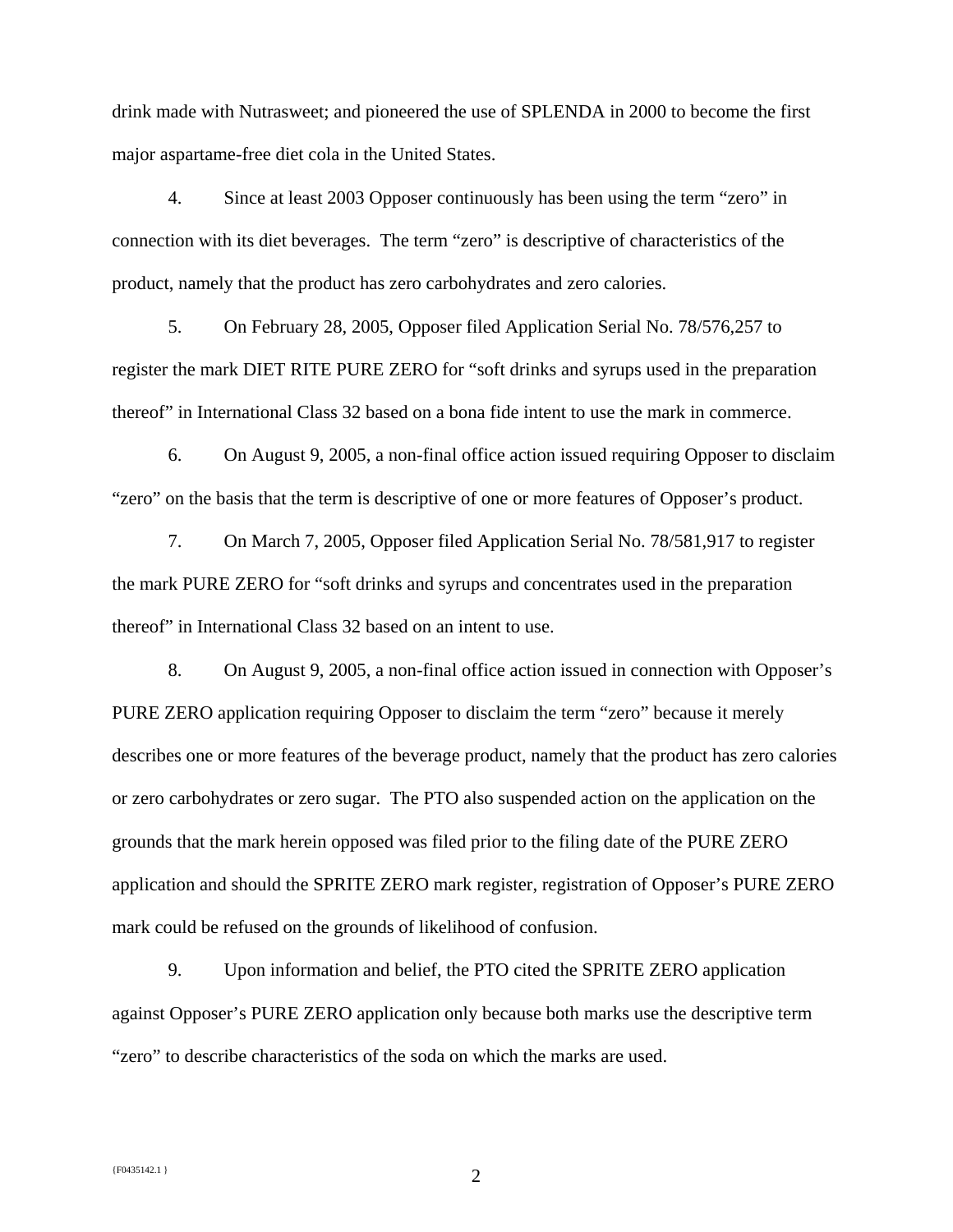10. Opposer has disclaimed the term "zero" in both its DIET RITE PURE ZERO and PURE ZERO applications and is not seeking any exclusive rights in the term "zero" when used in connection with soft drinks that have zero calories, zero sugar and/or zero carbohydrates.

11. Upon information and belief, Opposer is not the only entity that uses the term "zero" to describe characteristics of soft drinks. Rather, the term "zero" is commonly used in the trade to inform consumers that the soft drink product at issue has no calories, no carbohydrates and/or no sugar.

12. Upon information and belief, applicant The Coca-Cola Company ("Applicant") is a Delaware corporation located and doing business at One Coca-Cola Plaza NW, Atlanta, Georgia 30313.

13. On October 20, 2003, Applicant filed Application Serial No. 78/316,078 to register the mark SPRITE ZERO for "beverages, namely carbonated soft drinks; syrups, concentrates and powders for making same" in International Class 32. Applicant originally filed its application on the basis of an intent to use but later amended to allege use since September 13, 2004. At the time Applicant filed the application herein opposed, the term "zero" was being used in the beverage industry to describe a characteristic of diet soft drinks, namely, zero calories and zero carbohydrates.

14. On May 3, 2004, the PTO issued an office action in respect of the application herein opposed, noting that the term "zero" is merely descriptive of a feature of Applicant's goods, namely calorie or carbohydrate content, and therefore requiring Applicant to disclaim the descriptive wording. Since that time, the PTO has issued similar findings in connection with several other applications filed by Applicant, including for the marks COCA-COLA ZERO, COCA-COLA CHERRY ZERO, CHERRY COKE ZERO, COCA-COLA VANILLA ZERO,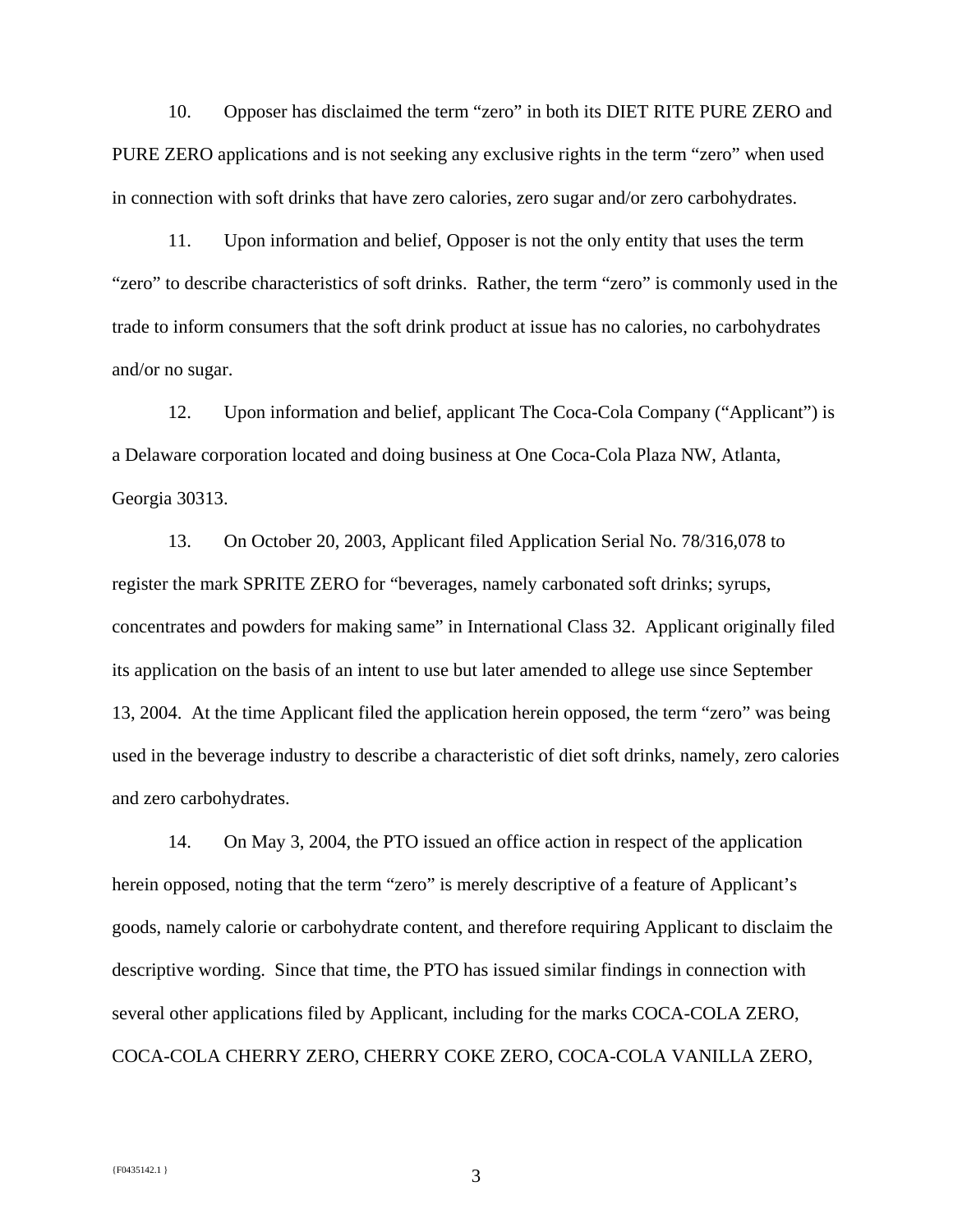VANILLA COKE ZERO, CHERRY COCA-COLA ZERO, COKE CHERRY ZERO and PIBB ZERO.

15. The PTO's refusal to register the SPRITE ZERO mark without a disclaimer of the term "zero" was continued on June 3, 2005.

16. In a submission dated February 28, 2006, Applicant submitted arguments to the PTO claiming that the term "zero" had acquired distinctiveness under Section 2(f) such that its primary meaning was to identify source, not to describe characteristics of Applicant's zero calorie and zero carbohydrate soft drink. At the time Applicant's claim of acquired distinctiveness was submitted, Opposer had been using ZERO or PURE ZERO continuously since 2003. On July 15, 2006, the PTO rejected Applicant's claim of acquired distinctiveness as not having been properly supported.

17. On January 17, 2007, Applicant proffered to the PTO various evidence purportedly supporting its claim that the term "zero" had acquired distinctiveness. The PTO apparently accepted this evidence and approved the application for publication prior to registration.

18. If the application herein opposed is allowed to mature to registration without a disclaimer of the term "zero," Applicant will be granted rights in a descriptive or generic term that should be freely available for use throughout the beverage industry, and Opposer will be prejudiced and harmed thereby.

## **FIRST CLAIM FOR RELIEF (SECTION 2(e))**

19. Opposer repeats and realleges paragraphs 1 through 18 above as if fully set forth herein.

20. Applicant's claim that the term "zero" is registrable under Section 2(f) of the Lanham Act is inconsistent with the use by Opposer and others in the beverage industry to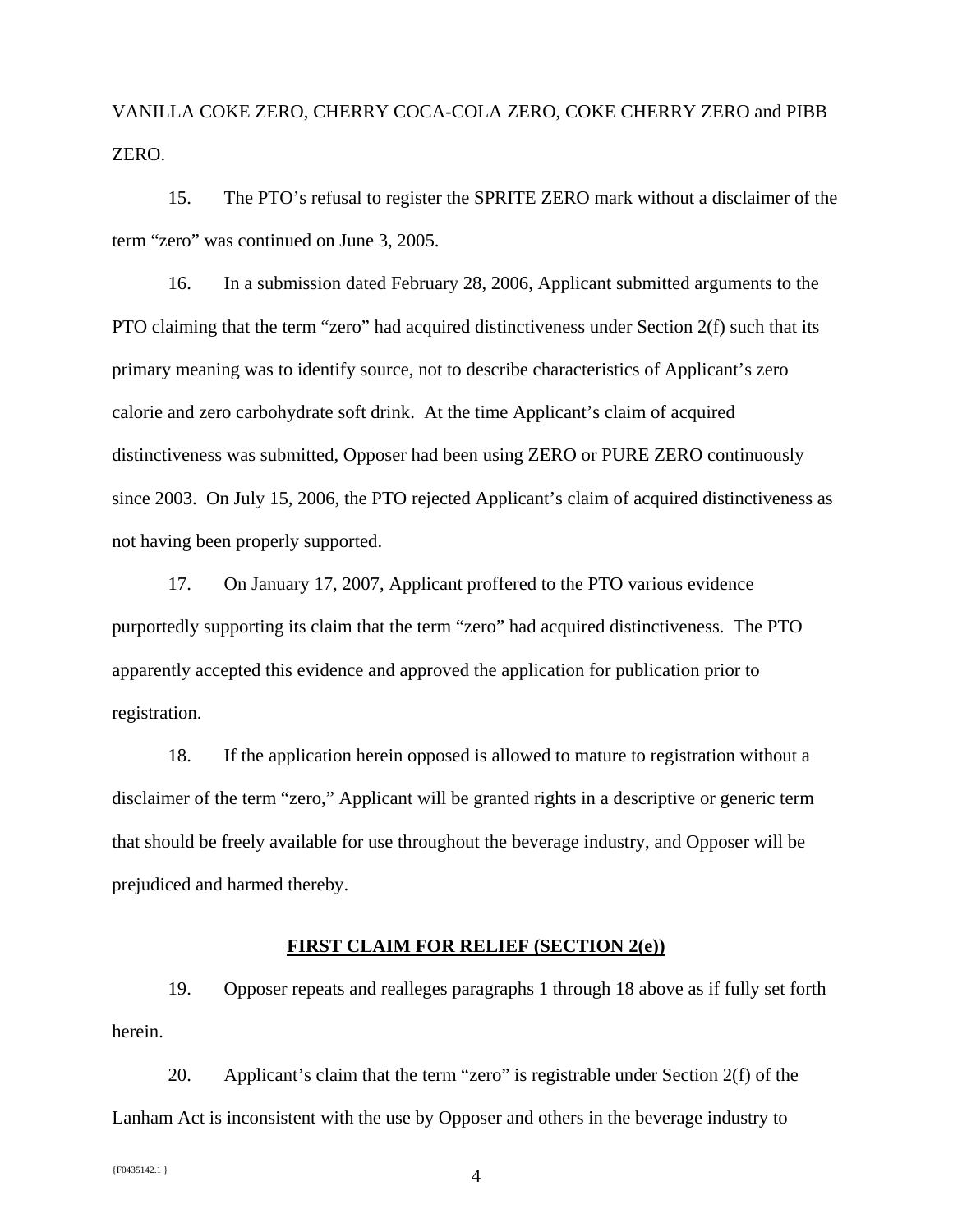describe fundamental characteristics of their beverage products. In view of such use, the term "zero" cannot be source-indicating as denoting goods emanating substantially exclusively from Applicant.

21. In arguing that the term "zero" has acquired distinctiveness the evidence submitted by Applicant refers repeatedly to the "no-cal," "no-sugar," "no-calorie," or "zerocalorie" attributes of SPRITE ZERO, thereby showing that as used by Applicant the term "zero" is merely descriptive.

22. Registration to Applicant of the mark SPRITE ZERO without a disclaimer of the term "zero" is currently harming Opposer since Applicant's opposed application has prevented Opposer from obtaining registration of its PURE ZERO mark. Further, registration to Applicant of the mark SPRITE ZERO without a disclaimer of the term "zero" will continue to harm Opposer by giving Applicant presumptive exclusivity in and to a term widely in use by others, including the Opposer, thereby impairing Opposer's ability to use this common term in connection with beverages.

23. By reason of the foregoing, Opposer is likely to be harmed by registration of Application Serial No. 78/316,078 for the mark SPRITE ZERO.

#### **SECOND CLAIM FOR RELIEF (FRAUD)**

24. Opposer repeats and realleges paragraphs 1 through 23 above as if fully set forth herein.

25. In connection with its claim that the term "zero" need not be disclaimed and had acquired distinctiveness under Section 2(f) of the Lanham Act 15 U.S.C. §1052(f), Applicant was required to prove "substantially exclusive and continuous use" of ZERO as a mark for the "five years before the date on which the claim of distinctiveness was made."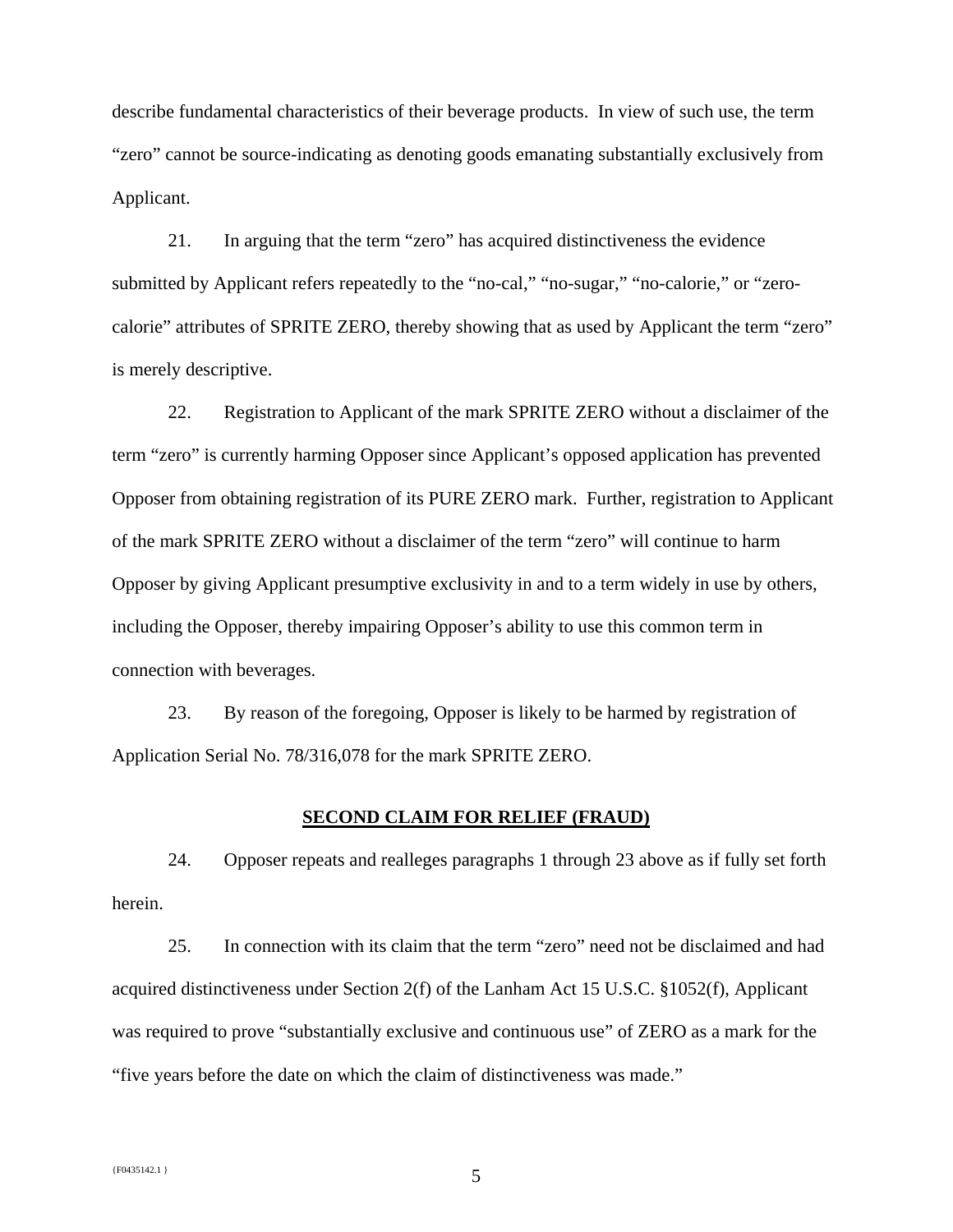26. As of the date Applicant made the claim of acquired distinctiveness, February 28, 2006, Opposer had been using the term "zero" to describe the fact that its diet soda had zero carbs and zero calories since 2003. As such, Applicant could not have shown and cannot prove "substantially exclusive" use of ZERO for the five years preceding its claim of distinctiveness. In addition, on information and belief, third parties in the beverage industry were making use of the term "zero" to describe fundamental characteristics of their diet sodas during the five year preceding Applicant's claim of acquired distinctiveness.

27. As a result of the use by Opposer and third parties of the term "zero" prior to February 28, 2006, Applicant could not have shown proof of substantially exclusive use of the term "zero" nor that the term has become distinctive exclusively of Applicant's products.

28. Applicant's claim of substantially exclusive use of ZERO in connection with its products for the five years preceding February 2006 was false and was known to be false at the time it was made and was made for the purpose of inducing the Patent and Trademark Office to approve publication of the mark herein opposed without requiring a disclaimer of the term "zero."

29. Applicant's statements to the Patent and Trademark Office concerning its exclusive rights in and use of the term "zero" were false and were known to be false when made.

30. Applicant's conduct constitutes fraud on the Patent and Trademark Office.

31. As a result of Applicant's false statements, Applicant's mark has been passed to publication without a disclaimer of the term "zero". Registration to Applicant of the mark SPRITE ZERO without a disclaimer of the term "zero" is harming and will continue to harm Opposer.

32. By reason of the foregoing, Opposer is likely to be harmed by registration of Applicant Serial No. 78/316,078 for the mark SPRITE ZERO.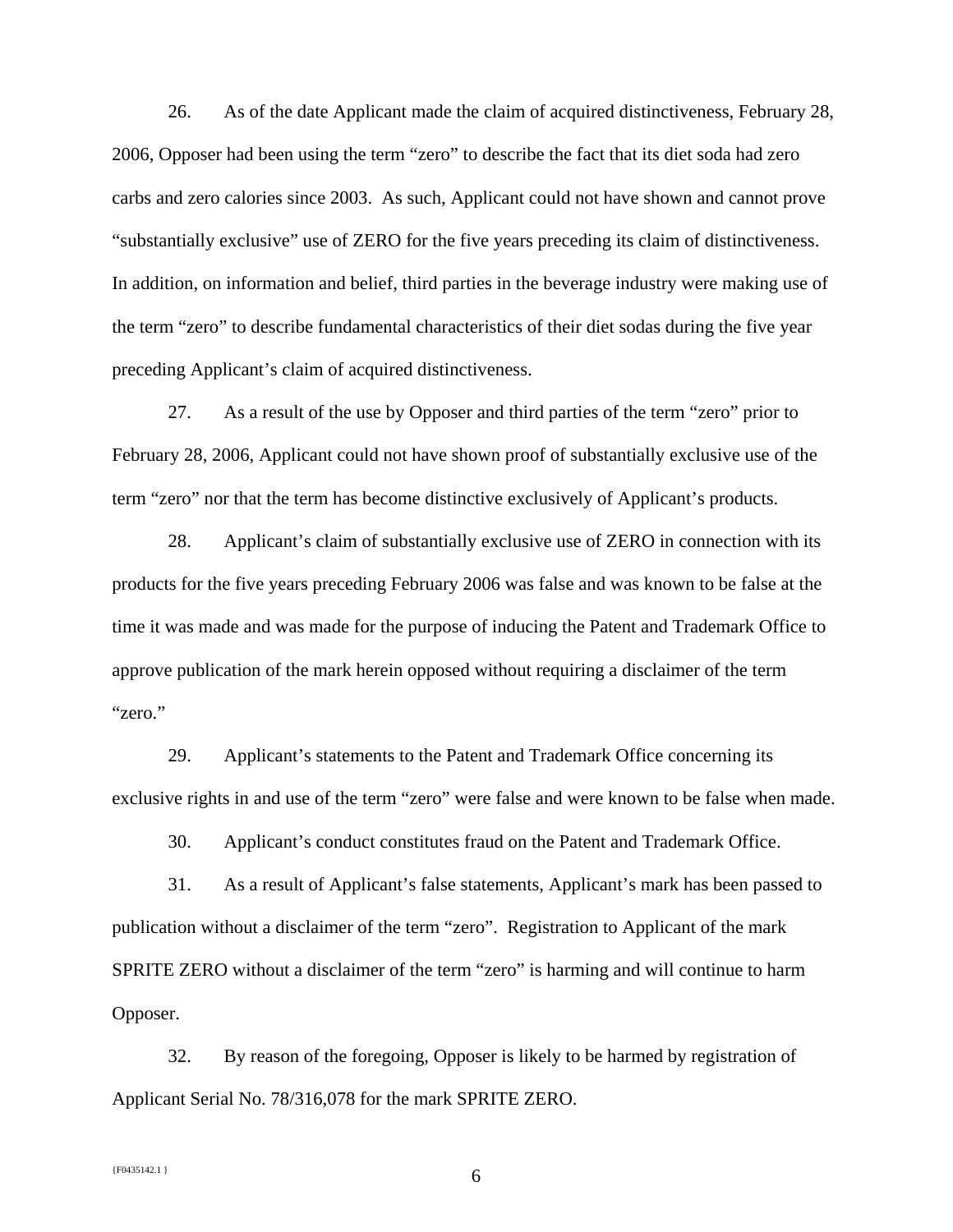#### **THIRD CLAIM FOR RELIEF (SECTION 2 AND/OR SECTION 2(e)**

33. Opposer repeats and realleges paragraphs 1 through 32 above as if fully set forth herein.

34. The term "zero" or number zero (0) names distinctive characteristics and/or the most important attributes of certain beverage products, including all or some of the beverage products for which the SPRITE ZERO mark is sought to be registered and for which the mark is used.

35. Because the term "zero" or number (0) names distinctive characteristics and/or the most important attributes of certain beverage products, it is generic when applied to such goods and cannot function to indicate source.

36. Registration of the mark SPRITE ZERO without a disclaimer of the generic term "zero" is contrary to Section 2 of the Lanham Act, which permits registration only to marks capable of distinguishing the goods of the applicant from those of others, and/or Section  $2(e)$  of the Lanham Act, which prohibits registration of merely descriptive marks.

37. Because "zero" is generic and unregistrable, Applicant cannot be permitted to register the SPRITE ZERO mark without disclaiming the term "zero."

38. Registration to Applicant of the mark SPRITE ZERO without a disclaimer of the term "zero" would harm Opposer by giving Applicant presumptive exclusivity in and the right to usurp a generic term, impairing Opposer's ability to use this common term in connection with its own beverage products.

39. By reason of the foregoing, Opposer is likely to be harmed by registration of Application Serial No. 78/316,078 for the mark SPRITE ZERO.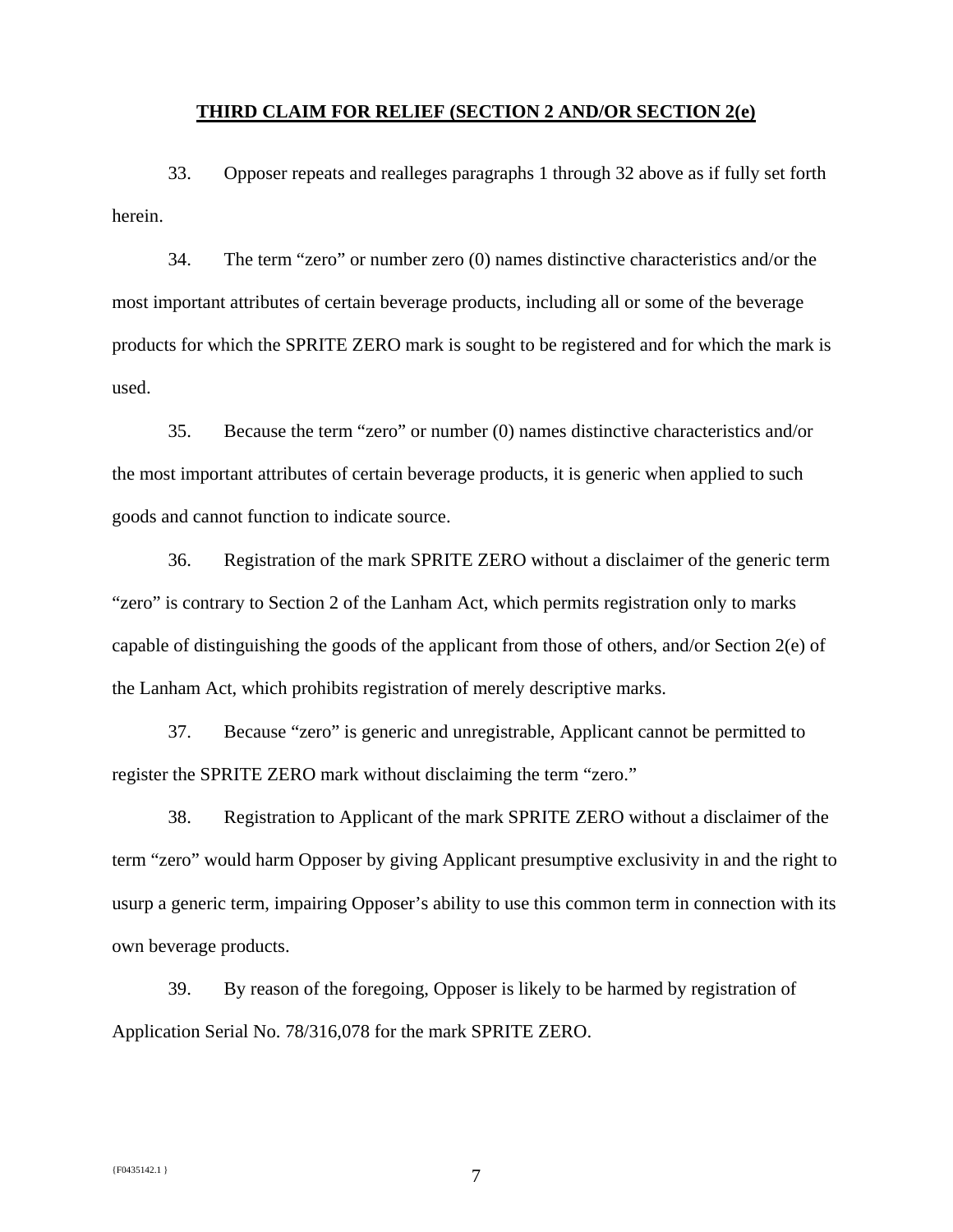WHEREFORE, it is respectfully requested that Opposer's opposition be sustained and that the registration sought by Applicant in Application Serial No. 78/580,589 for the mark SPRITE ZERO be denied absent the entry of a disclaimer of the term "zero."

Dated: New York, New York \_\_\_\_\_\_\_\_\_\_\_\_\_, 2009 FROSS ZELNICK LEHRMAN & ZISSU, P.C.

By:  $\overline{\phantom{a}}$ 

 Barbara A. Solomon Laura Popp-Rosenberg 866 United Nations Plaza New York, New York 10017 Telephone: (212) 813-5900 Email: bsolomon@frosszelnick.com lpopp-rosenberg@frosszelnick.com

*Attorneys for Opposer Royal Crown Company, Inc.*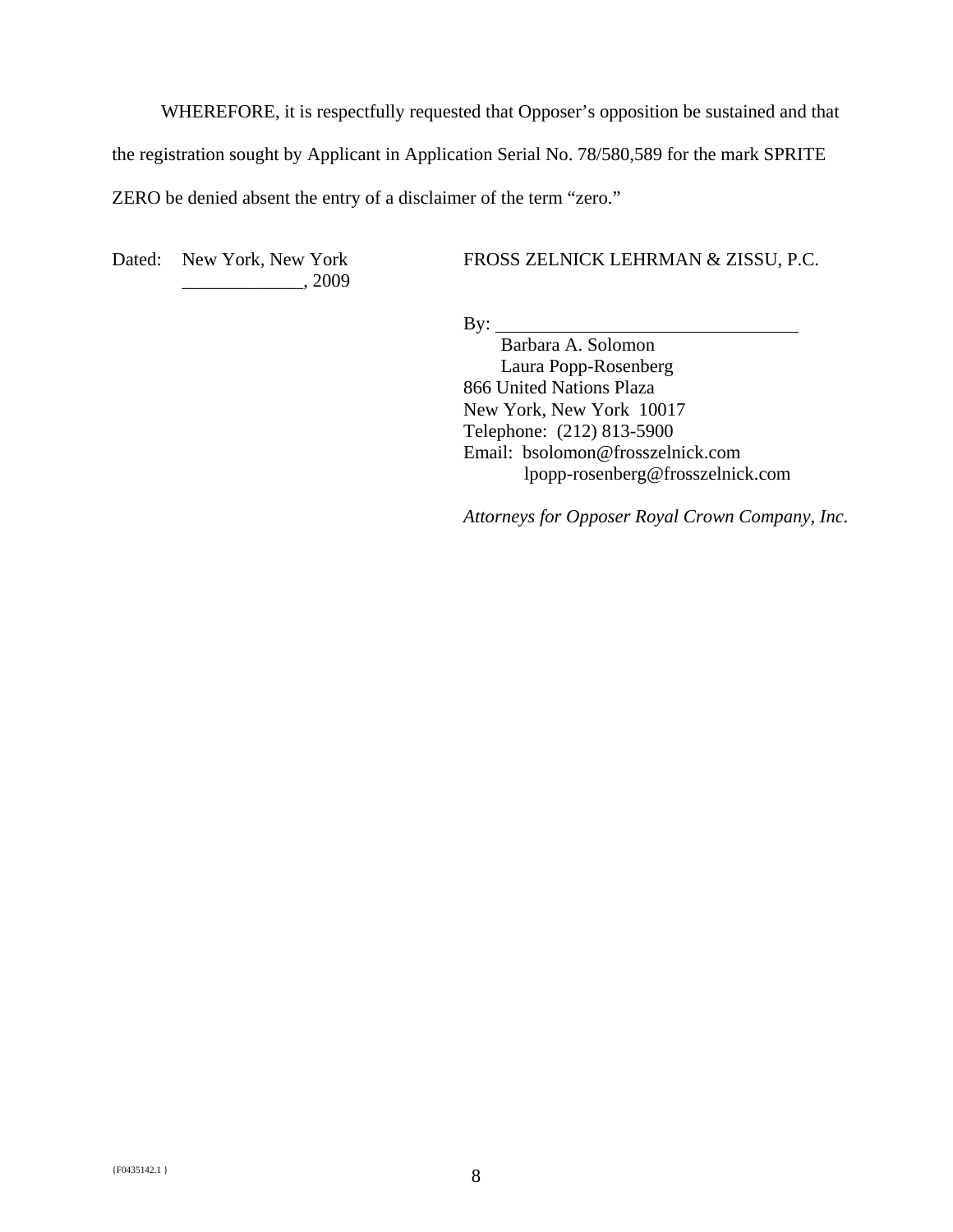# **EXHIBIT 2a**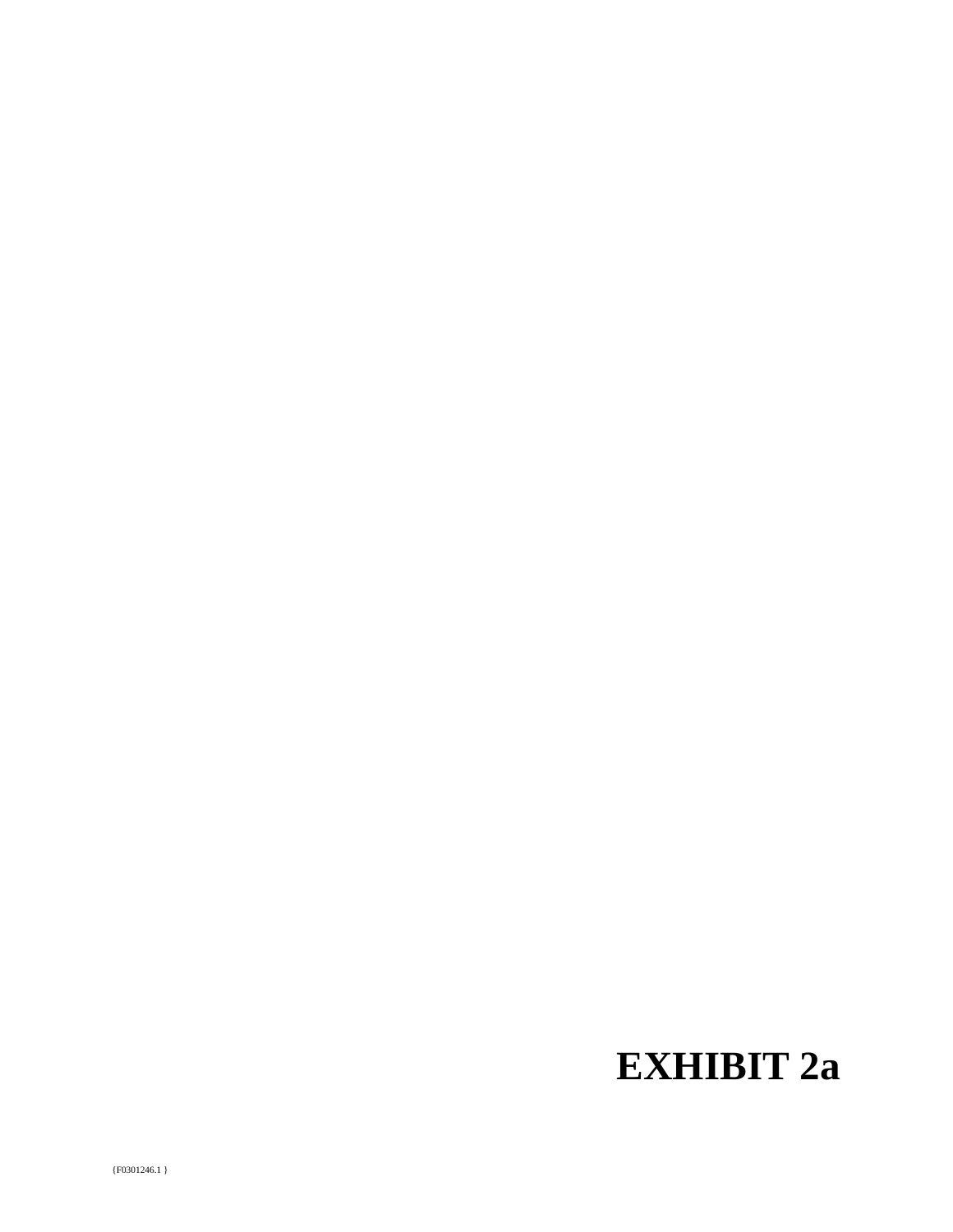## **IN THE UNITED STATES PATENT AND TRADEMARK OFFICE BEFORE THE TRADEMARK TRIAL AND APPEAL BOARD**

In the Matter of Application Serial No. 78/316,078 Mark: SPRITE ZERO Published in the *Official Gazette* on April 17, 2007 ------------------------------------------------------x ROYAL CROWN COMPANY, INC., the contract of the contract of the contract of the contract of the contract of the contract of the contract of Opposer, : - against the contract of the contract of the contract of the contract of the contract of the contract of the contract of THE COCA-COLA COMPANY**,** : the contract of the contract of the contract of the contract of the contract of Applicant. ------------------------------------------------------x

: Opposition No. \_\_\_\_\_\_\_\_\_\_\_\_91180771

## **AMENDED NOTICE OF OPPOSITION**

Royal Crown Company, Inc., a Delaware corporation located and doing business at  $900$ King Street, Rye Brook, New York 105735301 Legacy Drive, Plano, Texas 75024 ("Opposer"), believes that it will be damaged by the issuance of a registration for the mark SPRITE ZERO as shown in Application Serial No.78/316,078 for "beverages, namely soft drinks; syrups and concentrates for the making of the same" in International Class 32, and therefore opposes the same. As grounds for its opposition, Opposer, by its attorneys Fross Zelnick Lehrman & Zissu, P.C., alleges as follows:

1. Opposer and its predecessors have been manufacturing and distributing soft drink products for over one century.

2. In 1958, Opposer launched Diet Rite as the first diet soft drink. With this introduction, calorie conscious soft drink lovers were given a product that fit their lifestyle.

3. Opposer and its predecessors have continued to lead in innovations in the diet soft drink category by introducing unique flavor extensions. In addition, Diet Rite Cola was the first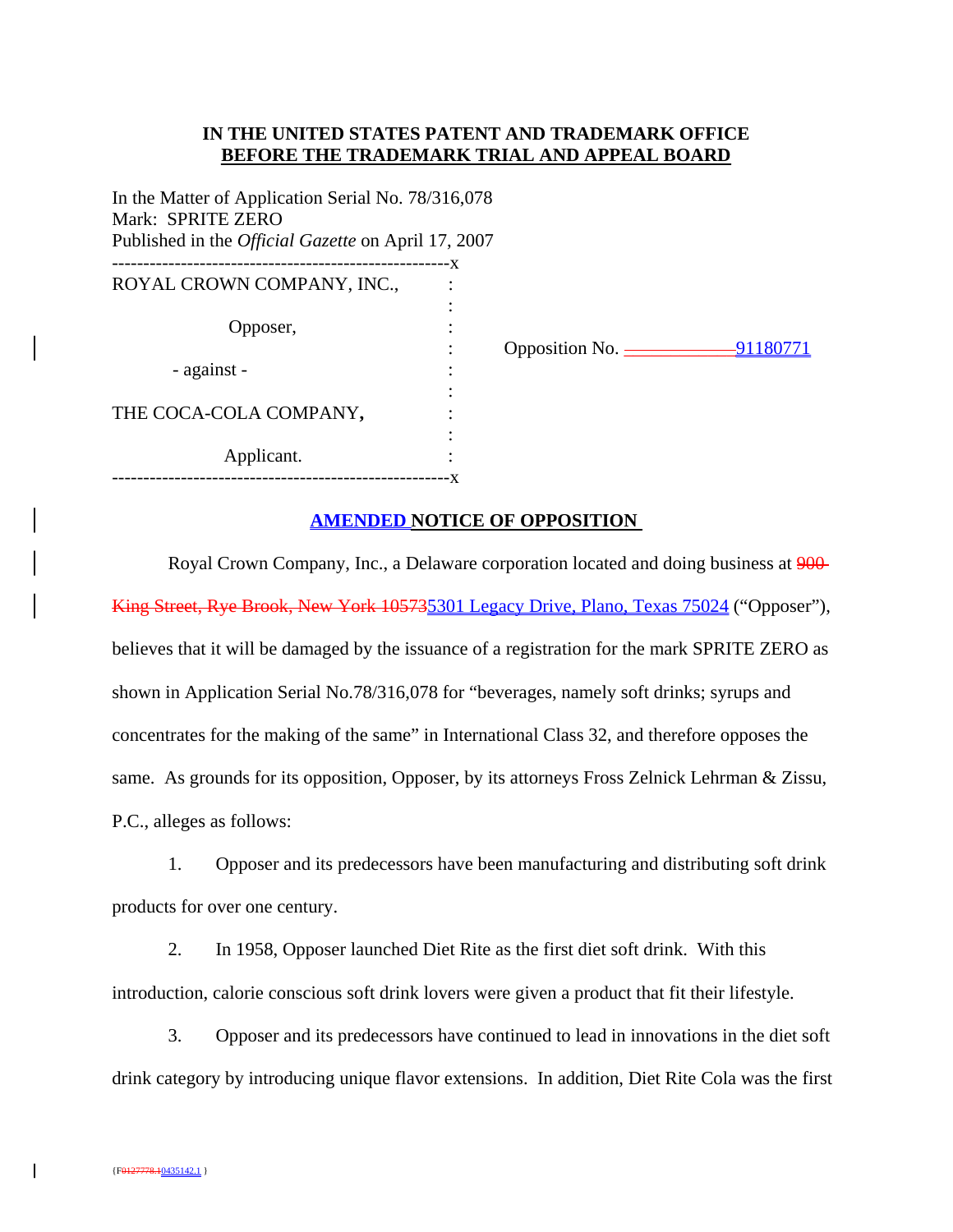diet drink to be salt/sodium free; was the first sodium-free, caffeine-free and calorie-free soft drink made with Nutrasweet; and pioneered the use of SPLENDA in 2000 to become the first major aspartame-free diet cola in the United States.

4. Since at least 2003 Opposer continuously has been using the term "zero" in connection with its diet beverages. The term "zero" is descriptive of characteristics of the product, namely that the product has zero carbohydrates and zero calories.

5. On February 28, 2005, Opposer filed Application Serial No. 78/576,257 to register the mark DIET RITE PURE ZERO for "soft drinks and syrups used in the preparation thereof" in International Class 32 based on a bona fide intent to use the mark in commerce.

6. On August 9, 2005, a non-final office action issued requiring Opposer to disclaim "zero" on the basis that the term is descriptive of one or more features of Opposer's product.

7. On March 7, 2005, Opposer filed Application Serial No. 78/581,917 to register the mark PURE ZERO for "soft drinks and syrups and concentrates used in the preparation thereof" in International Class 32 based on an intent to use.

8. On August 9, 2005, a non-final office action issued in connection with Opposer's PURE ZERO application requiring Opposer to disclaim the term "zero" because it merely describes one or more features of the beverage product, namely that the product has zero calories or zero carbohydrates or zero sugar. The PTO also suspended action on the application on the grounds that the mark herein opposed was filed prior to the filing date of the PURE ZERO application and should the SPRITE ZERO mark register, registration of Opposer's PURE ZERO mark could be refused on the grounds of likelihood of confusion.

9. Upon information and belief, the PTO cited the SPRITE ZERO application against Opposer's PURE ZERO application only because both marks use the descriptive term "zero" to describe characteristics of the soda on which the marks are used.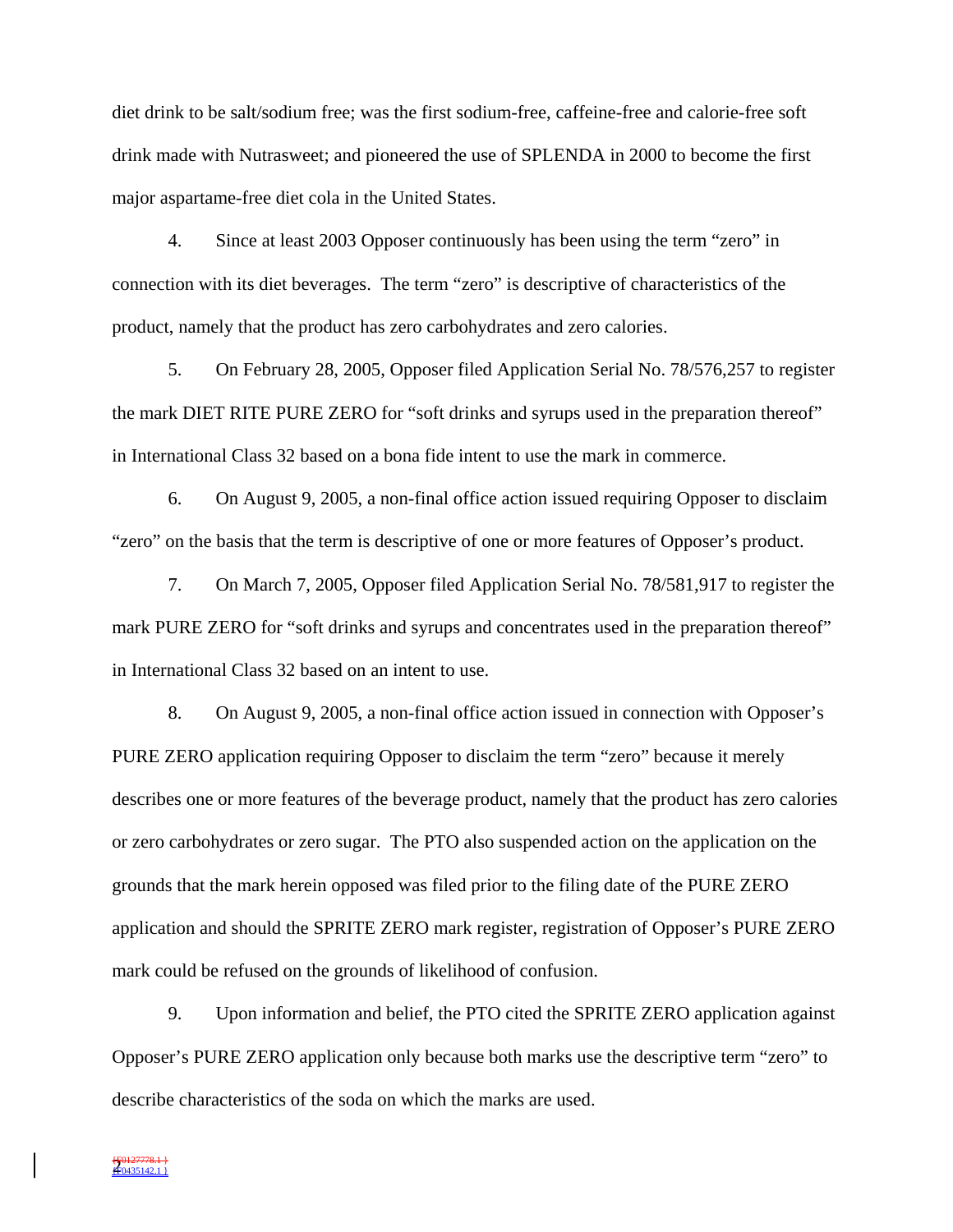10. Opposer has disclaimed the term "zero" in both its DIET RITE PURE ZERO and PURE ZERO applications and is not seeking any exclusive rights in the term "zero" when used in connection with soft drinks that have zero calories, zero sugar and/or zero carbohydrates.

11. Upon information and belief, Opposer is not the only entity that uses the term "zero" to describe characteristics of soft drinks. Rather, the term "zero" is commonly used in the trade to inform consumers that the soft drink product at issue has no calories, no carbohydrates and/or no sugar.

12. Upon information and belief, applicant The Coca-Cola Company ("Applicant") is a Delaware corporation located and doing business at One Coca-Cola Plaza NW, Atlanta, Georgia 30313.

13. On October 20, 2003, Applicant filed Application Serial No. 78/316,078 to register the mark SPRITE ZERO for "beverages, namely carbonated soft drinks; syrups, concentrates and powders for making same" in International Class 32. Applicant originally filed its application on the basis of an intent to use but later amended to allege use since September 13, 2004. At the time Applicant filed the application herein opposed, the term "zero" was being used in the beverage industry to describe a characteristic of diet soft drinks, namely, zero calories and zero carbohydrates.

14. On May 3, 2004, the PTO issued an office action in respect of the application herein opposed, noting that the term "zero" is merely descriptive of a feature of Applicant's goods, namely calorie or carbohydrate content, and therefore requiring Applicant to disclaim the descriptive wording. Since that time, the PTO has issued similar findings in connection with several other applications filed by Applicant, including for the marks COCA-COLA ZERO, COCA-COLA CHERRY ZERO, CHERRY COKE ZERO, COCA-COLA VANILLA ZERO,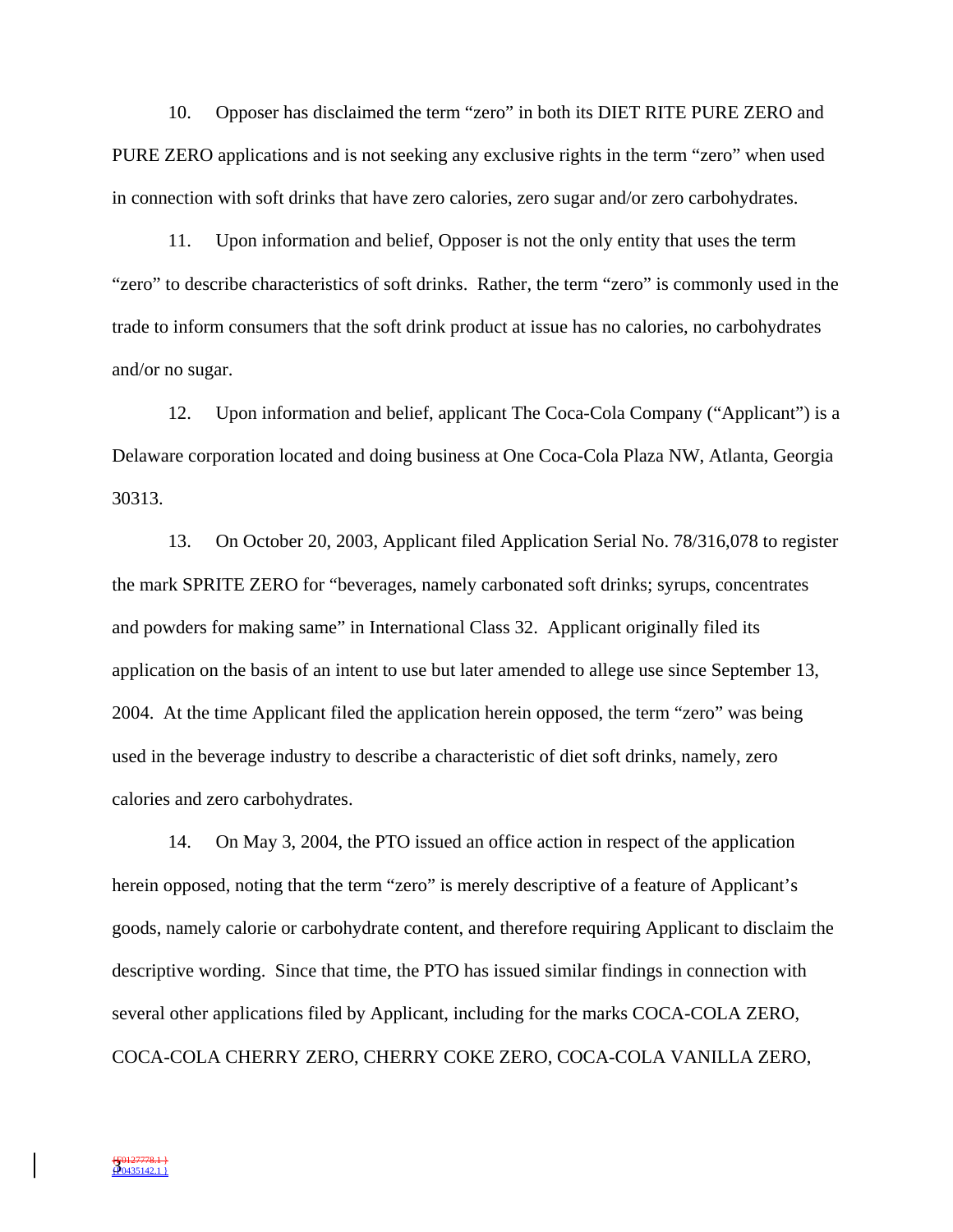VANILLA COKE ZERO, CHERRY COCA-COLA ZERO, COKE CHERRY ZERO and PIBB ZERO.

15. The PTO's refusal to register the SPRITE ZERO mark without a disclaimer of the term "zero" was continued on June 3, 2005.

16. In a submission dated February 28, 2006, Applicant submitted arguments to the PTO claiming that the term "zero" had acquired distinctiveness under Section 2(f) such that its primary meaning was to identify source, not to describe characteristics of Applicant's zero calorie and zero carbohydrate soft drink. At the time Applicant's claim of acquired distinctiveness was submitted, Opposer had been using ZERO or PURE ZERO continuously since 2003. On July 15, 2006, the PTO rejected Applicant's claim of acquired distinctiveness as not having been properly supported.

17. On January 17, 2007, Applicant proffered to the PTO various evidence purportedly supporting its claim that the term "zero" had acquired distinctiveness. The PTO apparently accepted this evidence and approved the application for publication prior to registration.

18. If the application herein opposed is allowed to mature to registration without a disclaimer of the term "zero," Applicant will be granted rights in a descriptive or generic term that should be freely available for use throughout the beverage industry, and Opposer will be prejudiced and harmed thereby.

#### **FIRST CLAIM FOR RELIEF UNDER (SECTION 2(e))**

19. Opposer repeats and realleges paragraphs 1 through 18 above as if fully set forth herein.

20. Applicant's claim that the term "zero" is registrable under Section 2(f) of the Lanham Act is inconsistent with the use by Opposer and others in the beverage industry to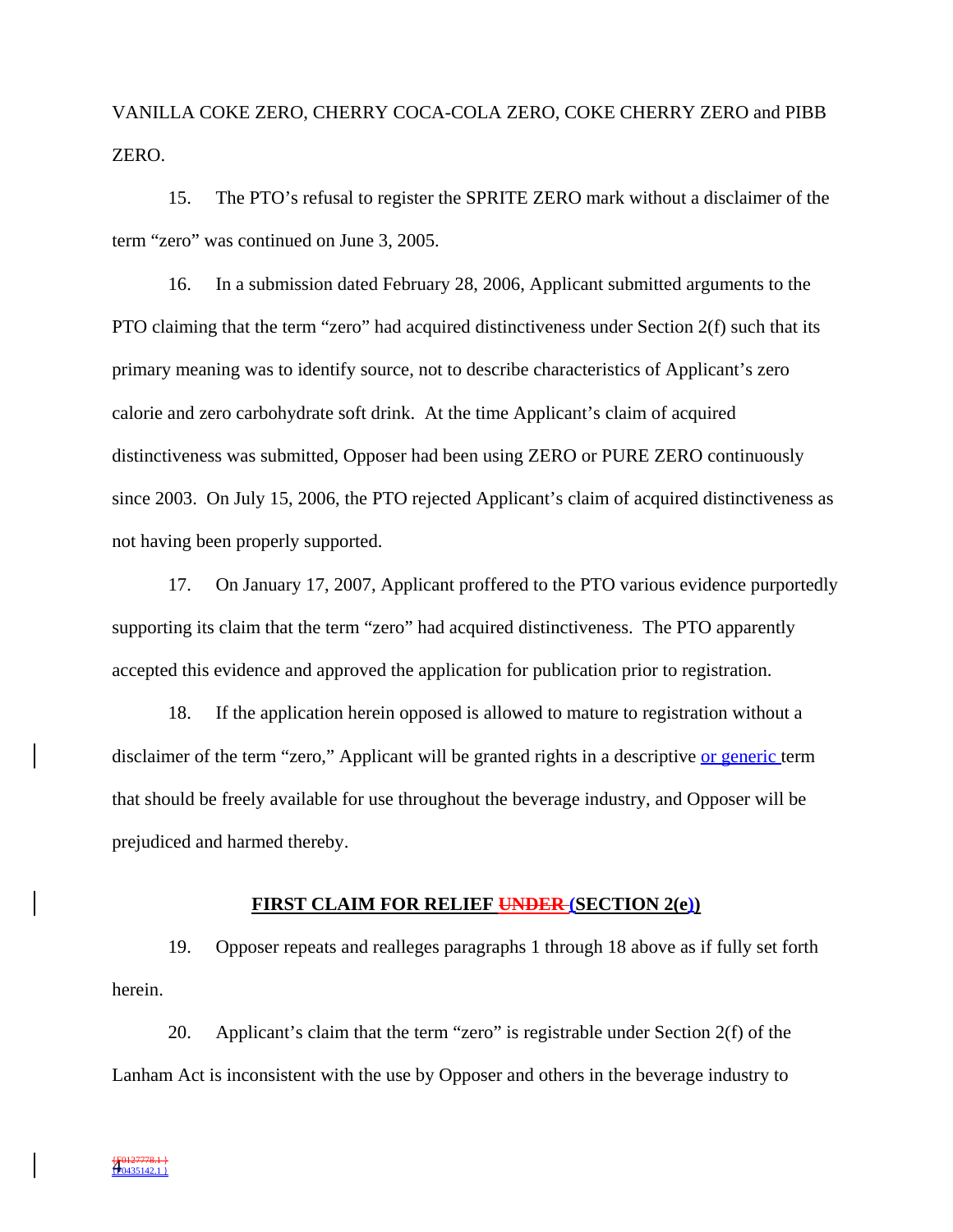describe fundamental characteristics of their beverage products. In view of such use, the term "zero" cannot be source-indicating as denoting goods emanating substantially exclusively from Applicant.

21. In arguing that the term "zero" has acquired distinctiveness the evidence submitted by Applicant refers repeatedly to the "no-cal," "no-sugar," "no-calorie," or "zero-calorie" attributes of SPRITE ZERO, thereby showing that as used by Applicant the term "zero" is merely descriptive.

22. Registration to Applicant of the mark SPRITE ZERO without a disclaimer of the term "zero" is currently harming Opposer since Applicant's opposed application has prevented Opposer from obtaining registration of its PURE ZERO mark. Further, registration to Applicant of the mark SPRITE ZERO without a disclaimer of the term "zero" will continue to harm Opposer by giving Applicant presumptive exclusivity in and to a term widely in use by others, including the Opposer, thereby impairing Opposer's ability to use this common term in connection with beverages.

23. By reason of the foregoing, Opposer is likely to be harmed by registration of Application Serial No. 78/316,078 for the mark SPRITE ZERO.

#### **COUNT TWO – SECOND CLAIM FOR RELIEF (FRAUD)**

24. Opposer repeats and realleges paragraphs 1 through 23 above as if fully set forth herein.

25. In connection with its claim that the term "zero" need not be disclaimed and had acquired distinctiveness under Section 2(f) of the Lanham Act 15 U.S.C. §1052(f), Applicant was required to prove "substantially exclusive and continuous use" of ZERO as a mark for the "five years before the date on which the claim of distinctiveness was made."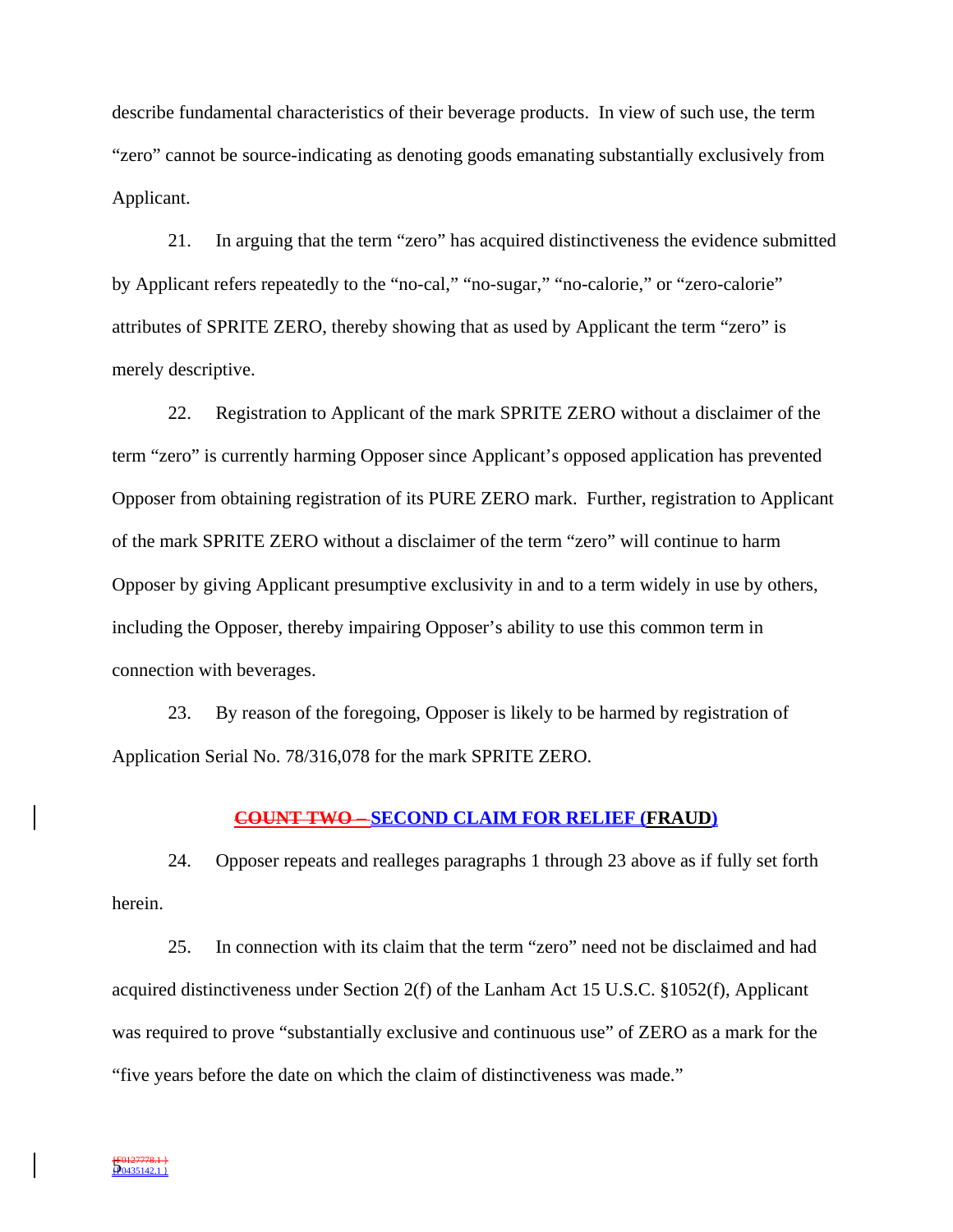26. As of the date Applicant made the claim of acquired distinctiveness, February 28, 2006, Opposer had been using the term "zero" to describe the fact that its diet soda had zero carbs and zero calories since 2003. As such, Applicant could not have shown and cannot prove "substantially exclusive" use of ZERO for the five years preceding its claim of distinctiveness. In addition, on information and belief, third parties in the beverage industry were making use of the term "zero" to describe fundamental characteristics of their diet sodas during the five year preceding Applicant's claim of acquired distinctiveness.

27. As a result of the use by Opposer and third parties of the term "zero" prior to February 28, 2006, Applicant could not have shown proof of substantially exclusive use of the term "zero" nor that the term has become distinctive exclusively of Applicant's products.

28. Applicant's claim of substantially exclusive use of ZERO in connection with its products for the five years preceding February 2006 was false and was known to be false at the time it was made and was made for the purpose of inducing the Patent and Trademark Office to approve publication of the mark herein opposed without requiring a disclaimer of the term "zero."

29. Applicant's statements to the Patent and Trademark Office concerning its exclusive rights in and use of the term "zero" were false and were known to be false when made.

30. Applicant's conduct constitutes fraud on the Patent and Trademark Office.

31. As a result of Applicant's false statements, Applicant's mark has been passed to publication without a disclaimer of the term "zero". Registration to Applicant of the mark SPRITE ZERO without a disclaimer of the term "zero" is harming and will continue to harm Opposer.

32. By reason of the foregoing, Opposer is likely to be harmed by registration of Applicant Serial No. 78/316,078 for the mark SPRITE ZERO.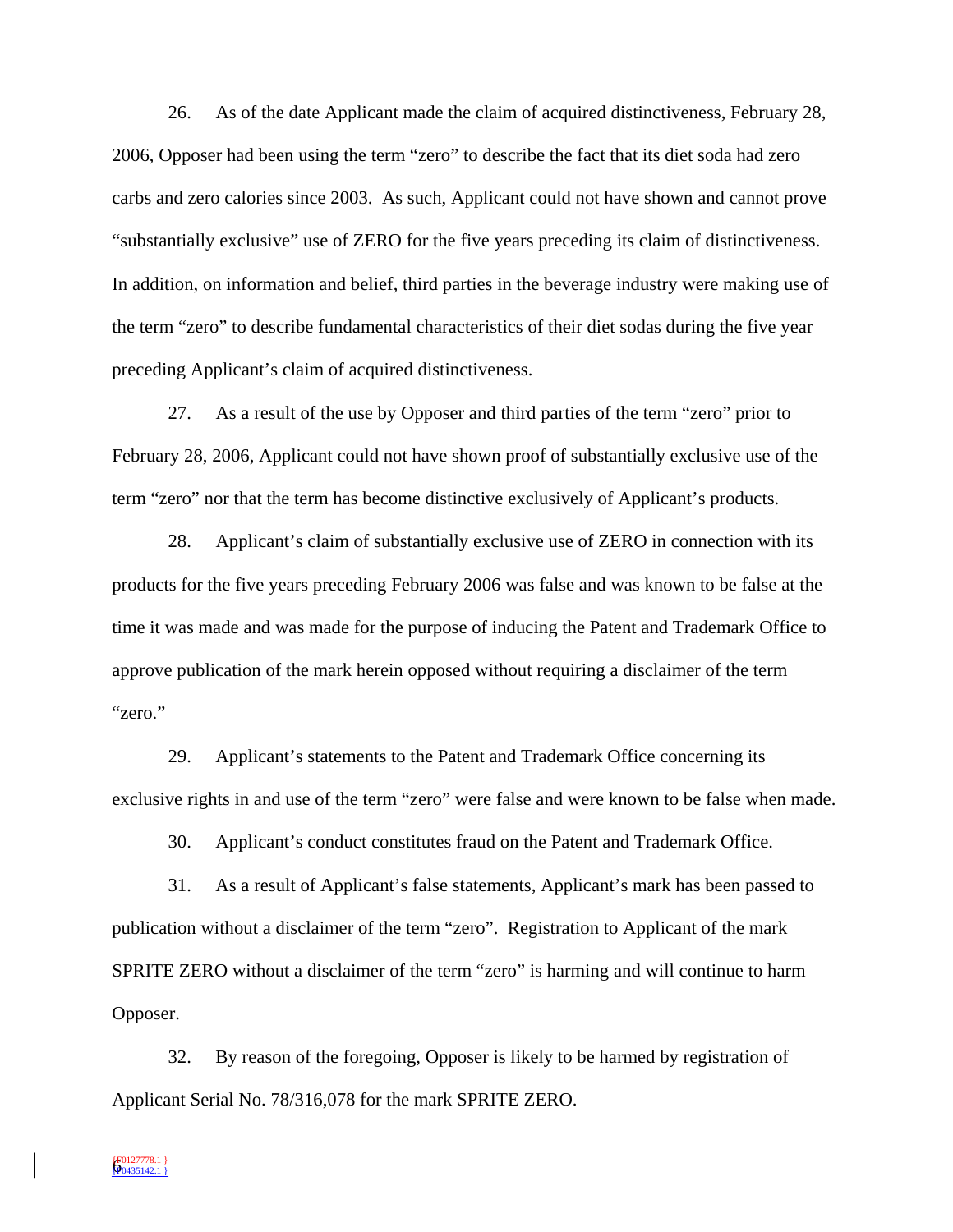## **THIRD CLAIM FOR RELIEF (SECTION 2 AND/OR SECTION 2(e)**

33. Opposer repeats and realleges paragraphs 1 through 32 above as if fully set forth herein.

34. The term "zero" or number zero (0) names distinctive characteristics and/or the most important attributes of certain beverage products, including all or some of the beverage products for which the SPRITE ZERO mark is sought to be registered and for which the mark is used.

35. Because the term "zero" or number (0) names distinctive characteristics and/or the most important attributes of certain beverage products, it is generic when applied to such goods and cannot function to indicate source.

36. Registration of the mark SPRITE ZERO without a disclaimer of the generic term "zero" is contrary to Section 2 of the Lanham Act, which permits registration only to marks capable of distinguishing the goods of the applicant from those of others, and/or Section  $2(e)$  of the Lanham Act, which prohibits registration of merely descriptive marks.

37. Because "zero" is generic and unregistrable, Applicant cannot be permitted to register the SPRITE ZERO mark without disclaiming the term "zero."

38. Registration to Applicant of the mark SPRITE ZERO without a disclaimer of the term "zero" would harm Opposer by giving Applicant presumptive exclusivity in and the right to usurp a generic term, impairing Opposer's ability to use this common term in connection with its own beverage products.

39. By reason of the foregoing, Opposer is likely to be harmed by registration of Application Serial No. 78/316,078 for the mark SPRITE ZERO.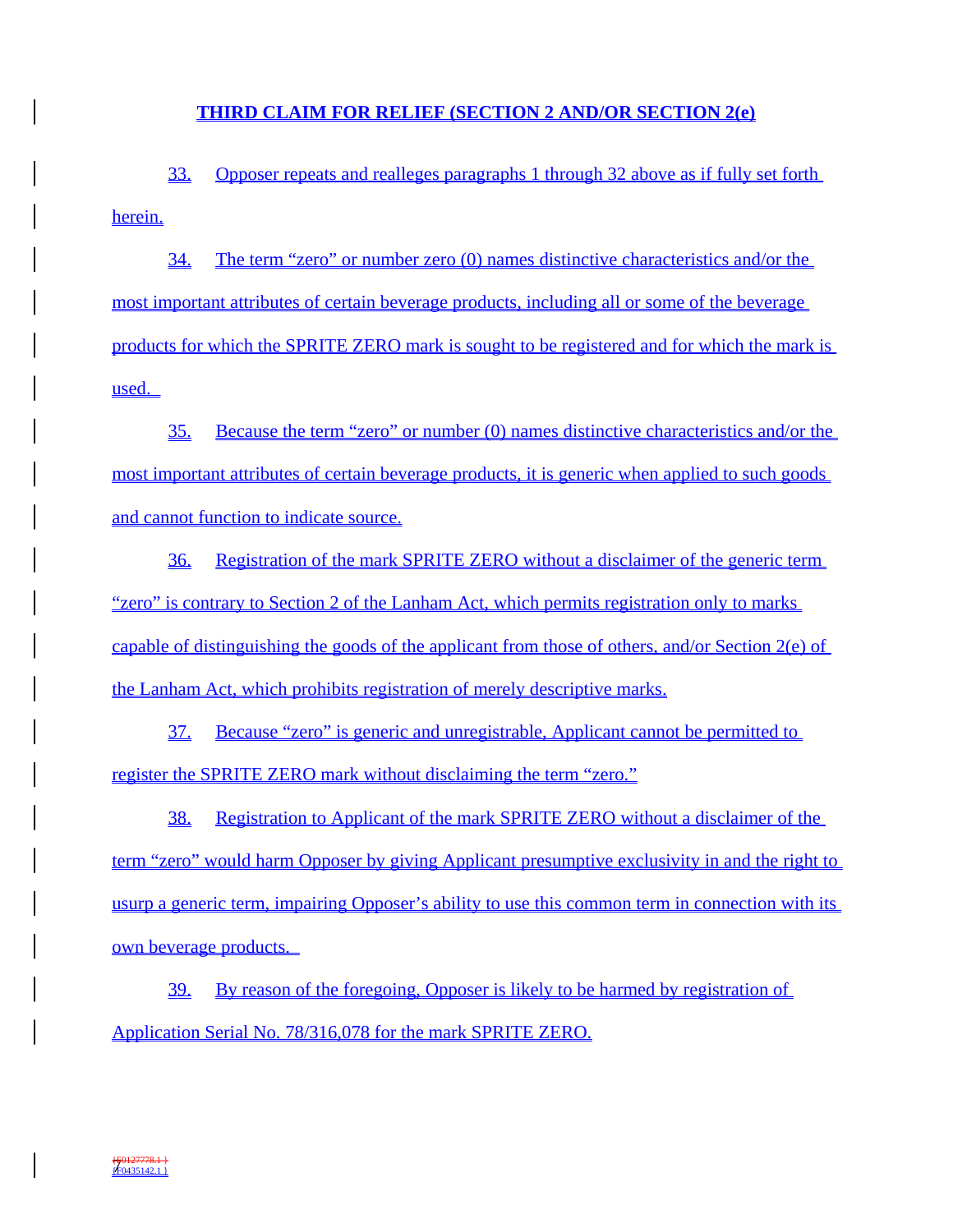WHEREFORE, it is respectfully requested that Opposer's opposition be sustained and that the registration sought by Applicant in Application Serial No. 78/580,589 for the mark SPRITE ZERO be denied absent the entry of a disclaimer of the **descriptive** term "zero."

Dated: New York, New York November 15, 2007\_\_\_\_\_\_\_\_\_\_\_\_\_, 2009

FROSS ZELNICK LEHRMAN & ZISSU, P.C.

 $By:$ 

 Barbara A. Solomon Laura Popp-Rosenberg 866 United Nations Plaza New York, New York 10017 Telephone: (212) 813-5900 Email: bsolomon@frosszelnick.com lpopp-rosenberg@frosszelnick.com

*Attorneys for Opposer Royal Crown Company, Inc.*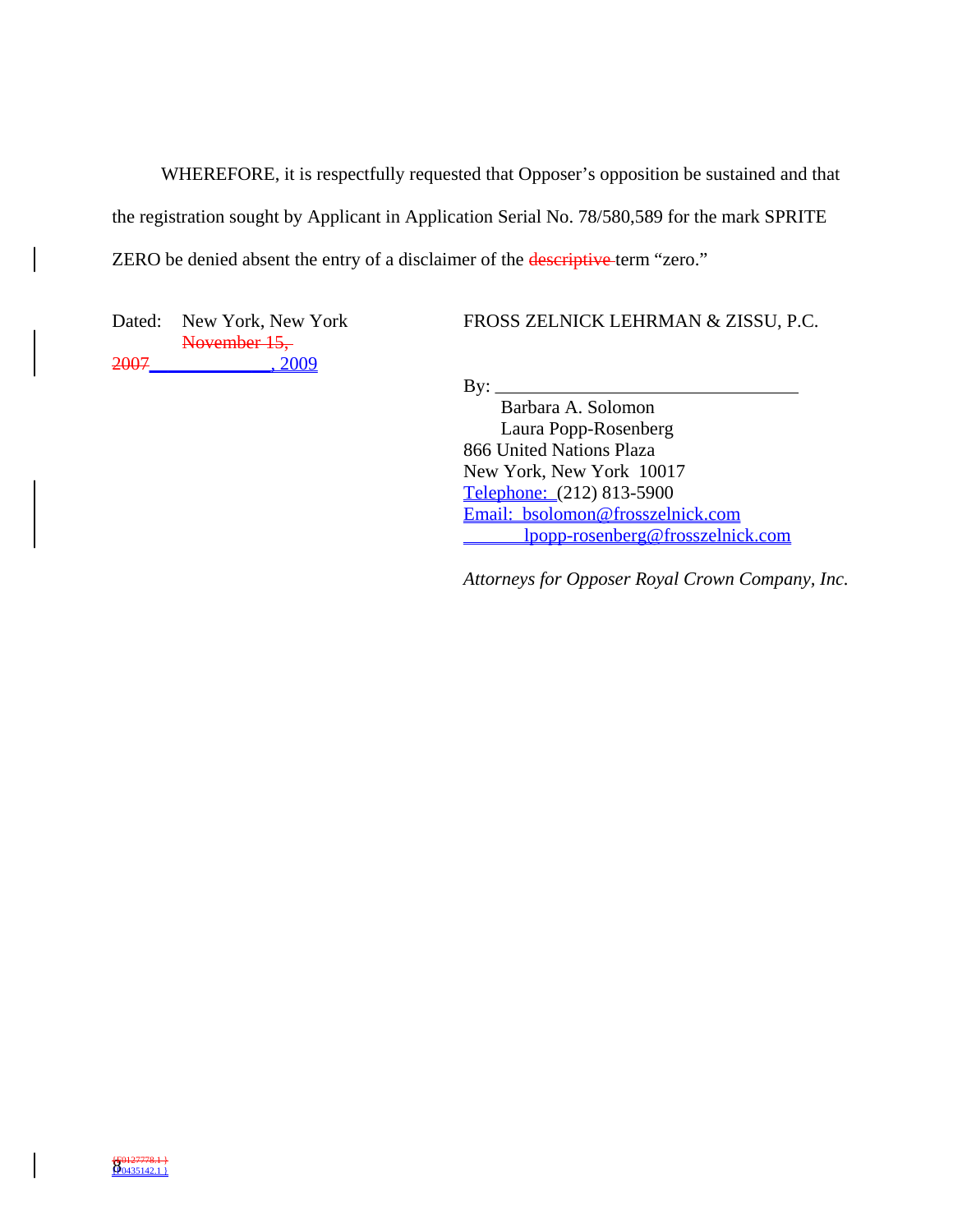## **CERTIFICATE OF SERVICE**

I hereby certify that I have caused a copy of the foregoing Notice of Opposition to be sent this 15<sup>th</sup> day of November, 2007 by prepaid first-class mail to Registrant's correspondent of record:

Caroline K. Pearlstein, Esq. The Coca-Cola Company One Coca-Cola Plaza NW Atlanta, GA 30313-2499,

with a courtesy copy to

Bruce Baber, Esq. King & Spalding LLP 1180 Peachtree Street Atlanta, GA 30309.

> \_\_\_\_\_\_\_\_\_\_\_\_\_\_\_\_\_\_\_\_\_\_\_\_\_\_ Laura Popp-Rosenberg

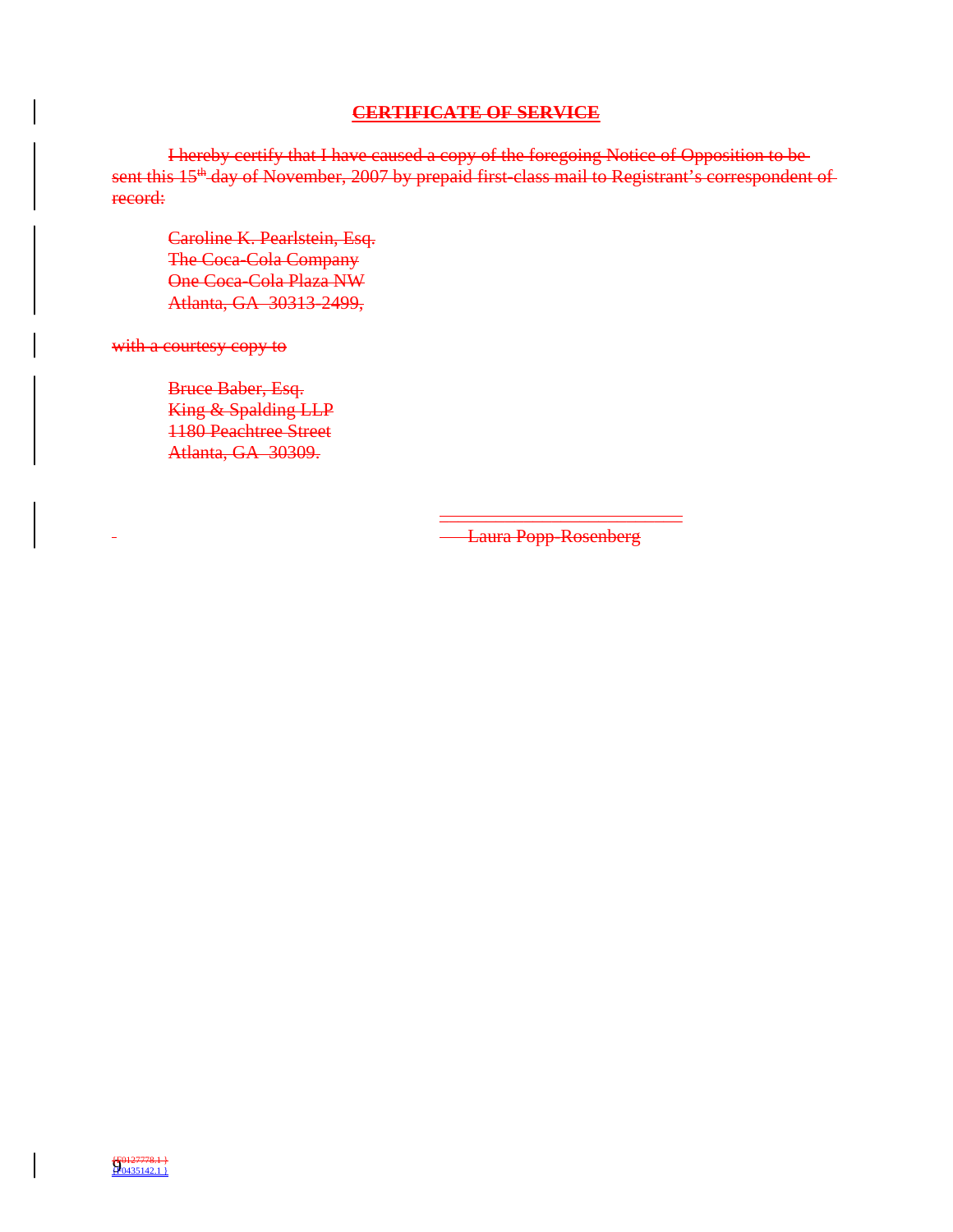Document comparison done by DeltaView on Wednesday, March 25, 2009 6:13:17 PM **Input:**

| <u> post</u>  |                                                                 |
|---------------|-----------------------------------------------------------------|
| Document 1    | file://M:/Wdox/Docs/Clients/DPSU/0705053/F0127778.DOC           |
| Document 2    | WORLDOX://M:\Wdox\Docs\Clients\DPSU\0705053\F04351<br>$42.$ DOC |
| Rendering set | Standard                                                        |

| Legend:             |  |
|---------------------|--|
| <b>Insertion</b>    |  |
|                     |  |
| <i>Aeved from</i>   |  |
| <b>Moved</b> to     |  |
| Style change        |  |
| Format change       |  |
| Moved deletion      |  |
| Inserted cell       |  |
| <b>Deleted cell</b> |  |
| Moved cell          |  |
| Split/Merged cell   |  |
| Padding cell        |  |

| <b>Statistics:</b> |       |    |
|--------------------|-------|----|
|                    | Count |    |
| Insertions         |       | 29 |
| Deletions          |       | 21 |
| Moved from         |       |    |
| Moved to           |       |    |
| Style change       |       |    |
| Format changed     |       |    |
| Total changes      |       |    |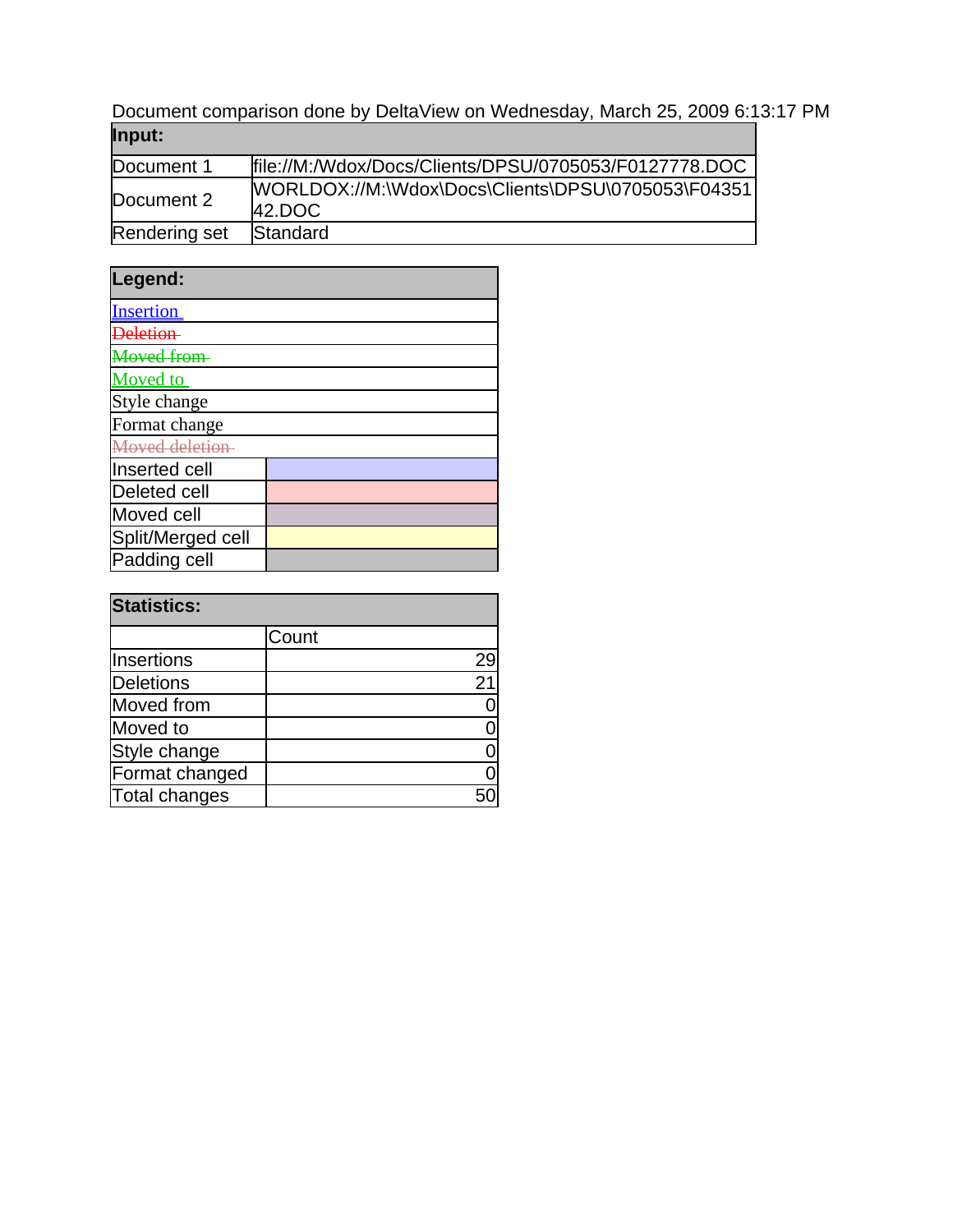# **EXHIBIT 3**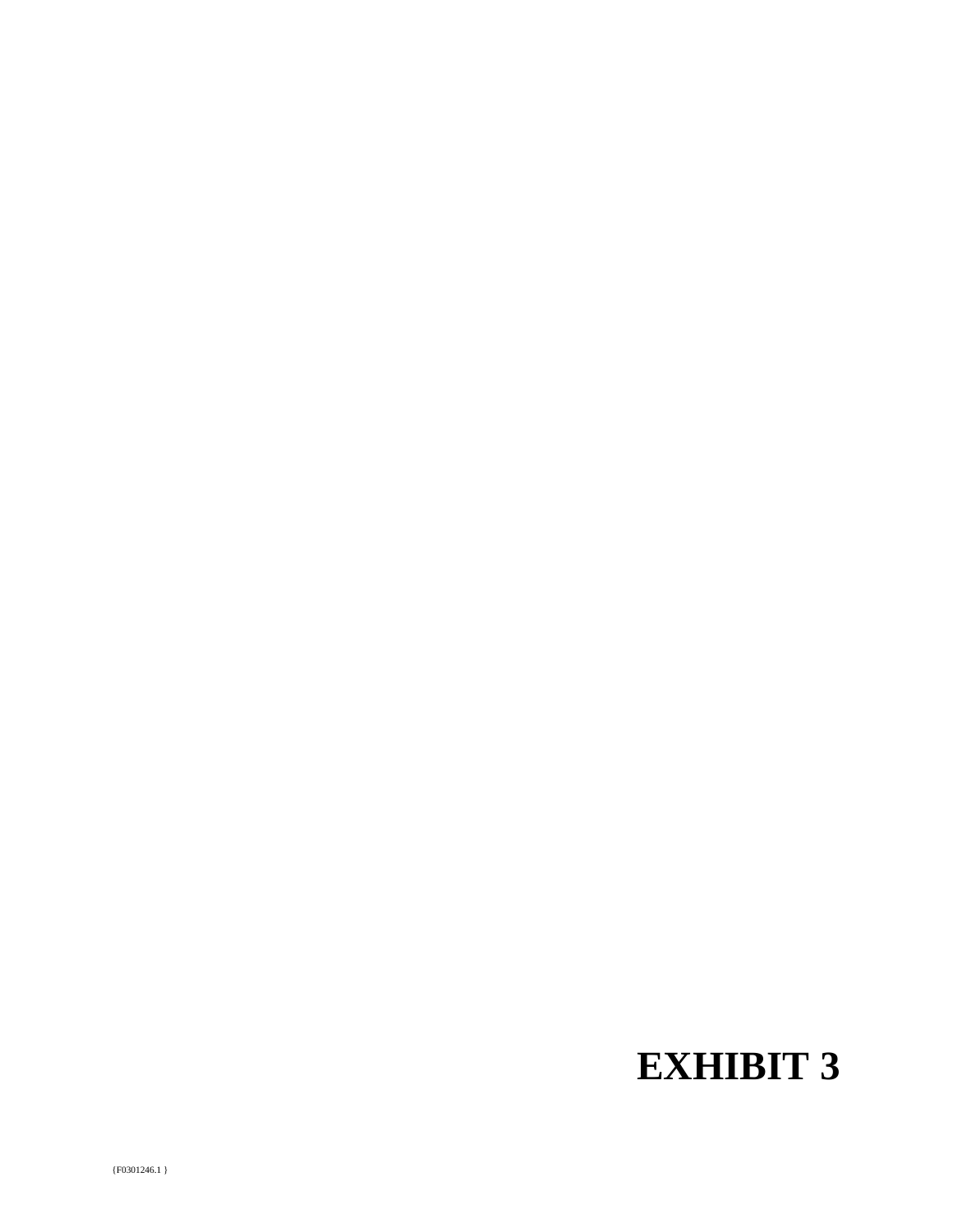## **IN THE UNITED STATES PATENT AND TRADEMARK OFFICE BEFORE THE TRADEMARK TRIAL AND APPEAL BOARD**

In the Matter of Application Serial No. 78/664,176 Mark: COKE ZERO Published in the *Official Gazette* on April 17, 2007

|                            | ۰X |  |
|----------------------------|----|--|
| ROYAL CROWN COMPANY, INC., |    |  |
|                            |    |  |
| Opposer,                   |    |  |
|                            |    |  |
| - against -                |    |  |
|                            |    |  |
| THE COCA-COLA COMPANY,     |    |  |
|                            |    |  |
| Applicant.                 |    |  |
|                            |    |  |
|                            |    |  |

Opposition No. 91180772

## **AMENDED NOTICE OF OPPOSITION**

 Royal Crown Company, Inc., a Delaware corporation located and doing business at 5301 Legacy Drive, Plano, Texas 75024 ("Opposer"), believes that it will be damaged by the issuance of a registration for the mark COKE ZERO as shown in Application Serial No.78/664,176 for "beverages, namely soft drinks; syrups and concentrates for the making of the same" in International Class 32, and therefore opposes the same. As grounds for its opposition, Opposer, by its attorneys Fross Zelnick Lehrman & Zissu, P.C., alleges as follows:

1. Opposer and its predecessors have been manufacturing and distributing soft drink products for over one century.

2. In 1958, Opposer launched Diet Rite as the first diet soft drink. With this introduction, calorie conscious soft drink lovers were given a product that fit their lifestyle.

3. Opposer and its predecessors have continued to lead in innovations in the diet soft drink category by introducing unique flavor extensions. In addition, Diet Rite Cola was the first diet drink to be salt/sodium free; was the first sodium-free, caffeine-free and calorie-free soft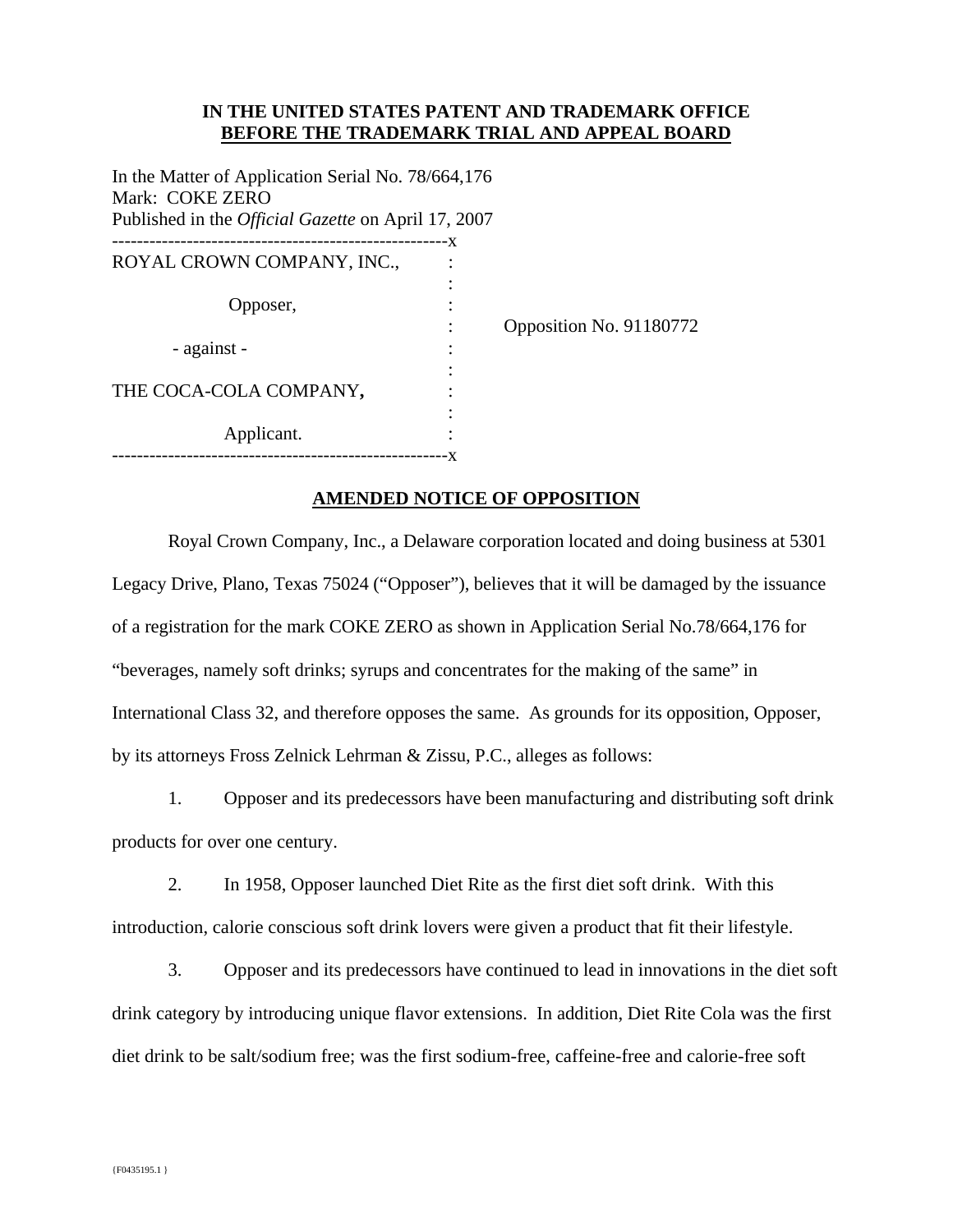drink made with Nutrasweet; and pioneered the use of SPLENDA in 2000 to become the first major aspartame-free diet cola in the United States.

4. Since at least 2003 Opposer continuously has been using the term "zero" in connection with its diet beverages. The term "zero" is descriptive of characteristics of the product, namely that the product has zero carbohydrates and zero calories.

5. On February 28, 2005, Opposer filed Application Serial No. 78/576,257 to register the mark DIET RITE PURE ZERO for "soft drinks and syrups used in the preparation thereof" in International Class 32 based on a bona fide intent to use the mark in commerce.

6. On August 9, 2005, a non-final office action issued requiring Opposer to disclaim "zero" on the basis that the term is descriptive of one or more features of Opposer's product.

7. On March 7, 2005, Opposer filed Application Serial No. 78/581,917 to register the mark PURE ZERO for "soft drinks and syrups and concentrates used in the preparation thereof" in International Class 32 based on an intent to use the mark in commerce.

8. On August 9, 2005, a non-final office action issued in connection with Opposer's PURE ZERO application requiring Opposer to disclaim the term "zero" because it merely describes one or more features of the beverage product, namely that the product has zero calories or zero carbohydrates or zero sugar.

9. Opposer has disclaimed the term "zero" in both its DIET RITE PURE ZERO and PURE ZERO applications and is not seeking any exclusive rights in the term "zero" when used in connection with soft drinks that have zero calories, zero sugar and/or zero carbohydrates.

10. Upon information and belief, Opposer is not the only entity that uses the term "zero" to describe characteristics of soft drinks. Rather, the term "zero" is commonly used in the trade to inform consumers that the soft drink product at issue has no calories, no carbohydrates and/or no sugar.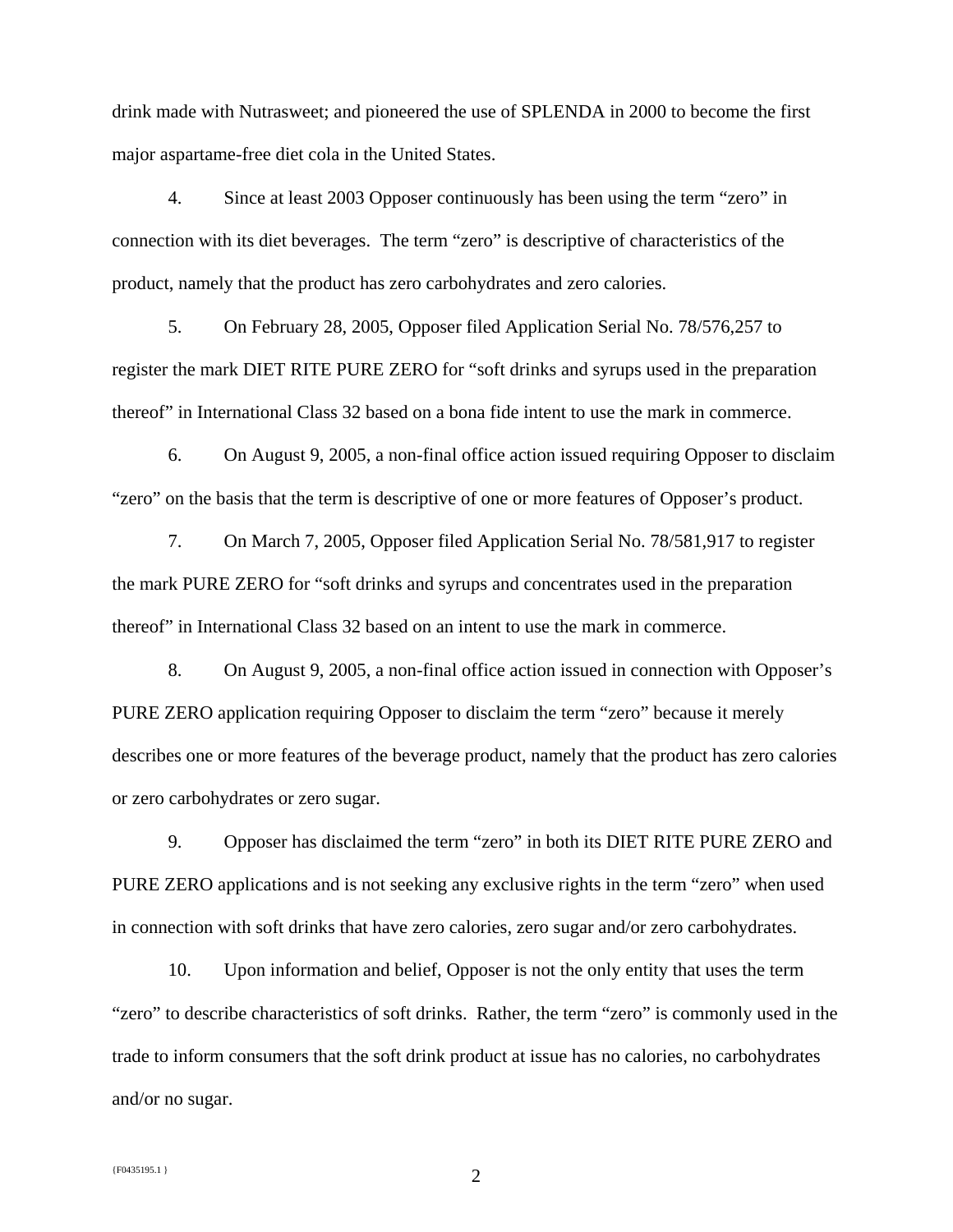11. Upon information and belief, applicant The Coca-Cola Company ("Applicant") is a Delaware corporation located and doing business at One Coca-Cola Plaza NW, Atlanta, Georgia 30313.

12. On July 6, 2005, Applicant filed Application Serial No. 78/664,176 to register the mark COKE ZERO for "beverages, namely soft drinks; syrups and concentrates for the making of the same" in International Class 32. In connection with the application, Applicant alleged use of the mark in commerce since June 13, 2005. At the time Applicant allegedly began using the COKE ZERO mark, the term "zero" was being used in the beverage industry to describe a characteristic of diet soft drinks, namely, zero calories and/or zero carbohydrates. In fact, Opposer had been using the term "zero" on packaging for Diet Rite prior to the filing date of the application herein opposed.

13. On November 2, 2005, the PTO issued an office action in respect of the application herein opposed, noting that the term "zero" is merely descriptive of a feature of Applicant's goods, namely calorie content, and therefore requiring Applicant to disclaim the descriptive wording. Prior to and since that time, the PTO has issued similar findings in connection with several other applications filed by Applicant, including for the marks COCA-COLA ZERO, COCA-COLA CHERRY ZERO, CHERRY COKE ZERO, COCA-COLA VANILLA ZERO, VANILLA COKE ZERO, CHERRY COCA-COLA ZERO, COKE CHERRY ZERO and PIBB ZERO.

14. The PTO's refusal to register the COKE ZERO mark without a disclaimer of the term "zero" was continued on January 27, 2006, with the PTO noting that ZERO is descriptive (and is understood to mean that soft drinks sold under such mark have no calories) and must be disclaimed.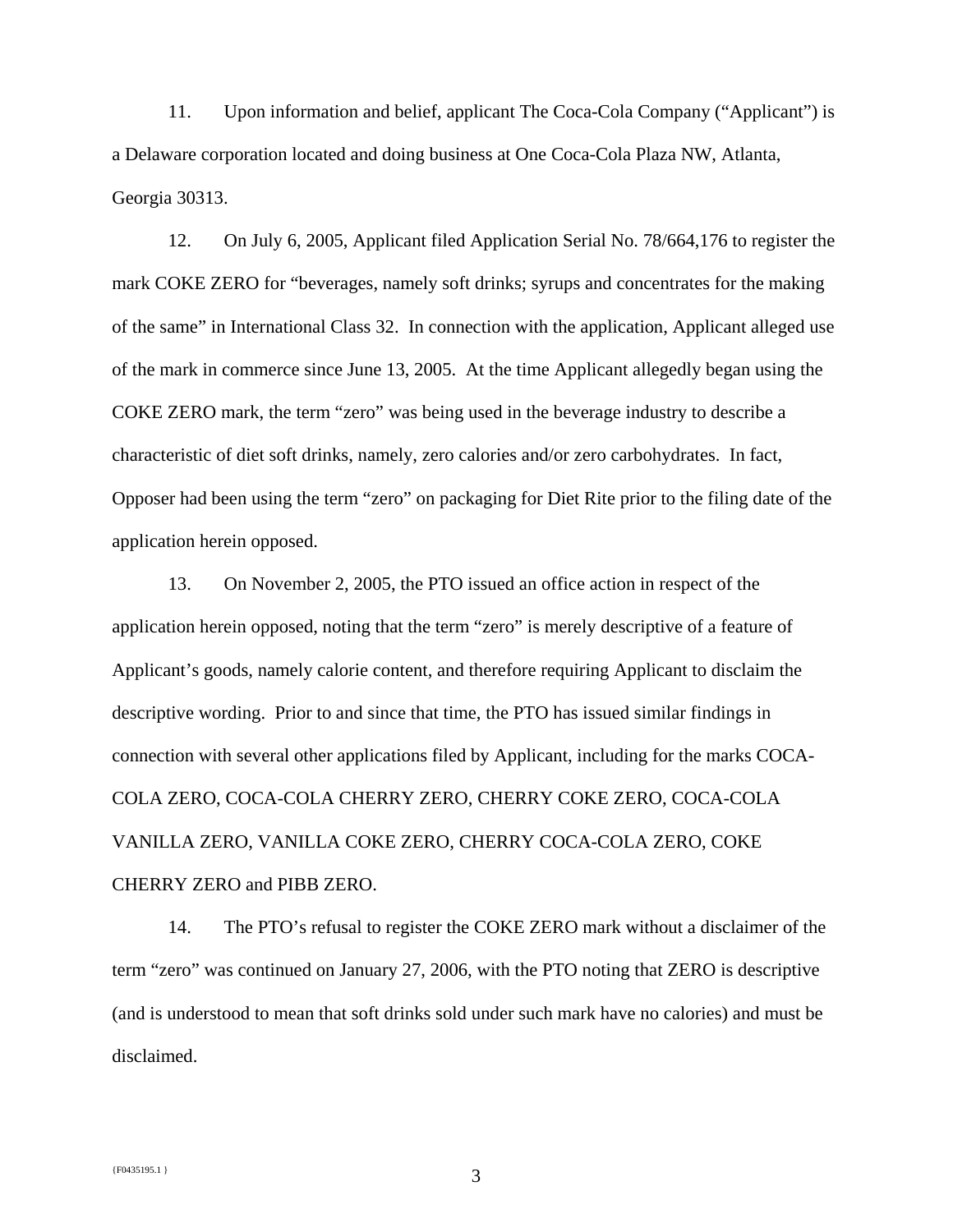15. On July 27, 2006, Applicant submitted arguments to the PTO claiming that the term "zero" had acquired distinctiveness under Section 2(f) such that its primary meaning was to identify source, not to describe characteristics of Applicant's zero calorie soft drink. At the time Applicant's claim of acquired distinctiveness was submitted, Opposer had been using ZERO or PURE ZERO continuously since 2003. On August 31, 2006, the PTO rejected Applicant's claim of acquired distinctiveness as not having been supported.

16. On February 28, 2007, Applicant proffered to the PTO various evidence purportedly supporting its claim that the term "zero" had acquired distinctiveness. The PTO apparently accepted this evidence and approved the application for publication prior to registration.

17. If the application herein opposed is allowed to mature to registration without a disclaimer of the term "zero," Applicant will be granted rights in a descriptive or generic term that should be freely available for use throughout the beverage industry, and Opposer will be prejudiced and harmed thereby.

#### **FIRST CLAIM FOR RELIEF (SECTION 2(e))**

18. Opposer repeats and realleges paragraphs 1 through 17 above as if fully set forth herein.

19. Applicant's claim that the term "zero" is registrable under Section 2(f) of the Lanham Act is inconsistent with the use by Opposer and others in the beverage industry to describe fundamental characteristics of their beverage products. In view of such use, the term "zero" cannot be source-indicating as denoting goods emanating substantially exclusively from Applicant.

20. In arguing that the term "zero" has acquired distinctiveness the evidence submitted by Applicant refers repeatedly to the "no-cal," "no-sugar," "no-calorie," or "zero-

 ${F}^{0435195.1}$  4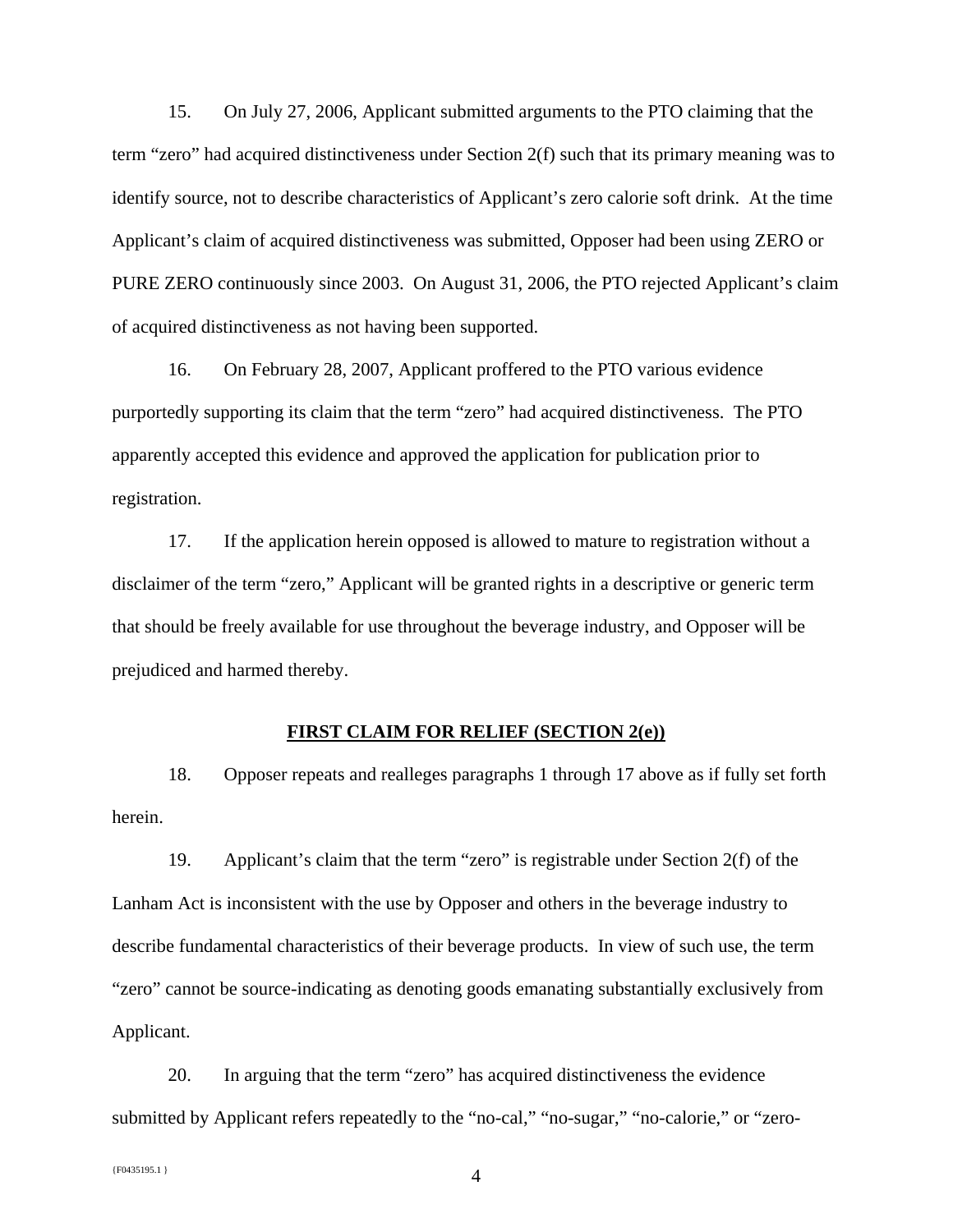calorie" attributes of COKE ZERO, thereby showing that as used by Applicant the term "zero" is merely descriptive.

21. Registration to Applicant of the mark COKE ZERO without a disclaimer of the term "zero" will harm Opposer by giving Applicant presumptive exclusivity in and to a term widely in use by others, including the Opposer, thereby impairing Opposer's ability to use this common term in connection with beverages.

22. By reason of the foregoing, Opposer is likely to be harmed by registration of Application Serial No. 78/664,176 for the mark COKE ZERO.

#### **SECOND CLAIM FOR RELIEF (FRAUD)**

23. Opposer repeats and realleges paragraphs 1 through 22 above as if fully set forth herein.

24. In connection with its claim that the term "zero" need not be disclaimed and had acquired distinctiveness under Section 2(f) of the Lanham Act, 15 U.S.C. § 1052(f), Applicant was required to prove "substantially exclusive and continuous use" of ZERO as a mark for the "five years before the date on which the claim of distinctiveness was made."

25. As of the date Applicant made the claim of acquired distinctiveness, July 27, 2006, Opposer had been using the term "zero" to describe the fact that its diet soda had zero carbohydrates and zero calories for at least three years. As such, Applicant could not have shown and cannot prove "substantially exclusive" use of ZERO for the five years preceding its claim of distinctiveness. In addition, on information and belief, third parties in the beverage industry were making use of the term "zero" to describe fundamental characteristics of their diet sodas during the five year preceding Applicant's claim of acquired distinctiveness.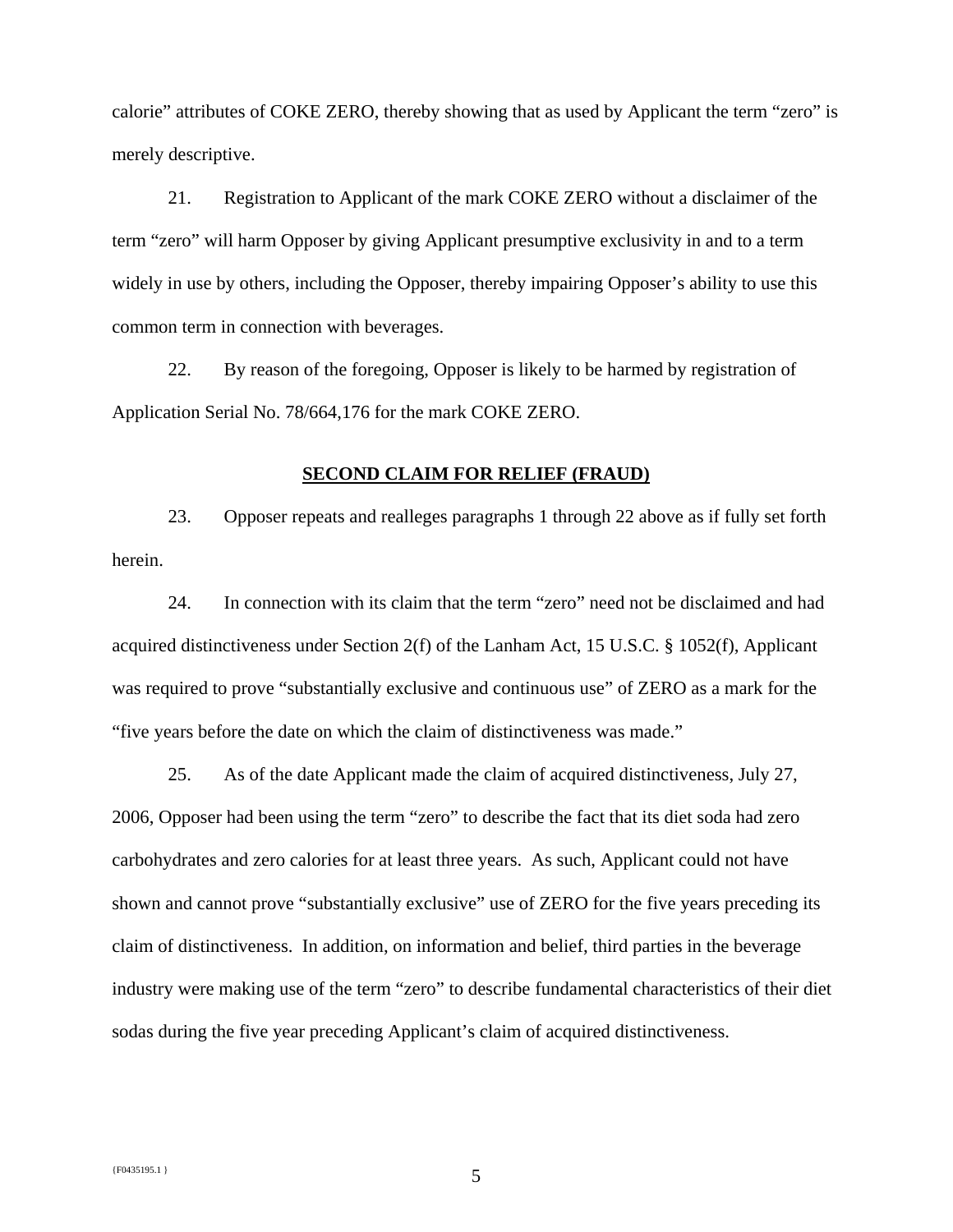26. As a result of the use by Opposer and third parties of the term "zero" prior to July 27, 2006, Applicant could not have shown proof of substantially exclusive use of the term "zero" nor that the term has become distinctive exclusively of Applicant's products.

27. Applicant's claim of substantially exclusive use of ZERO in connection with its products for the five years preceding July 2006 was false and was known to be false at the time it was made and was made for the purpose of inducing the Patent and Trademark Office to approve publication of the mark herein opposed without requiring a disclaimer of the term "zero."

28. Applicant's statements to the Patent and Trademark Office concerning its exclusive rights in and use of the term "zero" were false and were known to be false when made.

29. Applicant's conduct constitutes fraud on the Patent and Trademark Office.

30. As a result of Applicant's false statements, Applicant's mark has been passed to publication without a disclaimer of the term "zero." Registration to Applicant of the mark COKE ZERO without a disclaimer of the term "zero" is harming and will continue to harm Opposer.

31. By reason of the foregoing, Opposer is likely to be harmed by registration of Applicant Serial No. 78/664,176 for the mark COKE ZERO.

#### **THIRD CLAIM FOR RELIEF (SECTION 2 AND/OR SECTION 2(e))**

32. Opposer repeats and realleges paragraphs 1 through 31 above as if fully set forth herein.

33. The term "zero" or number zero (0) names distinctive characteristics and/or the most important attributes of certain beverage products, including all or some of the beverage products for which the COKE ZERO mark is sought to be registered and for which the mark is used.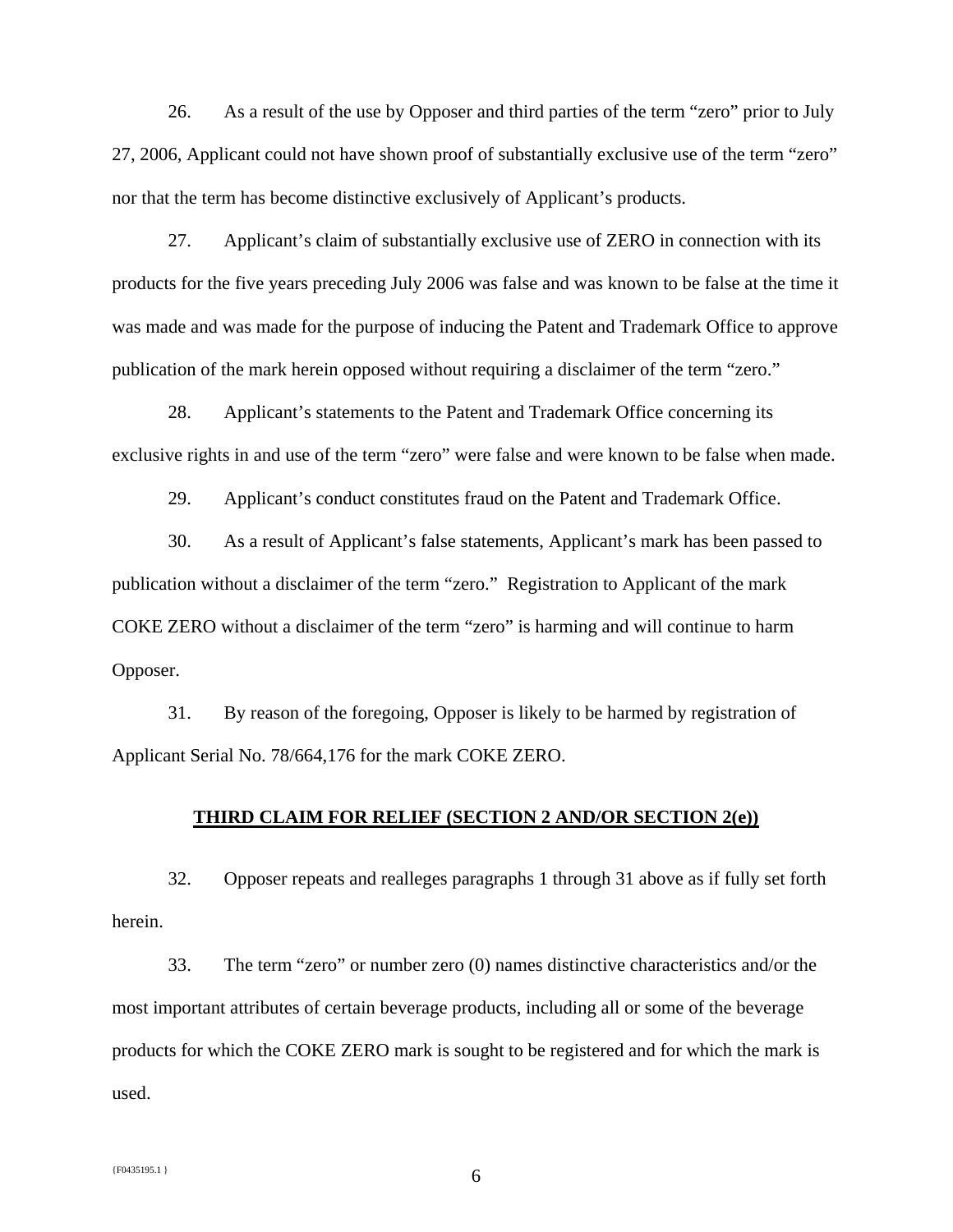34. Because the term "zero" or number (0) names distinctive characteristics and/or the most important attributes of certain beverage products, it is generic when applied to such goods and cannot function to indicate source.

35. Registration of the mark COKE ZERO without a disclaimer of the generic term "zero" is contrary to Section 2 of the Lanham Act, which permits registration only to marks capable of distinguishing the goods of the applicant from those of others, and/or Section 2(e) of the Lanham Act, which prohibits registration of merely descriptive marks.

36. Because "zero" is generic and unregistrable, Applicant cannot be permitted to register the COKE ZERO mark without disclaiming the term "zero."

37. Registration to Applicant of the mark COKE ZERO without a disclaimer of the term "zero" would harm Opposer by giving Applicant presumptive exclusivity in and the right to usurp a generic term, impairing Opposer's ability to use this common term in connection with its own beverage products.

38. By reason of the foregoing, Opposer is likely to be harmed by registration of Application Serial No. 78/664,176 for the mark COKE ZERO.

 WHEREFORE, it is respectfully requested that Opposer's opposition be sustained and that the registration sought by Applicant in Application Serial No. 78/580,589 for the mark COKE ZERO be denied absent the entry of a disclaimer of the term "zero."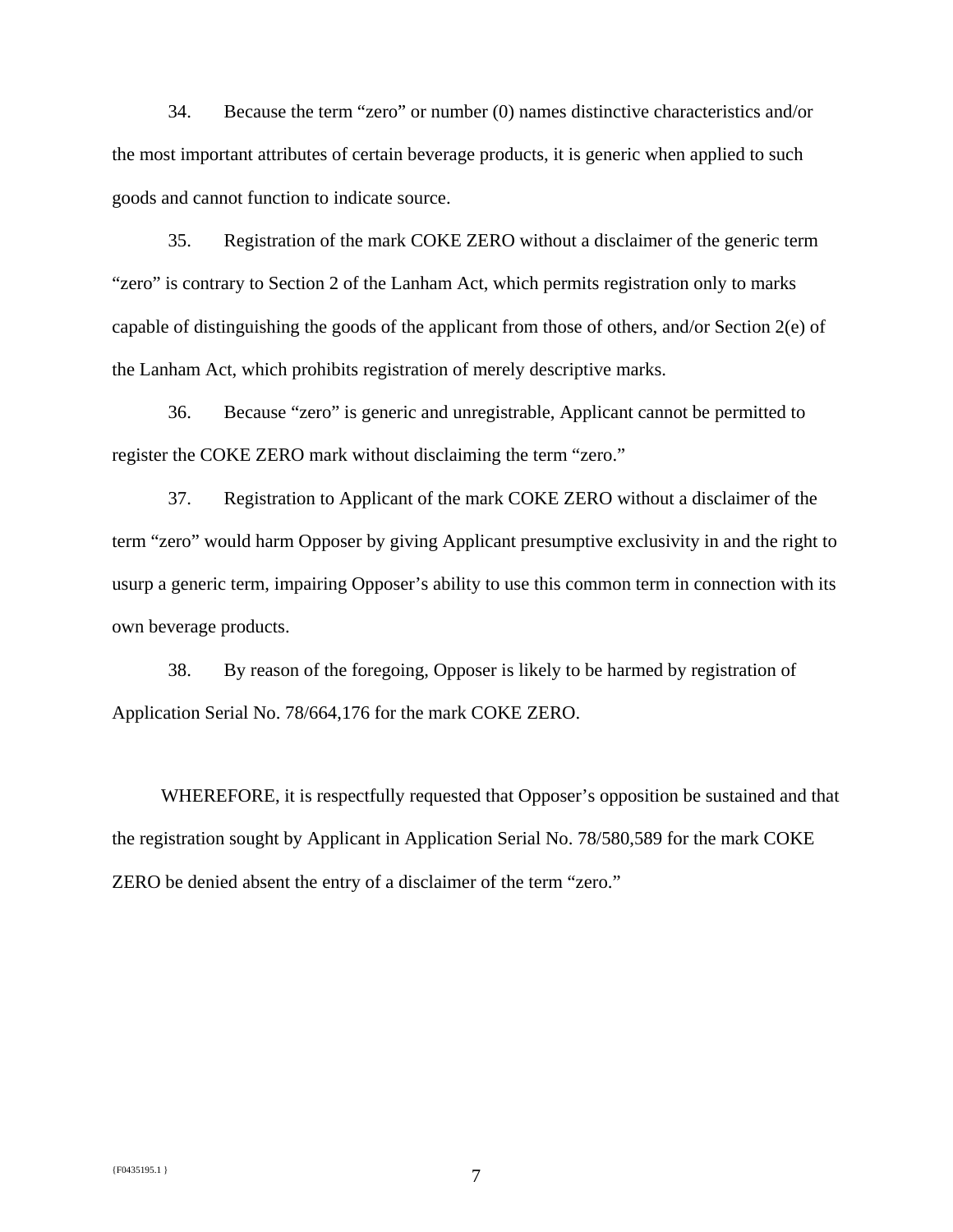Dated: New York, New York \_\_\_\_\_\_\_\_\_\_\_\_\_, 2009 FROSS ZELNICK LEHRMAN & ZISSU, P.C.

By:

 Barbara A. Solomon Laura Popp-Rosenberg 866 United Nations Plaza New York, New York 10017 Telephone: (212) 813-5900 Email: bsolomon@frosszelnick.com lpopp-rosenberg@frosszelnick.com

*Attorneys for Opposer Royal Crown Company, Inc.*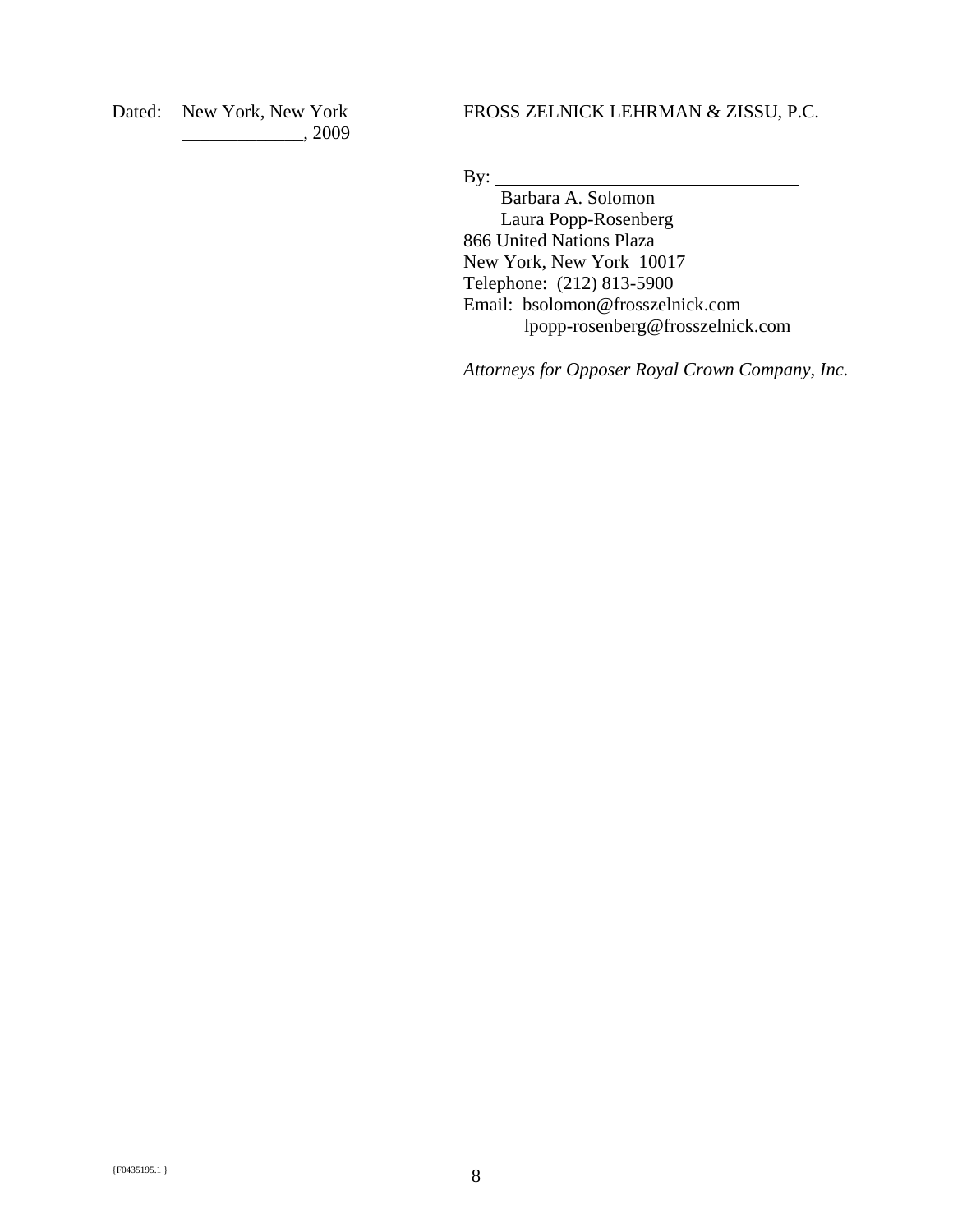# **EXHIBIT 3a**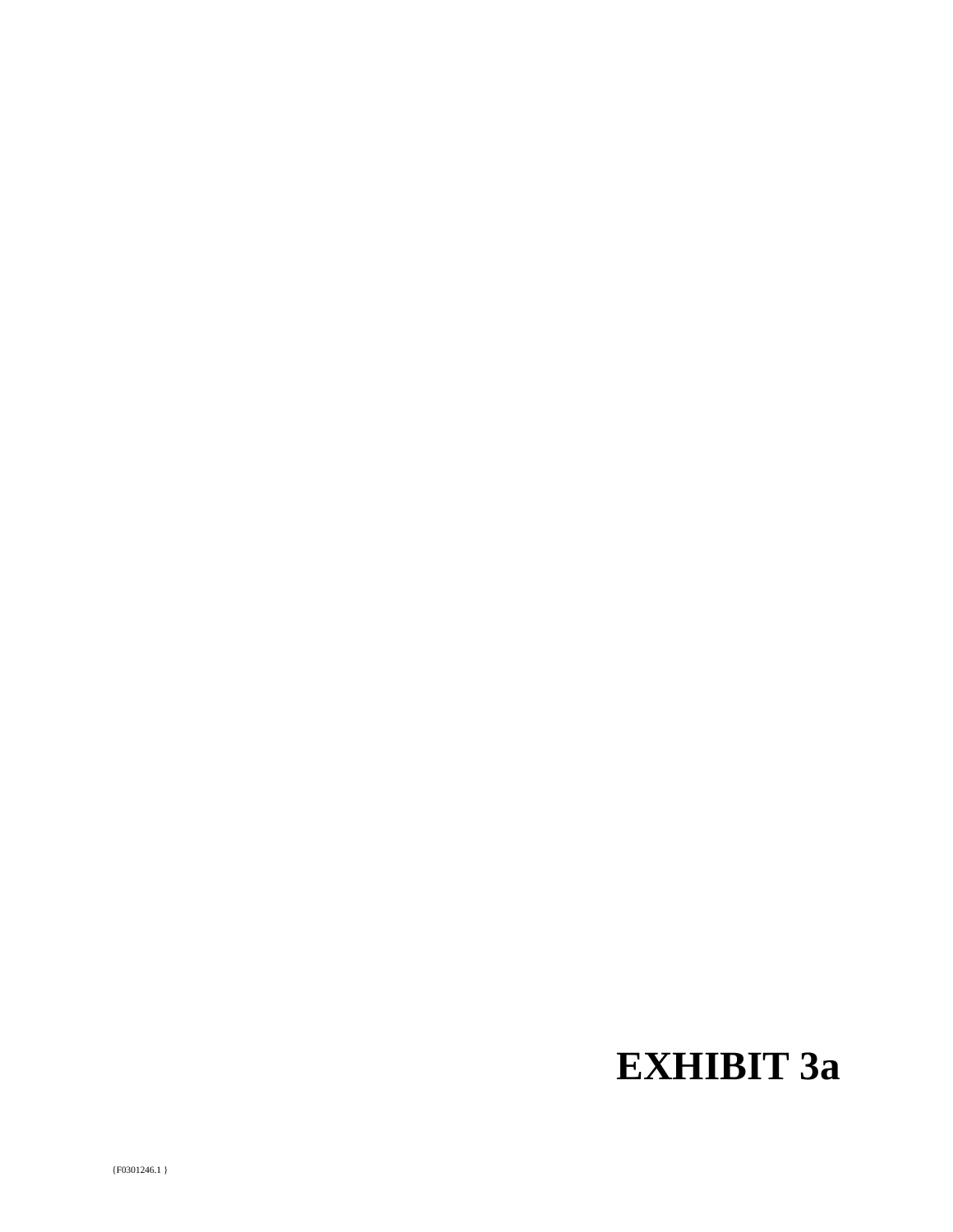## **IN THE UNITED STATES PATENT AND TRADEMARK OFFICE BEFORE THE TRADEMARK TRIAL AND APPEAL BOARD**

In the Matter of Application Serial No. 78/664,176 Mark: COKE ZERO Published in the *Official Gazette* on April 17, 2007 ------------------------------------------------------x ROYAL CROWN COMPANY, INC., the contract of the contract of the contract of the contract of the contract of the contract of the contract of Opposer, : - against the contract of the contract of the contract of the contract of the contract of the contract of the contract of THE COCA-COLA COMPANY**,** : the contract of the contract of the contract of the contract of the contract of Applicant. ------------------------------------------------------x

: Opposition No. <u>\_\_\_\_\_\_\_\_\_\_\_\_\_\_\_\_\_\_\_91180772</u>

## **AMENDED NOTICE OF OPPOSITION**

Royal Crown Company, Inc., a Delaware corporation located and doing business at  $900$ King Street, Rye Brook, New York 105735301 Legacy Drive, Plano, Texas 75024 ("Opposer"), believes that it will be damaged by the issuance of a registration for the mark COKE ZERO as shown in Application Serial No.78/664,176 for "beverages, namely soft drinks; syrups and concentrates for the making of the same" in International Class 32, and therefore opposes the same. As grounds for its opposition, Opposer, by its attorneys Fross Zelnick Lehrman & Zissu, P.C., alleges as follows:

1. Opposer and its predecessors have been manufacturing and distributing soft drink products for over one century.

2. In 1958, Opposer launched Diet Rite as the first diet soft drink. With this introduction, calorie conscious soft drink lovers were given a product that fit their lifestyle.

3. Opposer and its predecessors have continued to lead in innovations in the diet soft drink category by introducing unique flavor extensions. In addition, Diet Rite Cola was the first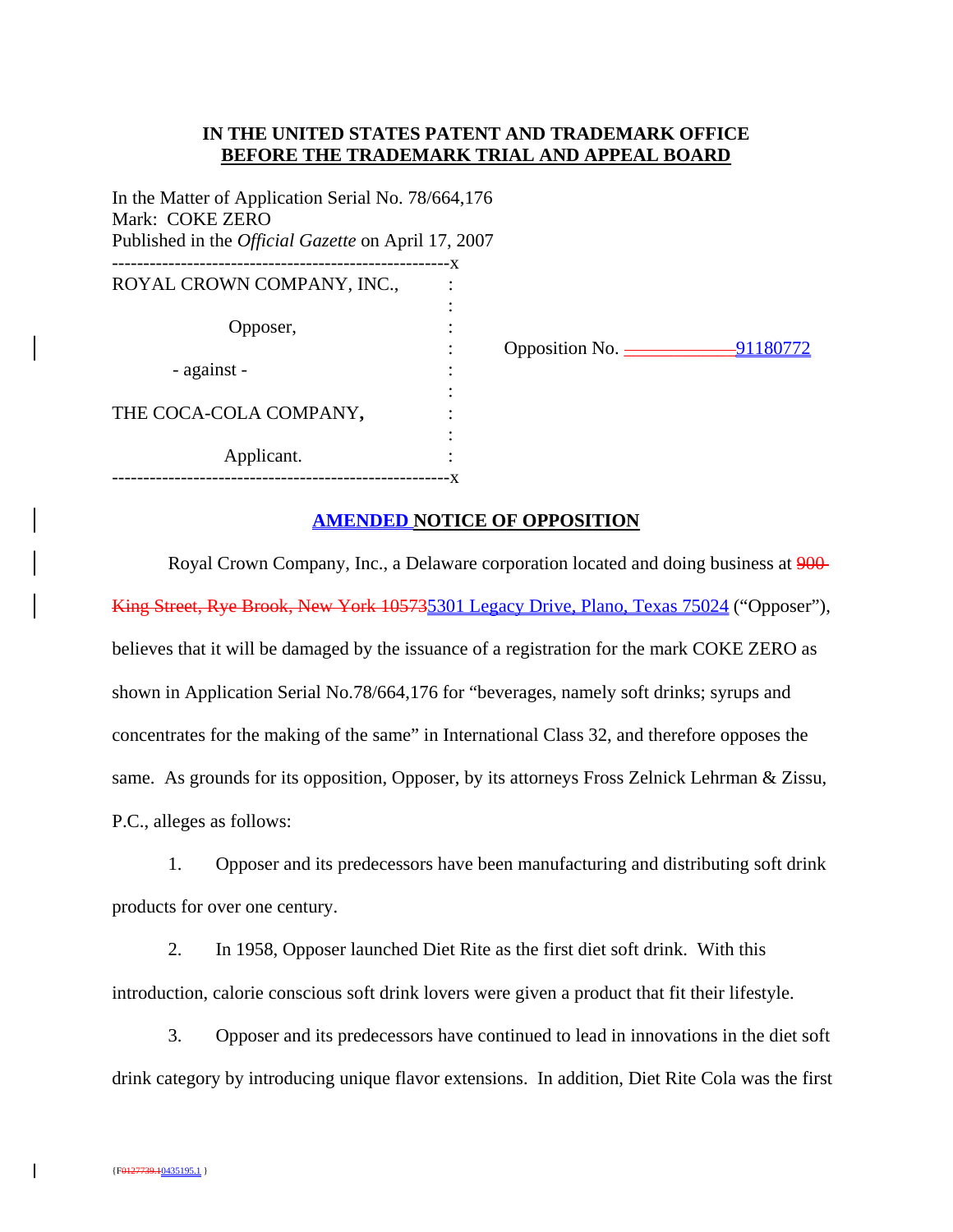diet drink to be salt/sodium free; was the first sodium-free, caffeine-free and calorie-free soft drink made with Nutrasweet; and pioneered the use of SPLENDA in 2000 to become the first major aspartame-free diet cola in the United States.

4. Since at least 2003 Opposer continuously has been using the term "zero" in connection with its diet beverages. The term "zero" is descriptive of characteristics of the product, namely that the product has zero carbohydrates and zero calories.

5. On February 28, 2005, Opposer filed Application Serial No. 78/576,257 to register the mark DIET RITE PURE ZERO for "soft drinks and syrups used in the preparation thereof" in International Class 32 based on a bona fide intent to use the mark in commerce.

6. On August 9, 2005, a non-final office action issued requiring Opposer to disclaim "zero" on the basis that the term is descriptive of one or more features of Opposer's product.

7. On March 7, 2005, Opposer filed Application Serial No. 78/581,917 to register the mark PURE ZERO for "soft drinks and syrups and concentrates used in the preparation thereof" in International Class 32 based on an intent to use the mark in commerce.

8. On August 9, 2005, a non-final office action issued in connection with Opposer's PURE ZERO application requiring Opposer to disclaim the term "zero" because it merely describes one or more features of the beverage product, namely that the product has zero calories or zero carbohydrates or zero sugar.

9. Opposer has disclaimed the term "zero" in both its DIET RITE PURE ZERO and PURE ZERO applications and is not seeking any exclusive rights in the term "zero" when used in connection with soft drinks that have zero calories, zero sugar and/or zero carbohydrates.

10. Upon information and belief, Opposer is not the only entity that uses the term "zero" to describe characteristics of soft drinks. Rather, the term "zero" is commonly used in the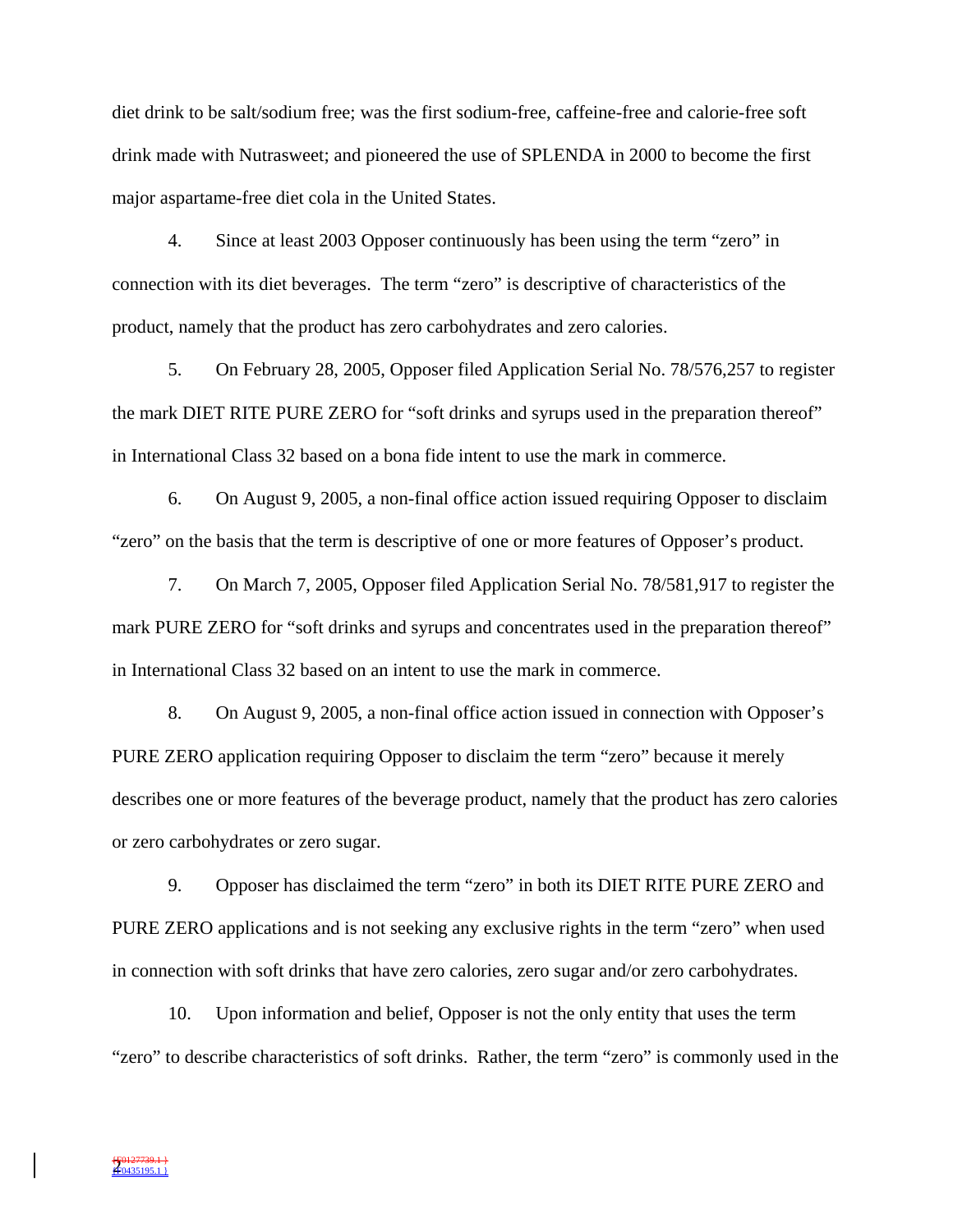trade to inform consumers that the soft drink product at issue has no calories, no carbohydrates and/or no sugar.

11. Upon information and belief, applicant The Coca-Cola Company ("Applicant") is a Delaware corporation located and doing business at One Coca-Cola Plaza NW, Atlanta, Georgia 30313.

12. On July 6, 2005, Applicant filed Application Serial No. 78/664,176 to register the mark COKE ZERO for "beverages, namely soft drinks; syrups and concentrates for the making of the same" in International Class 32. In connection with the application, Applicant alleged use of the mark in commerce since June 13, 2005. At the time Applicant allegedly began using the COKE ZERO mark, the term "zero" was being used in the beverage industry to describe a characteristic of diet soft drinks, namely, zero calories and/or zero carbohydrates. In fact, Opposer had been using the term "zero" on packaging for Diet Rite prior to the filing date of the application herein opposed.

13. On November 2, 2005, the PTO issued an office action in respect of the application herein opposed, noting that the term "zero" is merely descriptive of a feature of Applicant's goods, namely calorie content, and therefore requiring Applicant to disclaim the descriptive wording. Prior to and since that time, the PTO has issued similar findings in connection with several other applications filed by Applicant, including for the marks COCA-COLA ZERO, COCA-COLA CHERRY ZERO, CHERRY COKE ZERO, COCA-COLA VANILLA ZERO, VANILLA COKE ZERO, CHERRY COCA-COLA ZERO, COKE CHERRY ZERO and PIBB ZERO.

14. The PTO's refusal to register the COKE ZERO mark without a disclaimer of the term "zero" was continued on January 27, 2006, with the PTO noting that ZERO is descriptive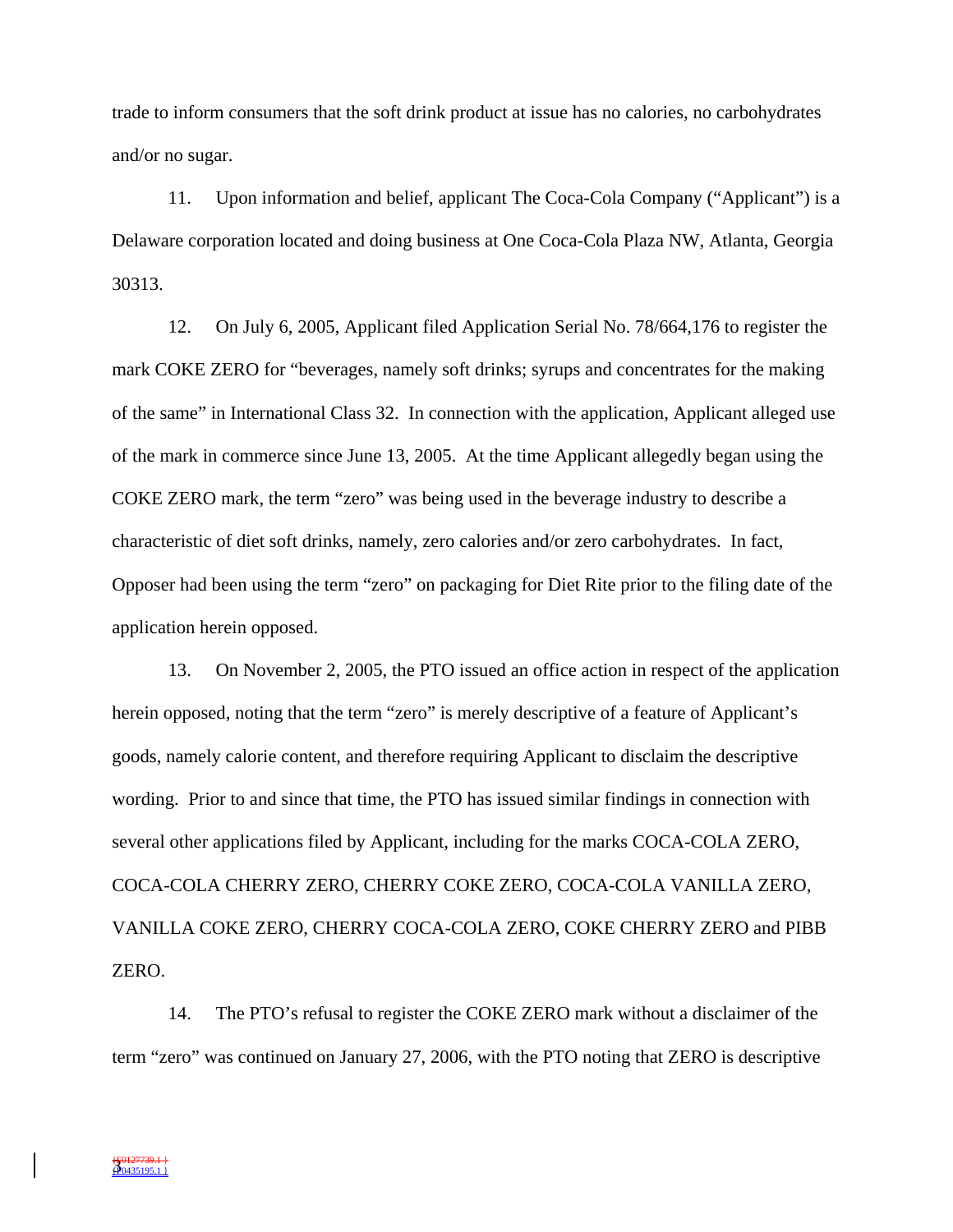(and is understood to mean that soft drinks sold under such mark have no calories) and must be disclaimed.

15. On July 27, 2006, Applicant submitted arguments to the PTO claiming that the term "zero" had acquired distinctiveness under Section 2(f) such that its primary meaning was to identify source, not to describe characteristics of Applicant's zero calorie soft drink. At the time Applicant's claim of acquired distinctiveness was submitted, Opposer had been using ZERO or PURE ZERO continuously since 2003. On August 31, 2006, the PTO rejected Applicant's claim of acquired distinctiveness as not having been supported.

16. On February 28, 2007, Applicant proffered to the PTO various evidence purportedly supporting its claim that the term "zero" had acquired distinctiveness. The PTO apparently accepted this evidence and approved the application for publication prior to registration.

17. If the application herein opposed is allowed to mature to registration without a disclaimer of the term "zero," Applicant will be granted rights in a descriptive or generic term that should be freely available for use throughout the beverage industry, and Opposer will be prejudiced and harmed thereby.

#### **FIRST CLAIM FOR RELIEF UNDER (SECTION 2(e))**

18. Opposer repeats and realleges paragraphs 1 through 17 above as if fully set forth herein.

19. Applicant's claim that the term "zero" is registrable under Section 2(f) of the Lanham Act is inconsistent with the use by Opposer and others in the beverage industry to describe fundamental characteristics of their beverage products. In view of such use, the term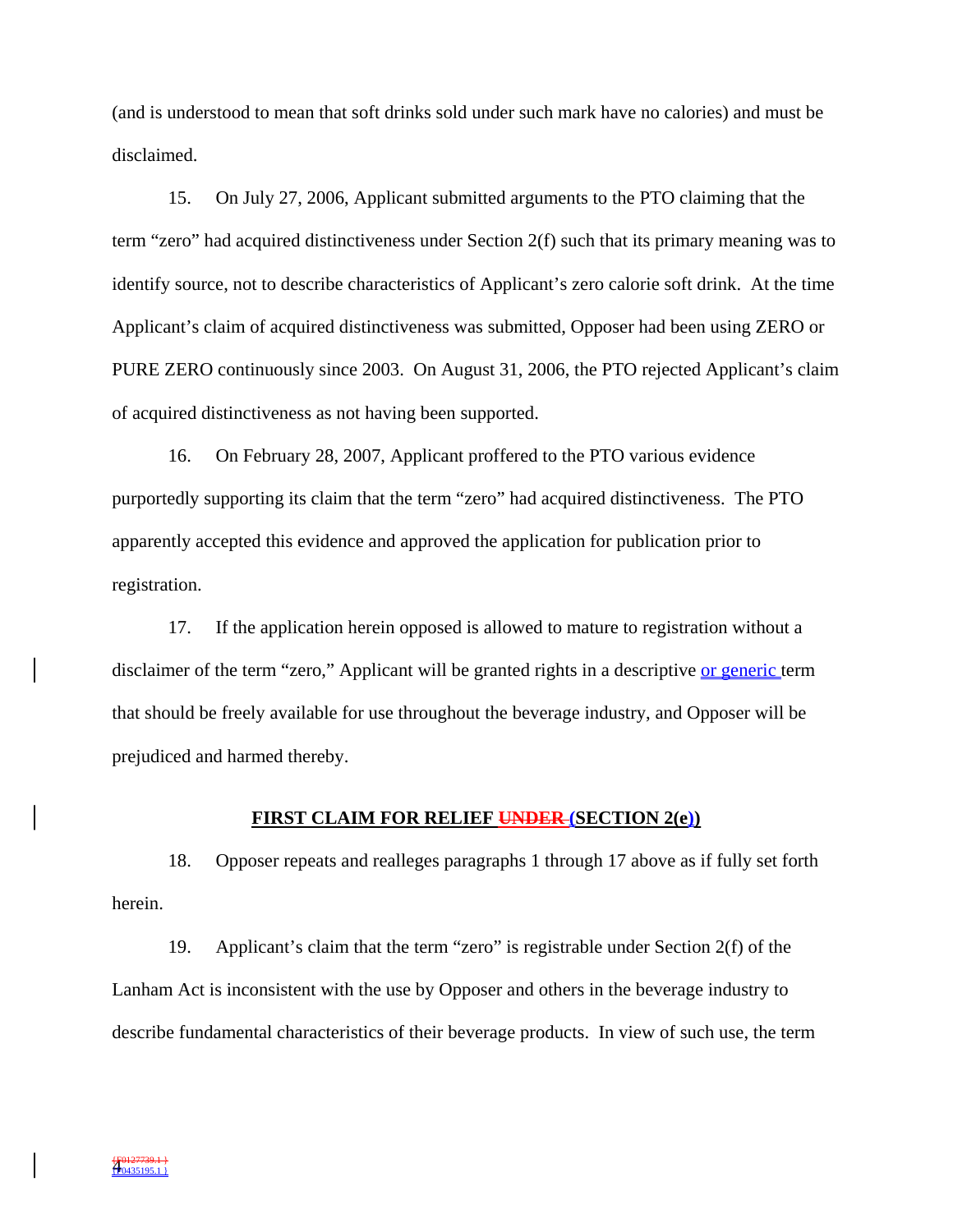"zero" cannot be source-indicating as denoting goods emanating substantially exclusively from Applicant.

20. In arguing that the term "zero" has acquired distinctiveness the evidence submitted by Applicant refers repeatedly to the "no-cal," "no-sugar," "no-calorie," or "zero-calorie" attributes of COKE ZERO, thereby showing that as used by Applicant the term "zero" is merely descriptive.

21. Registration to Applicant of the mark COKE ZERO without a disclaimer of the term "zero" will harm Opposer by giving Applicant presumptive exclusivity in and to a term widely in use by others, including the Opposer, thereby impairing Opposer's ability to use this common term in connection with beverages.

22. By reason of the foregoing, Opposer is likely to be harmed by registration of Application Serial No. 78/664,176 for the mark COKE ZERO.

#### **COUNT TWO – SECOND CLAIM FOR RELIEF (FRAUD)**

23. Opposer repeats and realleges paragraphs 1 through 22 above as if fully set forth herein.

24. In connection with its claim that the term "zero" need not be disclaimed and had acquired distinctiveness under Section 2(f) of the Lanham Act, 15 U.S.C. § 1052(f), Applicant was required to prove "substantially exclusive and continuous use" of ZERO as a mark for the "five years before the date on which the claim of distinctiveness was made."

25. As of the date Applicant made the claim of acquired distinctiveness, July 27, 2006, Opposer had been using the term "zero" to describe the fact that its diet soda had zero carbohydrates and zero calories for at least three years. As such, Applicant could not have shown and cannot prove "substantially exclusive" use of ZERO for the five years preceding its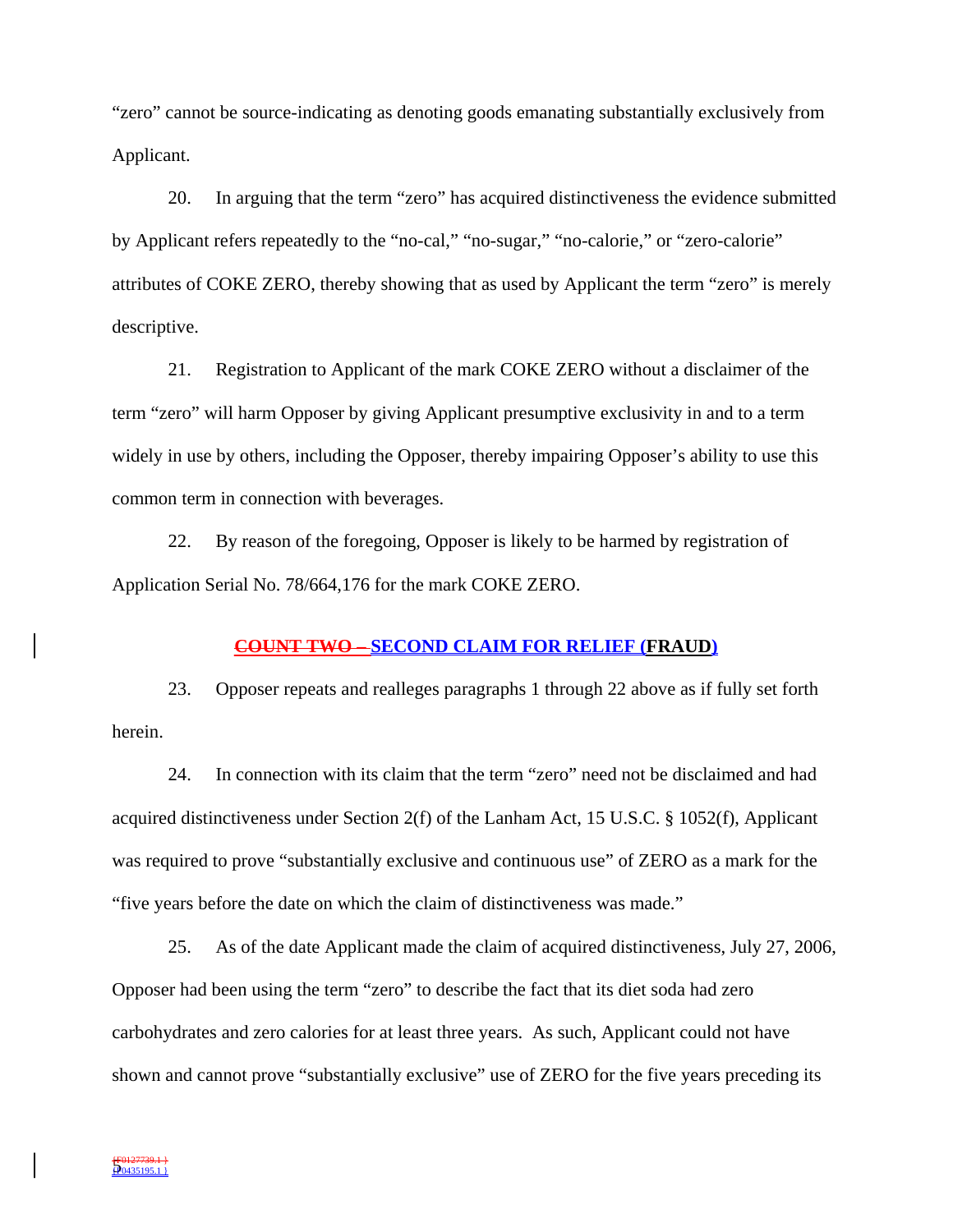claim of distinctiveness. In addition, on information and belief, third parties in the beverage industry were making use of the term "zero" to describe fundamental characteristics of their diet sodas during the five year preceding Applicant's claim of acquired distinctiveness.

26. As a result of the use by Opposer and third parties of the term "zero" prior to July 27, 2006, Applicant could not have shown proof of substantially exclusive use of the term "zero" nor that the term has become distinctive exclusively of Applicant's products.

27. Applicant's claim of substantially exclusive use of ZERO in connection with its products for the five years preceding July 2006 was false and was known to be false at the time it was made and was made for the purpose of inducing the Patent and Trademark Office to approve publication of the mark herein opposed without requiring a disclaimer of the term "zero."

28. Applicant's statements to the Patent and Trademark Office concerning its exclusive rights in and use of the term "zero" were false and were known to be false when made.

29. Applicant's conduct constitutes fraud on the Patent and Trademark Office.

30. As a result of Applicant's false statements, Applicant's mark has been passed to publication without a disclaimer of the term "zero." Registration to Applicant of the mark COKE ZERO without a disclaimer of the term "zero" is harming and will continue to harm Opposer.

31. By reason of the foregoing, Opposer is likely to be harmed by registration of Applicant Serial No. 78/664,176 for the mark COKE ZERO.

#### **THIRD CLAIM FOR RELIEF (SECTION 2 AND/OR SECTION 2(e))**

32. Opposer repeats and realleges paragraphs 1 through 31 above as if fully set forth herein.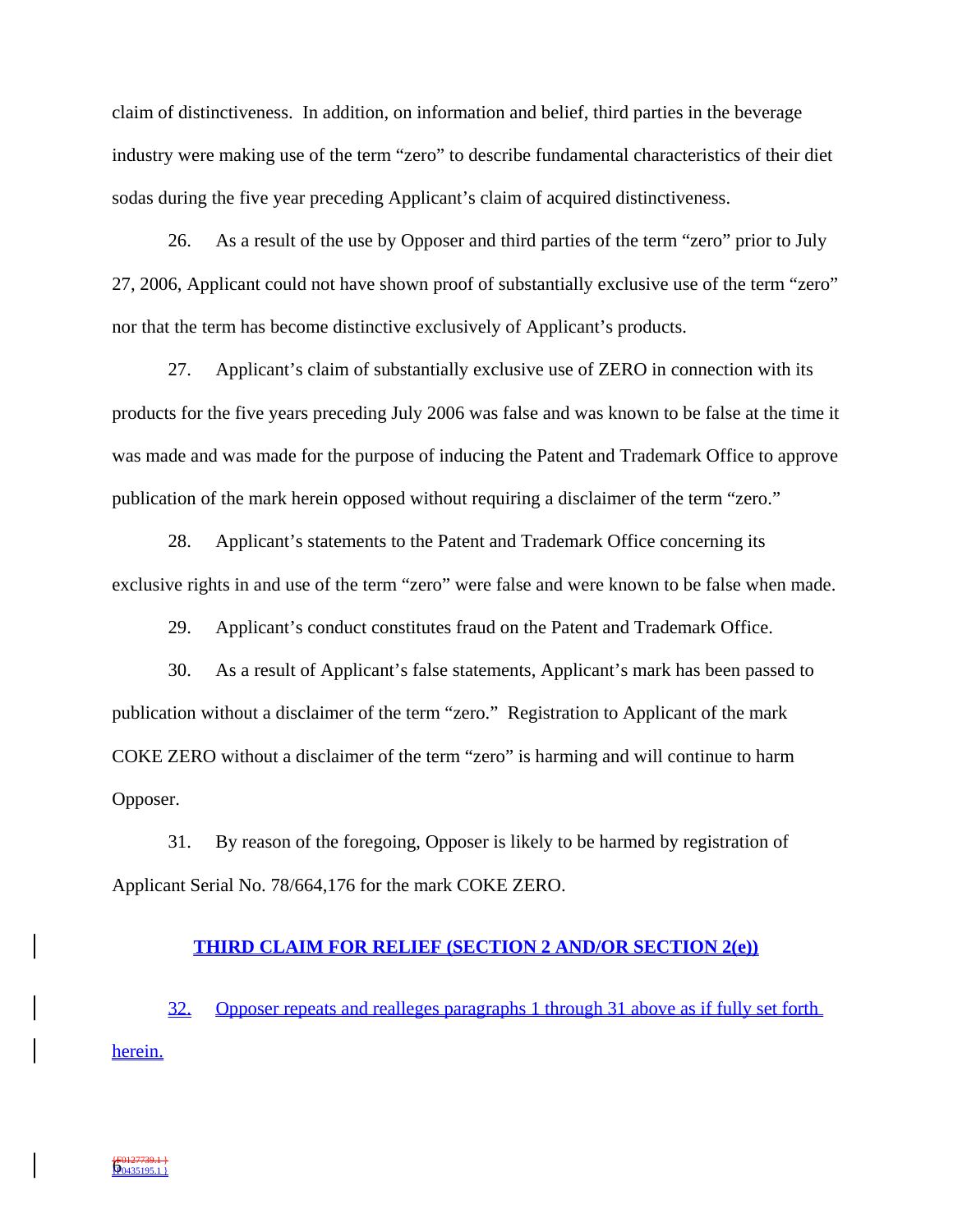33. The term "zero" or number zero (0) names distinctive characteristics and/or the most important attributes of certain beverage products, including all or some of the beverage products for which the COKE ZERO mark is sought to be registered and for which the mark is used.

34. Because the term "zero" or number (0) names distinctive characteristics and/or the most important attributes of certain beverage products, it is generic when applied to such goods and cannot function to indicate source.

35. Registration of the mark COKE ZERO without a disclaimer of the generic term "zero" is contrary to Section 2 of the Lanham Act, which permits registration only to marks capable of distinguishing the goods of the applicant from those of others, and/or Section 2(e) of the Lanham Act, which prohibits registration of merely descriptive marks.

36. Because "zero" is generic and unregistrable, Applicant cannot be permitted to register the COKE ZERO mark without disclaiming the term "zero."

37. Registration to Applicant of the mark COKE ZERO without a disclaimer of the term "zero" would harm Opposer by giving Applicant presumptive exclusivity in and the right to usurp a generic term, impairing Opposer's ability to use this common term in connection with its own beverage products.

38. By reason of the foregoing, Opposer is likely to be harmed by registration of Application Serial No. 78/664,176 for the mark COKE ZERO.

WHEREFORE, it is respectfully requested that Opposer's opposition be sustained and that the registration sought by Applicant in Application Serial No. 78/580,589 for the mark COKE ZERO be denied absent the entry of a disclaimer of the **descriptive** term "zero."

Dated: New York, New York November 15,

FROSS ZELNICK LEHRMAN & ZISSU, P.C.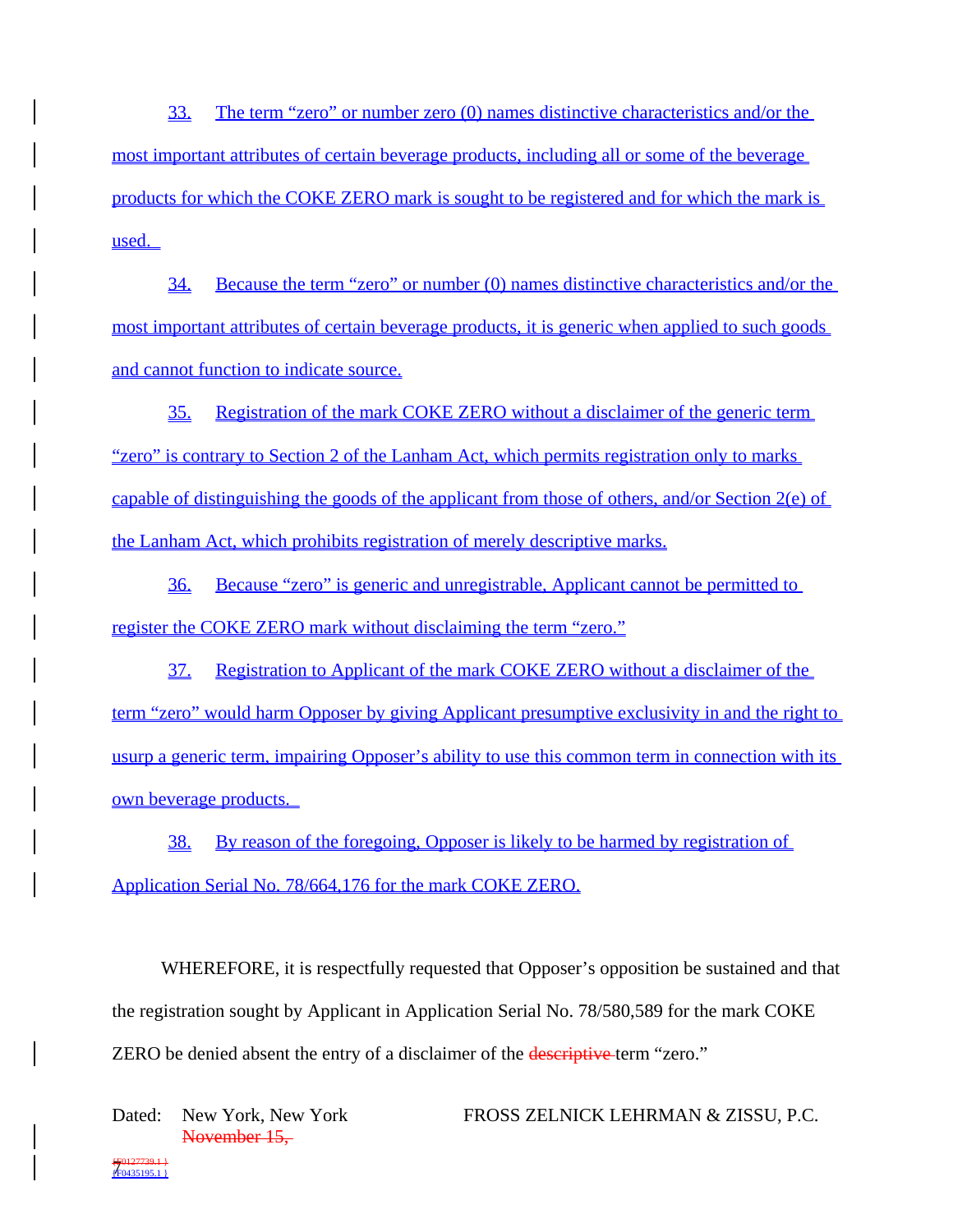2007\_\_\_\_\_\_\_\_\_\_\_\_\_, 2009

 $By:$ 

 Barbara A. Solomon Laura Popp-Rosenberg 866 United Nations Plaza New York, New York 10017 Telephone: (212) 813-5900 Email: bsolomon@frosszelnick.com lpopp-rosenberg@frosszelnick.com

*Attorneys for Opposer Royal Crown Company, Inc.*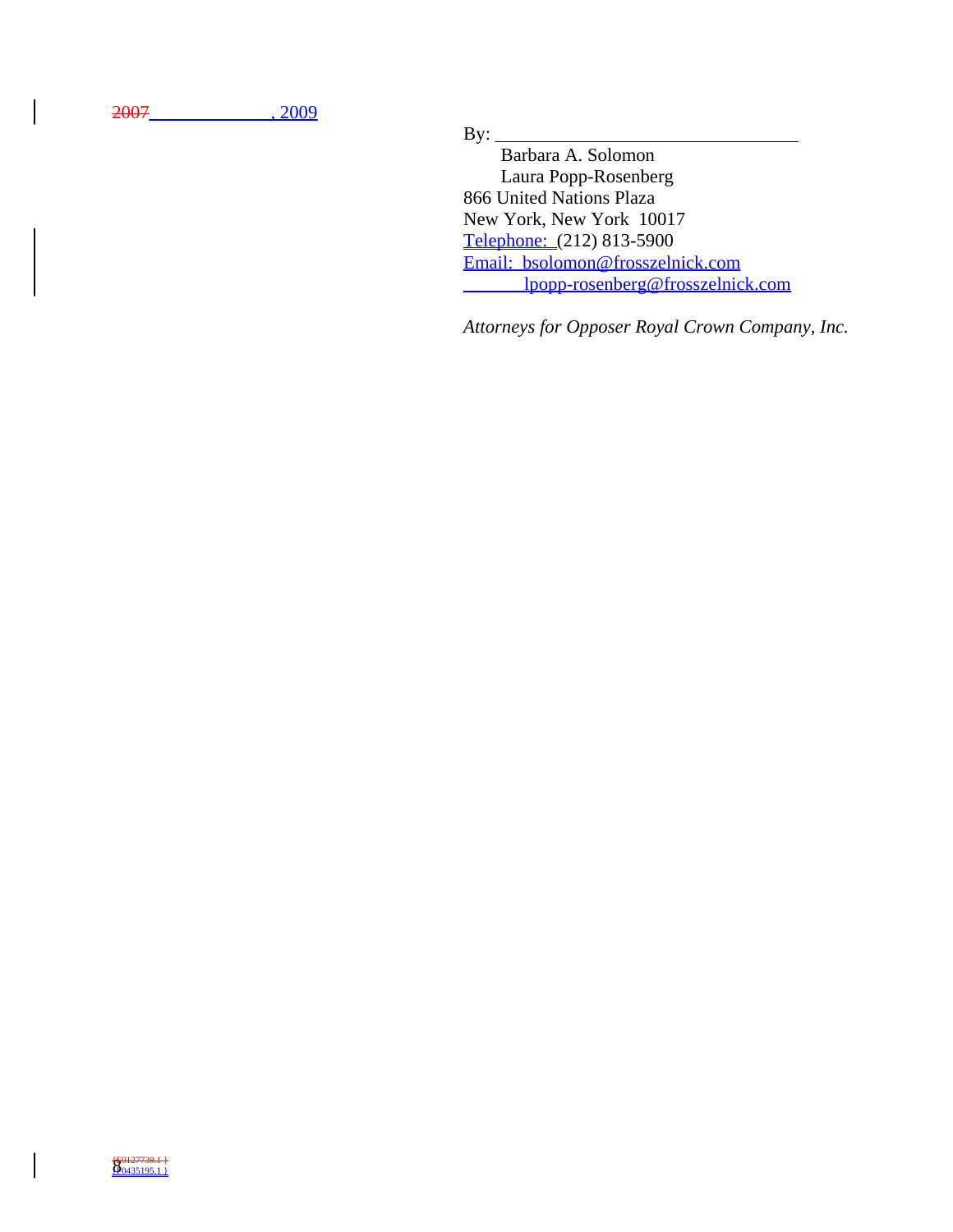## **CERTIFICATE OF SERVICE**

I hereby certify that I have caused a copy of the foregoing Notice of Opposition to be sent this 15<sup>th</sup> day of November, 2007 by prepaid first-class mail to Registrant's correspondent of record:

Caroline K. Pearlstein, Esq. The Coca-Cola Company One Coca-Cola Plaza NW Atlanta, GA 30313-2499,

with a courtesy copy to

Bruce Baber, Esq. King & Spalding LLP 1180 Peachtree Street Atlanta, GA 30309.

> \_\_\_\_\_\_\_\_\_\_\_\_\_\_\_\_\_\_\_\_\_\_\_\_\_\_ Laura Popp-Rosenberg

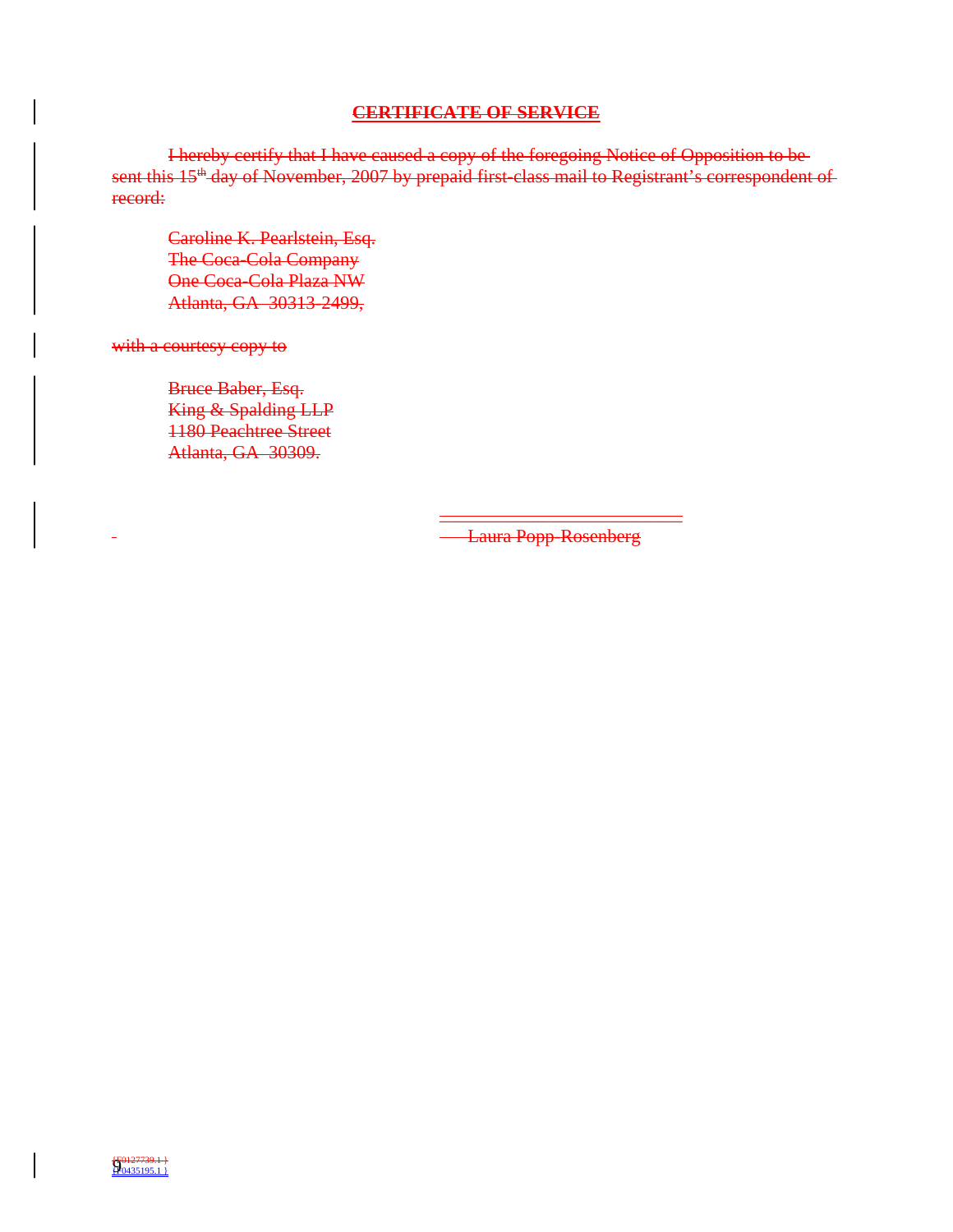Document comparison done by DeltaView on Wednesday, March 25, 2009 6:14:55 PM **Input:**

| .             |                                                              |
|---------------|--------------------------------------------------------------|
| Document 1    | file://M:/Wdox/Docs/Clients/DPSU/0705053/F0127739.DOC        |
| Document 2    | WORLDOX://M:\Wdox\Docs\Clients\DPSU\0705053\F04351<br>95.DOC |
| Rendering set | Standard                                                     |

| Legend:             |  |
|---------------------|--|
| <b>Insertion</b>    |  |
|                     |  |
| Aoved from          |  |
| <b>Moved</b> to     |  |
| Style change        |  |
| Format change       |  |
| Moved deletion-     |  |
| Inserted cell       |  |
| <b>Deleted cell</b> |  |
| Moved cell          |  |
| Split/Merged cell   |  |
| Padding cell        |  |

| <b>Statistics:</b> |       |    |
|--------------------|-------|----|
|                    | Count |    |
| Insertions         |       | 29 |
| <b>Deletions</b>   |       | 21 |
| Moved from         |       |    |
| Moved to           |       |    |
| Style change       |       |    |
| Format changed     |       |    |
| Total changes      |       |    |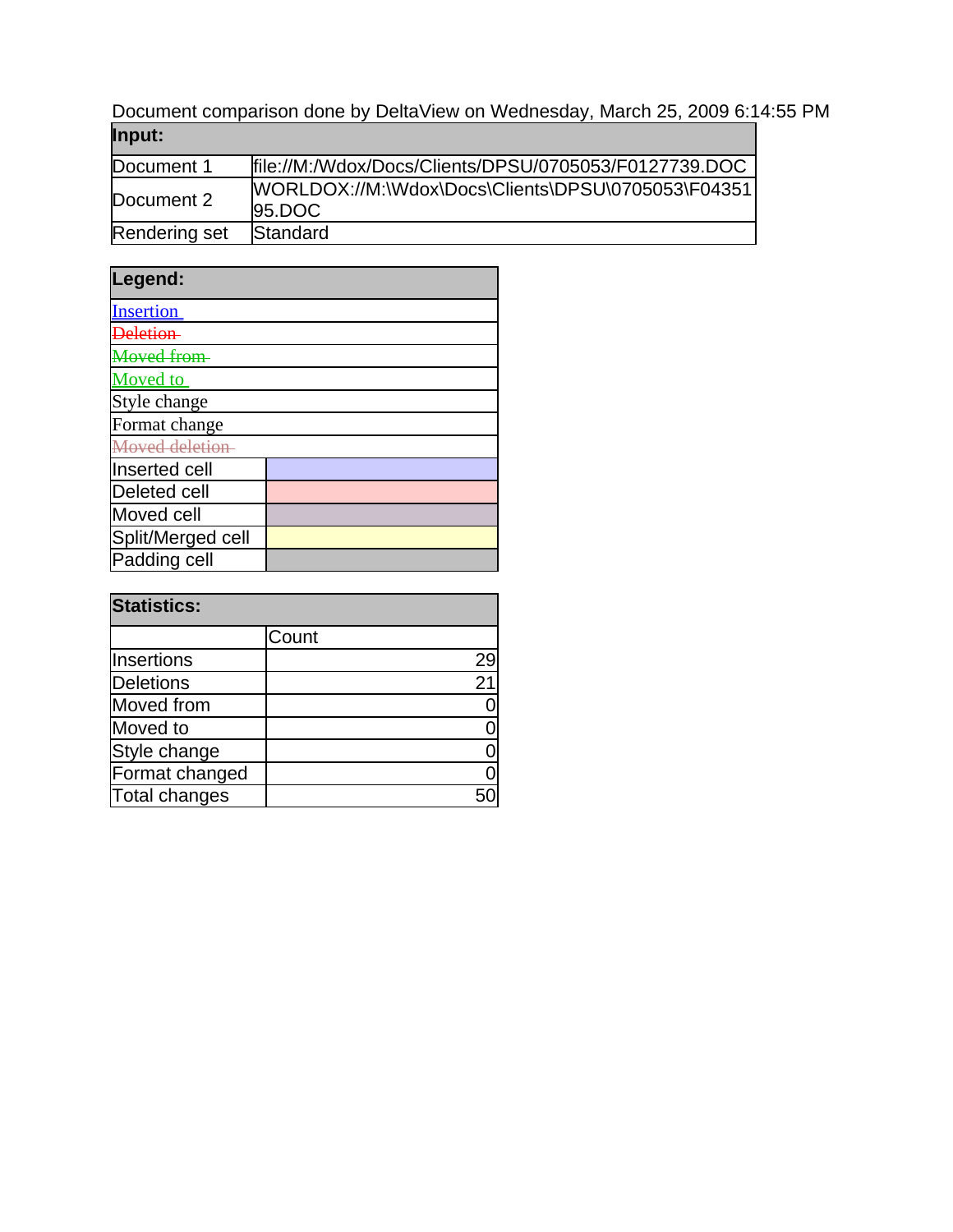# **EXHIBIT 4**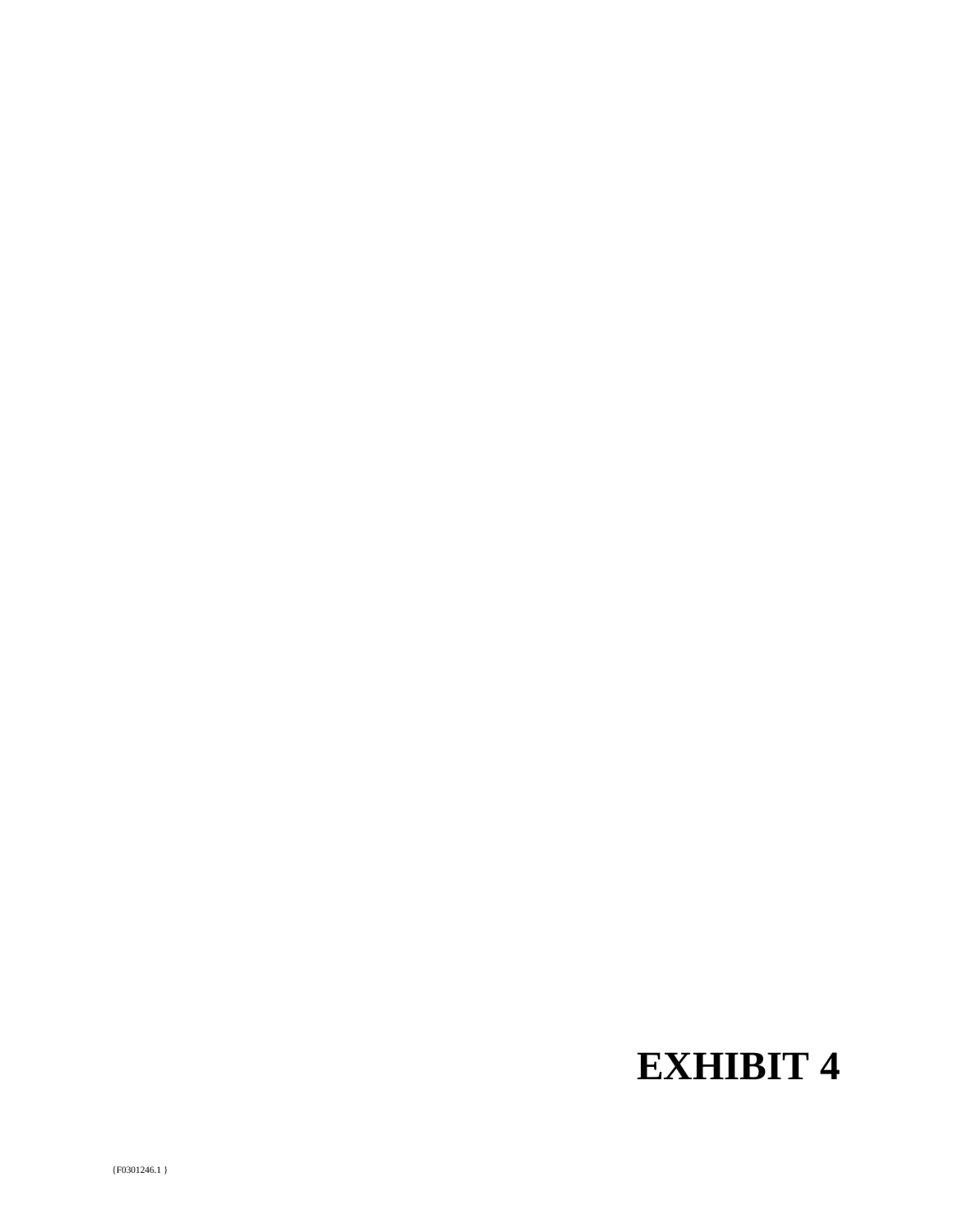## **IN THE UNITED STATES PATENT AND TRADEMARK OFFICE BEFORE THE TRADEMARK TRIAL AND APPEAL BOARD**

In the Matter of:

Application S.N. 77/176,279 (COCA-COLA CHERRY ZERO); Application S.N. 77/176,127 (CHERRY COKE ZERO); Application S.N. 77/176,108 (COCA-COLA VANILLA ZERO); Application S.N. 77/175,127 (CHERRY COCA-COLA ZERO); and Application S.N. 77/175,066 (COKE CHERRY ZERO), Published in the *Official Gazette* on March 11, 2008

-and-

Application Serial No. 77/097,644 (PIBB ZERO) Published in the *Official Gazette* on March 18, 2008

| -x               |                                      |
|------------------|--------------------------------------|
| ٠<br>٠<br>٠<br>٠ | Consolidated Opposition No. 91183482 |
| ٠<br>٠<br>٠      |                                      |
|                  |                                      |
| ٠<br>٠           |                                      |
|                  | ٠                                    |

## **AMENDED CONSOLIDATED NOTICE OF OPPOSITION**

 Royal Crown Company, Inc., a Delaware corporation located and doing business at 5301 Legacy Drive, Plano, Texas 75024 ("Opposer"), believes that it will be damaged by the issuance of registrations for the marks COCA-COLA CHERRY ZERO as shown in Application Serial No. 77/176,279; CHERRY COKE ZERO as shown in Application Serial No. 77/176,127; COCA-COLA VANILLA ZERO as shown in Application Serial No. 77/176,108; CHERRY COCA-COLA ZERO as shown in Application Serial No. 77/175,127; COKE CHERRY ZERO as shown in Application Serial No. 77/175,066; and PIBB ZERO as shown in Application Serial No. 77/097,644, all for beverages in international Class 32, and therefore opposes the same. As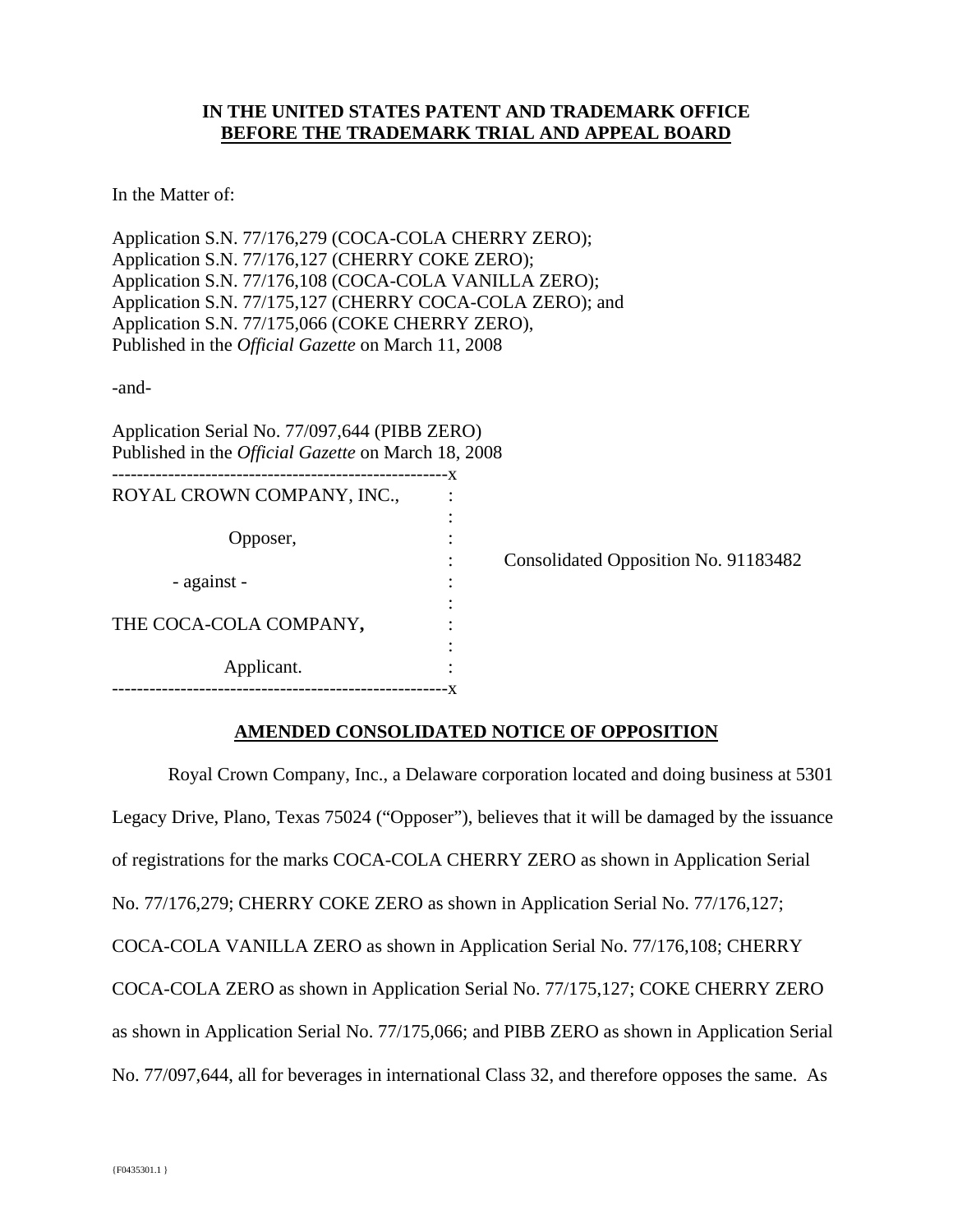grounds for its opposition, Opposer, by its attorneys Fross Zelnick Lehrman & Zissu, P.C., alleges as follows:

1. Opposer and its predecessors have been manufacturing and distributing soft drink products for over one century.

2. In 1958, Opposer launched Diet Rite as the first diet soft drink. With this introduction, calorie conscious soft drink lovers were given a product that fit their lifestyle.

3. Opposer and its predecessors have continued to lead in innovations in the diet soft drink category by introducing unique flavor extensions. DIET RITE cola was the first diet drink to be salt/sodium free; was the first sodium-, caffeine- and calorie-free soft drink made with Nutrasweet; and was the first sodium-, caffeine-, calorie- and aspartame-free soft drink made with Splenda.

4. Since at least 2003, Opposer continuously has been using the term "zero" in connection with its diet beverages. The term "zero" is descriptive of characteristics of such products, namely that the products have zero calories.

5. On February 28, 2005, Opposer filed Application Serial No. 78/576,257 to register the mark DIET RITE PURE ZERO for "soft drinks and syrups used in the preparation thereof" in International Class 32 based on a bona fide intent to use the mark in commerce.

6. On August 9, 2005, a non-final office action issued requiring Opposer to disclaim "zero" on the basis that the term is descriptive of one or more features of Opposer's product namely, that Opposer's product has zero calories or zero carbohydrates or zero sugar.

7. On March 7, 2005, Opposer filed Application Serial No. 78/581,917 to register the mark PURE ZERO for "soft drinks and syrups and concentrates used in the preparation thereof" in International Class 32 based on an intent to use the mark in commerce.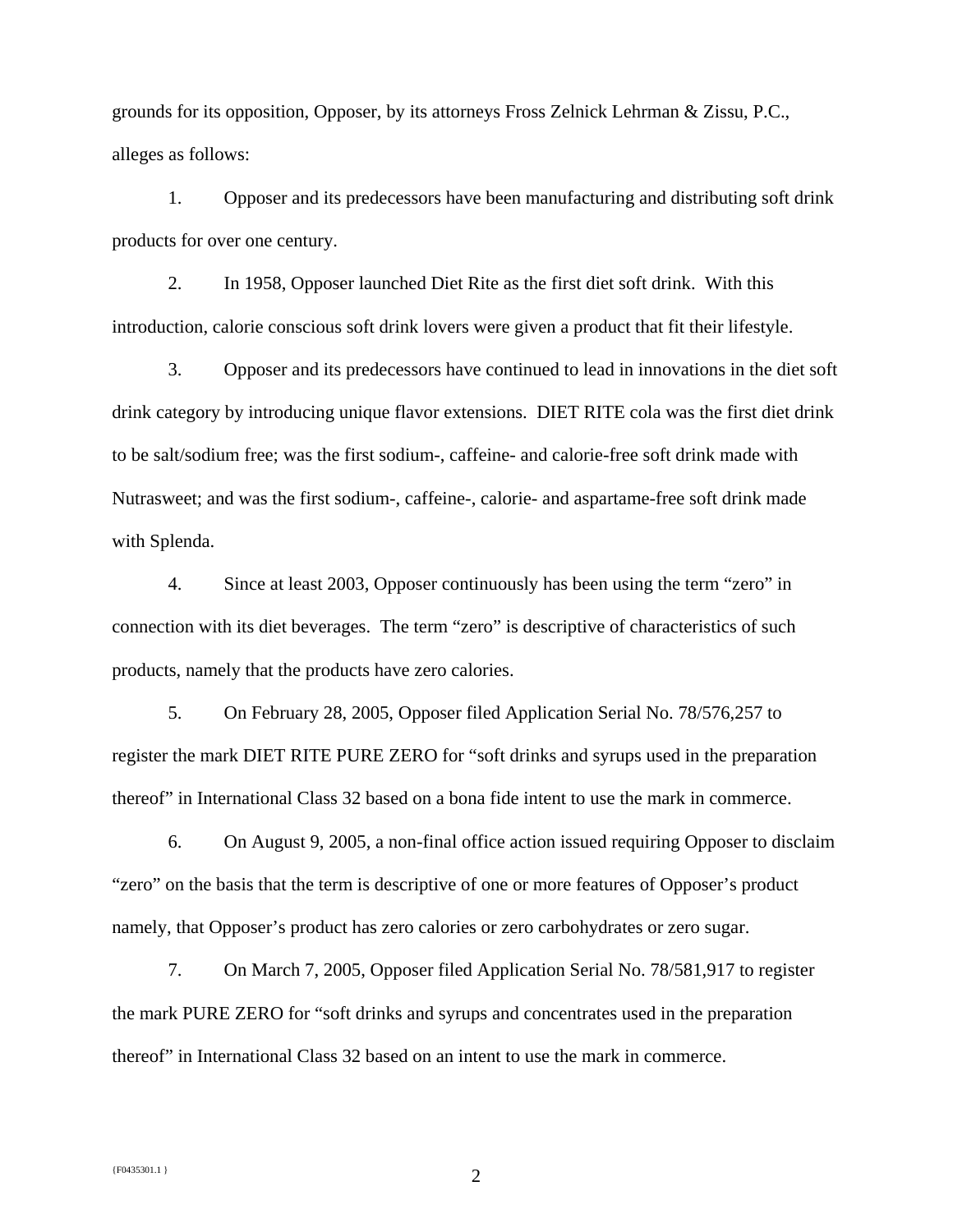8. On August 9, 2005, a non-final office action issued in connection with Opposer's PURE ZERO application requiring Opposer to disclaim the term "zero" because it merely describes one or more features of the beverage product, namely that the product has zero calories or zero carbohydrates or zero sugar.

9. Opposer has disclaimed the term "zero" in both its DIET RITE PURE ZERO and PURE ZERO applications and is not seeking any exclusive rights in the term "zero" when used in connection with beverages that have zero calories, zero sugar and/or zero carbohydrates.

10. Upon information and belief, Opposer is not the only entity that uses or is entitled to use the term "zero" to describe characteristics of soft drinks. Rather, the term "zero" is commonly used in the trade to inform consumers that the beverages at issue have no calories, no carbohydrates and/or no sugar.

11. Upon information and belief, applicant The Coca-Cola Company ("Applicant") is a Delaware corporation located and doing business at One Coca-Cola Plaza NW, Atlanta, Georgia 30313.

12. Upon information and belief and according to the records of the United States Patent and Trademark Office ("PTO"), during the period from February 2, 2007 through May 9, 2007, Applicant applied to register with the PTO the following marks for beverages, all incorporating the term "zero":

(a) Application Serial No. 77/176,279, filed May 9, 2007, for the mark COCA-COLA CHERRY ZERO for "non-alcoholic beverages, namely soft drinks; syrups and concentrates for making non-alcoholic beverages, namely, soft drinks" in International Class 32;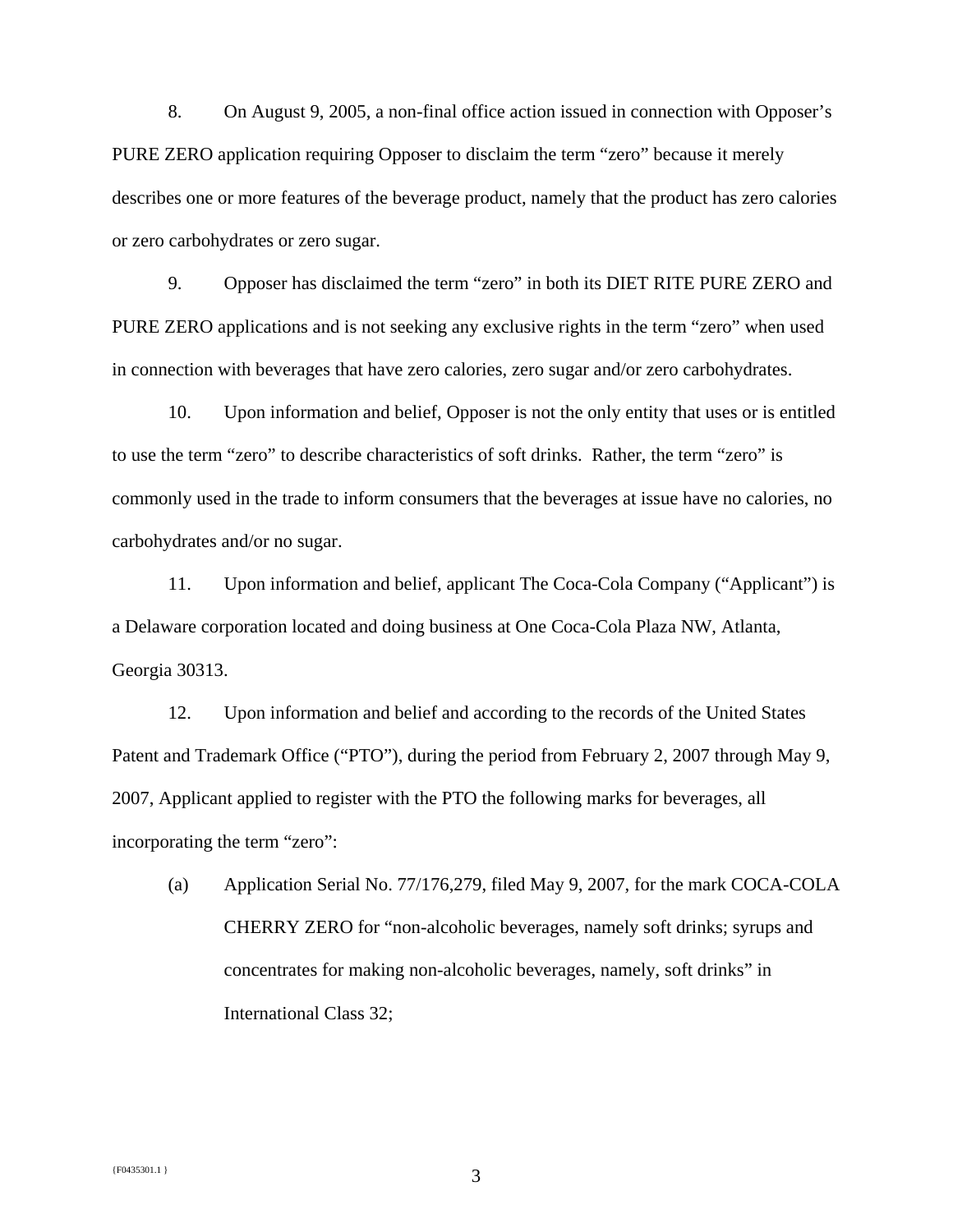- (b) Application Serial No. 77/176,127, filed May 9, 2007, for the mark CHERRY COKE ZERO for "non-alcoholic beverages, namely, soft drinks; concentrates for making non-alcoholic beverages, namely, soft drinks" in International Class 32;
- (c) Application Serial No. 77/176,108, filed May 9, 2007, for the mark COCA-COLA VANILLA ZERO for "Non-alcoholic beverages, namely, soft drinks" in International Class 32;
- (d) Application Serial No. 77/175,127, filed May 8, 2007, for the mark CHERRY COCA-COLA ZERO for "Non-alcoholic beverages, namely, soft drinks" in International Class 32;
- (e) Application Serial No. 77/175,066, filed May 8, 2007, for the mark COKE CHERRY ZERO for "Non-alcoholic beverages, namely, soft drinks" in International Class 32; and;
- (f) Application Serial No. 77/097,644, filed February 2, 2007, for the mark PIBB ZERO for "non-alcoholic beverages, namely soft drinks and concentrates for the making of the same" in International Class 32.

13. In connection with Application Serial No. 77/176,279 for the mark COCA-COLA CHERRY ZERO and Application Serial No. 77/175,066 for the mark COKE CHERRY ZERO, Applicant alleged use of the respective applied-for marks in commerce since January 29, 2007; and, in connection with Application Serial No. 77/097,644 for the mark PIBB ZERO, alleged use in commerce since July 2005 (collectively, the "Opposed Use-Based Applications").

14. Applicant's Application Serial No. 77/176,127 for the mark CHERRY COKE ZERO, Application Serial No. 77/176,108 for the mark COCA-COLA VANILLA ZERO, and Application Serial No. 77/175,127 for the mark CHERRY COCA-COLA ZERO were filed on an intent-to-use basis (collectively, the "Opposed ITU Applications").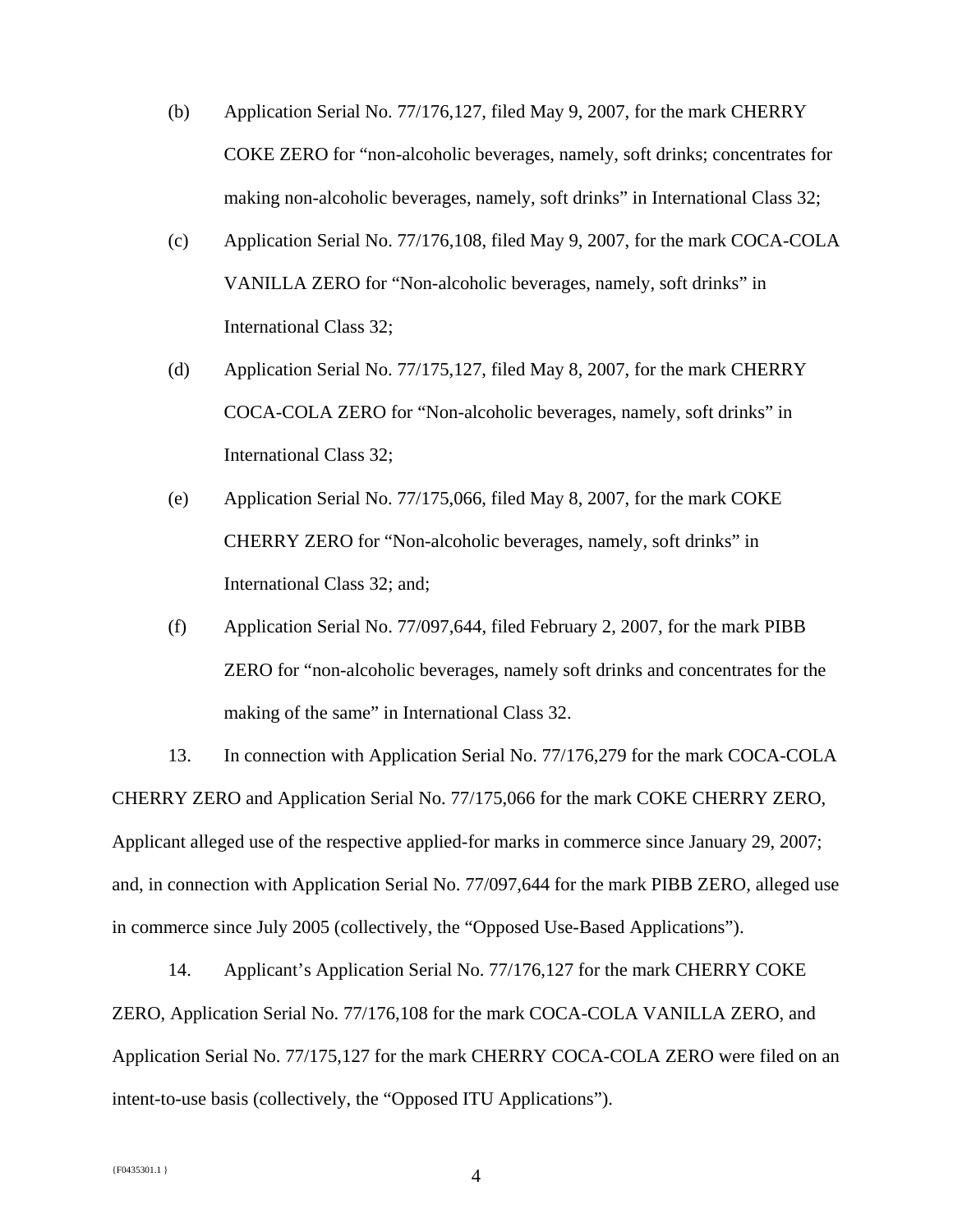15. At the time Applicant allegedly began using the marks shown in the Opposed Use-Based Applications, and at the time Applicant filed the Opposed ITU Applications, the term "zero" was being used in the beverage industry to describe a characteristic of beverages, namely, beverages with zero calories and/or zero carbohydrates. In fact, Opposer had been using the term "zero" on packaging for DIET RITE cola prior to the filing and use dates of each of the opposed applications.

16. In respect of each of the opposed applications, the PTO issued an office action noting that the term "zero" is merely descriptive of a feature of Applicant's goods, namely calorie content or, in the case of PIBB ZERO, sugar content, and therefore requiring Applicant to disclaim the descriptive wording.

17. In respect of each of the opposed applications, Applicant proffered to the PTO various evidence purportedly supporting the claim that the term "zero" had acquired distinctiveness under Section 2(f) of the Lanham Act such that its primary meaning was to identify source, not to describe characteristics of Applicant's zero calorie soft drinks sold or to be sold under the marks applied for in the opposed applications. The PTO apparently accepted this evidence and approved each of the opposed applications for publication prior to registration.

18. If the opposed applications are allowed to mature to registration without a disclaimer of the term "zero," Applicant will be granted rights in a descriptive or generic term that should be freely available for use throughout the beverage industry, and Opposer will be prejudiced and harmed thereby.

19. Applicant already has attempted to assert its claimed rights in the descriptive or generic term "zero" against Opposer, including by opposing Opposer's applications to register the DIET RITE PURE ZERO and PURE ZERO marks.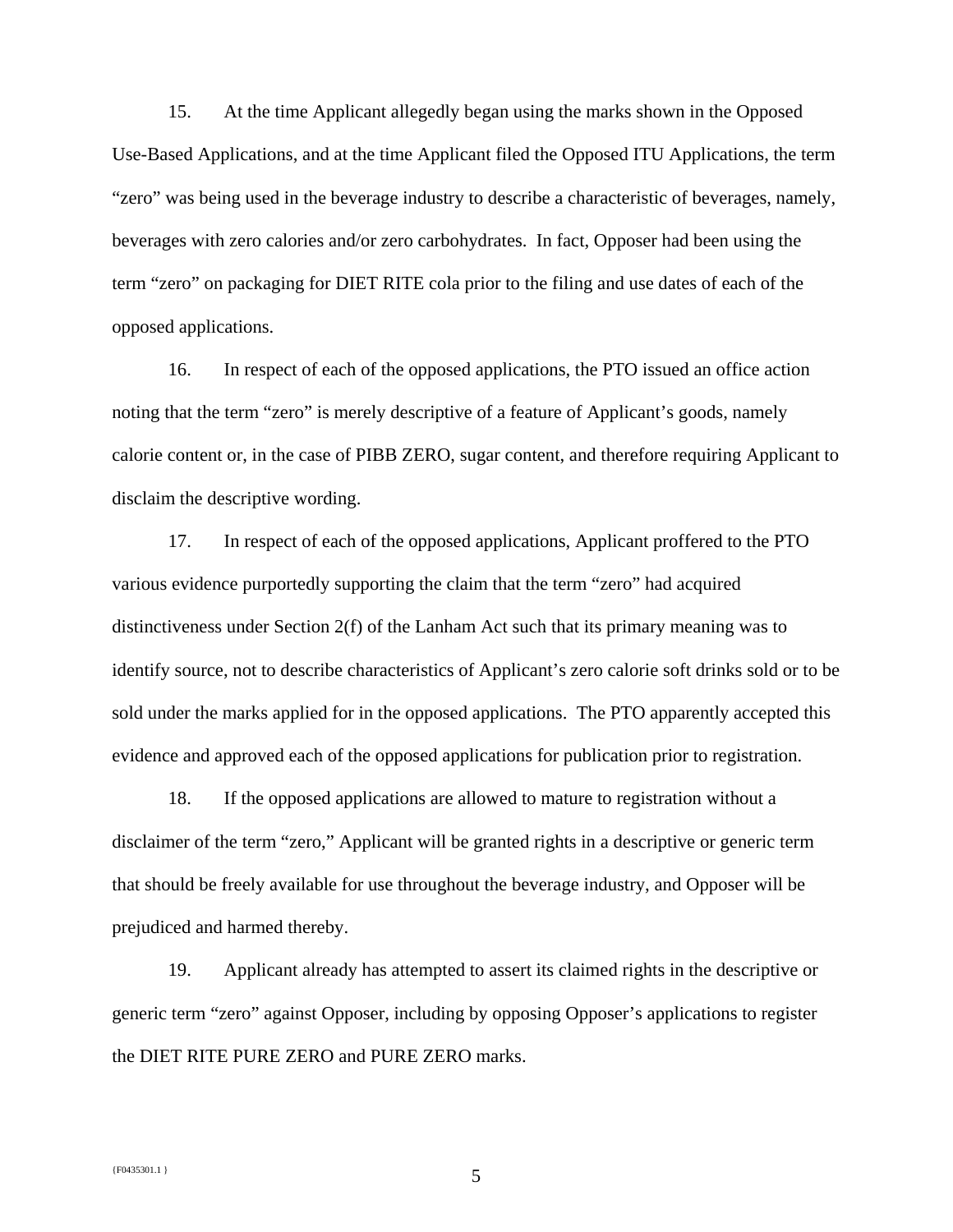#### **FIRST CLAIM FOR RELIEF UNDER SECTION 2(e)**

20. Opposer repeats and realleges paragraphs 1 through 19 above as if fully set forth herein.

21. Applicant's claim that the marks identified in the opposed applications are registerable without disclaimer of the term "zero" is inconsistent with the use by Opposer and others in the beverage industry to describe fundamental characteristics of their beverage products. In view of such use, the term "zero" cannot be source-indicating as denoting goods emanating substantially exclusively from Applicant.

22. In arguing that the term "zero" has acquired distinctiveness the evidence submitted by Applicant refers repeatedly to the "no-cal," "no-sugar," "no-calorie," or "zerocalorie" attributes of the products offered under each of marks applied for in the opposed applications, thereby showing that as used by Applicant the term "zero" is merely descriptive.

23. Registration to Applicant of the opposed applications without a disclaimer of the term "zero" will harm Opposer by giving Applicant presumptive exclusivity in and to a term widely in use by others, including the Opposer, thereby impairing Opposer's ability to use this common term in connection with beverages.

24. By reason of the foregoing, Opposer is likely to be harmed by registration of the opposed applications.

#### **SECOND CLAIM FOR RELIEF UNDER SECTION 2 AND/OR SECTION 2(e)**

25. Opposer repeats and realleges paragraphs 1 through 24 above as if fully set forth herein.

26. The term "zero" or number zero (0) names distinctive characteristics and/or the most important attributes of certain beverage products, including all or some of the beverage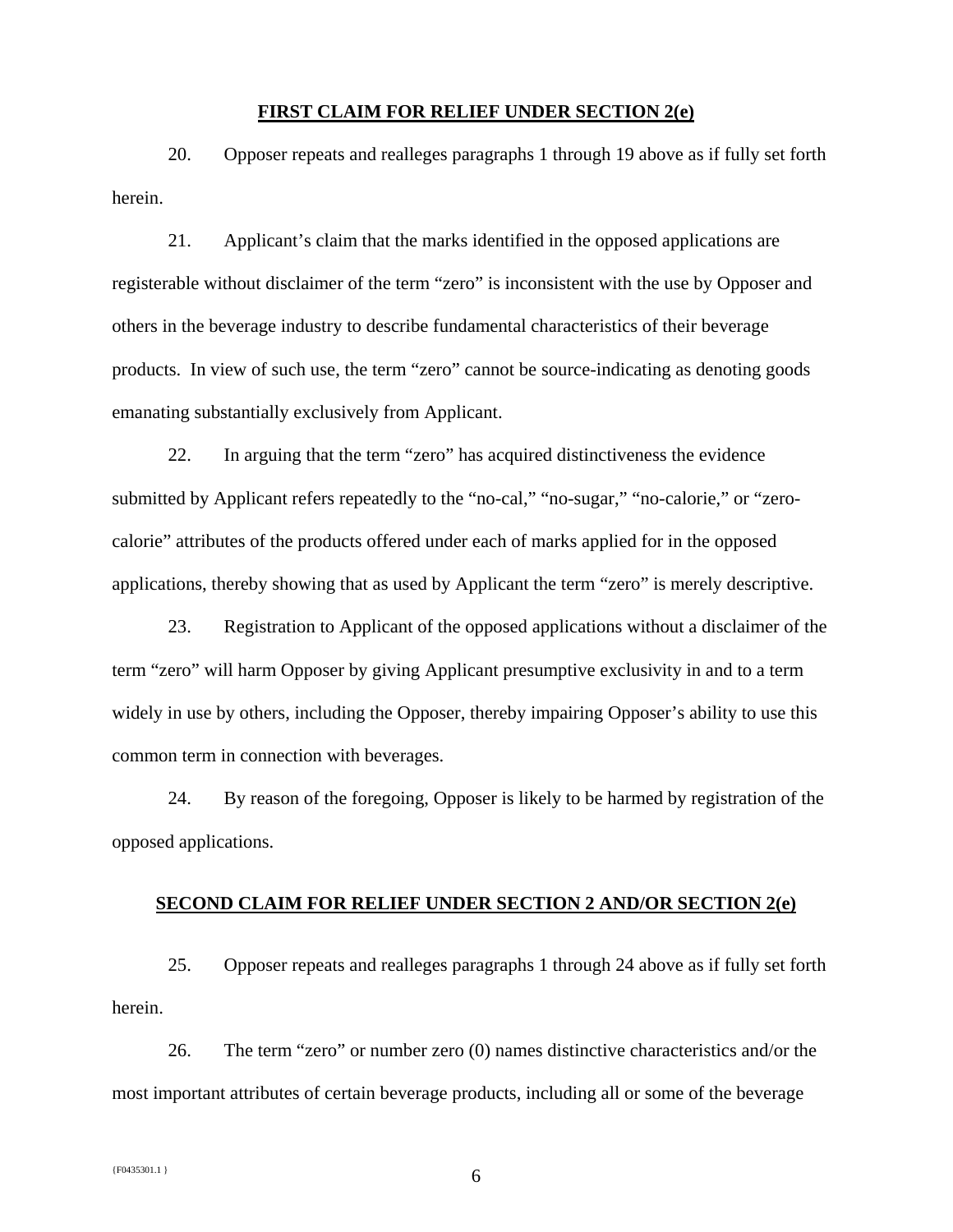products for which the opposed marks are sought to be registered and for which the marks are or are intended to be used.

27. Because the term "zero" or number (0) names distinctive characteristics and/or the most important attributes of certain beverage products, it is generic when applied to such goods and cannot function to indicate source.

28. Registration of the opposed marks without a disclaimer of the generic term "zero" is contrary to Section 2 of the Lanham Act, which permits registration only to marks capable of distinguishing the goods of the applicant from those of others, and/or Section 2(e) of the Lanham Act, which prohibits registration of merely descriptive marks.

29. Because "zero" is generic and unregistrable, Applicant cannot be permitted to register the opposed marks without disclaiming the term "zero."

30. Registration to Applicant of the opposed marks without a disclaimer of the term "zero" would harm Opposer by giving Applicant presumptive exclusivity in and the right to usurp a generic term, impairing Opposer's ability to use this common term in connection with its own beverage products.

31. By reason of the foregoing, Opposer is likely to be harmed by registration of the opposed marks.

 WHEREFORE, it is respectfully requested that Opposer's opposition be sustained and that the registrations sought by Applicant in COCA-COLA CHERRY ZERO as shown in Application Serial No. 77/176,279; CHERRY COKE ZERO as shown in Application Serial No. 77/176,127; COCA-COLA VANILLA ZERO as shown in Application Serial No. 77/176,108; CHERRY COCA-COLA ZERO as shown in Application Serial No. 77/175,127; COKE CHERRY ZERO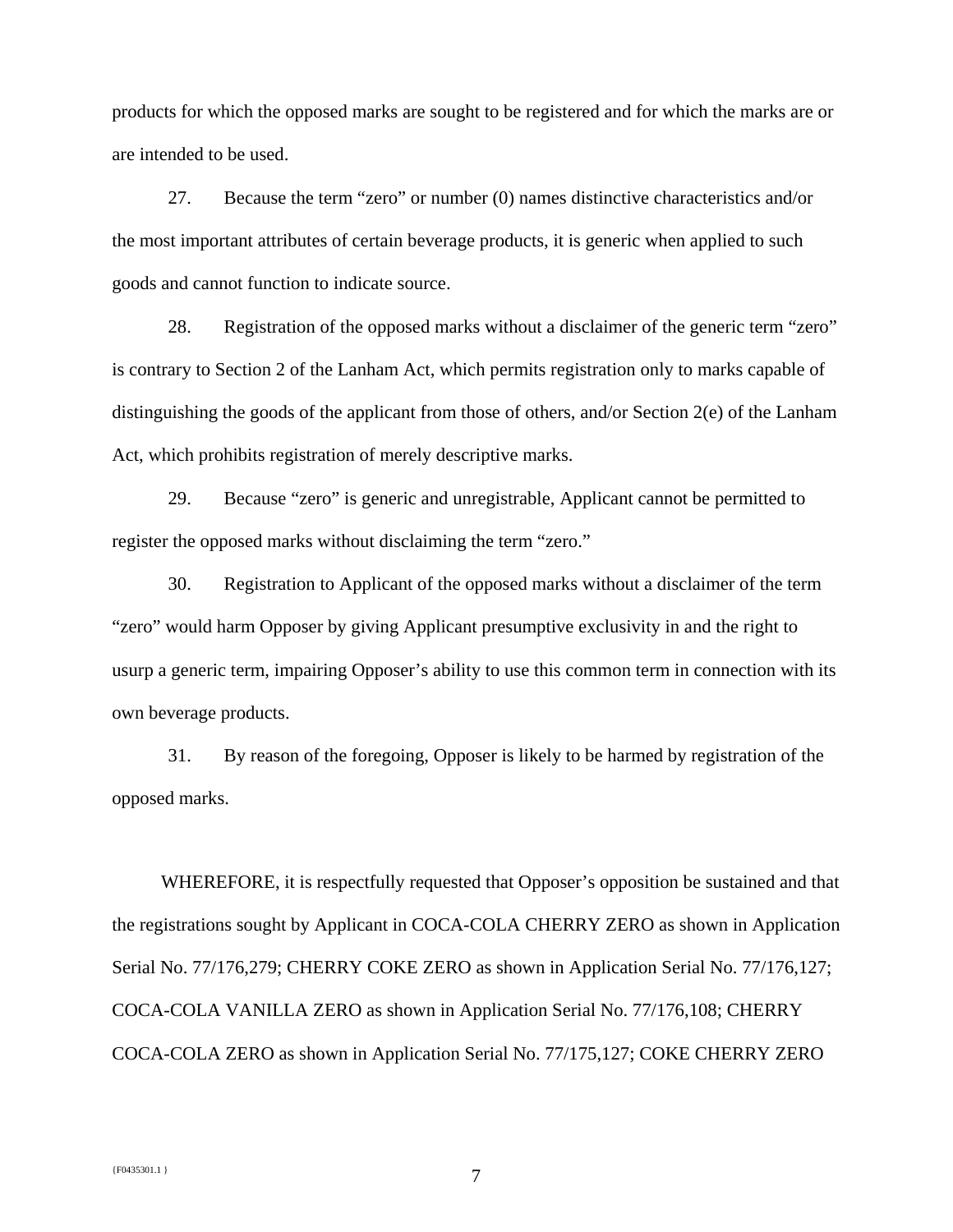as shown in Application Serial No. 77/175,066; and PIBB ZERO as shown in Application Serial

No. 77/097,644 all be denied absent the entry of a disclaimer of the term "zero."

Dated: New York, New York \_\_\_\_\_\_\_\_\_\_\_\_\_\_\_, 2009 FROSS ZELNICK LEHRMAN & ZISSU, P.C.

 $By:$ 

 Barbara A. Solomon Laura Popp-Rosenberg 866 United Nations Plaza New York, New York 10017 Telephone: (212) 813-5900 Email: bsolomon@frosszelnick.com lpopp-rosenberg@frosszelnick.com

*Attorneys for Opposer Royal Crown Company, Inc.*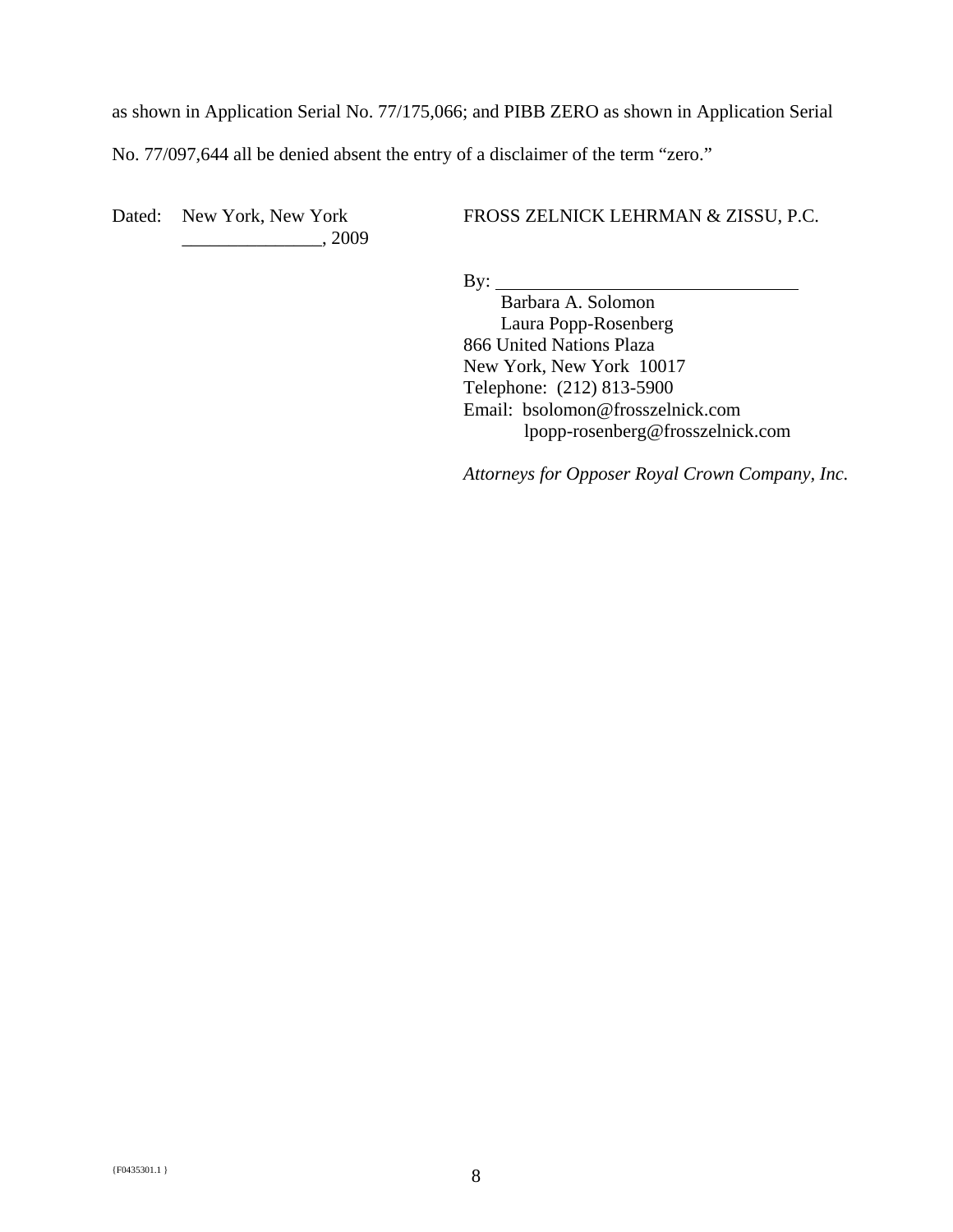# **EXHIBIT 4a**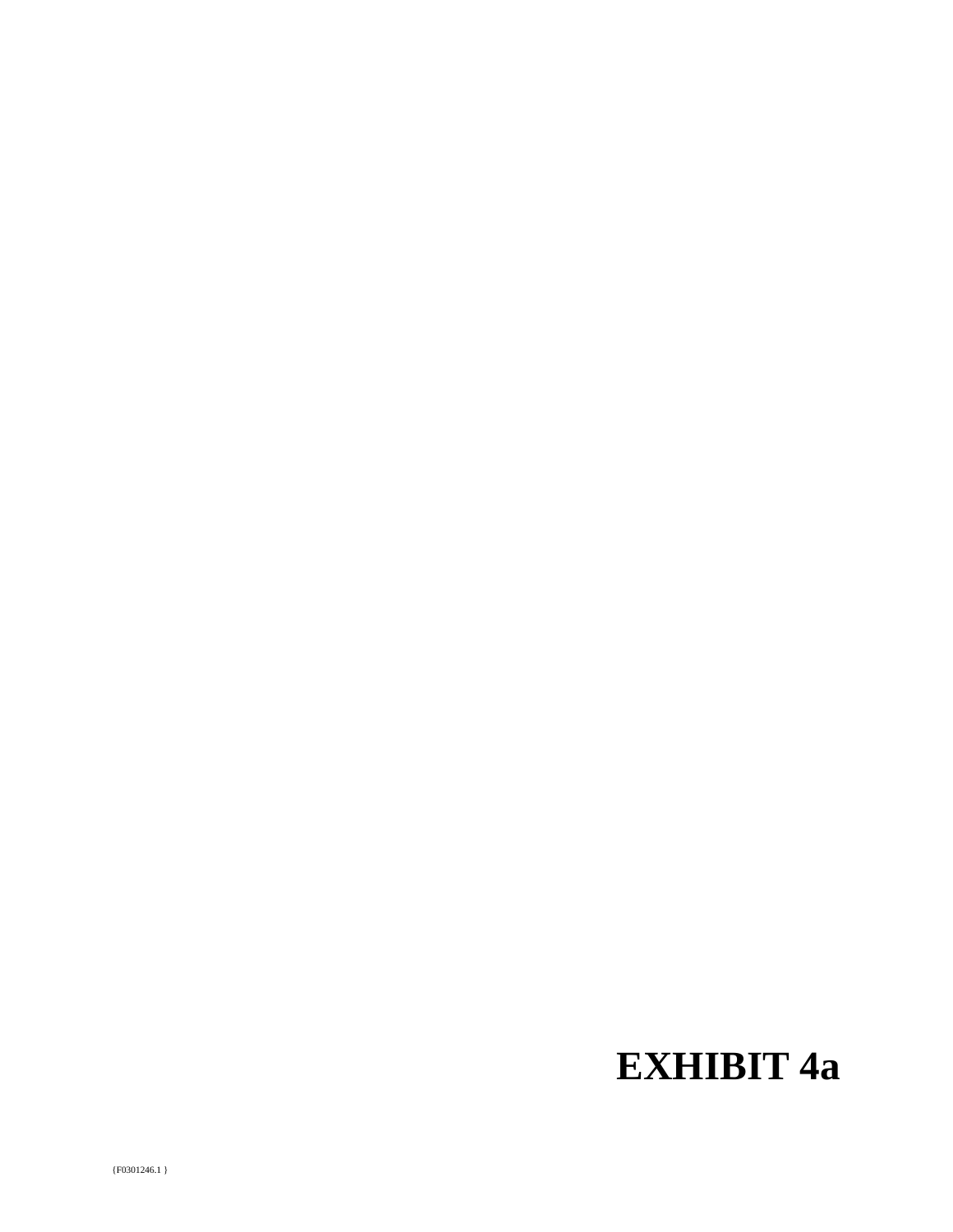## **IN THE UNITED STATES PATENT AND TRADEMARK OFFICE BEFORE THE TRADEMARK TRIAL AND APPEAL BOARD**

In the Matter of:

Application S.N. 77/176,279 (COCA-COLA CHERRY ZERO); Application S.N. 77/176,127 (CHERRY COKE ZERO); Application S.N. 77/176,108 (COCA-COLA VANILLA ZERO); Application S.N. 77/175,127 (CHERRY COCA-COLA ZERO); and Application S.N. 77/175,066 (COKE CHERRY ZERO), Published in the *Official Gazette* on March 11, 2008

-and-

Application Serial No. 77/097,644 (PIBB ZERO) Published in the *Official Gazette* on March 18, 2008

|                            | -X |                             |
|----------------------------|----|-----------------------------|
| ROYAL CROWN COMPANY, INC., |    |                             |
|                            |    |                             |
| Opposer,                   |    |                             |
|                            |    | Consolidated Opposition No. |
| 1183482                    |    |                             |
| - against -                |    |                             |
|                            |    |                             |
| THE COCA-COLA COMPANY,     |    |                             |
|                            |    |                             |
| Applicant.                 |    |                             |
|                            |    |                             |

#### **AMENDED CONSOLIDATED NOTICE OF OPPOSITION**

Royal Crown Company, Inc., a Delaware corporation located and doing business at 5301 Legacy Drive, Plano, Texas 75024 ("Opposer"), believes that it will be damaged by the issuance of registrations for the marks COCA-COLA CHERRY ZERO as shown in Application Serial No. 77/176,279; CHERRY COKE ZERO as shown in Application Serial No. 77/176,127; COCA-COLA VANILLA ZERO as shown in Application Serial No. 77/176,108; CHERRY COCA-COLA ZERO as shown in Application Serial No. 77/175,127; COKE CHERRY ZERO as shown in Application Serial No. 77/175,066; and PIBB ZERO as shown in Application Serial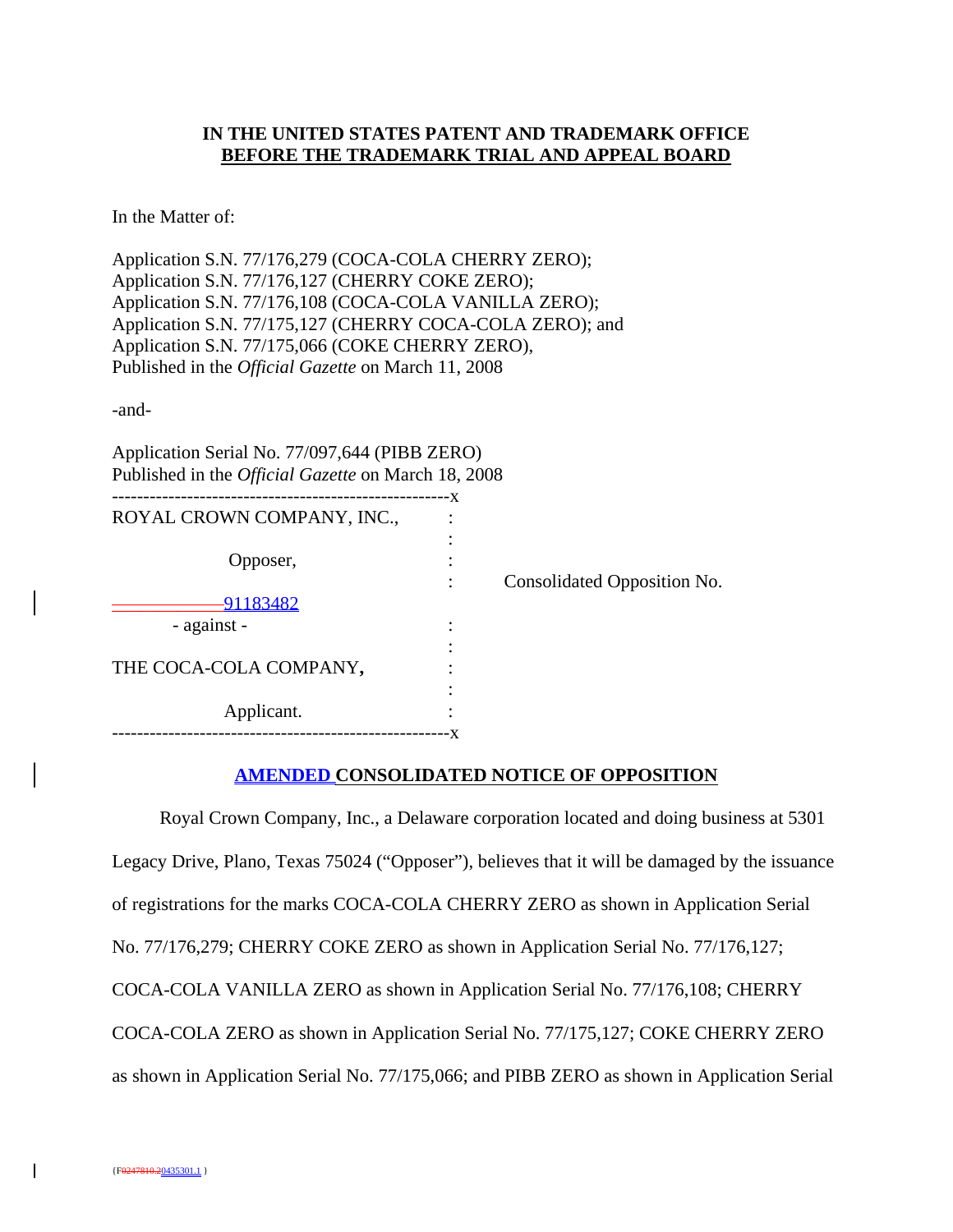No. 77/097,644, all for beverages in international Class 32, and therefore opposes the same. As grounds for its opposition, Opposer, by its attorneys Fross Zelnick Lehrman & Zissu, P.C., alleges as follows:

1. Opposer and its predecessors have been manufacturing and distributing soft drink products for over one century.

2. In 1958, Opposer launched Diet Rite as the first diet soft drink. With this introduction, calorie conscious soft drink lovers were given a product that fit their lifestyle.

3. Opposer and its predecessors have continued to lead in innovations in the diet soft drink category by introducing unique flavor extensions. DIET RITE cola was the first diet drink to be salt/sodium free; was the first sodium-, caffeine- and calorie-free soft drink made with Nutrasweet; and was the first sodium-, caffeine-, calorie- and aspartame-free soft drink made with Splenda.

4. Since at least 2003, Opposer continuously has been using the term "zero" in connection with its diet beverages. The term "zero" is descriptive of characteristics of such products, namely that the products have zero calories.

5. On February 28, 2005, Opposer filed Application Serial No. 78/576,257 to register the mark DIET RITE PURE ZERO for "soft drinks and syrups used in the preparation thereof" in International Class 32 based on a bona fide intent to use the mark in commerce.

6. On August 9, 2005, a non-final office action issued requiring Opposer to disclaim "zero" on the basis that the term is descriptive of one or more features of Opposer's product namely, that Opposer's product has zero calories or zero carbohydrates or zero sugar.

7. On March 7, 2005, Opposer filed Application Serial No. 78/581,917 to register the mark PURE ZERO for "soft drinks and syrups and concentrates used in the preparation thereof" in International Class 32 based on an intent to use the mark in commerce.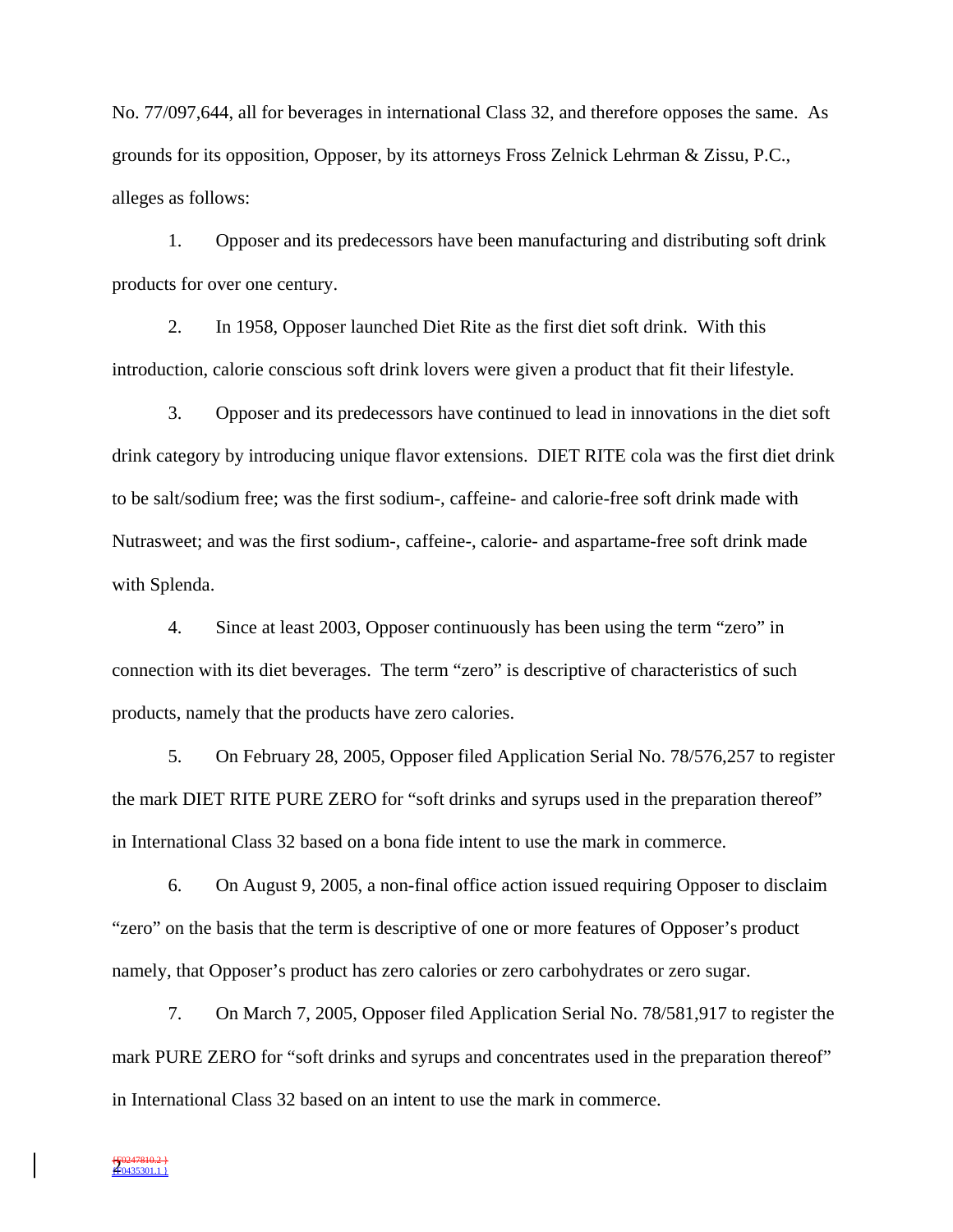8. On August 9, 2005, a non-final office action issued in connection with Opposer's PURE ZERO application requiring Opposer to disclaim the term "zero" because it merely describes one or more features of the beverage product, namely that the product has zero calories or zero carbohydrates or zero sugar.

9. Opposer has disclaimed the term "zero" in both its DIET RITE PURE ZERO and PURE ZERO applications and is not seeking any exclusive rights in the term "zero" when used in connection with beverages that have zero calories, zero sugar and/or zero carbohydrates.

10. Upon information and belief, Opposer is not the only entity that uses or is entitled to use the term "zero" to describe characteristics of soft drinks. Rather, the term "zero" is commonly used in the trade to inform consumers that the beverages at issue have no calories, no carbohydrates and/or no sugar.

11. Upon information and belief, applicant The Coca-Cola Company ("Applicant") is a Delaware corporation located and doing business at One Coca-Cola Plaza NW, Atlanta, Georgia 30313.

12. Upon information and belief and according to the records of the United States Patent and Trademark Office ("PTO"), during the period from February 2, 2007 through May 9, 2007, Applicant applied to register with the PTO the following marks for beverages, all incorporating the term "zero":

(a) Application Serial No. 77/176,279, filed May 9, 2007, for the mark COCA-COLA CHERRY ZERO for "non-alcoholic beverages, namely soft drinks; syrups and concentrates for making non-alcoholic beverages, namely, soft drinks" in International Class 32;

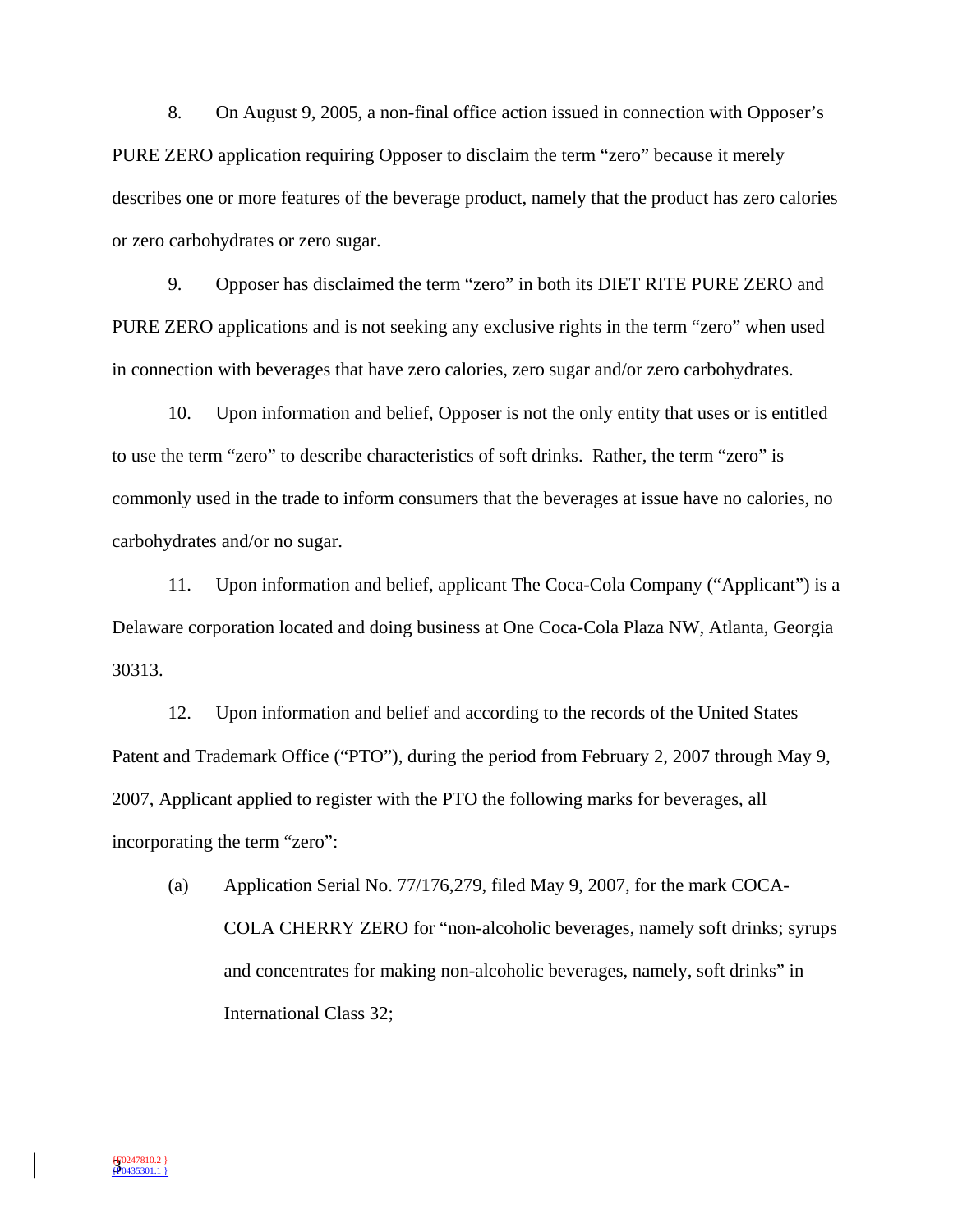- (b) Application Serial No. 77/176,127, filed May 9, 2007, for the mark CHERRY COKE ZERO for "non-alcoholic beverages, namely, soft drinks; concentrates for making non-alcoholic beverages, namely, soft drinks" in International Class 32;
- (c) Application Serial No. 77/176,108, filed May 9, 2007, for the mark COCA-COLA VANILLA ZERO for "Non-alcoholic beverages, namely, soft drinks" in International Class 32;
- (d) Application Serial No. 77/175,127, filed May 8, 2007, for the mark CHERRY COCA-COLA ZERO for "Non-alcoholic beverages, namely, soft drinks" in International Class 32;
- (e) Application Serial No. 77/175,066, filed May 8, 2007, for the mark COKE CHERRY ZERO for "Non-alcoholic beverages, namely, soft drinks" in International Class 32; and;
- (f) Application Serial No. 77/097,644, filed February 2, 2007, for the mark PIBB ZERO for "non-alcoholic beverages, namely soft drinks and concentrates for the making of the same" in International Class 32.

13. In connection with Application Serial No. 77/176,279 for the mark COCA-COLA CHERRY ZERO and Application Serial No. 77/175,066 for the mark COKE CHERRY ZERO, Applicant alleged use of the respective applied-for marks in commerce since January 29, 2007; and, in connection with Application Serial No. 77/097,644 for the mark PIBB ZERO, alleged use in commerce since July 2005 (collectively, the "Opposed Use-Based Applications").

14. Applicant's Application Serial No. 77/176,127 for the mark CHERRY COKE ZERO, Application Serial No. 77/176,108 for the mark COCA-COLA VANILLA ZERO, and Application Serial No. 77/175,127 for the mark CHERRY COCA-COLA ZERO were filed on an intent-to-use basis (collectively, the "Opposed ITU Applications").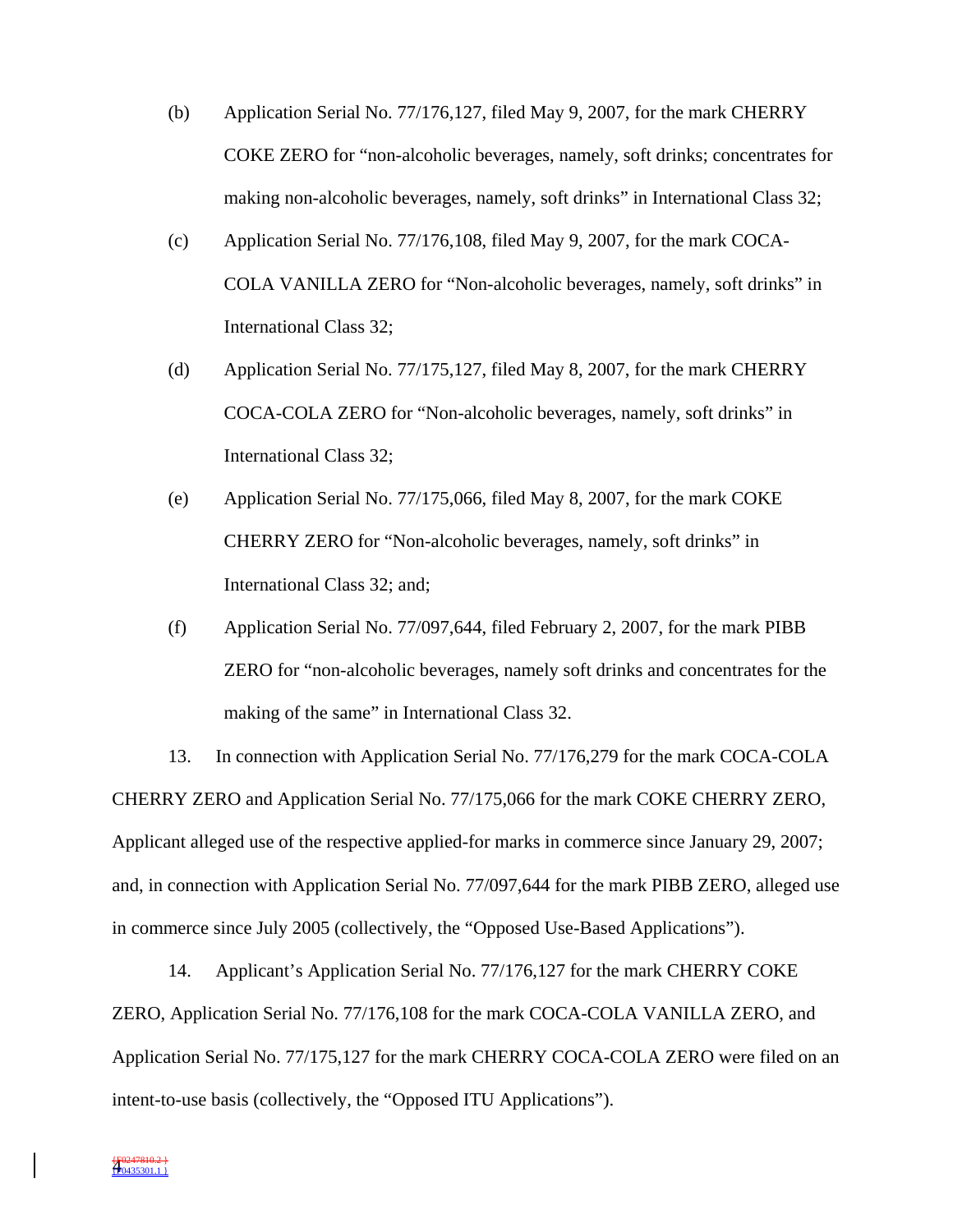15. At the time Applicant allegedly began using the marks shown in the Opposed Use-Based Applications, and at the time Applicant filed the Opposed ITU Applications, the term "zero" was being used in the beverage industry to describe a characteristic of beverages, namely, beverages with zero calories and/or zero carbohydrates. In fact, Opposer had been using the term "zero" on packaging for DIET RITE cola prior to the filing and use dates of each of the opposed applications.

16. In respect of each of the opposed applications, the PTO issued an office action noting that the term "zero" is merely descriptive of a feature of Applicant's goods, namely calorie content or, in the case of PIBB ZERO, sugar content, and therefore requiring Applicant to disclaim the descriptive wording.

17. In respect of each of the opposed applications, Applicant proffered to the PTO various evidence purportedly supporting the claim that the term "zero" had acquired distinctiveness under Section 2(f) of the Lanham Act such that its primary meaning was to identify source, not to describe characteristics of Applicant's zero calorie soft drinks sold or to be sold under the marks applied for in the opposed applications. The PTO apparently accepted this evidence and approved each of the opposed applications for publication prior to registration.

18. If the opposed applications are allowed to mature to registration without a disclaimer of the term "zero," Applicant will be granted rights in a descriptive or generic term that should be freely available for use throughout the beverage industry, and Opposer will be prejudiced and harmed thereby.

19. Applicant already has attempted to assert its claimed rights in the descriptive or generic term "zero" against Opposer and recently has filed for extensions of time to oppose,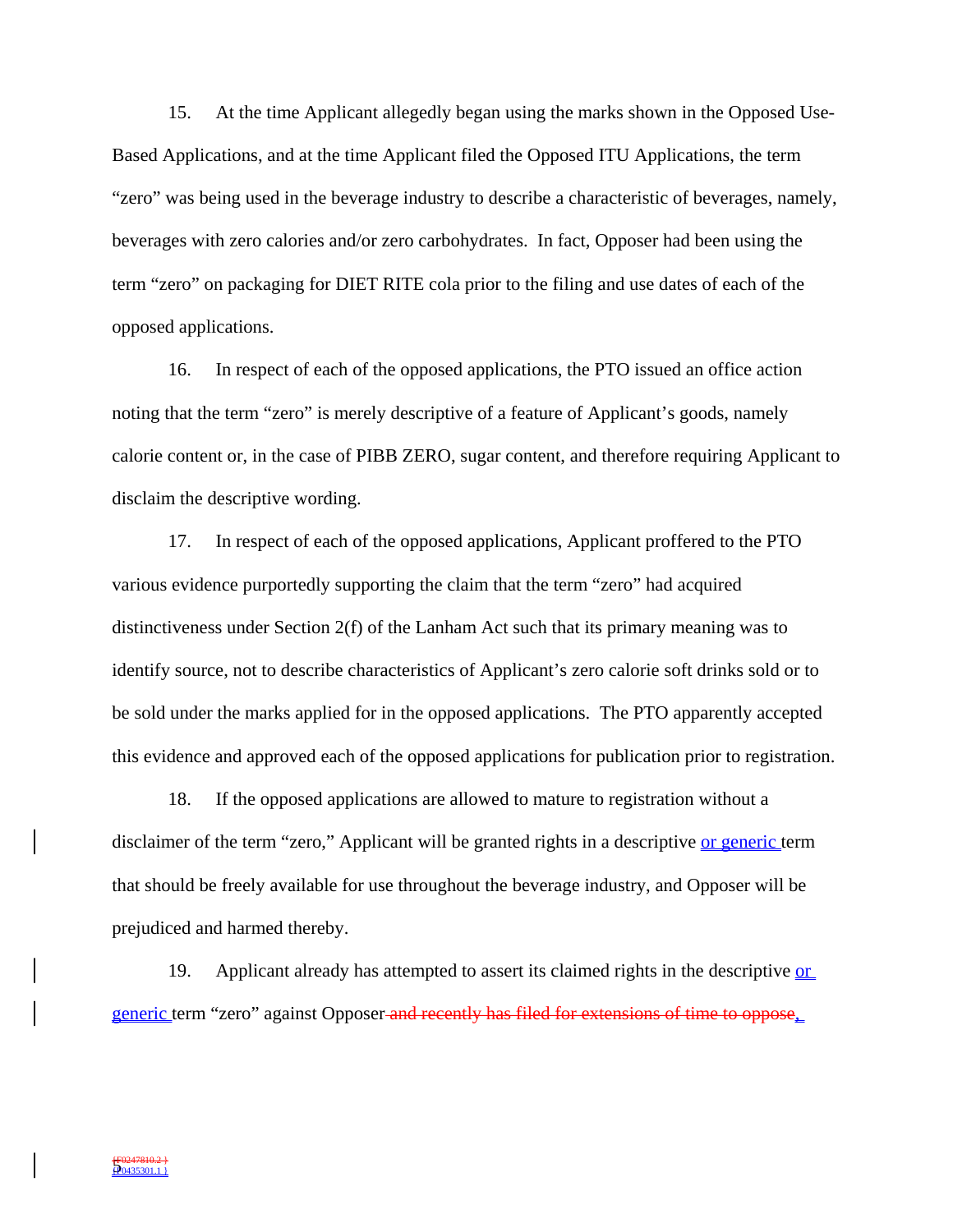including by opposing Opposer's applications to register the DIET RITE PURE ZERO and PURE ZERO marks.

#### **FIRST CLAIM FOR RELIEF UNDER SECTION 2(e)**

20. Opposer repeats and realleges paragraphs 1 through 19 above as if fully set forth herein.

21. Applicant's claim that the marks identified in the opposed applications are registerable without disclaimer of the term "zero" is inconsistent with the use by Opposer and others in the beverage industry to describe fundamental characteristics of their beverage products. In view of such use, the term "zero" cannot be source-indicating as denoting goods emanating substantially exclusively from Applicant.

22. In arguing that the term "zero" has acquired distinctiveness the evidence submitted by Applicant refers repeatedly to the "no-cal," "no-sugar," "no-calorie," or "zero-calorie" attributes of the products offered under each of marks applied for in the opposed applications, thereby showing that as used by Applicant the term "zero" is merely descriptive.

23. Registration to Applicant of the opposed applications without a disclaimer of the term "zero" will harm Opposer by giving Applicant presumptive exclusivity in and to a term widely in use by others, including the Opposer, thereby impairing Opposer's ability to use this common term in connection with beverages.

24. By reason of the foregoing, Opposer is likely to be harmed by registration of the opposed applications.

#### **SECOND CLAIM FOR RELIEF UNDER SECTION 2 AND/OR SECTION 2(e)**

25. Opposer repeats and realleges paragraphs 1 through 24 above as if fully set forth herein.

6 {F0247810.2 } {F0435301.1 }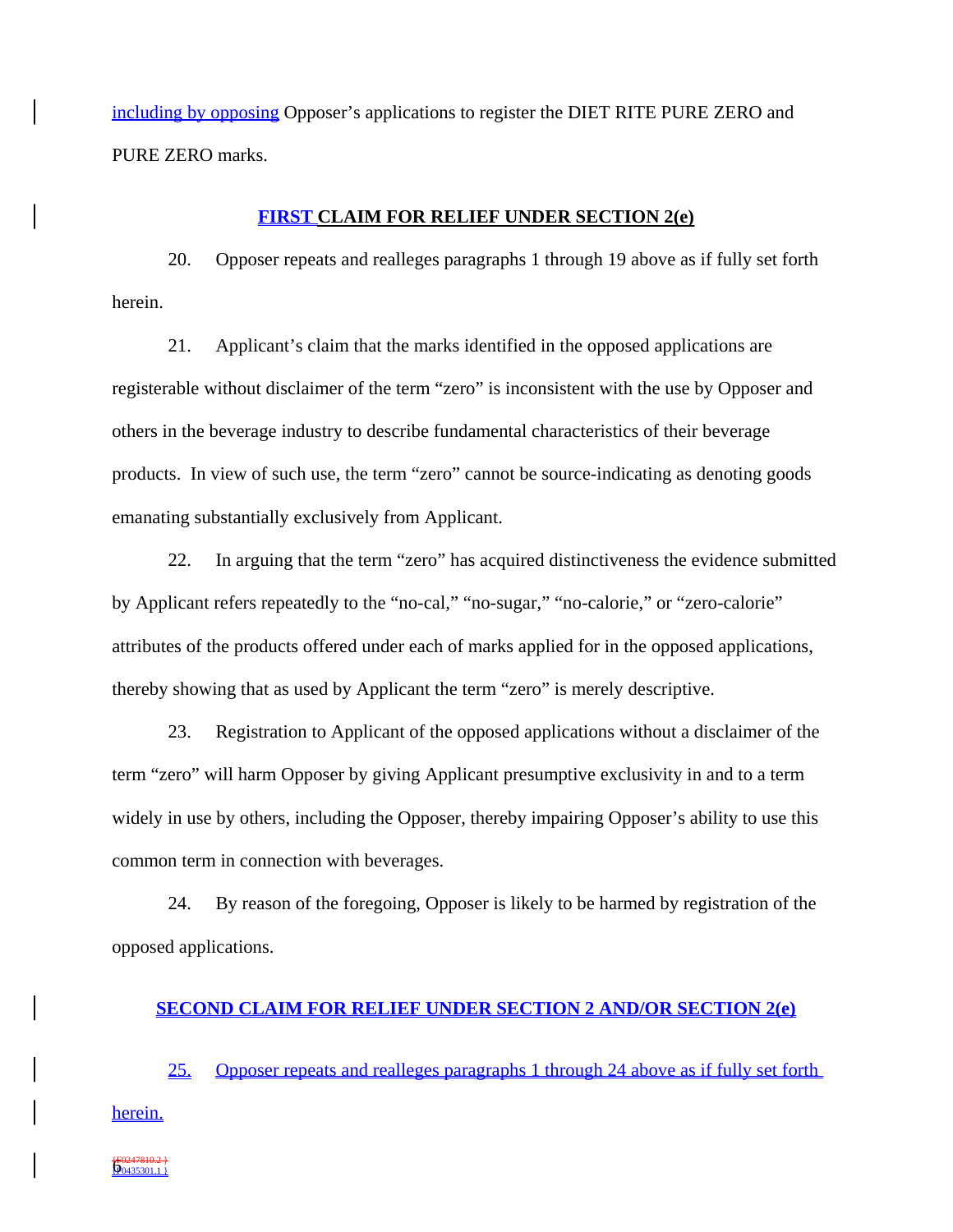26. The term "zero" or number zero (0) names distinctive characteristics and/or the most important attributes of certain beverage products, including all or some of the beverage products for which the opposed marks are sought to be registered and for which the marks are or are intended to be used.

27. Because the term "zero" or number (0) names distinctive characteristics and/or the most important attributes of certain beverage products, it is generic when applied to such goods and cannot function to indicate source.

28. Registration of the opposed marks without a disclaimer of the generic term "zero" is contrary to Section 2 of the Lanham Act, which permits registration only to marks capable of distinguishing the goods of the applicant from those of others, and/or Section 2(e) of the Lanham Act, which prohibits registration of merely descriptive marks.

29. Because "zero" is generic and unregistrable, Applicant cannot be permitted to register the opposed marks without disclaiming the term "zero."

30. Registration to Applicant of the opposed marks without a disclaimer of the term "zero" would harm Opposer by giving Applicant presumptive exclusivity in and the right to usurp a generic term, impairing Opposer's ability to use this common term in connection with its own beverage products.

31. By reason of the foregoing, Opposer is likely to be harmed by registration of the opposed marks.

WHEREFORE, it is respectfully requested that Opposer's opposition be sustained and that the registrations sought by Applicant in COCA-COLA CHERRY ZERO as shown in Application Serial No. 77/176,279; CHERRY COKE ZERO as shown in Application Serial No. 77/176,127; COCA-COLA VANILLA ZERO as shown in Application Serial No. 77/176,108;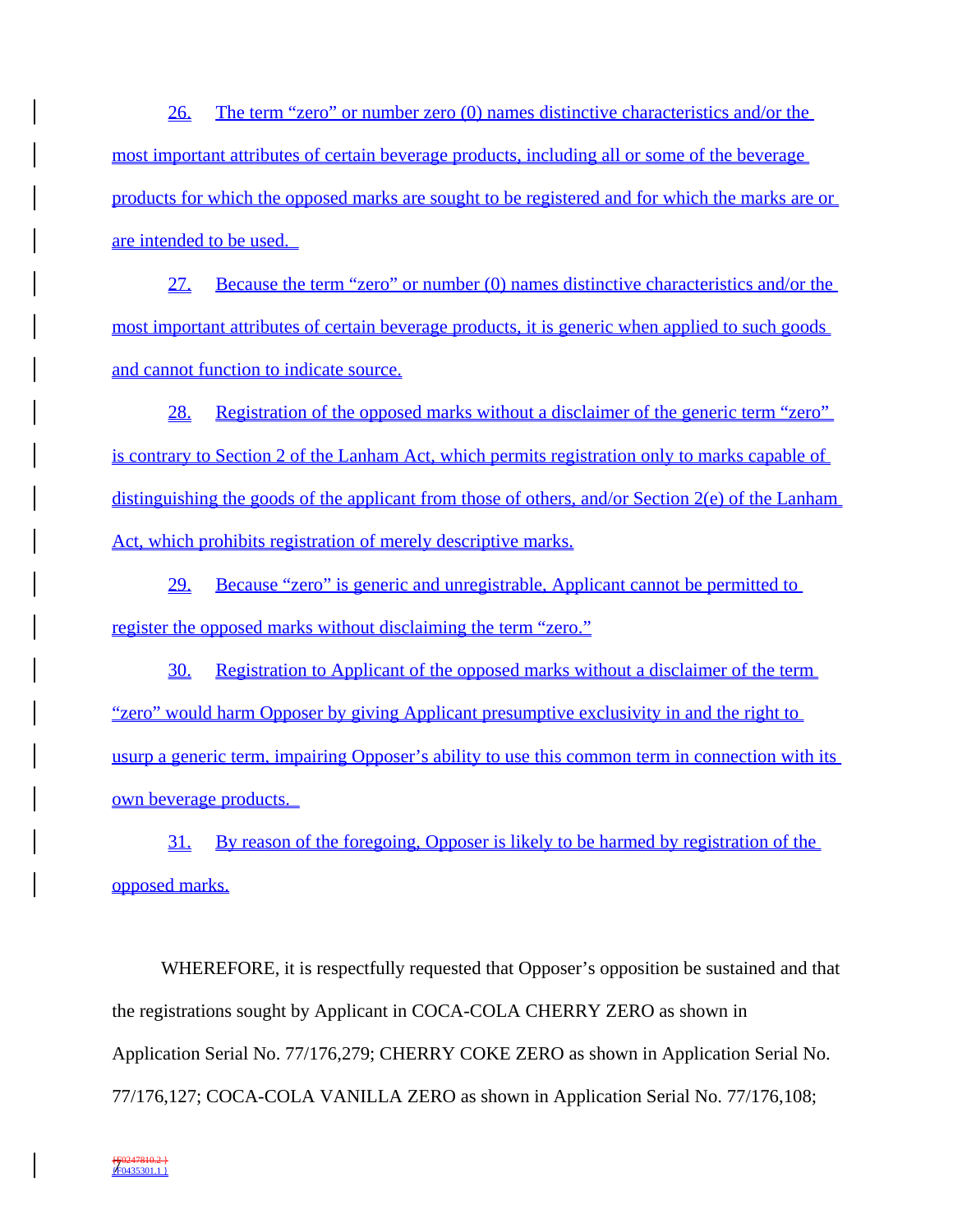CHERRY COCA-COLA ZERO as shown in Application Serial No. 77/175,127; COKE

CHERRY ZERO as shown in Application Serial No. 77/175,066; and PIBB ZERO as shown in

Application Serial No. 77/097,644 all be denied absent the entry of a disclaimer of the

descriptive term "zero."

Dated: New York, New York April 10, 2008\_\_\_\_\_\_ 2009

FROSS ZELNICK LEHRMAN & ZISSU, P.C.

 $By:$ 

 Barbara A. Solomon Laura Popp-Rosenberg 866 United Nations Plaza New York, New York 10017 Telephone: (212) 813-5900 Email: bsolomon@frosszelnick.com lpopp-rosenberg@frosszelnick.com

*Attorneys for Opposer Royal Crown Company, Inc.*

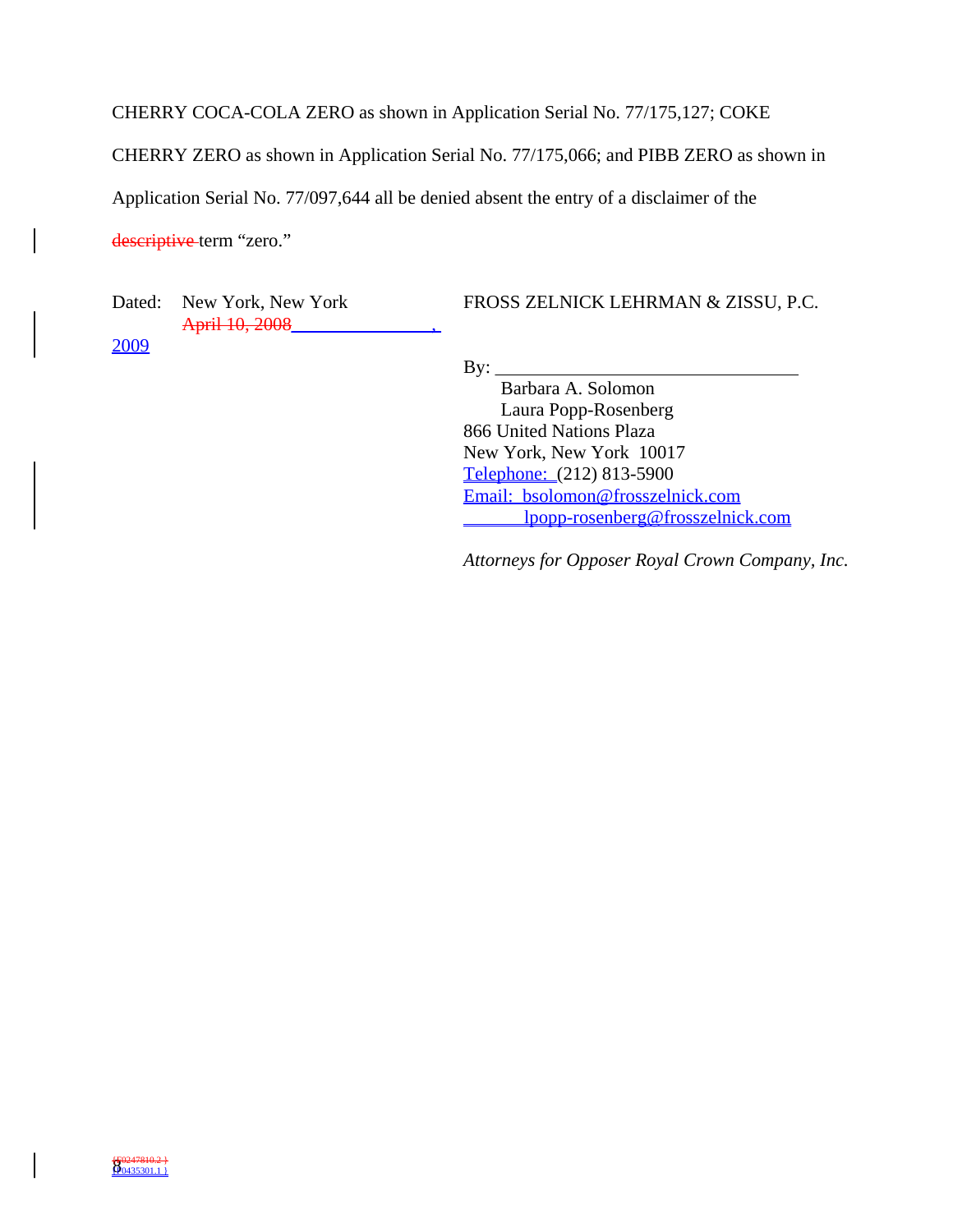### **CERTIFICATE OF SERVICE**

I hereby certify that I have caused a copy of the foregoing Notice of Opposition to be sent this 10<sup>th</sup> day of April 2008 by prepaid first-class mail to Applicant's correspondent of recordas follows:

Caroline K. Pearlstein, Esq. The Coca-Cola Company One Coca-Cola Plaza NW Atlanta, GA 30313-2499,

with a courtesy copy to

Bruce Baber, Esq. King & Spalding LLP 1180 Peachtree Street Atlanta, GA 30309.

**Laura Popp-Rosenberg** 

\_\_\_\_\_\_\_\_\_\_\_\_\_\_\_\_\_\_\_\_\_\_\_\_\_\_

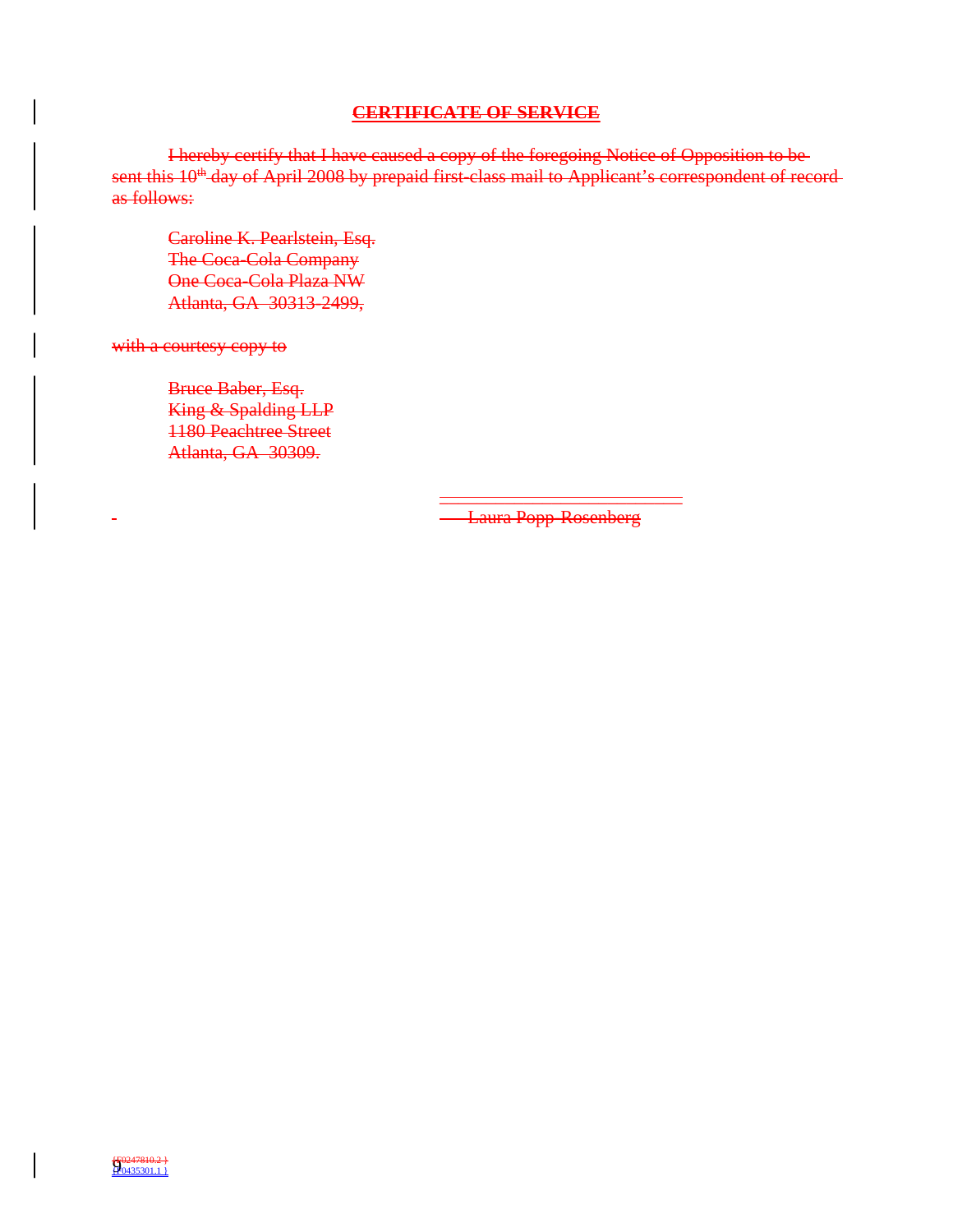Document comparison done by DeltaView on Wednesday, March 25, 2009 6:18:43 PM **Input:**

| Document 1    | file://M:/Wdox/Docs/Clients/DPSU/0705053/F0247810.DOC            |
|---------------|------------------------------------------------------------------|
| Document 2    | [WORLDOX://M:\Wdox\Docs\Clients\DPSU\0705053\F04353<br>$01.$ DOC |
| Rendering set | <b>Standard</b>                                                  |

| Legend:           |  |
|-------------------|--|
| <b>Insertion</b>  |  |
| <b>Deletion</b>   |  |
| <b>Moved from</b> |  |
| <b>Moved</b> to   |  |
| Style change      |  |
| Format change     |  |
| Moved deletion    |  |
| Inserted cell     |  |
| Deleted cell      |  |
| Moved cell        |  |
| Split/Merged cell |  |
| Padding cell      |  |

| <b>Statistics:</b> |       |    |
|--------------------|-------|----|
|                    | Count |    |
| Insertions         |       | 27 |
| <b>Deletions</b>   |       | 19 |
| Moved from         |       |    |
| Moved to           |       |    |
| Style change       |       |    |
| Format changed     |       |    |
| Total changes      |       |    |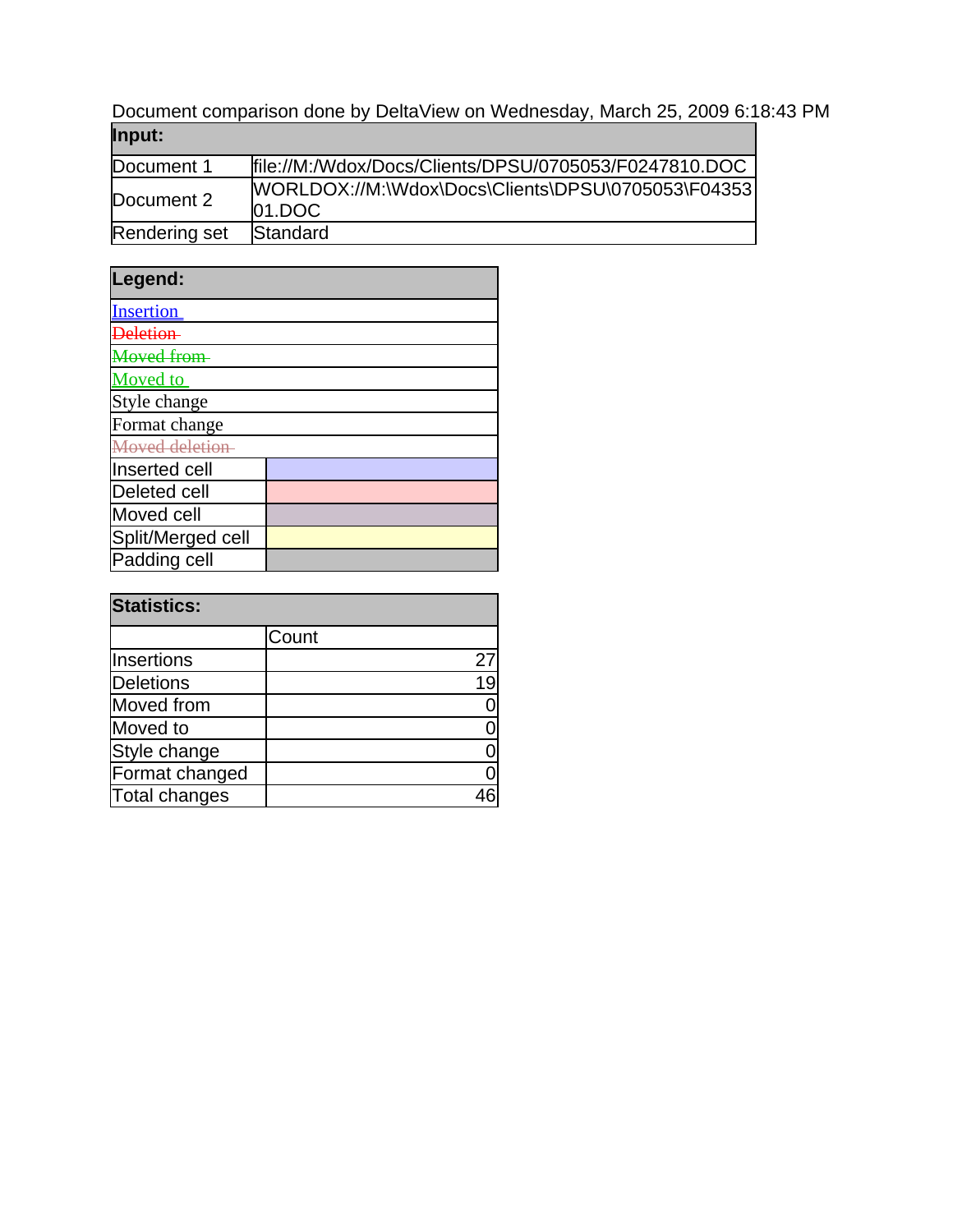# **EXHIBIT 5**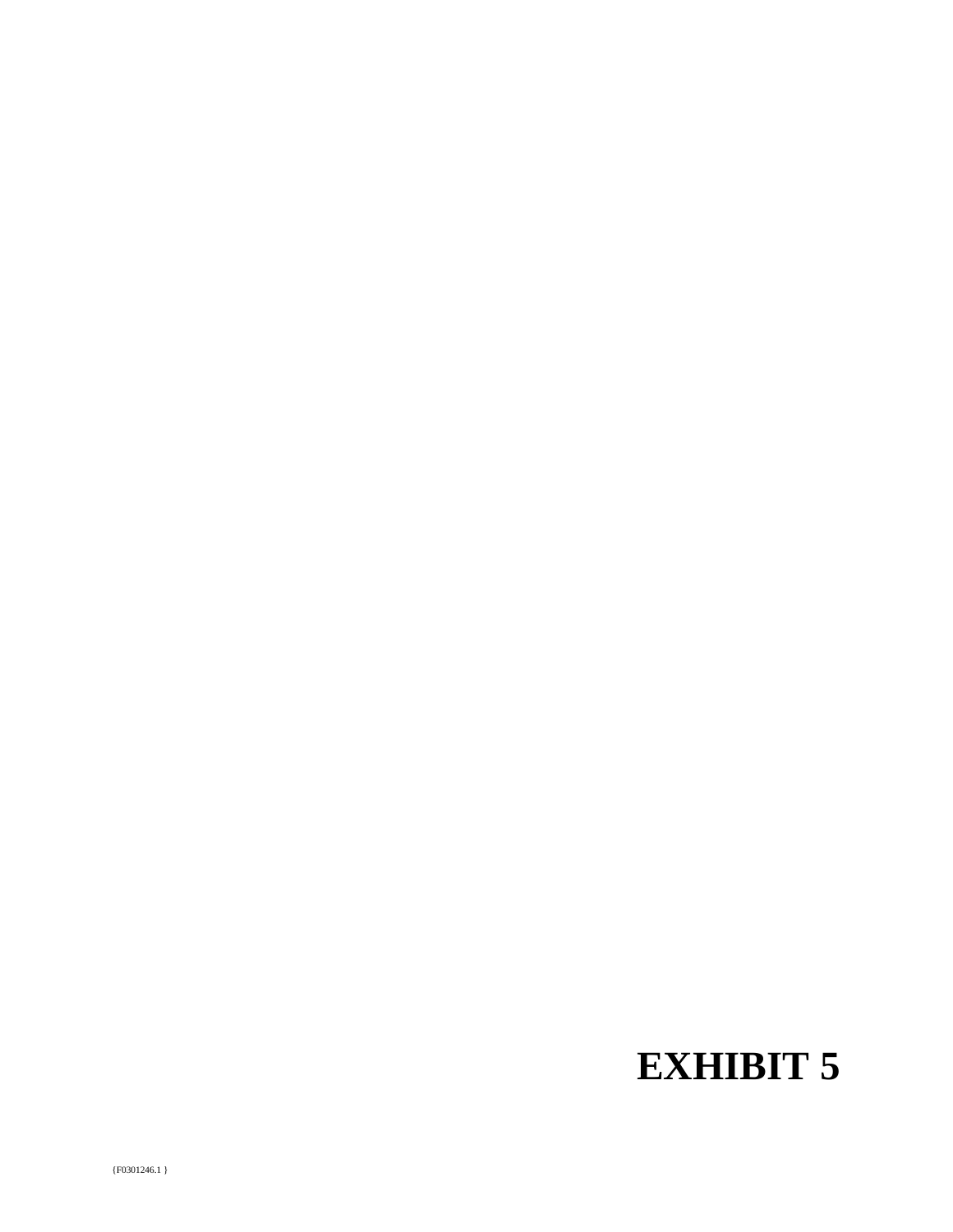## **IN THE UNITED STATES PATENT AND TRADEMARK OFFICE BEFORE THE TRADEMARK TRIAL AND APPEAL BOARD**

In the Matter of:

Application S.N. 77/176,099 (VANILLA COKE ZERO) Published in the *Official Gazette* on April 15, 2008

-and-

Application S.N. 76/674,382 (COKE ZERO ENERGY) Application S.N. 76/674,383 (COKE ZERO BOLD) Published in the *Official Gazette* on April 29, 2008

| ROYAL CROWN COMPANY, INC., |  |
|----------------------------|--|
|                            |  |
| Opposer,                   |  |
|                            |  |
| - against -                |  |
|                            |  |
| THE COCA-COLA COMPANY,     |  |
|                            |  |
| Applicant.                 |  |
|                            |  |

: Consolidated Opposition No. 91185755

## **AMENDED CONSOLIDATED NOTICE OF OPPOSITION**

 Royal Crown Company, Inc., a Delaware corporation located and doing business at 5301 Legacy Drive, Plano, Texas 75024 ("Opposer"), believes that it will be damaged by the issuance of registrations for the marks VANILLA COKE ZERO as shown in Application Serial No. 77/176,099; COKE ZERO ENERGY as shown in Application Serial No. 76/674,382; and COKE ZERO BOLD as shown in Application Serial No. 76/674,383, all for beverages in international Class 32, and therefore opposes the same. As grounds for its opposition, Opposer, by its attorneys Fross Zelnick Lehrman & Zissu, P.C., alleges as follows:

1. Opposer and its predecessors have been manufacturing and distributing soft drink products for over one century.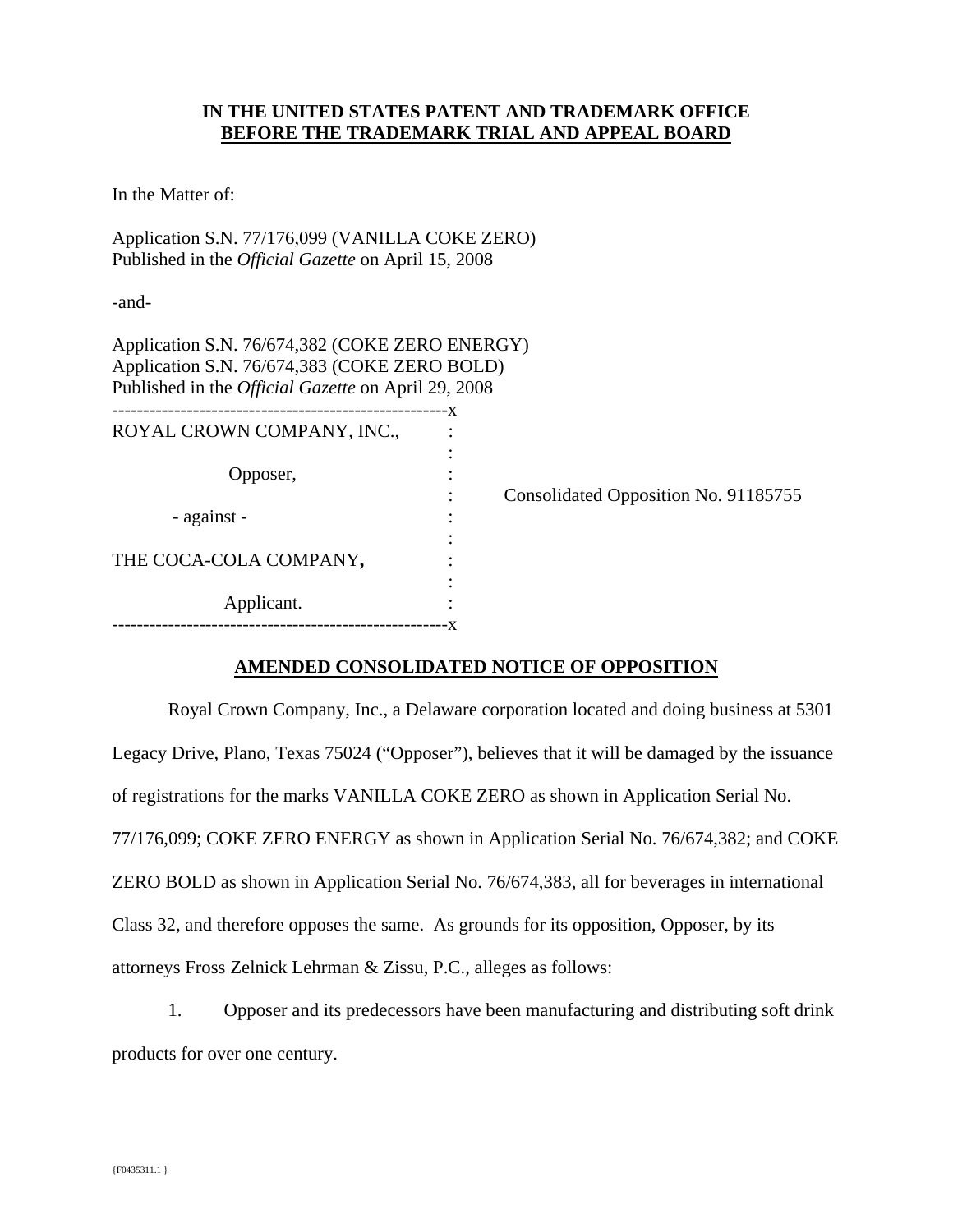2. In 1958, Opposer launched Diet Rite as the first diet soft drink. With this introduction, calorie conscious soft drink lovers were given a product that fit their lifestyle.

3. Opposer and its predecessors have continued to lead in innovations in the diet soft drink category by introducing unique flavor extensions. DIET RITE cola was the first diet drink to be salt/sodium free; was the first sodium-, caffeine- and calorie-free soft drink made with Nutrasweet; and was the first sodium-, caffeine-, calorie- and aspartame-free soft drink made with Splenda.

4. Since at least 2003, Opposer continuously has been using the term "zero" in connection with its diet beverages. The term "zero" is descriptive of characteristics of such products, namely that the products have zero calories.

5. On February 28, 2005, Opposer filed Application Serial No. 78/576,257 to register the mark DIET RITE PURE ZERO for "soft drinks and syrups used in the preparation thereof" in International Class 32 based on a bona fide intent to use the mark in commerce.

6. On August 9, 2005, a non-final office action issued requiring Opposer to disclaim "zero" on the basis that the term is descriptive of one or more features of Opposer's product namely, that Opposer's product has zero calories or zero carbohydrates or zero sugar.

7. On March 7, 2005, Opposer filed Application Serial No. 78/581,917 to register the mark PURE ZERO for "soft drinks and syrups and concentrates used in the preparation thereof" in International Class 32 based on an intent to use the mark in commerce.

8. On August 9, 2005, a non-final office action issued in connection with Opposer's PURE ZERO application requiring Opposer to disclaim the term "zero" because it merely describes one or more features of the beverage product, namely that the product has zero calories or zero carbohydrates or zero sugar.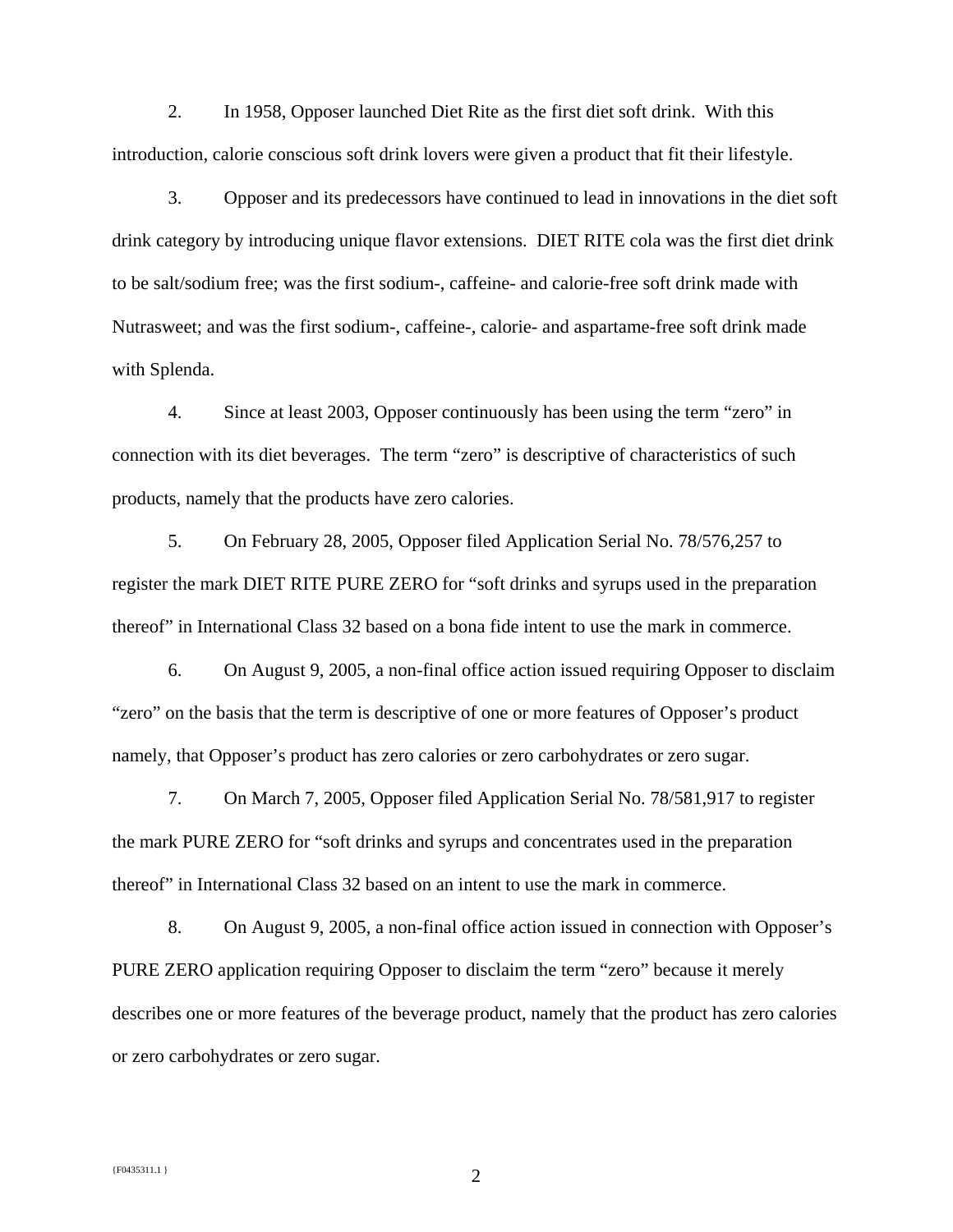9. Opposer has disclaimed the term "zero" in both its DIET RITE PURE ZERO and PURE ZERO applications and is not seeking any exclusive rights in the term "zero" when used in connection with beverages that have zero calories, zero sugar and/or zero carbohydrates.

10. Upon information and belief, Opposer is not the only entity that uses or is entitled to use the term "zero" to describe characteristics of soft drinks. Rather, the term "zero" is commonly used in the trade to inform consumers that the beverages at issue have no calories, no carbohydrates and/or no sugar.

11. Upon information and belief, applicant The Coca-Cola Company ("Applicant") is a Delaware corporation located and doing business at One Coca-Cola Plaza NW, Atlanta, Georgia 30313.

12. Upon information and belief and according to the records of the United States Patent and Trademark Office ("PTO"), Applicant applied to register with the PTO the following marks for beverages, all incorporating the term "zero", on an intent-to-use basis:

- (a) Application Serial No. 77/176,099, filed May 9, 2007, for the mark VANILLA COKE ZERO for "[n]on-alcoholic beverages, namely soft drinks; syrups and concentrates for making non-alcoholic beverages, namely, soft drinks" in International Class 32;
- (b) Application Serial No. 76/674,382, filed March 22, 2007, for the mark COKE ZERO ENERGY for "[n]on-alcoholic beverages, namely, soft drinks and energy drinks; syrups and concentrates for soft drinks and energy drinks" in International Class 32; and
- (c) Application Serial No. 76/674,383, filed March 22, 2007, for the mark COKE ZERO BOLD for "[n]on-alcoholic beverages, namely, soft drinks and energy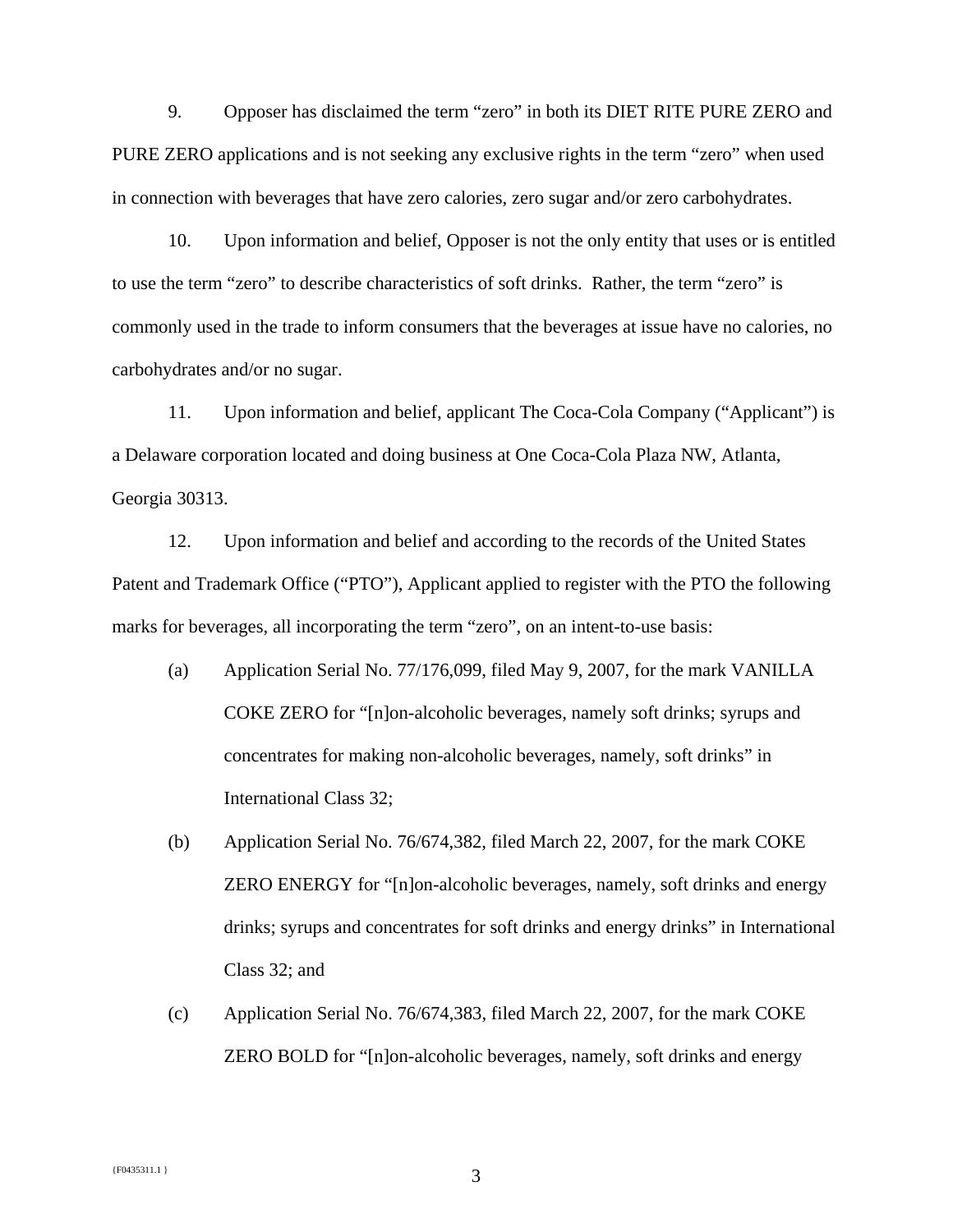drinks; syrups and concentrates for soft drinks and energy drinks" in International Class 32

(collectively, the "Opposed Applications").

13. At the time Applicant filed the Opposed ITU Applications, the term "zero" was being used in the beverage industry to describe a characteristic of beverages, namely, beverages with zero calories and/or zero carbohydrates.

14. In respect of each of the opposed applications, the PTO issued an office action noting that the term "zero" is merely descriptive of a feature of Applicant's goods, namely the calorie and/or carbohydrate content and therefore requiring Applicant to disclaim the descriptive wording.

15. In respect of each of the Opposed Applications, Applicant proffered to the PTO various evidence purportedly supporting the claim that the term "zero" had acquired distinctiveness under Section 2(f) of the Lanham Act such that its primary meaning was to identify source, not to describe characteristics of Applicant's beverages sold or to be sold under the marks applied for in the Opposed Applications. The PTO apparently accepted this evidence and approved each of the opposed applications for publication prior to registration.

16. If the Opposed Applications are allowed to mature to registration without a disclaimer of the term "zero," Applicant will be granted rights in a descriptive or generic term that should be freely available for use throughout the beverage industry, and Opposer will be prejudiced and harmed thereby.

17. Applicant already has attempted to assert its claimed rights in the descriptive or generic term "zero" against Opposer, including by filing Notices of Opposition against Opposer's applications to register the DIET RITE PURE ZERO and PURE ZERO marks.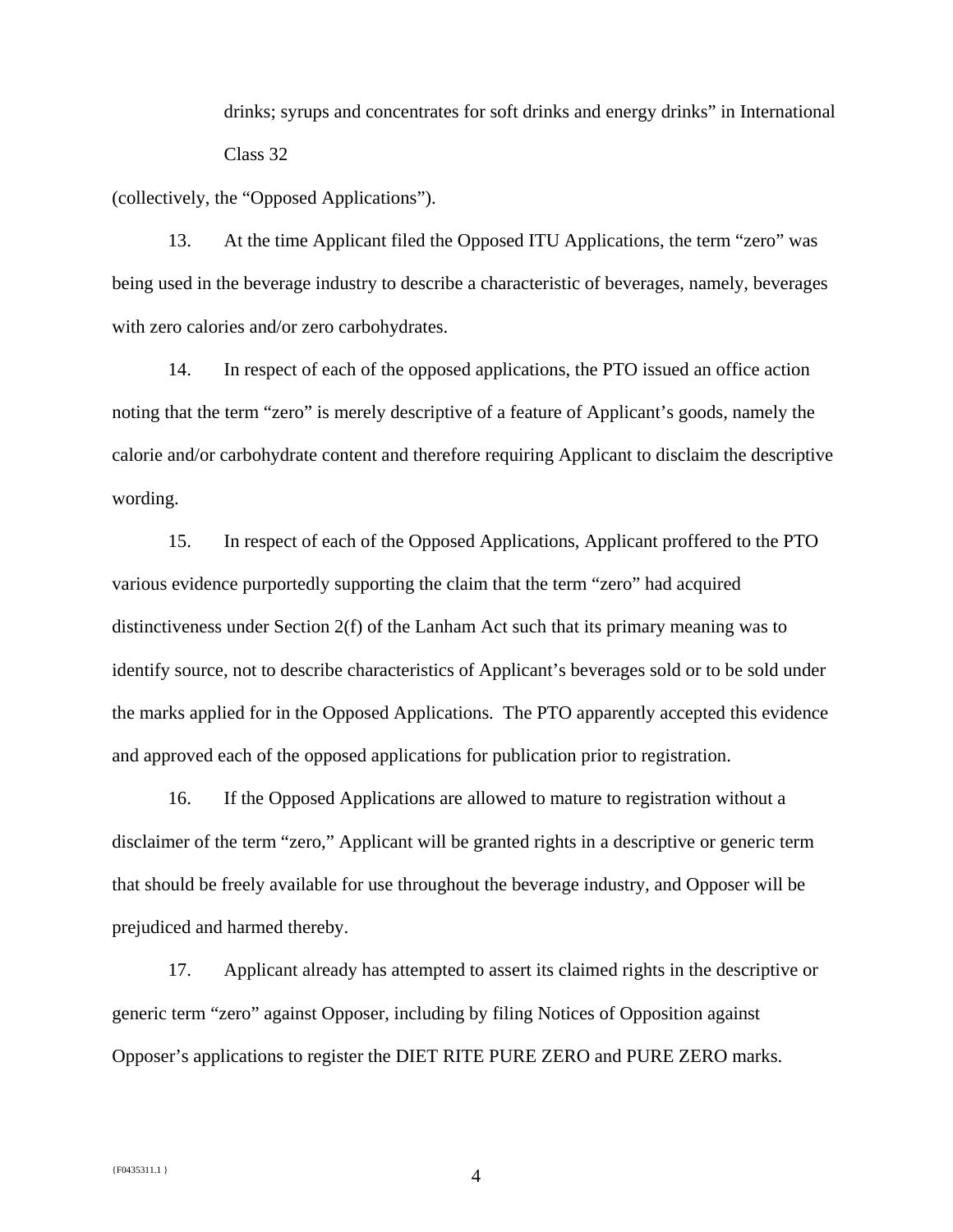#### **FIRST CLAIM FOR RELIEF UNDER SECTION 2(e)**

18. Opposer repeats and realleges paragraphs 1 through 17 above as if fully set forth herein.

19. Applicant's claim that the marks identified in the opposed applications are registerable without disclaimer of the term "zero" is inconsistent with the use by Opposer and others in the beverage industry to describe fundamental characteristics of their beverage products. In view of such use, the term "zero" cannot be source-indicating as denoting goods emanating substantially exclusively from Applicant.

20. Registration to Applicant of the opposed applications without a disclaimer of the term "zero" will harm Opposer by giving Applicant presumptive exclusivity in and to a term widely in use by others, including the Opposer, thereby impairing Opposer's ability to use this common term in connection with beverages.

21. By reason of the foregoing, Opposer is likely to be harmed by registration of the opposed applications.

#### **SECOND CLAIM FOR RELIEF UNDER SECTION 2 AND/OR SECTION 2(e)**

22. Opposer repeats and realleges paragraphs 1 through 21 above as if fully set forth herein.

23. The term "zero" or number zero (0) names distinctive characteristics and/or the most important attributes of certain beverage products, including all or some of the beverage products for which the opposed marks are sought to be registered and for which the marks are or are intended to be used.

24. Because the term "zero" or number (0) names distinctive characteristics and/or the most important attributes of certain beverage products, it is generic when applied to such goods and cannot function to indicate source.

 ${F}^{0435311.1}$  5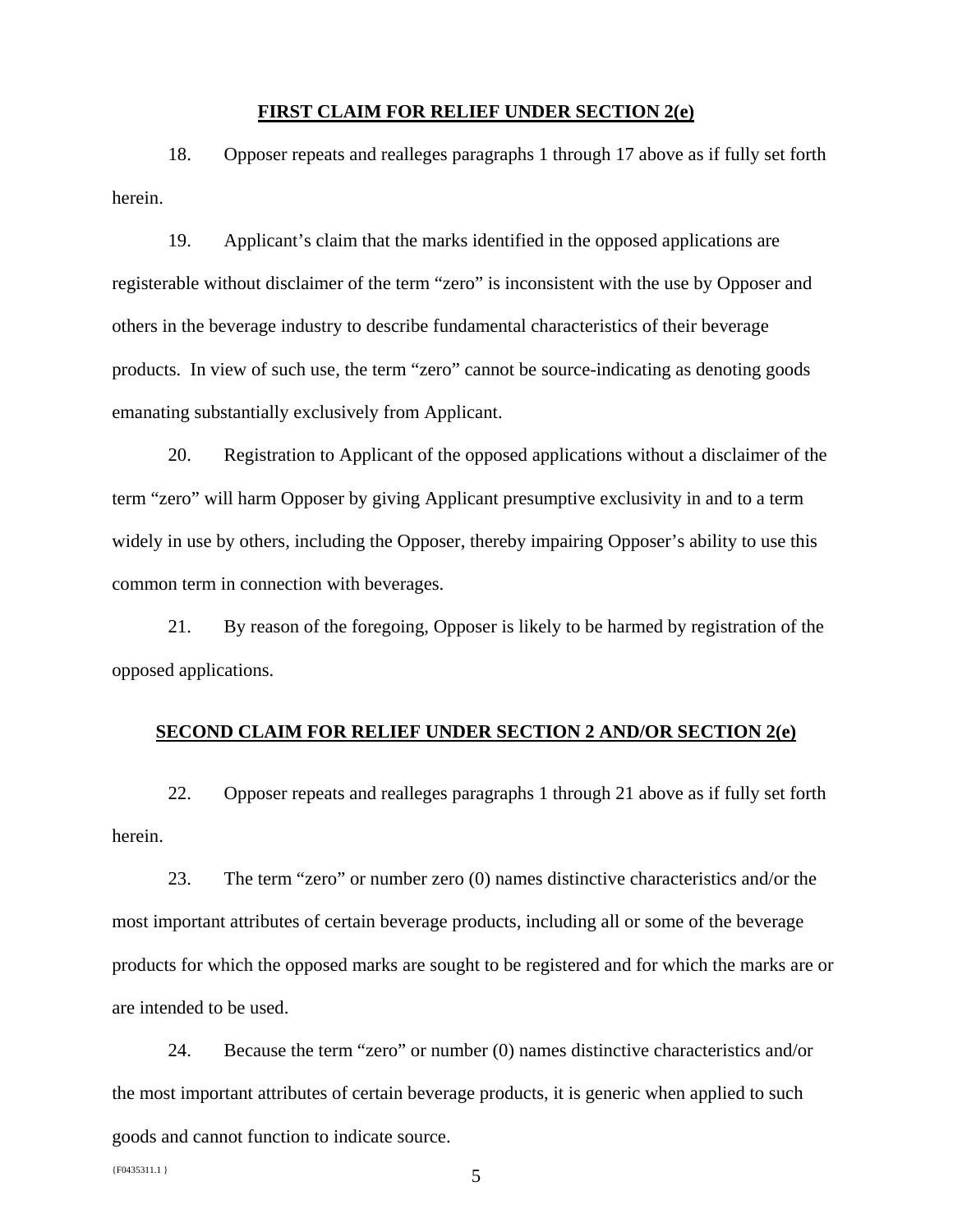25. Registration of the opposed marks without a disclaimer of the generic term "zero" is contrary to Section 2 of the Lanham Act, which permits registration only to marks capable of distinguishing the goods of the applicant from those of others, and/or Section 2(e) of the Lanham Act, which prohibits registration of merely descriptive marks.

26. Because "zero" is generic and unregistrable, Applicant cannot be permitted to register the opposed marks without disclaiming the term "zero."

27. Registration to Applicant of the opposed marks without a disclaimer of the term "zero" would harm Opposer by giving Applicant presumptive exclusivity in and the right to usurp a generic term, impairing Opposer's ability to use this common term in connection with its own beverage products.

28. By reason of the foregoing, Opposer is likely to be harmed by registration of the opposed marks.

 WHEREFORE, it is respectfully requested that Opposer's opposition be sustained and that the registrations sought by Applicant in VANILLA COKE ZERO as shown in Application Serial No. 77/176,099; COKE ZERO ENERGY as shown in Application Serial No. 76/674,382; and COKE ZERO BOLD as shown in Application Serial No. 76/674,383 all be denied absent the entry of a disclaimer of the term "zero."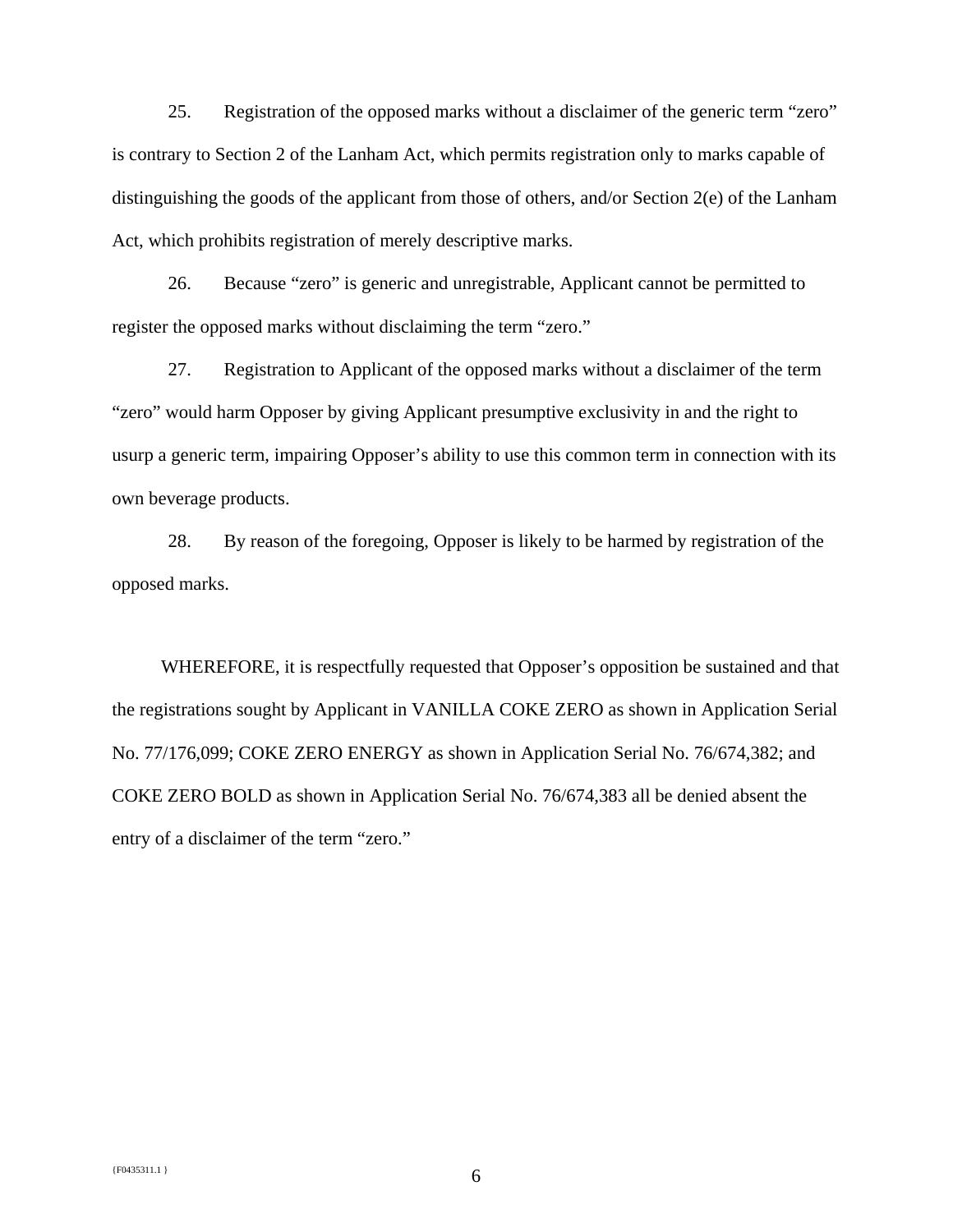Dated: New York, New York \_\_\_\_\_\_\_\_\_\_\_\_, 2009

FROSS ZELNICK LEHRMAN & ZISSU, P.C.

By:

 Barbara A. Solomon Laura Popp-Rosenberg 866 United Nations Plaza New York, New York 10017 Telephone: (212) 813-5900 Email: bsolomon@frosszelnick.com lpopp-rosenberg@frosszelnick.com

*Attorneys for Opposer Royal Crown Company, Inc.*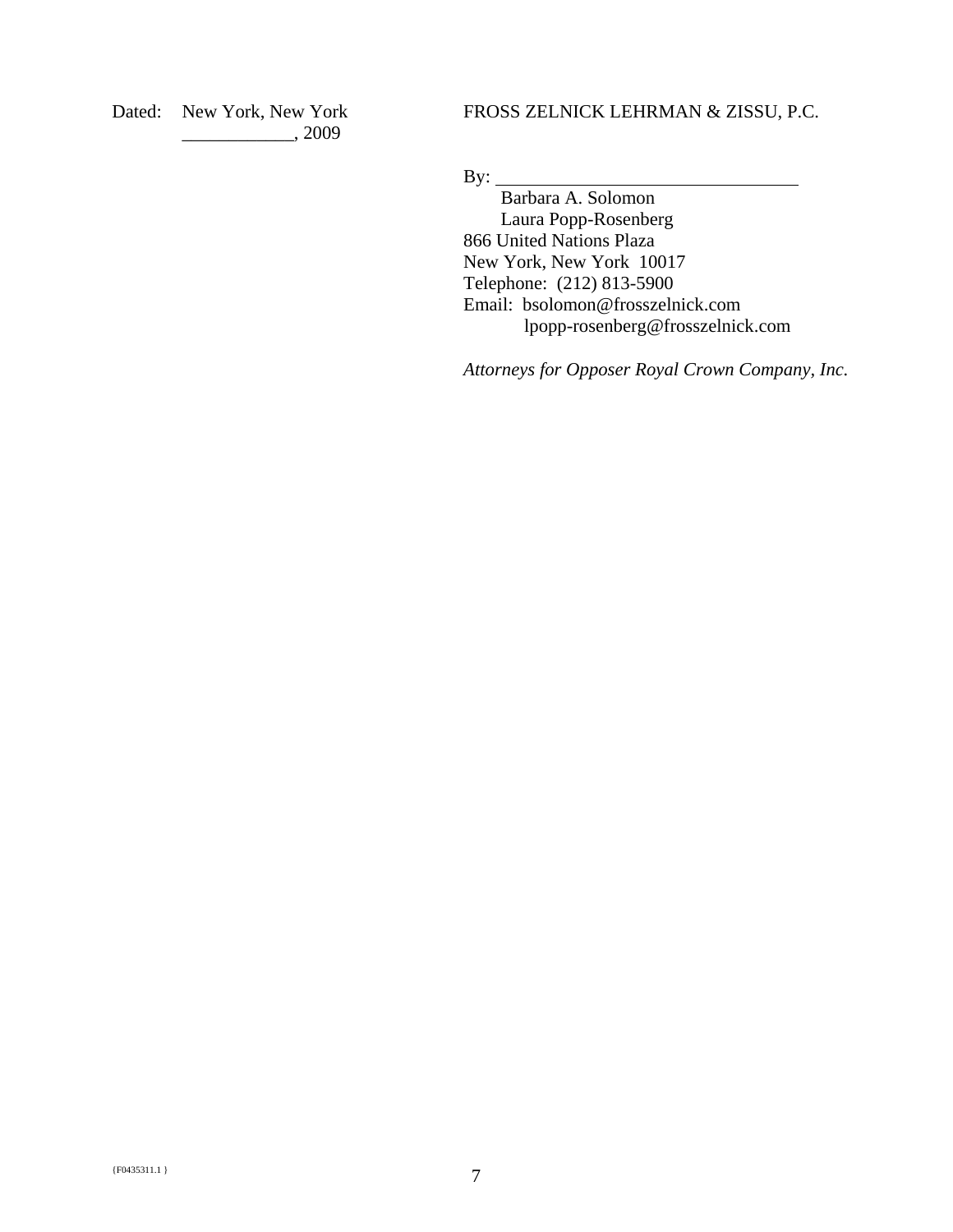# **EXHIBIT 5a**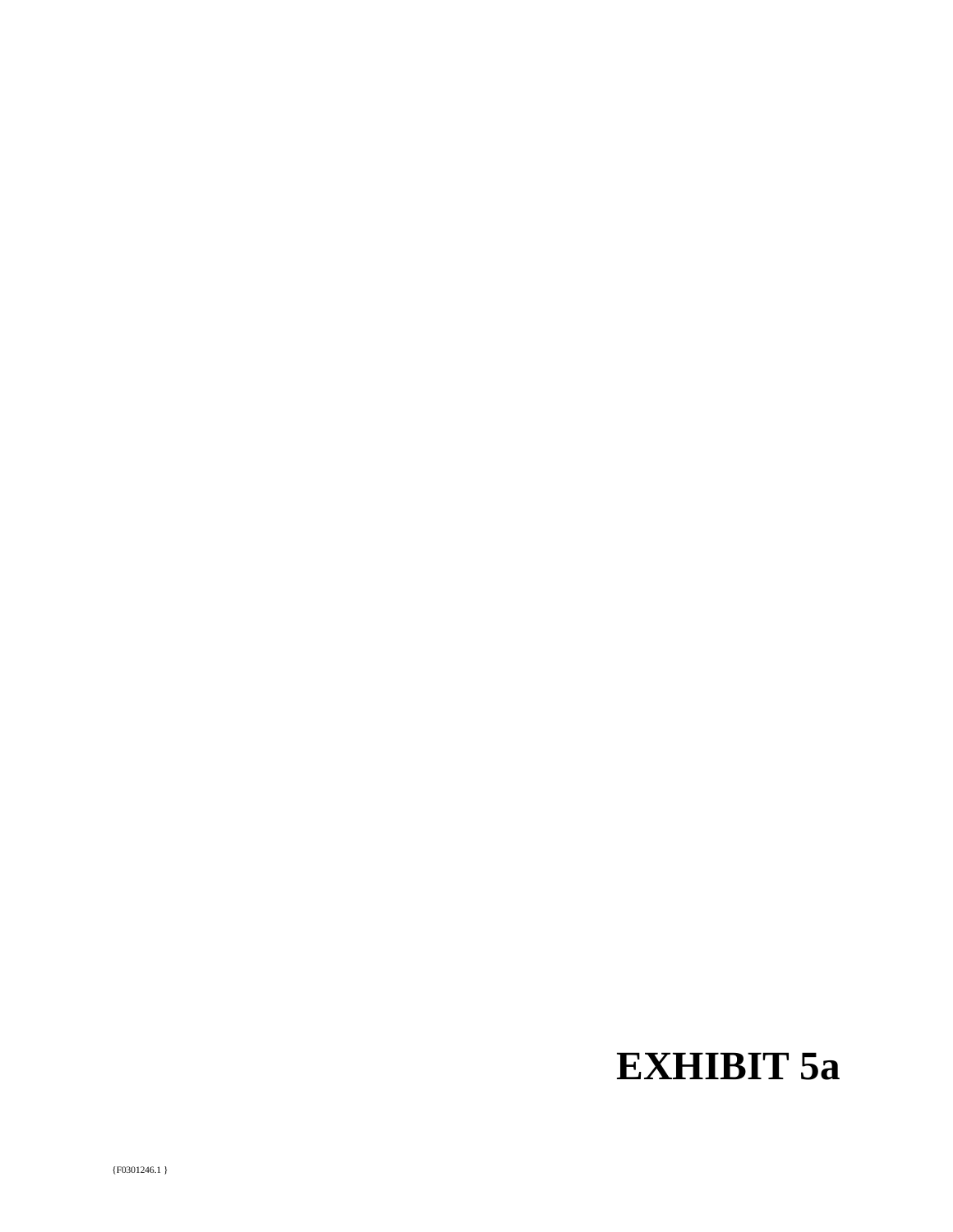## **IN THE UNITED STATES PATENT AND TRADEMARK OFFICE BEFORE THE TRADEMARK TRIAL AND APPEAL BOARD**

In the Matter of:

Application S.N. 77/176,099 (VANILLA COKE ZERO) Published in the *Official Gazette* on April 15, 2008

-and-

| Application S.N. 76/674,382 (COKE ZERO ENERGY)<br>Application S.N. 76/674,383 (COKE ZERO BOLD)<br>Published in the <i>Official Gazette</i> on April 29, 2008 |     |                             |
|--------------------------------------------------------------------------------------------------------------------------------------------------------------|-----|-----------------------------|
| ROYAL CROWN COMPANY, INC.,                                                                                                                                   | – X |                             |
|                                                                                                                                                              |     |                             |
| Opposer,                                                                                                                                                     |     |                             |
|                                                                                                                                                              |     | Consolidated Opposition No. |
| <u>-91185755</u>                                                                                                                                             |     |                             |
| - against -                                                                                                                                                  |     |                             |
|                                                                                                                                                              |     |                             |
| THE COCA-COLA COMPANY,                                                                                                                                       |     |                             |
|                                                                                                                                                              |     |                             |
| Applicant.                                                                                                                                                   |     |                             |
|                                                                                                                                                              |     |                             |

## **AMENDED CONSOLIDATED NOTICE OF OPPOSITION**

Royal Crown Company, Inc., a Delaware corporation located and doing business at 5301 Legacy Drive, Plano, Texas 75024 ("Opposer"), believes that it will be damaged by the issuance of registrations for the marks VANILLA COKE ZERO as shown in Application Serial No. 77/176,099; COKE ZERO ENERGY as shown in Application Serial No. 76/674,382; and COKE ZERO BOLD as shown in Application Serial No. 76/674,383, all for beverages in international Class 32, and therefore opposes the same. As grounds for its opposition, Opposer, by its attorneys Fross Zelnick Lehrman & Zissu, P.C., alleges as follows:

1. Opposer and its predecessors have been manufacturing and distributing soft drink products for over one century.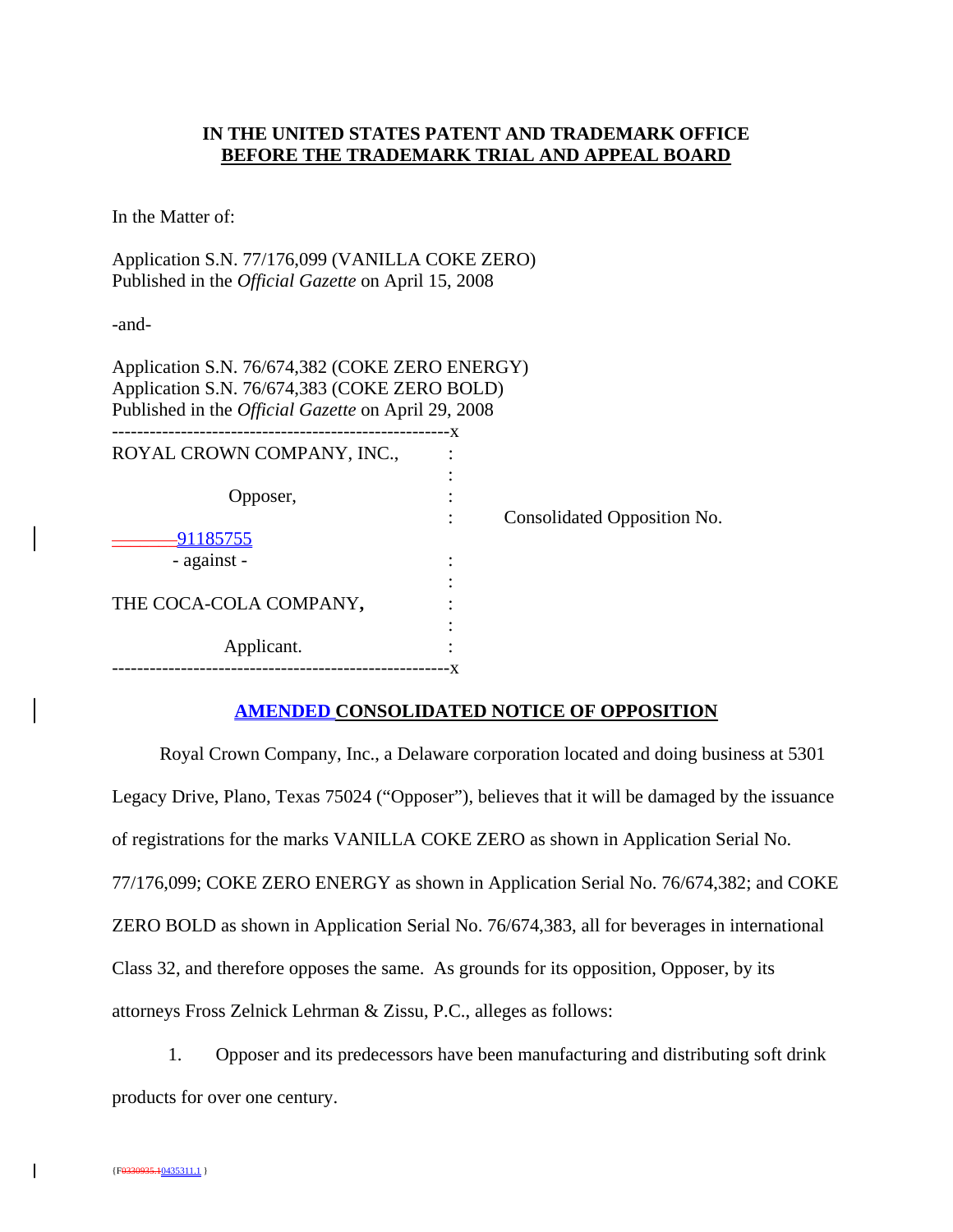2. In 1958, Opposer launched Diet Rite as the first diet soft drink. With this introduction, calorie conscious soft drink lovers were given a product that fit their lifestyle.

3. Opposer and its predecessors have continued to lead in innovations in the diet soft drink category by introducing unique flavor extensions. DIET RITE cola was the first diet drink to be salt/sodium free; was the first sodium-, caffeine- and calorie-free soft drink made with Nutrasweet; and was the first sodium-, caffeine-, calorie- and aspartame-free soft drink made with Splenda.

4. Since at least 2003, Opposer continuously has been using the term "zero" in connection with its diet beverages. The term "zero" is descriptive of characteristics of such products, namely that the products have zero calories.

5. On February 28, 2005, Opposer filed Application Serial No. 78/576,257 to register the mark DIET RITE PURE ZERO for "soft drinks and syrups used in the preparation thereof" in International Class 32 based on a bona fide intent to use the mark in commerce.

6. On August 9, 2005, a non-final office action issued requiring Opposer to disclaim "zero" on the basis that the term is descriptive of one or more features of Opposer's product namely, that Opposer's product has zero calories or zero carbohydrates or zero sugar.

7. On March 7, 2005, Opposer filed Application Serial No. 78/581,917 to register the mark PURE ZERO for "soft drinks and syrups and concentrates used in the preparation thereof" in International Class 32 based on an intent to use the mark in commerce.

8. On August 9, 2005, a non-final office action issued in connection with Opposer's PURE ZERO application requiring Opposer to disclaim the term "zero" because it merely describes one or more features of the beverage product, namely that the product has zero calories or zero carbohydrates or zero sugar.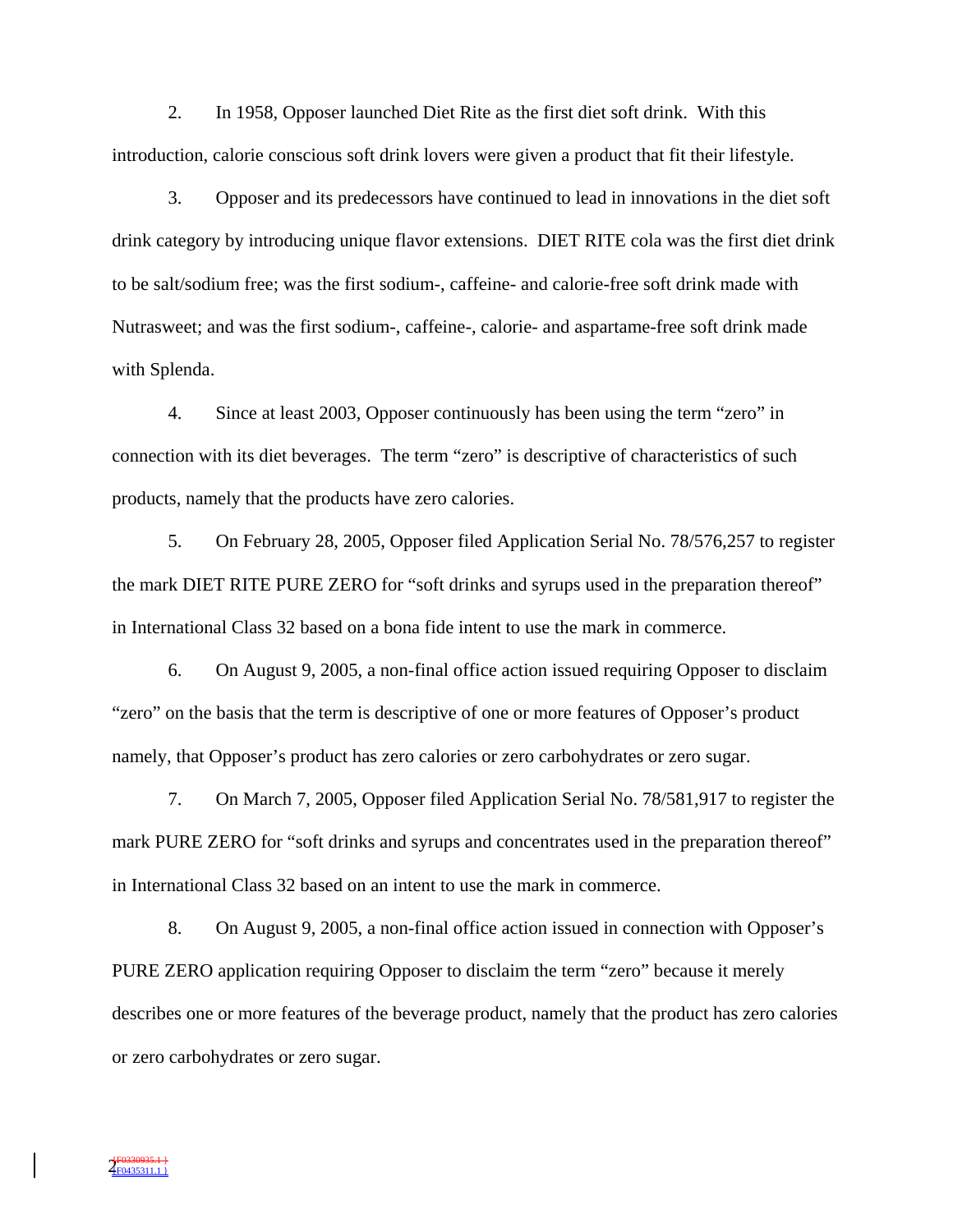9. Opposer has disclaimed the term "zero" in both its DIET RITE PURE ZERO and PURE ZERO applications and is not seeking any exclusive rights in the term "zero" when used in connection with beverages that have zero calories, zero sugar and/or zero carbohydrates.

10. Upon information and belief, Opposer is not the only entity that uses or is entitled to use the term "zero" to describe characteristics of soft drinks. Rather, the term "zero" is commonly used in the trade to inform consumers that the beverages at issue have no calories, no carbohydrates and/or no sugar.

11. Upon information and belief, applicant The Coca-Cola Company ("Applicant") is a Delaware corporation located and doing business at One Coca-Cola Plaza NW, Atlanta, Georgia 30313.

12. Upon information and belief and according to the records of the United States Patent and Trademark Office ("PTO"), Applicant applied to register with the PTO the following marks for beverages, all incorporating the term "zero", on an intent-to-use basis:

- (a) Application Serial No. 77/176,099, filed May 9, 2007, for the mark VANILLA COKE ZERO for "[n]on-alcoholic beverages, namely soft drinks; syrups and concentrates for making non-alcoholic beverages, namely, soft drinks" in International Class 32;
- (b) Application Serial No. 76/674,382, filed March 22, 2007, for the mark COKE ZERO ENERGY for "[n]on-alcoholic beverages, namely, soft drinks and energy drinks; syrups and concentrates for soft drinks and energy drinks" in International Class 32; and
- (c) Application Serial No. 76/674,383, filed March 22, 2007, for the mark COKE ZERO BOLD for "[n]on-alcoholic beverages, namely, soft drinks and energy

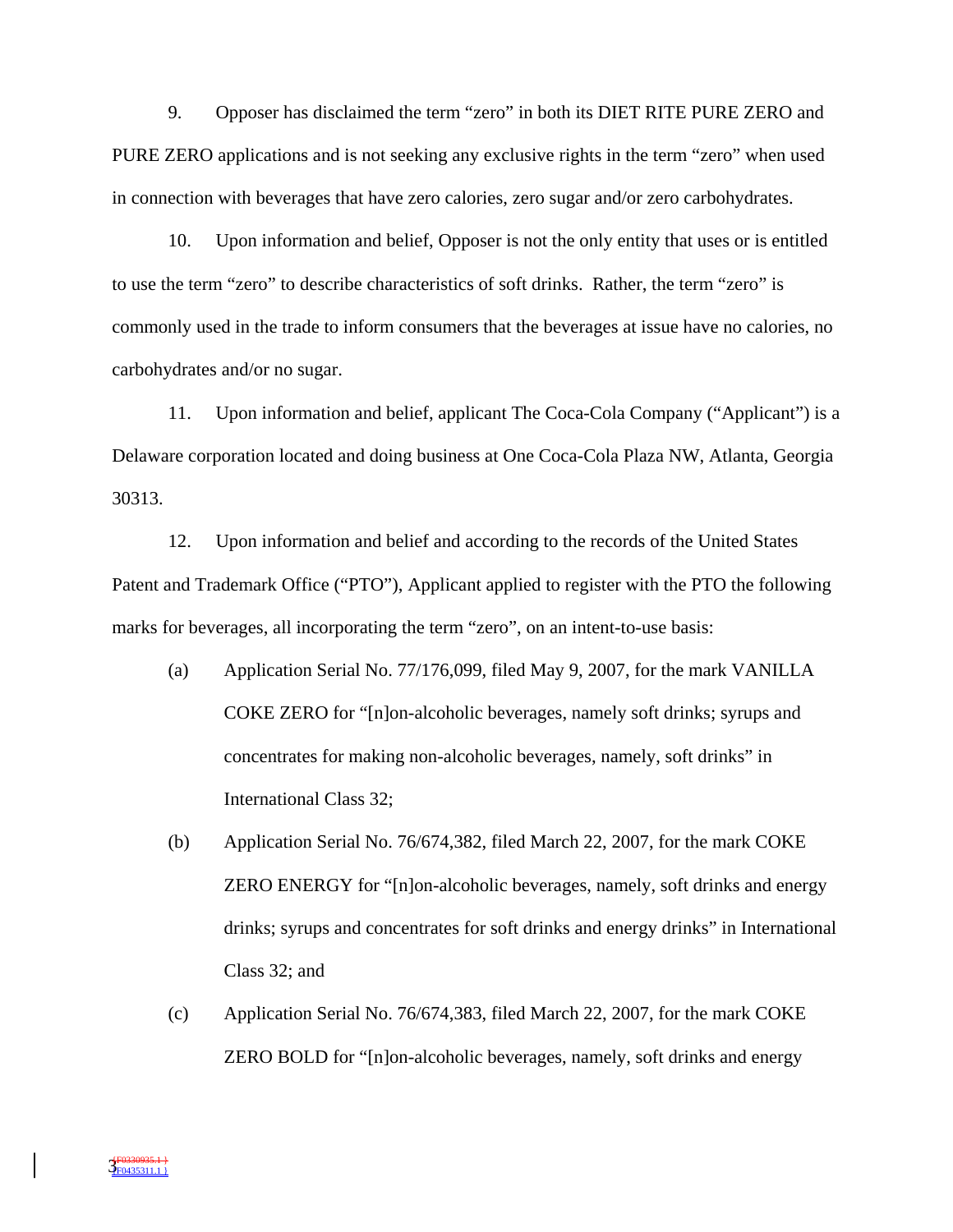drinks; syrups and concentrates for soft drinks and energy drinks" in International Class 32

(collectively, the "Opposed Applications").

13. At the time Applicant filed the Opposed ITU Applications, the term "zero" was being used in the beverage industry to describe a characteristic of beverages, namely, beverages with zero calories and/or zero carbohydrates.

14. In respect of each of the opposed applications, the PTO issued an office action noting that the term "zero" is merely descriptive of a feature of Applicant's goods, namely the calorie and/or carbohydrate content and therefore requiring Applicant to disclaim the descriptive wording.

15. In respect of each of the Opposed Applications, Applicant proffered to the PTO various evidence purportedly supporting the claim that the term "zero" had acquired distinctiveness under Section 2(f) of the Lanham Act such that its primary meaning was to identify source, not to describe characteristics of Applicant's beverages sold or to be sold under the marks applied for in the Opposed Applications. The PTO apparently accepted this evidence and approved each of the opposed applications for publication prior to registration.

16. If the Opposed Applications are allowed to mature to registration without a disclaimer of the term "zero," Applicant will be granted rights in a descriptive or generic term that should be freely available for use throughout the beverage industry, and Opposer will be prejudiced and harmed thereby.

17. Applicant already has attempted to assert its claimed rights in the descriptive or generic term "zero" against Opposer, including by filing Notices of Opposition against Opposer's applications to register the DIET RITE PURE ZERO and PURE ZERO marks.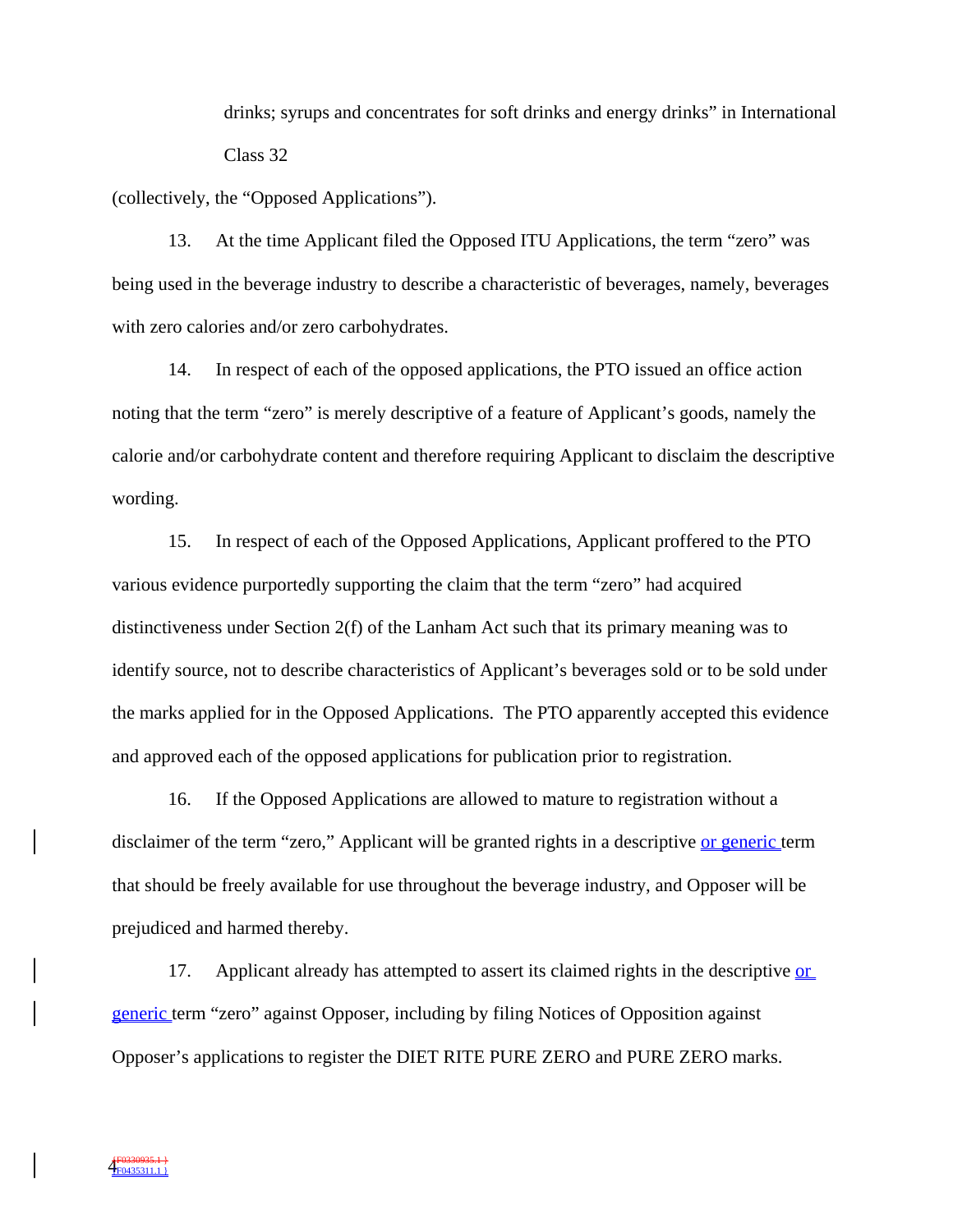### **FIRST CLAIM FOR RELIEF UNDER SECTION 2(e)**

18. Opposer repeats and realleges paragraphs 1 through 17 above as if fully set forth herein.

19. Applicant's claim that the marks identified in the opposed applications are registerable without disclaimer of the term "zero" is inconsistent with the use by Opposer and others in the beverage industry to describe fundamental characteristics of their beverage products. In view of such use, the term "zero" cannot be source-indicating as denoting goods emanating substantially exclusively from Applicant.

20. Registration to Applicant of the opposed applications without a disclaimer of the term "zero" will harm Opposer by giving Applicant presumptive exclusivity in and to a term widely in use by others, including the Opposer, thereby impairing Opposer's ability to use this common term in connection with beverages.

21. By reason of the foregoing, Opposer is likely to be harmed by registration of the opposed applications.

#### **SECOND CLAIM FOR RELIEF UNDER SECTION 2 AND/OR SECTION 2(e)**

22. Opposer repeats and realleges paragraphs 1 through 21 above as if fully set forth herein.

23. The term "zero" or number zero (0) names distinctive characteristics and/or the most important attributes of certain beverage products, including all or some of the beverage products for which the opposed marks are sought to be registered and for which the marks are or are intended to be used.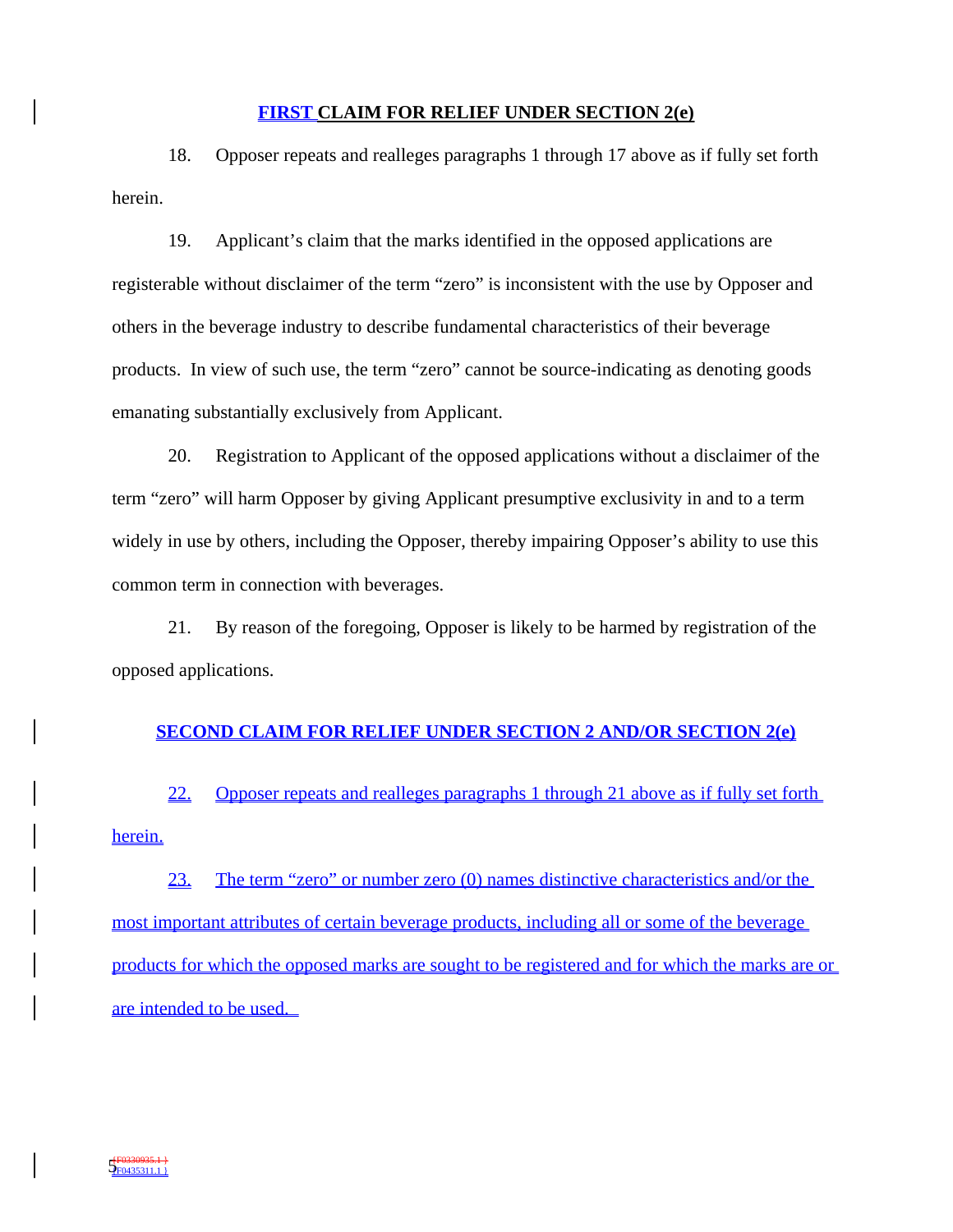24. Because the term "zero" or number (0) names distinctive characteristics and/or the most important attributes of certain beverage products, it is generic when applied to such goods and cannot function to indicate source.

25. Registration of the opposed marks without a disclaimer of the generic term "zero" is contrary to Section 2 of the Lanham Act, which permits registration only to marks capable of distinguishing the goods of the applicant from those of others, and/or Section 2(e) of the Lanham Act, which prohibits registration of merely descriptive marks.

26. Because "zero" is generic and unregistrable, Applicant cannot be permitted to register the opposed marks without disclaiming the term "zero."

27. Registration to Applicant of the opposed marks without a disclaimer of the term "zero" would harm Opposer by giving Applicant presumptive exclusivity in and the right to usurp a generic term, impairing Opposer's ability to use this common term in connection with its own beverage products.

28. By reason of the foregoing, Opposer is likely to be harmed by registration of the opposed marks.

WHEREFORE, it is respectfully requested that Opposer's opposition be sustained and that the registrations sought by Applicant in VANILLA COKE ZERO as shown in Application Serial No. 77/176,099; COKE ZERO ENERGY as shown in Application Serial No. 76/674,382; and COKE ZERO BOLD as shown in Application Serial No. 76/674,383 all be denied absent the entry of a disclaimer of the descriptive term "zero."

Dated: New York, New York August 13, 2008\_\_\_\_\_\_\_\_\_\_\_\_,

FROSS ZELNICK LEHRMAN & ZISSU, P.C.

2009

 $By:$ 

 Barbara A. Solomon Laura Popp-Rosenberg

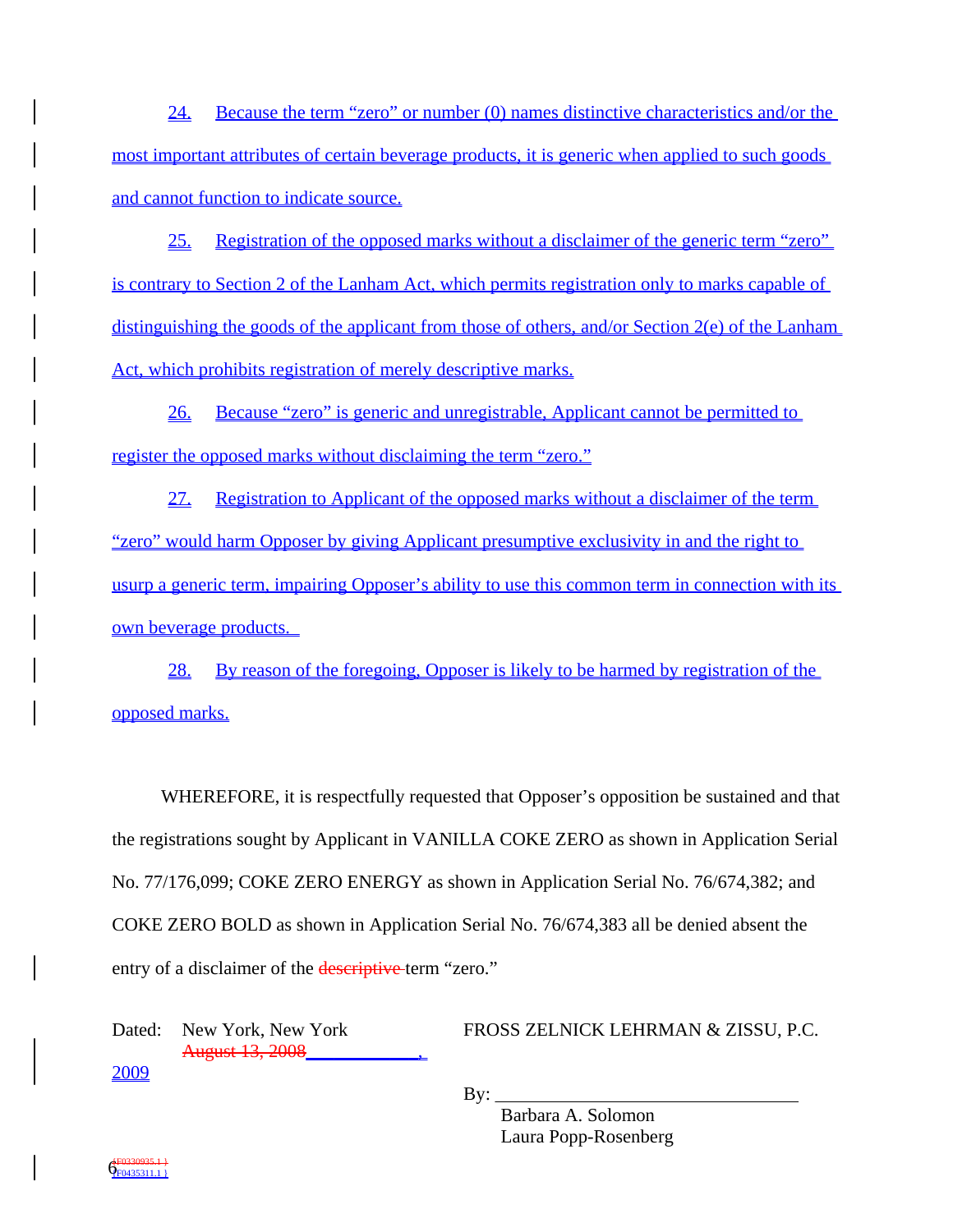866 United Nations Plaza New York, New York 10017 Telephone: (212) 813-5900 Email: bsolomon@frosszelnick.com lpopp-rosenberg@frosszelnick.com

*Attorneys for Opposer Royal Crown Company, Inc.*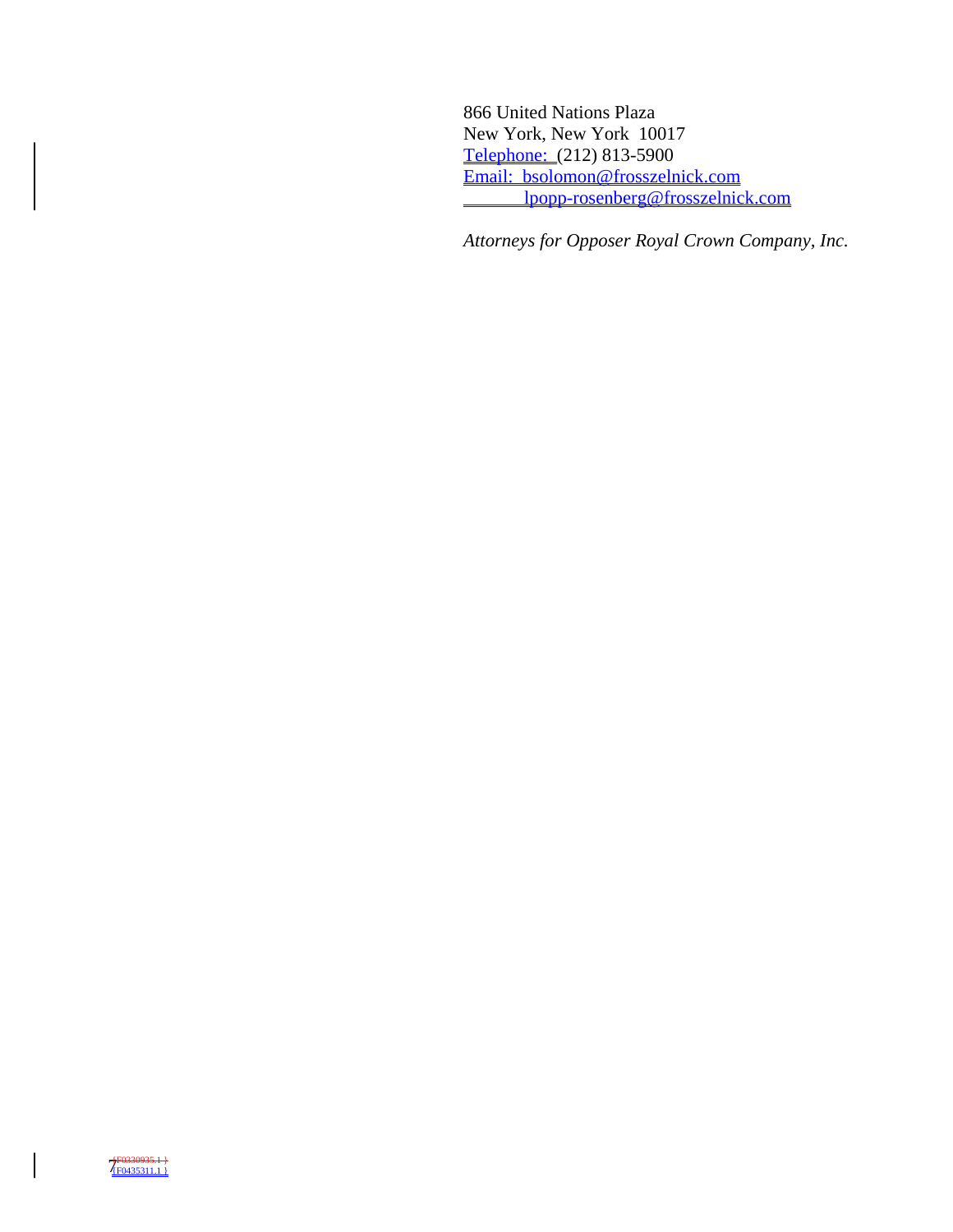#### **CERTIFICATE OF SERVICE**

 I hereby certify that I have caused a copy of the foregoing Notice of Opposition to be sent this 13<sup>th</sup> day of August 2008 by prepaid first-class mail to Applicant's correspondent of record asfollows:

Caroline K. Pearlstein, Esq. The Coca-Cola Company USA 1112B One Coca-Cola Plaza Atlanta, GA 30313

 $-$ and $-$ 

Caroline K. Pearlstein, Esq. The Coca-Cola Company 1 Coca-Cola Plz NW Atlanta, GA 30313-2499

with a courtesy copy to

Bruce Baber, Esq. King & Spalding LLP 1185 Avenue of the Americas New York, NY 10036-4003

Laura Popp-Rosenberg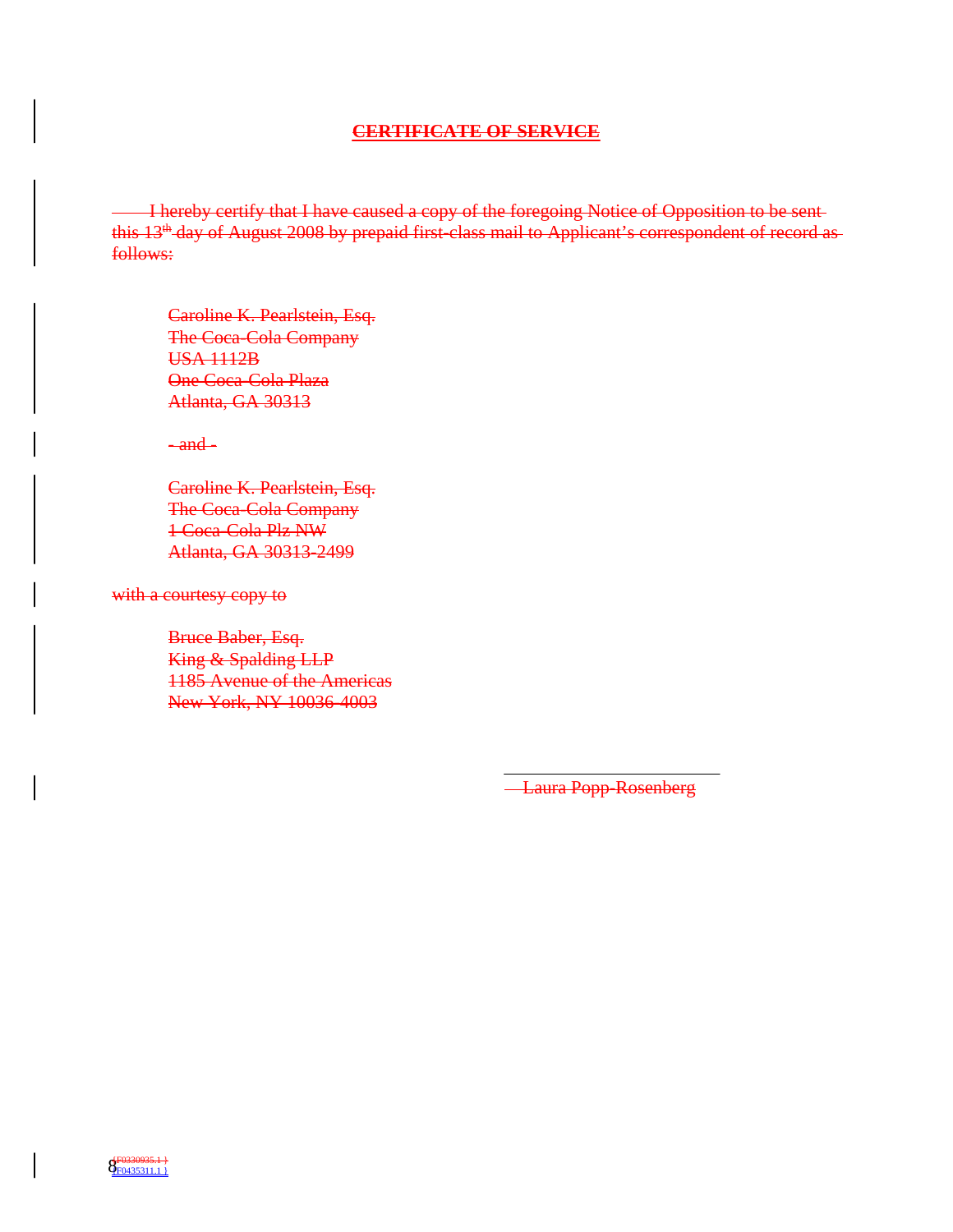Document comparison done by DeltaView on Wednesday, March 25, 2009 6:20:14 PM **Input:**

| popul.        |                                                                   |
|---------------|-------------------------------------------------------------------|
| Document 1    | file://M:/Wdox/Docs/Clients/DPSU/0705053/F0330935.DOC             |
| Document 2    | [WORLDOX://M:\Wdox\Docs\Clients\DPSU\0705053\F04353)<br>$11.$ DOC |
| Rendering set | Standard                                                          |

| Legend:                  |  |  |
|--------------------------|--|--|
| <b>Insertion</b>         |  |  |
|                          |  |  |
| <i><b>Loved from</b></i> |  |  |
| Moved to                 |  |  |
| Style change             |  |  |
| Format change            |  |  |
| Moved deletion           |  |  |
| Inserted cell            |  |  |
| <b>Deleted cell</b>      |  |  |
| Moved cell               |  |  |
| Split/Merged cell        |  |  |
| Padding cell             |  |  |

| <b>Statistics:</b> |       |    |
|--------------------|-------|----|
|                    | Count |    |
| Insertions         |       | 26 |
| Deletions          |       | 23 |
| Moved from         |       |    |
| Moved to           |       |    |
| Style change       |       |    |
| Format changed     |       |    |
| Total changes      |       |    |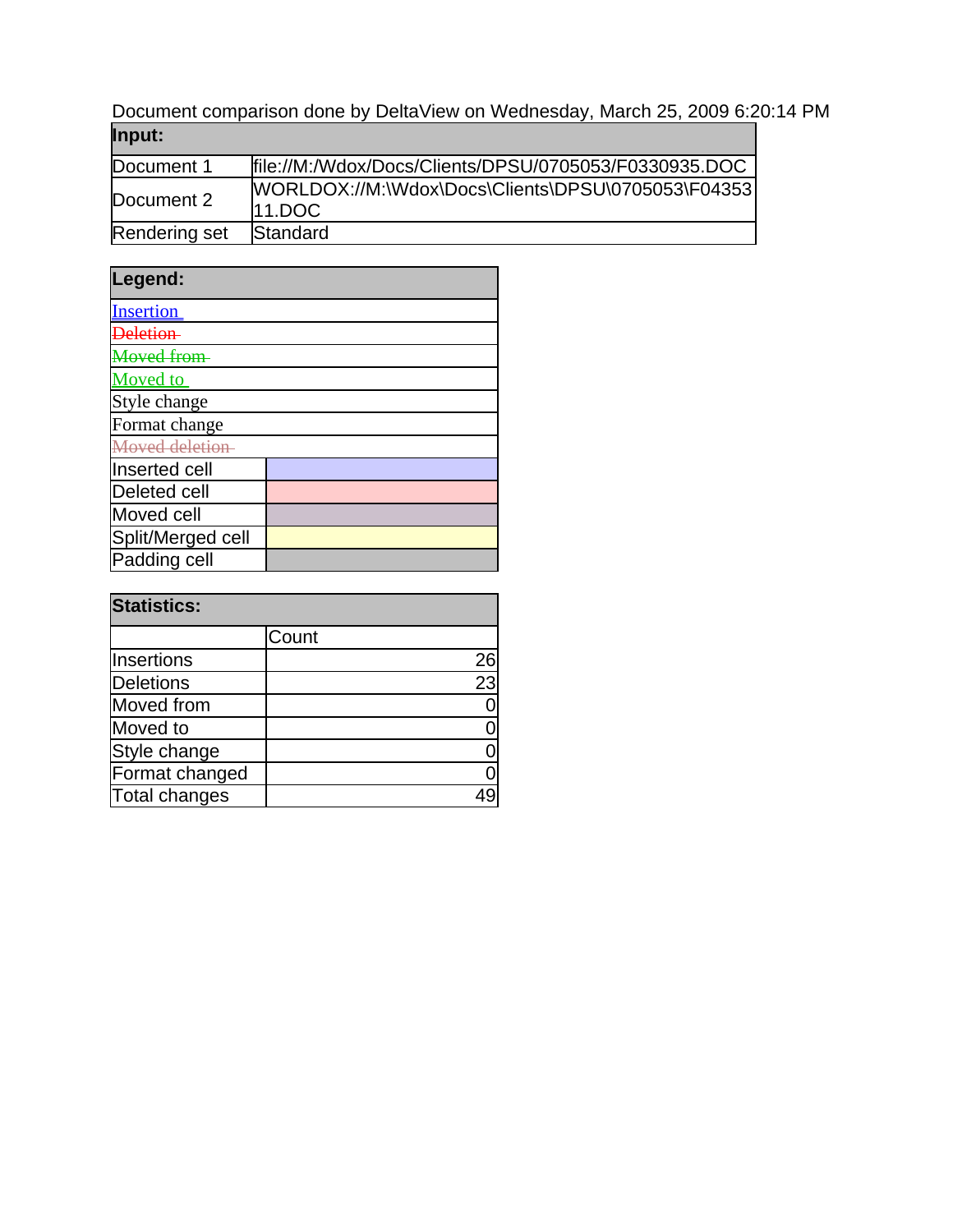# **EXHIBIT 6**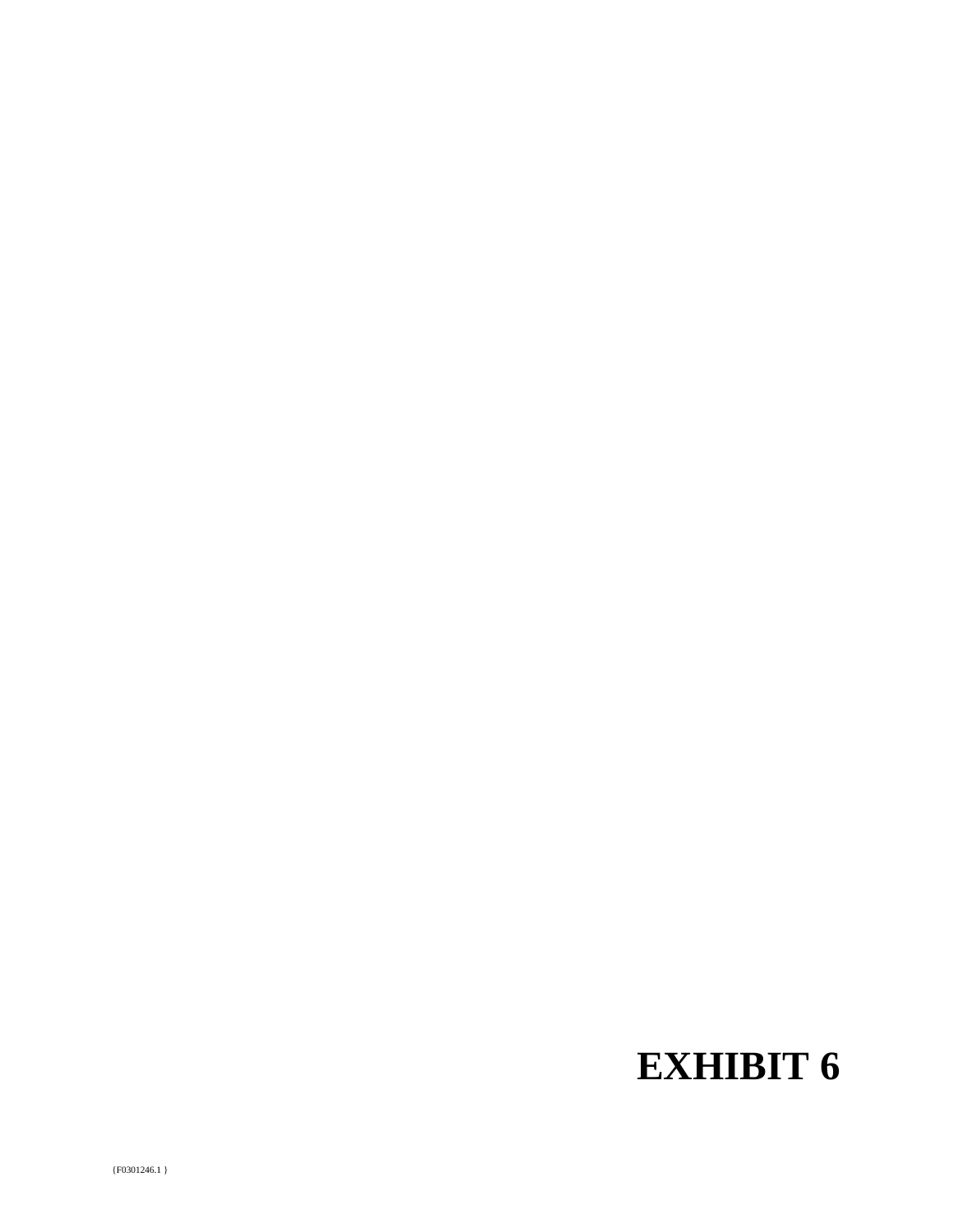## **IN THE UNITED STATES PATENT AND TRADEMARK OFFICE BEFORE THE TRADEMARK TRIAL AND APPEAL BOARD**

In the Matter of:

Application S.N. 77/257,653 (VANILLA COCA-COLA ZERO) Published in the *Official Gazette* on May 27, 2008

-and-

Application S.N. 78/620,677 (FANTA ZERO) Published in the *Official Gazette* on June 10, 2008

-and-

Application S.N. 77/309,752 (POWERADE ZERO) Published in the *Official Gazette* on September 9, 2008

| ROYAL CROWN COMPANY, INC., |                                  |                                      |
|----------------------------|----------------------------------|--------------------------------------|
| Opposer,                   | ٠<br>٠<br>$\bullet$<br>$\bullet$ | Consolidated Opposition No. 91186579 |
| - against -                | ٠<br>٠<br>$\bullet$              |                                      |
| THE COCA-COLA COMPANY,     | ٠<br>٠                           |                                      |
| Applicant.                 | ٠                                |                                      |

## **AMENDED CONSOLIDATED NOTICE OF OPPOSITION**

 Royal Crown Company, Inc., a Delaware corporation located and doing business at 5301 Legacy Drive, Plano, Texas 75024 ("Opposer"), believes that it will be damaged by the issuance of registrations for the marks VANILLA COCA-COLA ZERO as shown in Application Serial No. 77/257,653; FANTA ZERO as shown in Application Serial No. 78/620,677; and POWERADE ZERO as shown in Application Serial No. 77/309,752, all for beverages in international Class 32, and therefore opposes the same. As grounds for its opposition, Opposer, by its attorneys Fross Zelnick Lehrman & Zissu, P.C., alleges as follows: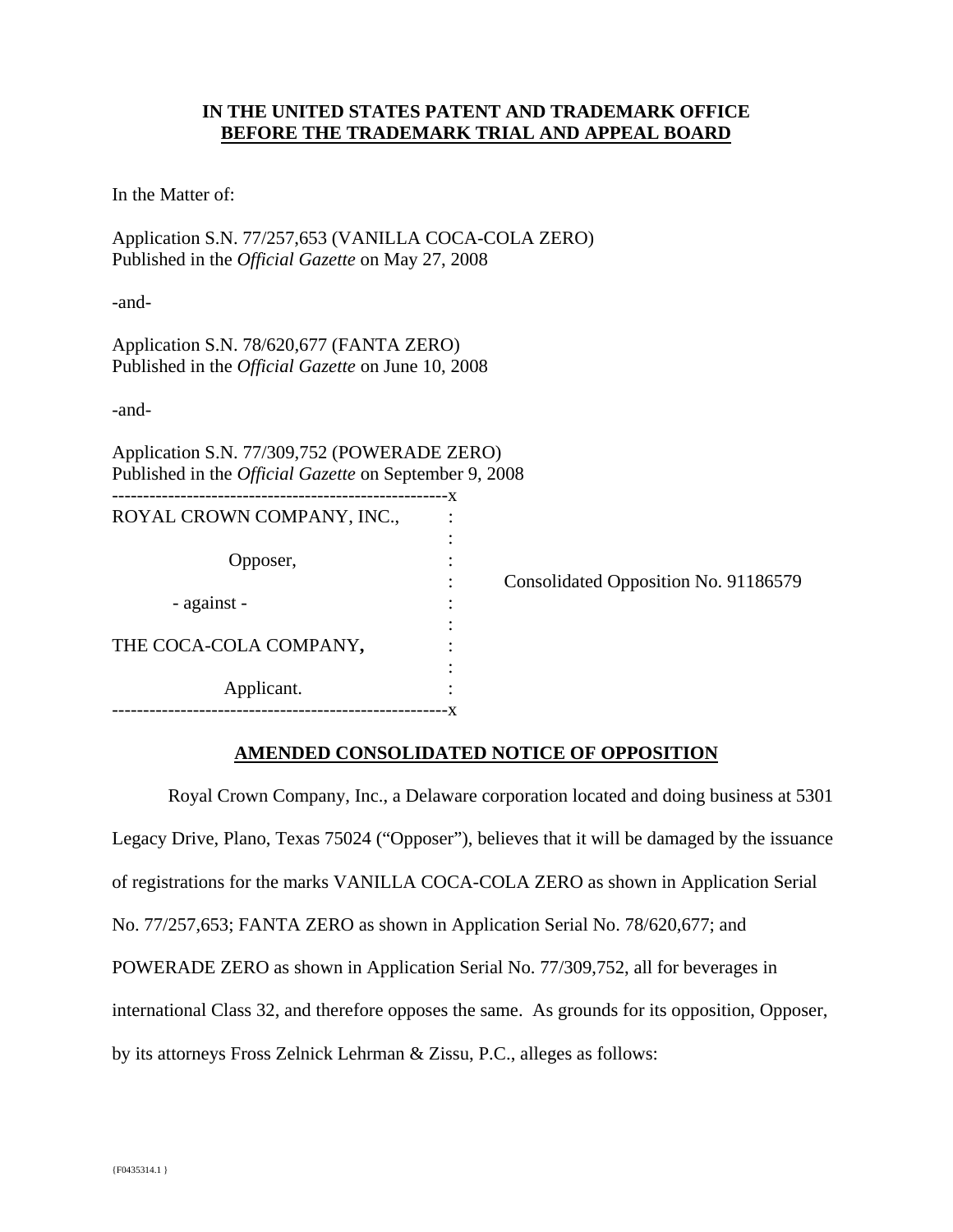1. Opposer and its predecessors have been manufacturing and distributing soft drink products for over one century.

2. In 1958, Opposer launched Diet Rite as the first diet soft drink. With this introduction, calorie conscious soft drink lovers were given a product that fit their lifestyle.

3. Opposer and its predecessors have continued to lead in innovations in the diet soft drink category by introducing unique flavor extensions. DIET RITE cola was the first diet drink to be salt/sodium free; was the first sodium-, caffeine- and calorie-free soft drink made with Nutrasweet; and was the first sodium-, caffeine-, calorie- and aspartame-free soft drink made with Splenda.

4. Since at least 2003, Opposer continuously has been using the term "zero" in connection with its diet beverages. The term "zero" is descriptive of characteristics of such products.

5. On February 28, 2005, Opposer filed Application Serial No. 78/576,257 to register the mark DIET RITE PURE ZERO for "soft drinks and syrups used in the preparation thereof" in International Class 32 based on a bona fide intent to use the mark in commerce.

6. On August 9, 2005, a non-final office action issued requiring Opposer to disclaim "zero" on the basis that the term is descriptive of one or more features of Opposer's product namely, that Opposer's product has zero calories or zero carbohydrates or zero sugar.

7. On March 7, 2005, Opposer filed Application Serial No. 78/581,917 to register the mark PURE ZERO for "soft drinks and syrups and concentrates used in the preparation thereof" in International Class 32 based on an intent to use the mark in commerce.

8. On August 9, 2005, a non-final office action issued in connection with Opposer's PURE ZERO application requiring Opposer to disclaim the term "zero" because it merely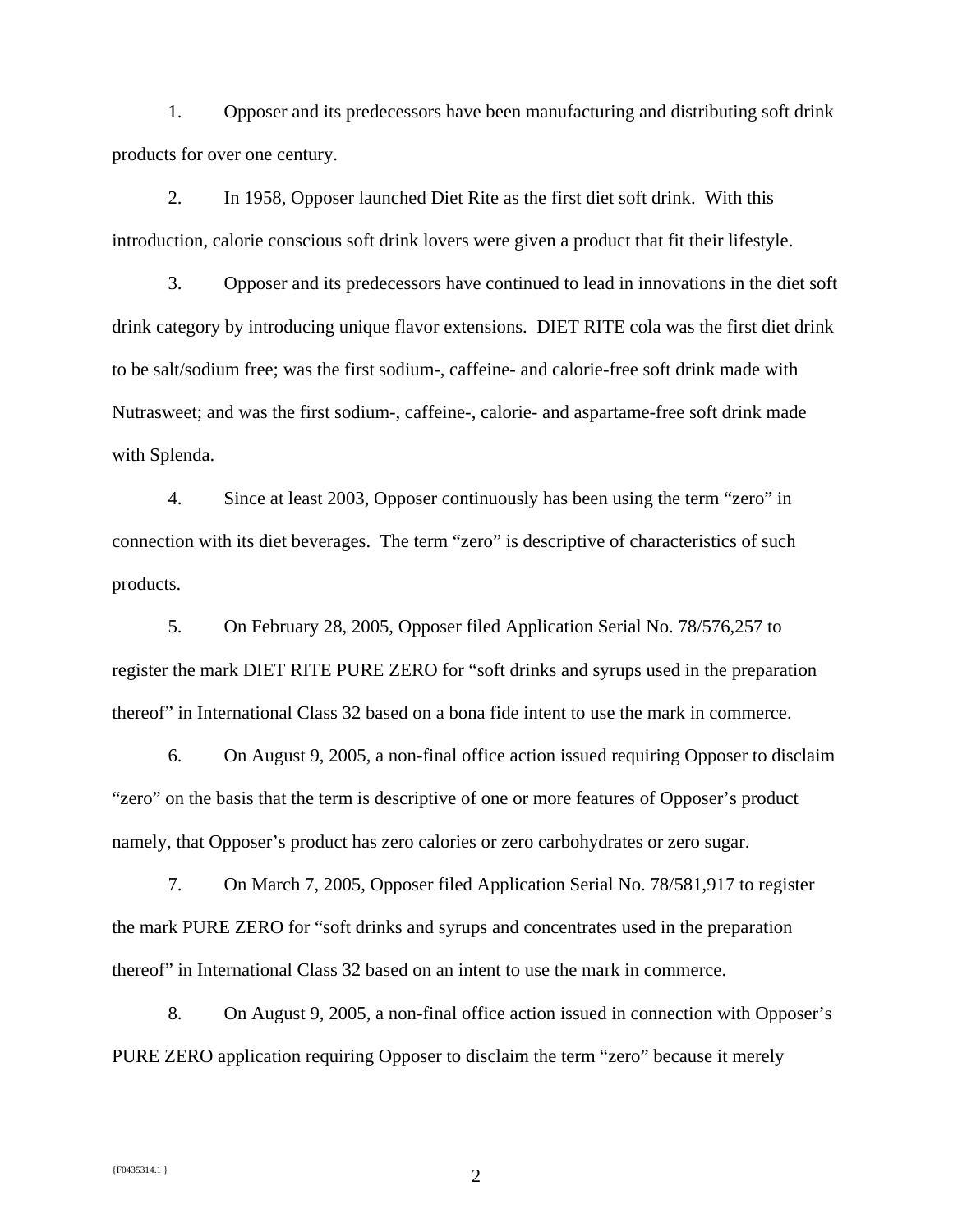describes one or more features of the beverage product, namely that the product has zero calories or zero carbohydrates or zero sugar.

9. Opposer has disclaimed the term "zero" in both its DIET RITE PURE ZERO and PURE ZERO applications and is not seeking any exclusive rights in the term "zero" when used in connection with beverages that have zero calories, zero sugar and/or zero carbohydrates.

10. Upon information and belief, Opposer is not the only entity that uses or is entitled to use the term "zero" to describe characteristics of soft drinks. Rather, the term "zero" is commonly used in the trade to inform consumers that the beverages at issue have no calories, no carbohydrates and/or no sugar.

11. Upon information and belief, applicant The Coca-Cola Company ("Applicant") is a Delaware corporation located and doing business at One Coca-Cola Plaza NW, Atlanta, Georgia 30313.

12. Upon information and belief and according to the records of the United States Patent and Trademark Office ("PTO"), Applicant applied to register with the PTO the following marks for beverages, all incorporating the term "zero", on an intent-to-use basis:

- (a) Application Serial No. 77/257,653, filed August 17, 2007, for the mark VANILLA COCA-COLA ZERO for "[n]on-alcoholic beverages, namely soft drinks" in International Class 32;
- (b) Application Serial No. 78/620,677, filed May 2, 2005, for the mark FANTA ZERO for "[b]everages, namely, soft drinks, syrups and concentrates for the making of the same" in International Class 32; and
- (c) Application Serial No. 77/309,752, filed October 22, 2007, for the mark POWERADE ZERO for "[n]on-alcoholic beverages, namely, sports drinks" in International Class 32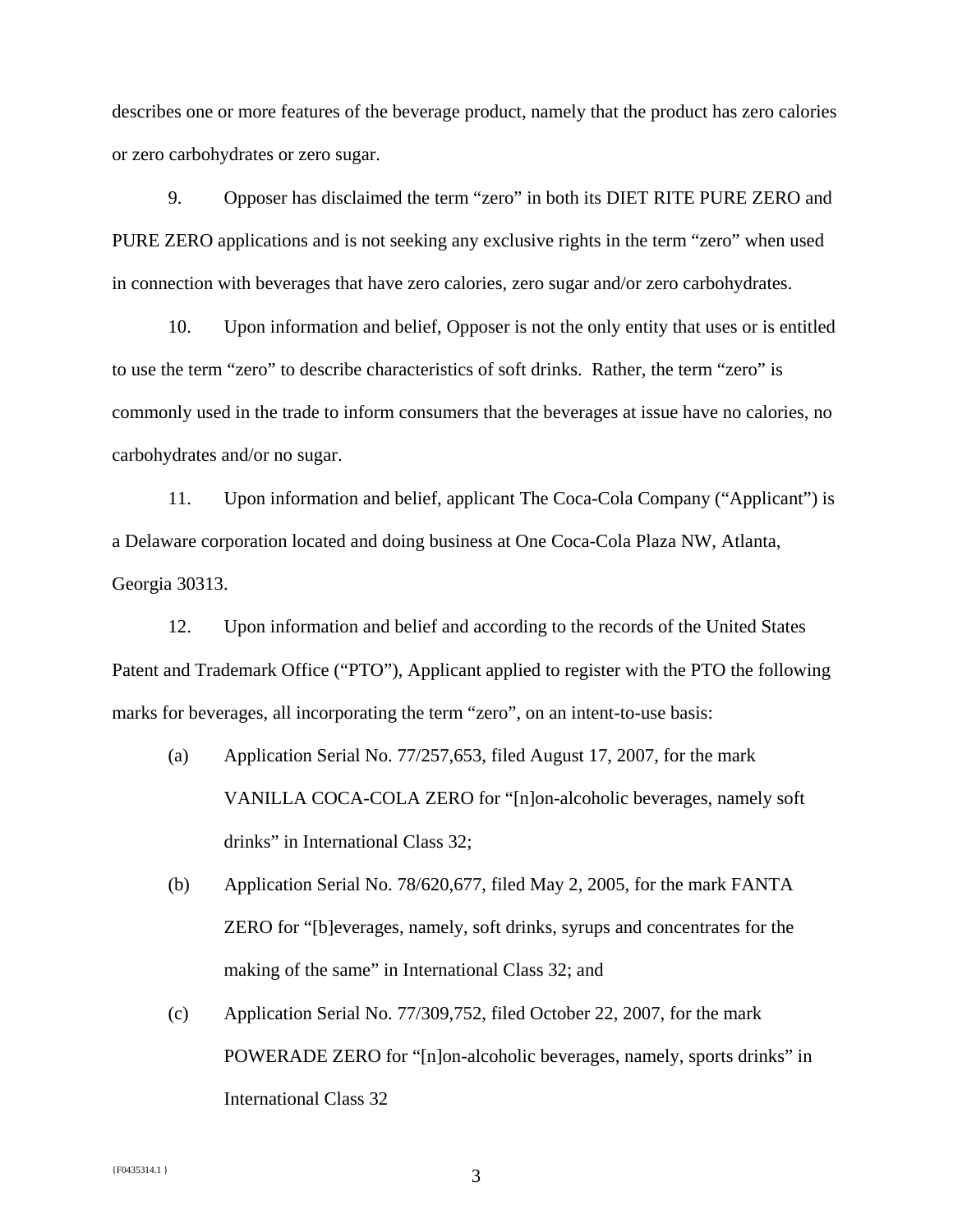(collectively, the "Opposed Applications").

13. At the time Applicant filed the Opposed Applications, the term "zero" was being used in the beverage industry to describe a characteristic of beverages.

14. In respect of each of the opposed applications, the PTO issued an office action noting that the term "zero" is merely descriptive of a feature of Applicant's goods, namely the calorie and/or carbohydrate and/or calories from fat content and therefore requiring Applicant to disclaim the descriptive wording.

15. In respect of each of the Opposed Applications, Applicant proffered to the PTO various evidence purportedly supporting the claim that the term "zero" had acquired distinctiveness under Section 2(f) of the Lanham Act such that its primary meaning was to identify source, not to describe characteristics of Applicant's beverages sold or to be sold under the marks applied for in the Opposed Applications. The PTO apparently accepted this evidence and approved each of the Opposed Applications for publication prior to registration.

16. If the Opposed Applications are allowed to mature to registration without a disclaimer of the term "zero," Applicant will be granted rights in a descriptive or generic term that should be freely available for use throughout the beverage industry, and Opposer will be prejudiced and harmed thereby.

17. Applicant already has attempted to assert its claimed rights in the descriptive or generic term "zero" against Opposer, including by filing Notices of Opposition against Opposer's applications to register the DIET RITE PURE ZERO and PURE ZERO marks.

#### **FIRST CLAIM FOR RELIEF UNDER SECTION 2(e)**

18. Opposer repeats and realleges paragraphs 1 through 17 above as if fully set forth herein.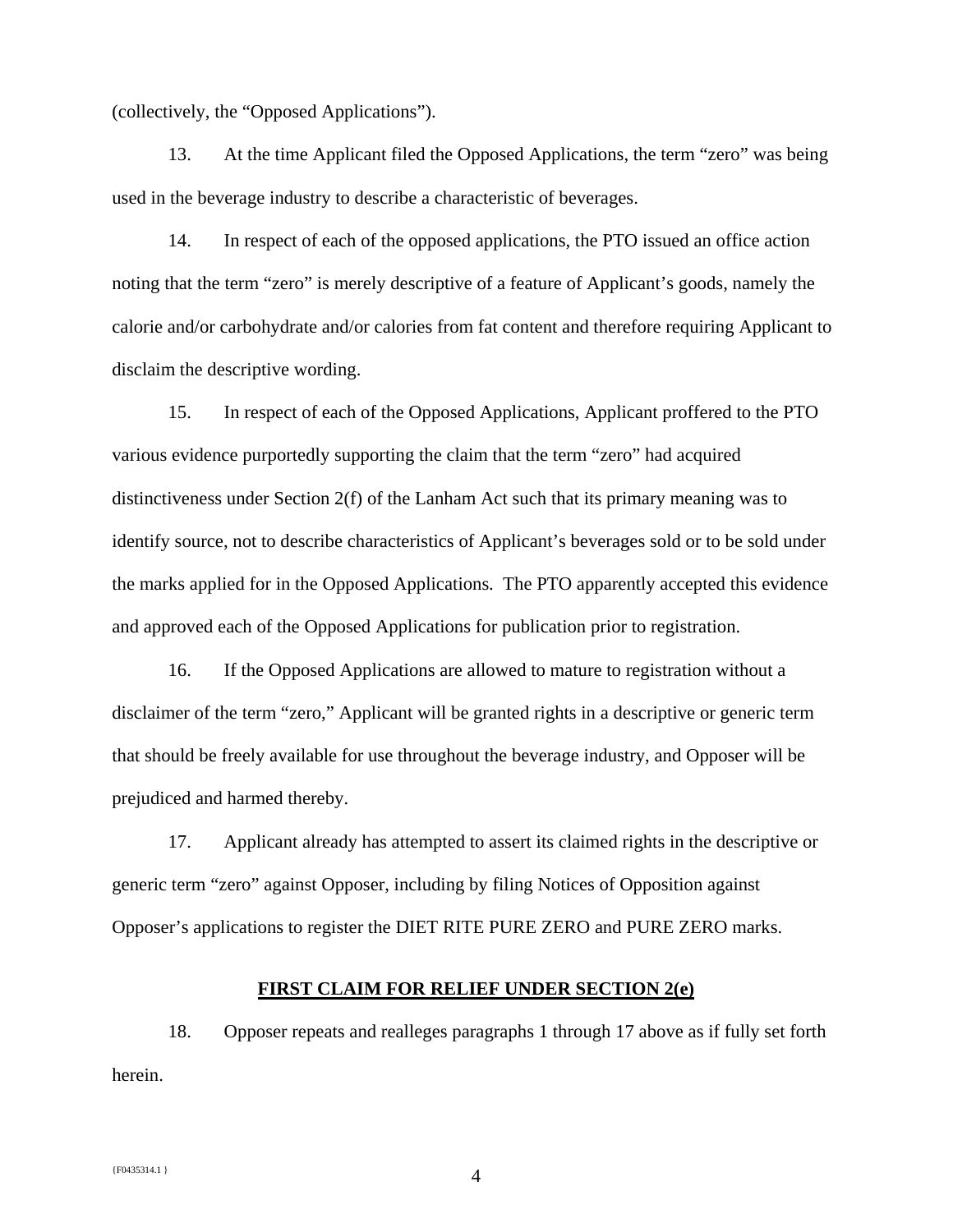19. Applicant's claim that the marks identified in the opposed applications are registerable without disclaimer of the term "zero" is inconsistent with the use by Opposer and others in the beverage industry to describe fundamental characteristics of their beverage products. In view of such use, the term "zero" cannot be source-indicating as denoting goods emanating substantially exclusively from Applicant.

20. Registration to Applicant of the opposed applications without a disclaimer of the term "zero" will harm Opposer by giving Applicant presumptive exclusivity in and to a term widely in use by others, including the Opposer, thereby impairing Opposer's ability to use this common term in connection with beverages.

21. By reason of the foregoing, Opposer is likely to be harmed by registration of the opposed applications.

#### **SECOND CLAIM FOR RELIEF UNDER SECTION 2 AND/OR SECTION 2(e)**

22. Opposer repeats and realleges paragraphs 1 through 21 above as if fully set forth herein.

23. The term "zero" or number zero (0) names distinctive characteristics and/or the most important attributes of certain beverage products, including all or some of the beverage products for which the opposed marks are sought to be registered and for which the marks are or are intended to be used.

24. Because the term "zero" or number (0) names distinctive characteristics and/or the most important attributes of certain beverage products, it is generic when applied to such goods and cannot function to indicate source.

25. Registration of the opposed marks without a disclaimer of the generic term "zero" is contrary to Section 2 of the Lanham Act, which permits registration only to marks capable of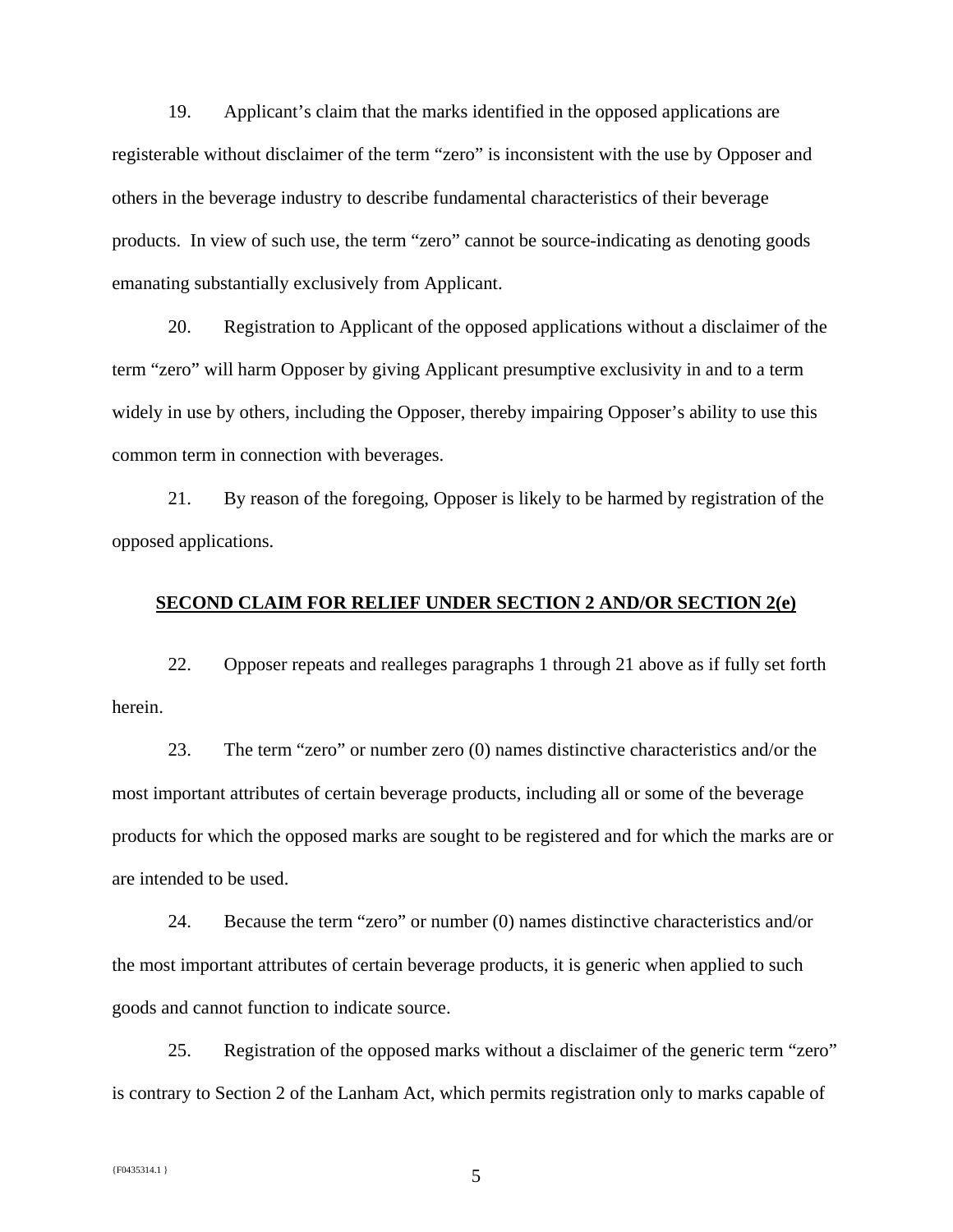distinguishing the goods of the applicant from those of others, and/or Section 2(e) of the Lanham Act, which prohibits registration of merely descriptive marks.

26. Because "zero" is generic and unregistrable, Applicant cannot be permitted to register the opposed marks without disclaiming the term "zero."

27. Registration to Applicant of the opposed marks without a disclaimer of the term "zero" would harm Opposer by giving Applicant presumptive exclusivity in and the right to usurp a generic term, impairing Opposer's ability to use this common term in connection with its own beverage products.

28. By reason of the foregoing, Opposer is likely to be harmed by registration of the opposed marks.

 WHEREFORE, it is respectfully requested that Opposer's opposition be sustained and that the registrations sought by Applicant in VANILLA COCA-COLA ZERO as shown in Application Serial No. 77/257,653; FANTA ZERO as shown in Application Serial No. 78/620,677; and POWERADE ZERO as shown in Application Serial No. 77/309,752, all be denied absent the entry of a disclaimer of the term "zero."

Dated: New York, New York \_\_\_\_\_\_\_\_\_\_\_\_\_\_, 2009 FROSS ZELNICK LEHRMAN & ZISSU, P.C.

 $By:$ 

 Barbara A. Solomon Laura Popp-Rosenberg 866 United Nations Plaza New York, New York 10017 Telephone: (212) 813-5900 Email: bsolomon@frosszelnick.com lpopp-rosenberg@frosszelnick.com

*Attorneys for Opposer Royal Crown Company, Inc.*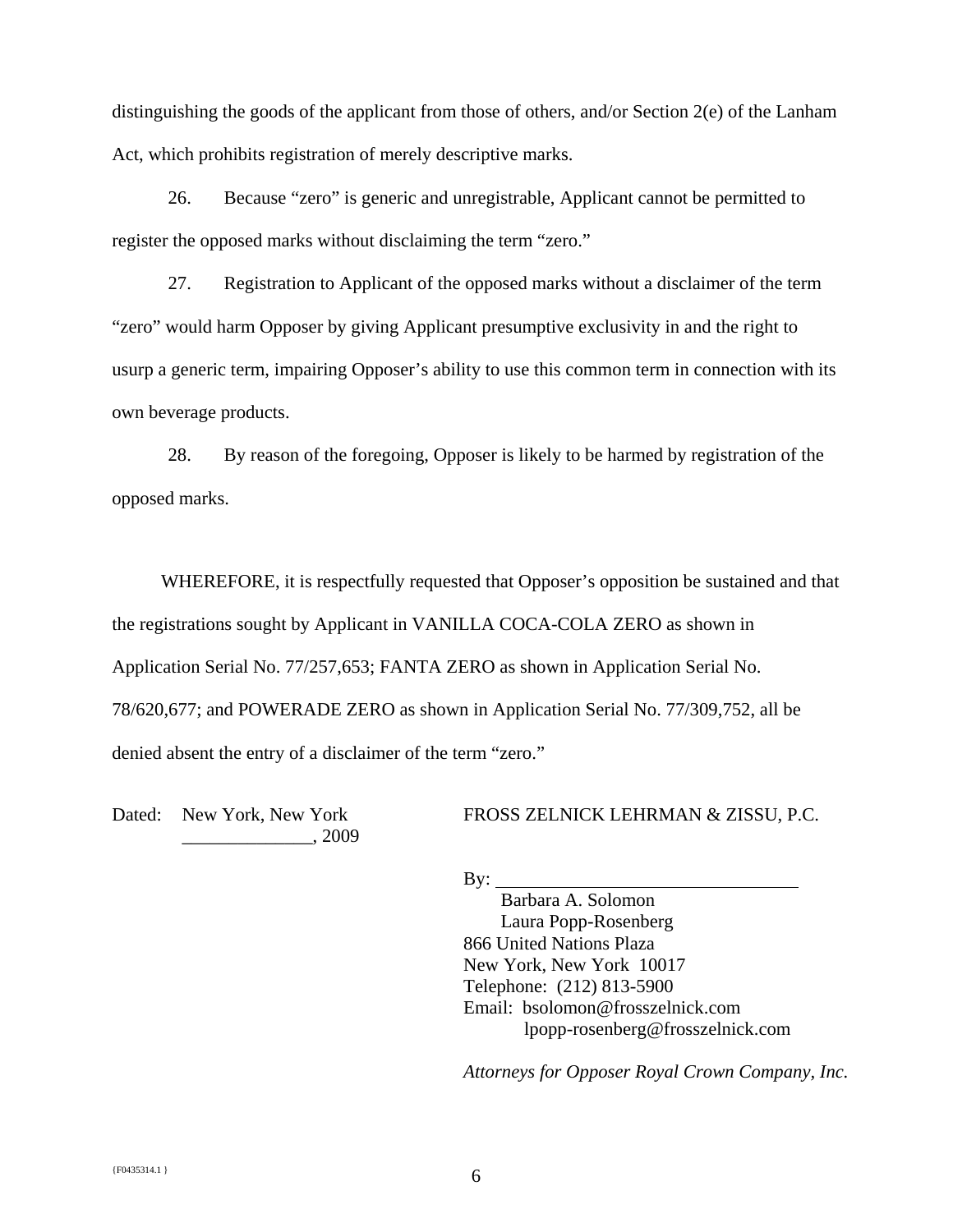# **EXHIBIT 6a**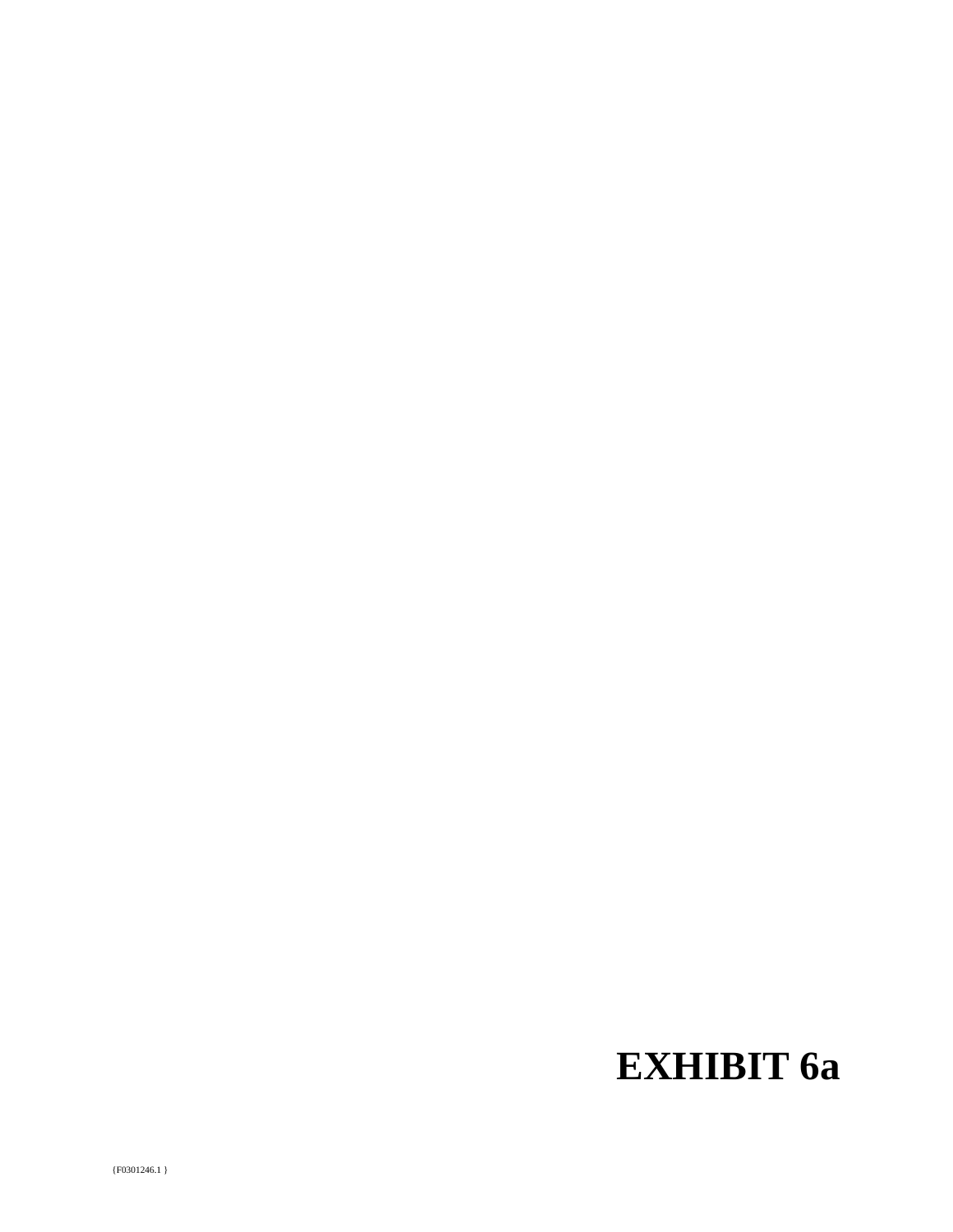# **IN THE UNITED STATES PATENT AND TRADEMARK OFFICE BEFORE THE TRADEMARK TRIAL AND APPEAL BOARD**

In the Matter of:

Application S.N. 77/257,653 (VANILLA COCA-COLA ZERO) Published in the *Official Gazette* on May 27, 2008

-and-

Application S.N. 78/620,677 (FANTA ZERO) Published in the *Official Gazette* on June 10, 2008

-and-

Application S.N. 77/309,752 (POWERADE ZERO) Published in the *Official Gazette* on September 9, 2008

|                            | - X |                             |
|----------------------------|-----|-----------------------------|
| ROYAL CROWN COMPANY, INC., |     |                             |
|                            |     |                             |
| Opposer,                   |     |                             |
|                            |     | Consolidated Opposition No. |
| <u>91186579</u>            |     |                             |
| - against -                |     |                             |
|                            |     |                             |
| THE COCA-COLA COMPANY,     |     |                             |
|                            |     |                             |
| Applicant.                 |     |                             |
|                            |     |                             |

#### **AMENDED CONSOLIDATED NOTICE OF OPPOSITION**

Royal Crown Company, Inc., a Delaware corporation located and doing business at 5301 Legacy Drive, Plano, Texas 75024 ("Opposer"), believes that it will be damaged by the issuance of registrations for the marks VANILLA COCA-COLA ZERO as shown in Application Serial No. 77/257,653; FANTA ZERO as shown in Application Serial No. 78/620,677; and POWERADE ZERO as shown in Application Serial No. 77/309,752, all for beverages in international Class 32, and therefore opposes the same. As grounds for its opposition, Opposer, by its attorneys Fross Zelnick Lehrman & Zissu, P.C., alleges as follows: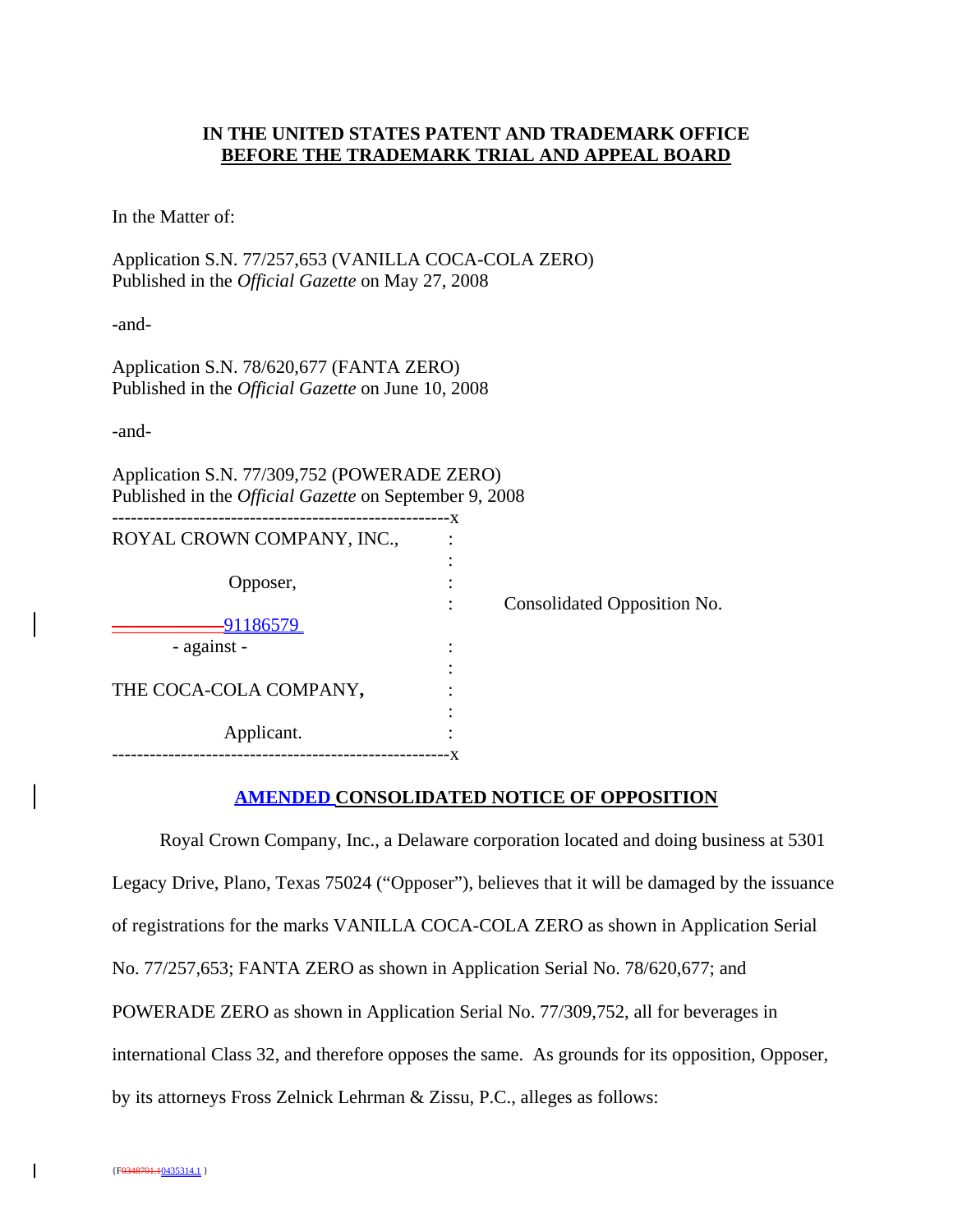1. Opposer and its predecessors have been manufacturing and distributing soft drink products for over one century.

2. In 1958, Opposer launched Diet Rite as the first diet soft drink. With this introduction, calorie conscious soft drink lovers were given a product that fit their lifestyle.

3. Opposer and its predecessors have continued to lead in innovations in the diet soft drink category by introducing unique flavor extensions. DIET RITE cola was the first diet drink to be salt/sodium free; was the first sodium-, caffeine- and calorie-free soft drink made with Nutrasweet; and was the first sodium-, caffeine-, calorie- and aspartame-free soft drink made with Splenda.

4. Since at least 2003, Opposer continuously has been using the term "zero" in connection with its diet beverages. The term "zero" is descriptive of characteristics of such products.

5. On February 28, 2005, Opposer filed Application Serial No. 78/576,257 to register the mark DIET RITE PURE ZERO for "soft drinks and syrups used in the preparation thereof" in International Class 32 based on a bona fide intent to use the mark in commerce.

6. On August 9, 2005, a non-final office action issued requiring Opposer to disclaim "zero" on the basis that the term is descriptive of one or more features of Opposer's product namely, that Opposer's product has zero calories or zero carbohydrates or zero sugar.

7. On March 7, 2005, Opposer filed Application Serial No. 78/581,917 to register the mark PURE ZERO for "soft drinks and syrups and concentrates used in the preparation thereof" in International Class 32 based on an intent to use the mark in commerce.

8. On August 9, 2005, a non-final office action issued in connection with Opposer's PURE ZERO application requiring Opposer to disclaim the term "zero" because it merely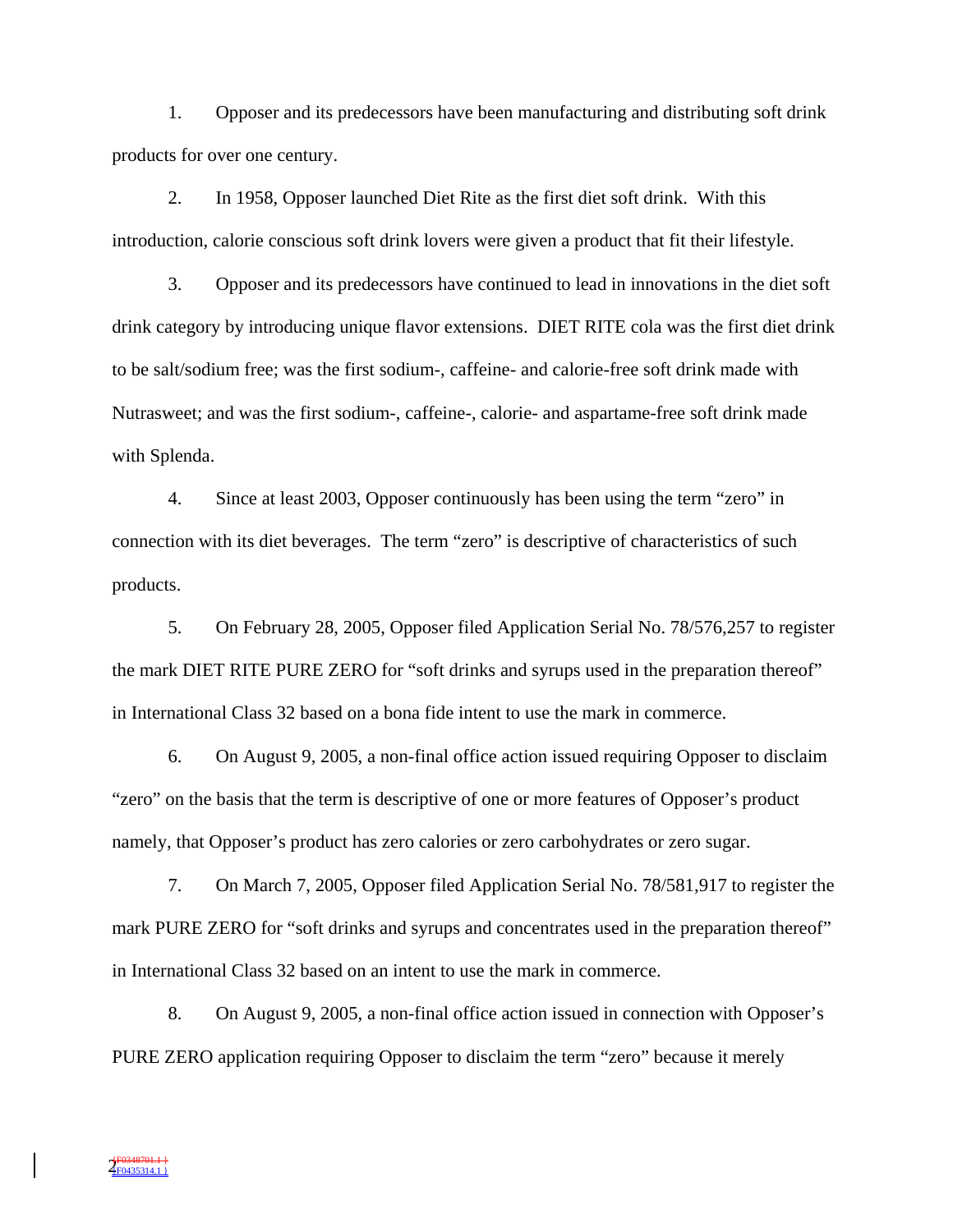describes one or more features of the beverage product, namely that the product has zero calories or zero carbohydrates or zero sugar.

9. Opposer has disclaimed the term "zero" in both its DIET RITE PURE ZERO and PURE ZERO applications and is not seeking any exclusive rights in the term "zero" when used in connection with beverages that have zero calories, zero sugar and/or zero carbohydrates.

10. Upon information and belief, Opposer is not the only entity that uses or is entitled to use the term "zero" to describe characteristics of soft drinks. Rather, the term "zero" is commonly used in the trade to inform consumers that the beverages at issue have no calories, no carbohydrates and/or no sugar.

11. Upon information and belief, applicant The Coca-Cola Company ("Applicant") is a Delaware corporation located and doing business at One Coca-Cola Plaza NW, Atlanta, Georgia 30313.

12. Upon information and belief and according to the records of the United States Patent and Trademark Office ("PTO"), Applicant applied to register with the PTO the following marks for beverages, all incorporating the term "zero", on an intent-to-use basis:

- (a) Application Serial No. 77/257,653, filed August 17, 2007, for the mark VANILLA COCA-COLA ZERO for "[n]on-alcoholic beverages, namely soft drinks" in International Class 32;
- (b) Application Serial No. 78/620,677, filed May 2, 2005, for the mark FANTA ZERO for "[b]everages, namely, soft drinks, syrups and concentrates for the making of the same" in International Class 32; and
- (c) Application Serial No. 77/309,752, filed October 22, 2007, for the mark POWERADE ZERO for "[n]on-alcoholic beverages, namely, sports drinks" in International Class 32

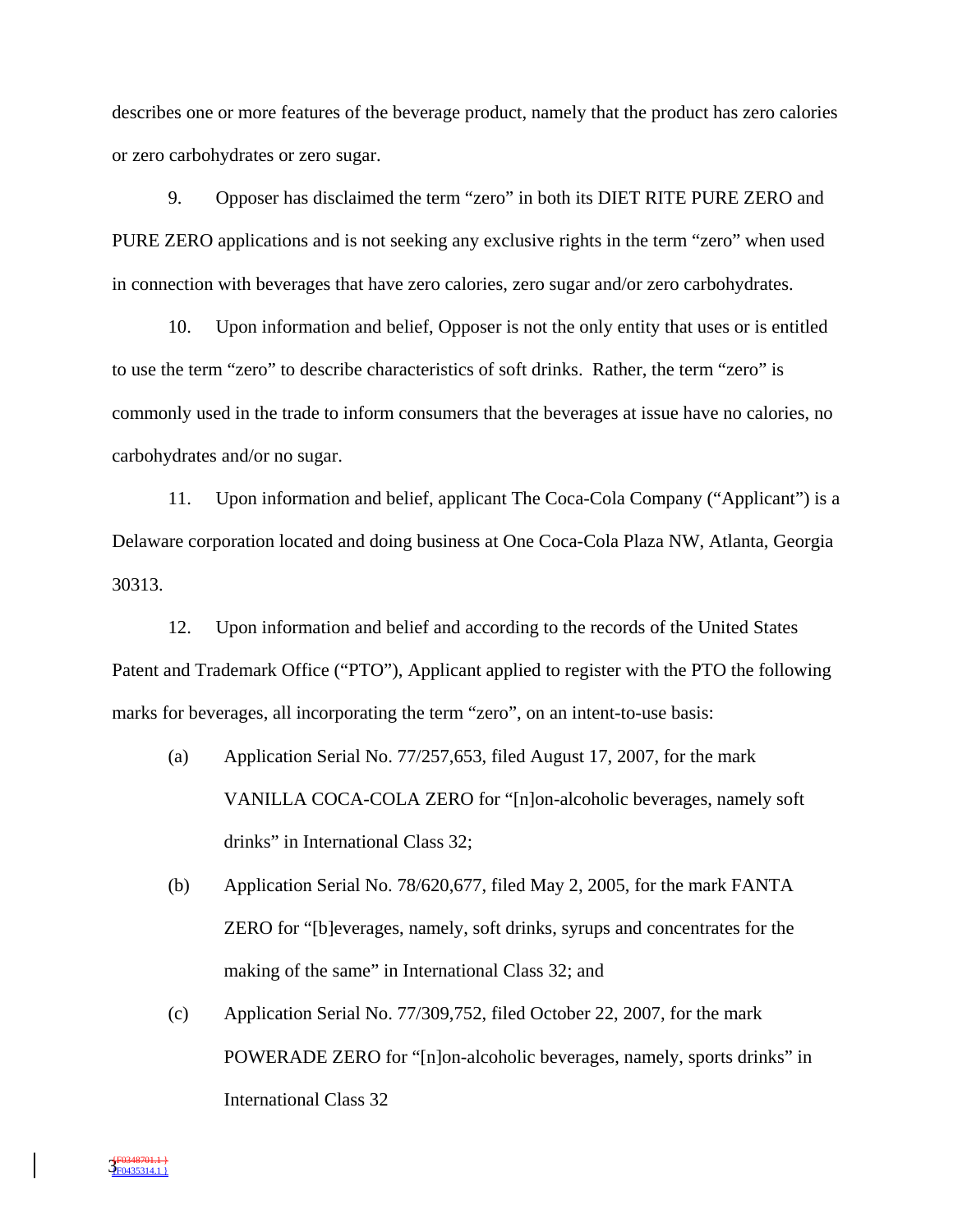(collectively, the "Opposed Applications").

13. At the time Applicant filed the Opposed Applications, the term "zero" was being used in the beverage industry to describe a characteristic of beverages.

14. In respect of each of the opposed applications, the PTO issued an office action noting that the term "zero" is merely descriptive of a feature of Applicant's goods, namely the calorie and/or carbohydrate and/or calories from fat content and therefore requiring Applicant to disclaim the descriptive wording.

15. In respect of each of the Opposed Applications, Applicant proffered to the PTO various evidence purportedly supporting the claim that the term "zero" had acquired distinctiveness under Section 2(f) of the Lanham Act such that its primary meaning was to identify source, not to describe characteristics of Applicant's beverages sold or to be sold under the marks applied for in the Opposed Applications. The PTO apparently accepted this evidence and approved each of the Opposed Applications for publication prior to registration.

16. If the Opposed Applications are allowed to mature to registration without a disclaimer of the term "zero," Applicant will be granted rights in a descriptive or generic term that should be freely available for use throughout the beverage industry, and Opposer will be prejudiced and harmed thereby.

17. Applicant already has attempted to assert its claimed rights in the descriptive or generic term "zero" against Opposer, including by filing Notices of Opposition against Opposer's applications to register the DIET RITE PURE ZERO and PURE ZERO marks.

#### **FIRST CLAIM FOR RELIEF UNDER SECTION 2(e)**

18. Opposer repeats and realleges paragraphs 1 through 17 above as if fully set forth herein.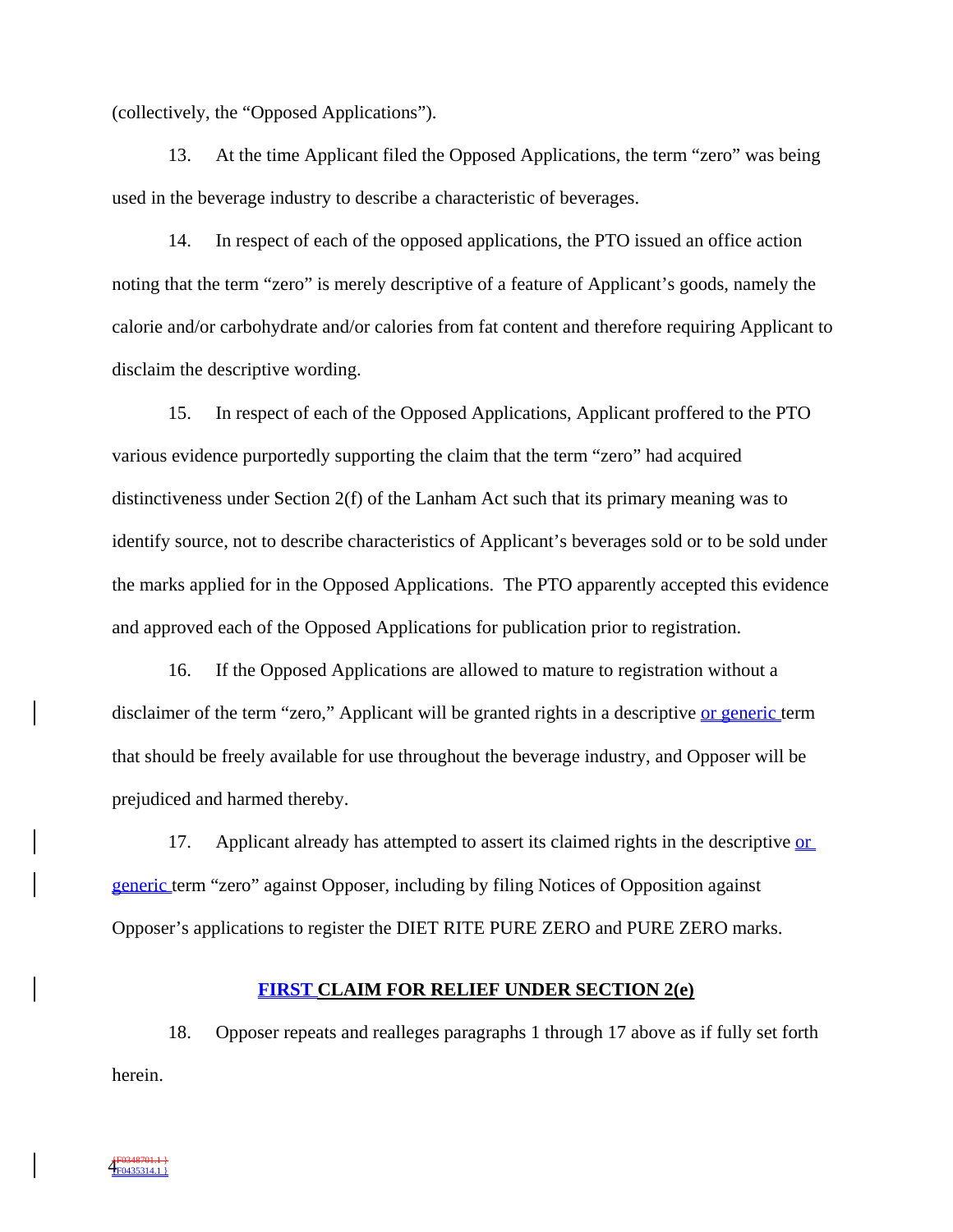19. Applicant's claim that the marks identified in the opposed applications are registerable without disclaimer of the term "zero" is inconsistent with the use by Opposer and others in the beverage industry to describe fundamental characteristics of their beverage products. In view of such use, the term "zero" cannot be source-indicating as denoting goods emanating substantially exclusively from Applicant.

20. Registration to Applicant of the opposed applications without a disclaimer of the term "zero" will harm Opposer by giving Applicant presumptive exclusivity in and to a term widely in use by others, including the Opposer, thereby impairing Opposer's ability to use this common term in connection with beverages.

21. By reason of the foregoing, Opposer is likely to be harmed by registration of the opposed applications.

### **SECOND CLAIM FOR RELIEF UNDER SECTION 2 AND/OR SECTION 2(e)**

22. Opposer repeats and realleges paragraphs 1 through 21 above as if fully set forth herein.

23. The term "zero" or number zero (0) names distinctive characteristics and/or the most important attributes of certain beverage products, including all or some of the beverage products for which the opposed marks are sought to be registered and for which the marks are or are intended to be used.

24. Because the term "zero" or number (0) names distinctive characteristics and/or the most important attributes of certain beverage products, it is generic when applied to such goods and cannot function to indicate source.

25. Registration of the opposed marks without a disclaimer of the generic term "zero" is contrary to Section 2 of the Lanham Act, which permits registration only to marks capable of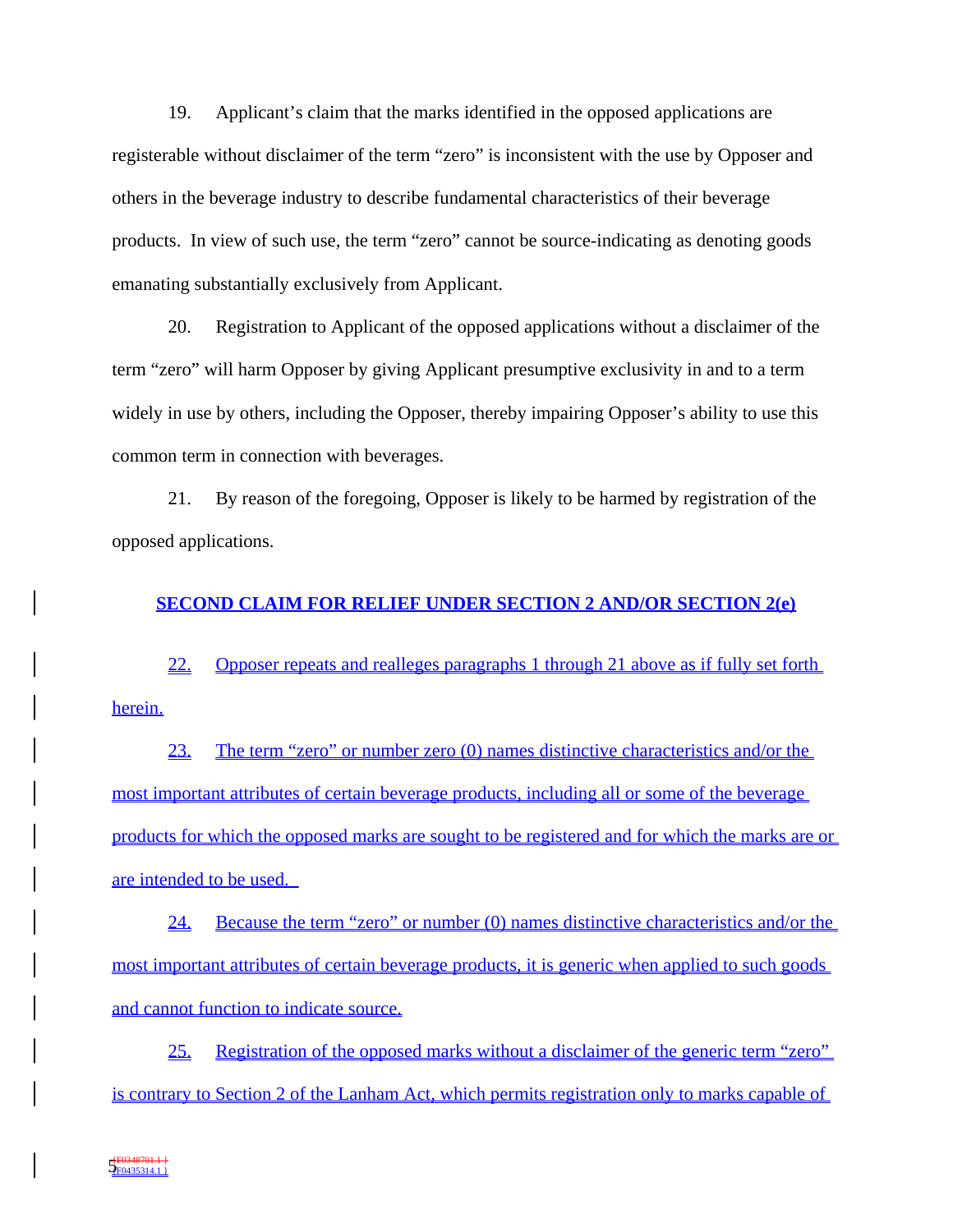distinguishing the goods of the applicant from those of others, and/or Section 2(e) of the Lanham Act, which prohibits registration of merely descriptive marks.

26. Because "zero" is generic and unregistrable, Applicant cannot be permitted to register the opposed marks without disclaiming the term "zero."

27. Registration to Applicant of the opposed marks without a disclaimer of the term "zero" would harm Opposer by giving Applicant presumptive exclusivity in and the right to usurp a generic term, impairing Opposer's ability to use this common term in connection with its own beverage products.

28. By reason of the foregoing, Opposer is likely to be harmed by registration of the opposed marks.

WHEREFORE, it is respectfully requested that Opposer's opposition be sustained and that the registrations sought by Applicant in VANILLA COCA-COLA ZERO as shown in Application Serial No. 77/257,653; FANTA ZERO as shown in Application Serial No. 78/620,677; and POWERADE ZERO as shown in Application Serial No. 77/309,752, all be denied absent the entry of a disclaimer of the **descriptive** term "zero."

Dated: New York, New York September 24, 2008\_\_\_\_\_\_\_\_\_\_\_\_\_\_, 2009

FROSS ZELNICK LEHRMAN & ZISSU, P.C.

 $\mathbf{B} \mathbf{v}$ :

 Barbara A. Solomon Laura Popp-Rosenberg 866 United Nations Plaza New York, New York 10017 Telephone: (212) 813-5900 Email: bsolomon@frosszelnick.com lpopp-rosenberg@frosszelnick.com

*Attorneys for Opposer Royal Crown Company, Inc.*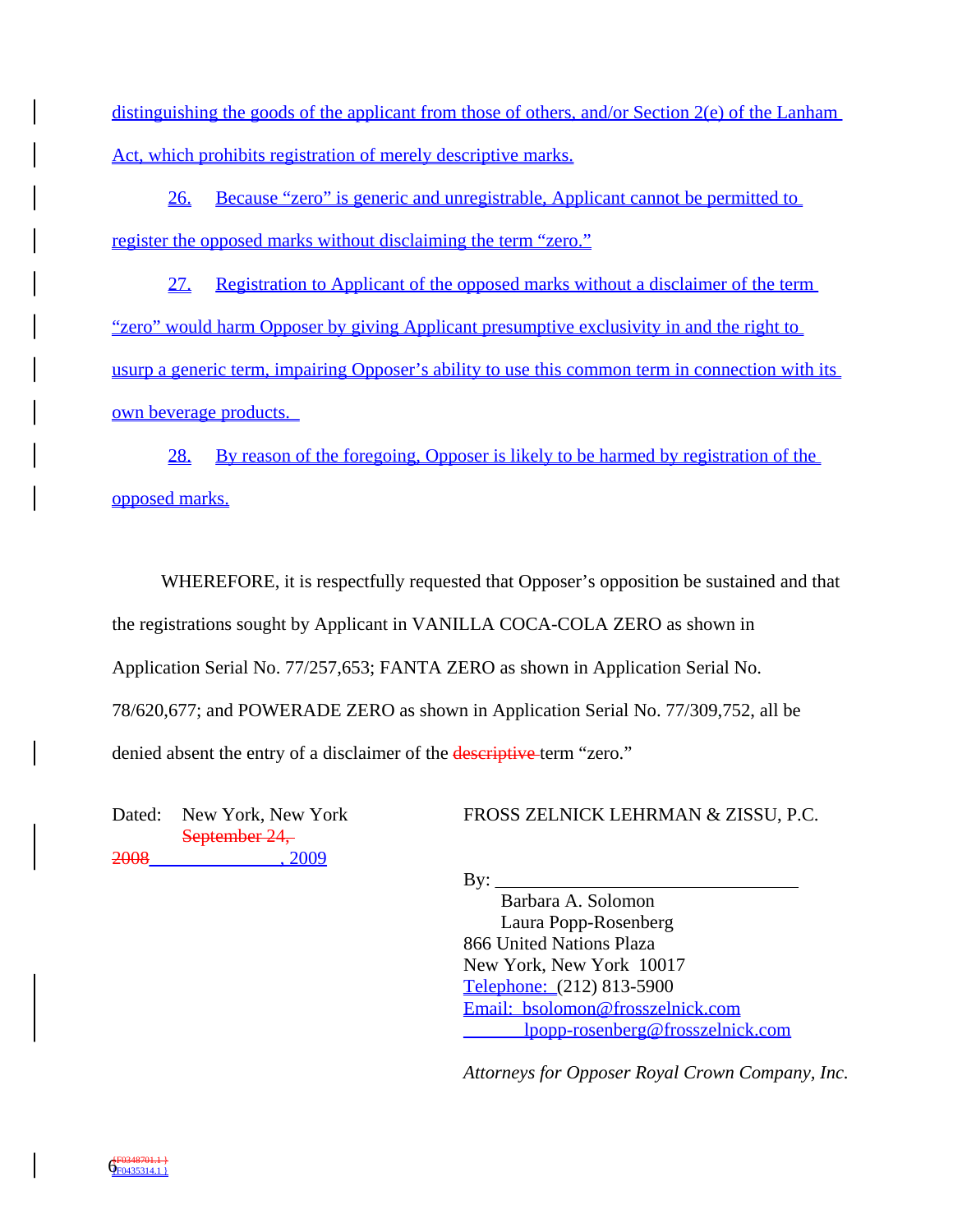# **CERTIFICATE OF SERVICE**

I hereby certify that I have caused a copy of the foregoing Notice of Opposition to be sent this 24<sup>th</sup> day of September 2008 by prepaid first-class mail to Applicant's correspondents of record as follows:

Paula Guibault, Esq. The Coca-Cola Company One Coca-Cola Plaza Atlanta, GA 30313

 $-$ and $-$ 

Caroline K. Pearlstein, Esq. The Coca-Cola Company 1 Coca-Cola Plz NW Atlanta, GA 30313-2499

 $-$ and $-$ 

Kamau King, Esq. The Coca-Cola Company 1 Coca-Cola Plz NW Atlanta, GA 30313-2499

with a courtesy copy to

Bruce Baber, Esq. King & Spalding LLP 1185 Avenue of the Americas New York, NY 10036-4003.

Elaine Chambers

\_\_\_\_\_\_\_\_\_\_\_\_\_\_\_\_\_\_\_\_\_\_\_\_\_\_

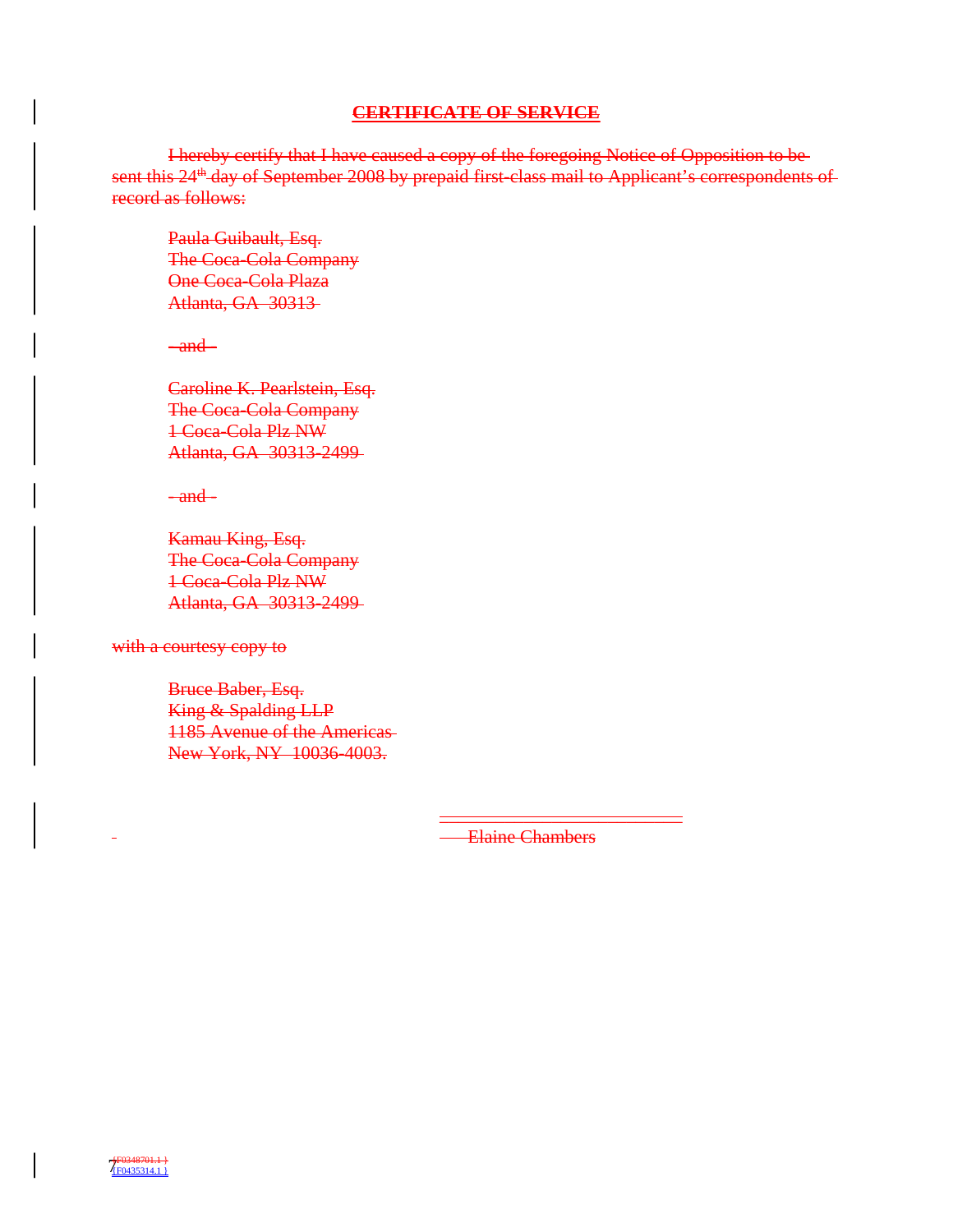Document comparison done by DeltaView on Wednesday, March 25, 2009 6:17:10 PM **Input:**

| <u> post</u>  |                                                                  |
|---------------|------------------------------------------------------------------|
| Document 1    | file://M:/Wdox/Docs/Clients/DPSU/0705053/F0348701.DOC            |
| Document 2    | IWORLDOX://M:\Wdox\Docs\Clients\DPSU\0705053\F04353<br>$14.$ DOC |
| Rendering set | <b>Standard</b>                                                  |

| Legend:             |  |
|---------------------|--|
| <b>Insertion</b>    |  |
|                     |  |
| <b>Loved from</b>   |  |
| <b>Moved</b> to     |  |
| Style change        |  |
| Format change       |  |
| Moved deletion-     |  |
| Inserted cell       |  |
| <b>Deleted cell</b> |  |
| Moved cell          |  |
| Split/Merged cell   |  |
| Padding cell        |  |

| <b>Statistics:</b> |       |    |
|--------------------|-------|----|
|                    | Count |    |
| Insertions         |       | 26 |
| <b>Deletions</b>   |       | 28 |
| Moved from         |       |    |
| Moved to           |       |    |
| Style change       |       |    |
| Format changed     |       |    |
| Total changes      |       |    |